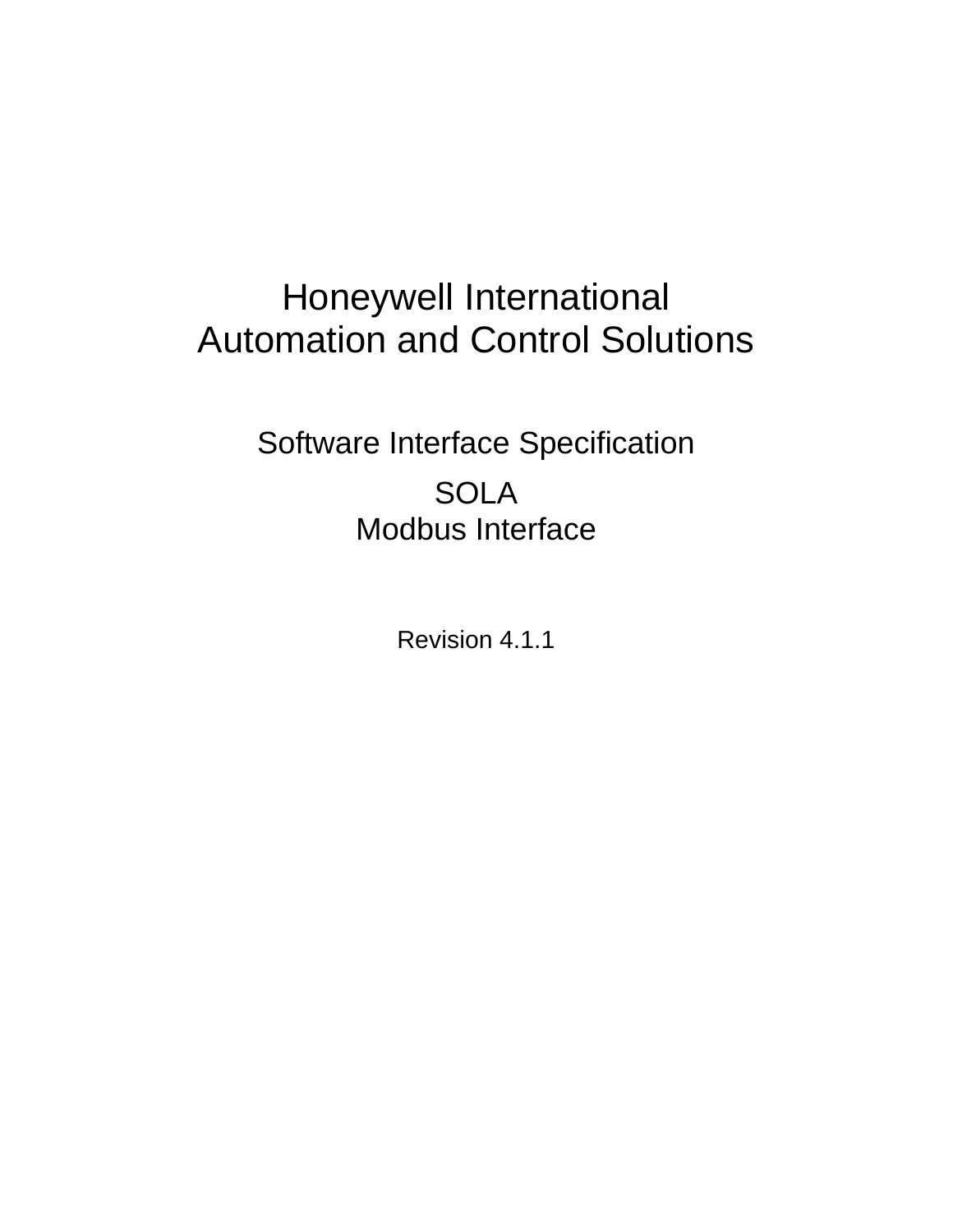| Page 2 of 91 | Honeywell Automation and Control Solutions   | <b>SOLA Modbus I/F</b> |
|--------------|----------------------------------------------|------------------------|
| Rev. 4.1.1   | Software Interface Spec. Issue Date 10/14/13 |                        |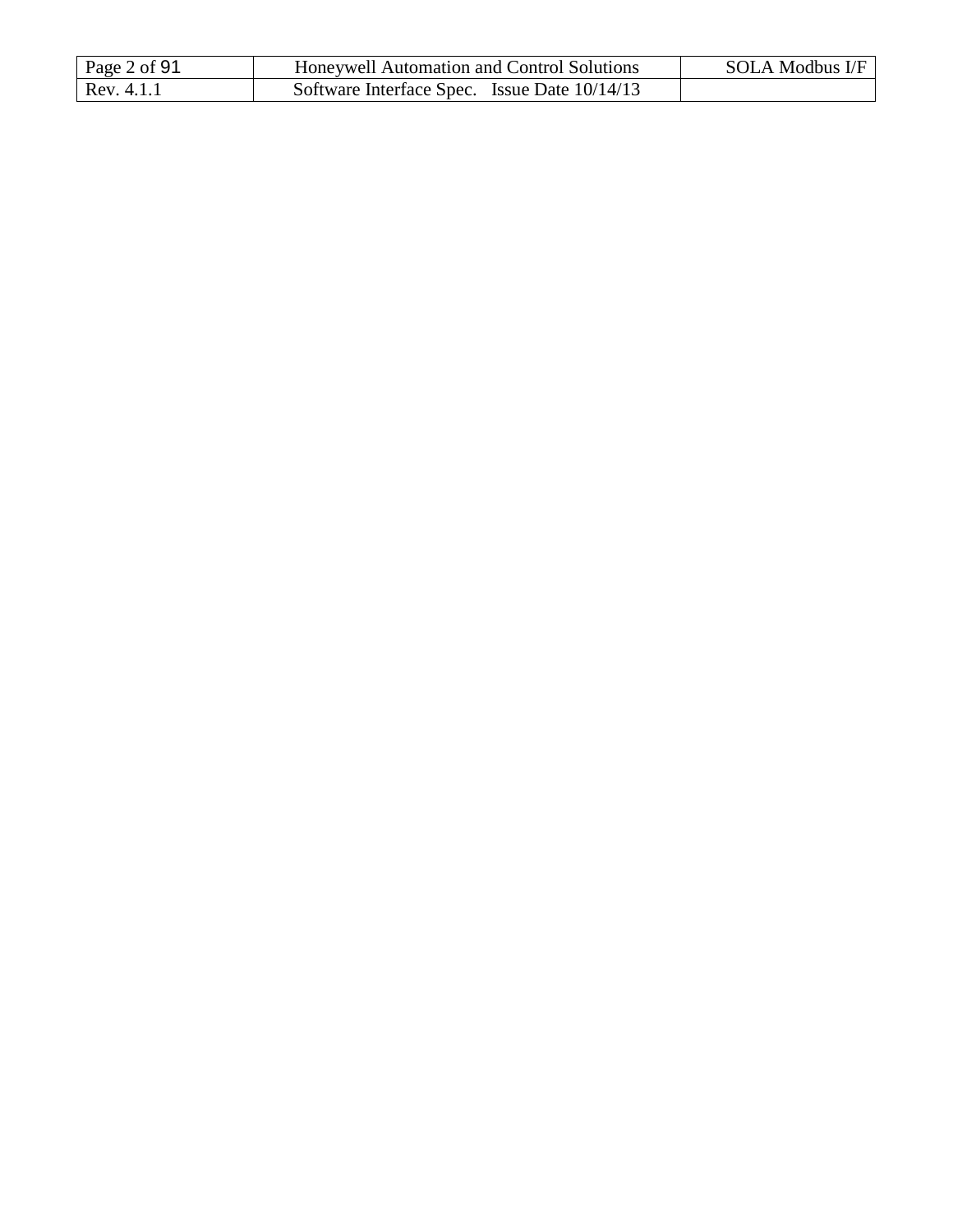| SOLA Modbus I/F | <b>Honeywell Automation and Control Solutions</b> | Page 3 of 91 |
|-----------------|---------------------------------------------------|--------------|
| Rev. 4.1.1      | Software Interface Spec. Issue Date 10/14/13      |              |

# **Document Revision History:**

| Date      | <b>Description</b>                                                                                                                                                                                                                                                                                                                                                                                                                                                                                                                                                                                   |  |
|-----------|------------------------------------------------------------------------------------------------------------------------------------------------------------------------------------------------------------------------------------------------------------------------------------------------------------------------------------------------------------------------------------------------------------------------------------------------------------------------------------------------------------------------------------------------------------------------------------------------------|--|
| 7/20/2009 | Rev. 2.9                                                                                                                                                                                                                                                                                                                                                                                                                                                                                                                                                                                             |  |
|           | First issuance for OEM use.                                                                                                                                                                                                                                                                                                                                                                                                                                                                                                                                                                          |  |
| 8/27/2009 | Rev. 2.10<br>New status registers (registers 25-27) added to give the<br>current operating point, i.e., temperature, for each loop, CH,<br>DHW, and Lead Lag. New status registers (registers 28-31)<br>also added to give the operating point, setpoint, and<br>hysteresis for the loop that currently has demand control in<br>the system.                                                                                                                                                                                                                                                         |  |
|           | New status register (register 75) added to give the active<br>operating pressure point for a steam loop.<br>Fan speed error response safety parameter added (register<br>255) to choose whether fan speed errors should lockout or<br>recycle burner control.                                                                                                                                                                                                                                                                                                                                        |  |
|           | Made CH anticondensation pump force off (register 498) and<br>DHW anticondensation pump force off (register 501)<br>parameters OBSOLETE (no longer used).                                                                                                                                                                                                                                                                                                                                                                                                                                            |  |
|           | Warm weather shutdown enable (register 627) parameter is<br>changed to have two types of enable : shutdown after demand<br>ends OR shutdown immediately. Warm weather shutdown<br>parameters (enable and setpoint) are now shared between<br>local loops and Lead Lag, so the Lead Lag warm weather<br>shutdown parameters (registers 711 and 712) are<br>OBSOLETE.                                                                                                                                                                                                                                  |  |
|           | Added new parameters for DHW plate heat exchanger tap<br>and preheat detection : Tap detect on threshold (register 700),<br>Preheat detect on threshold (register 701), and Preheat detect<br>off threshold (register 702).                                                                                                                                                                                                                                                                                                                                                                          |  |
|           | Updated alert codes in alert table (table 10). Updated lockout<br>codes in lockout/hold table (table 8).                                                                                                                                                                                                                                                                                                                                                                                                                                                                                             |  |
| 9/14/2009 | <b>Rev 2.11</b><br>Added new Lead Lag status registers for Lead Lag master<br>(registers 768-802):<br>RegS_LL_ACTIVE_SERVICE<br>RegS_LL_SLAVE_1_ADDRESS<br>RegS_LL_SLAVE_5_ADDRESS<br>RegS_LL_SLAVE_1_STATE<br>RegS_LL_SLAVE_5_STATE<br>RegS_LL_SLAVE_1_STAGE_ORDER<br>RegS_LL_SLAVE_5_STAGE_ORDER<br>RegS_LL_SLAVE_1_FIRING_RATE<br>RegS_LL_SLAVE_5_FIRING_RATE<br>RegS_LL_SLAVE_2_ADDRESS<br>RegS_LL_SLAVE_6_ADDRESS<br>RegS_LL_SLAVE_2_STATE<br>RegS_LL_SLAVE_6_STATE<br>RegS_LL_SLAVE_2_STAGE_ORDER<br>RegS_LL_SLAVE_6_STAGE_ORDER<br>RegS_LL_SLAVE_2_FIRING_RATE<br>RegS_LL_SLAVE_6_FIRING_RATE |  |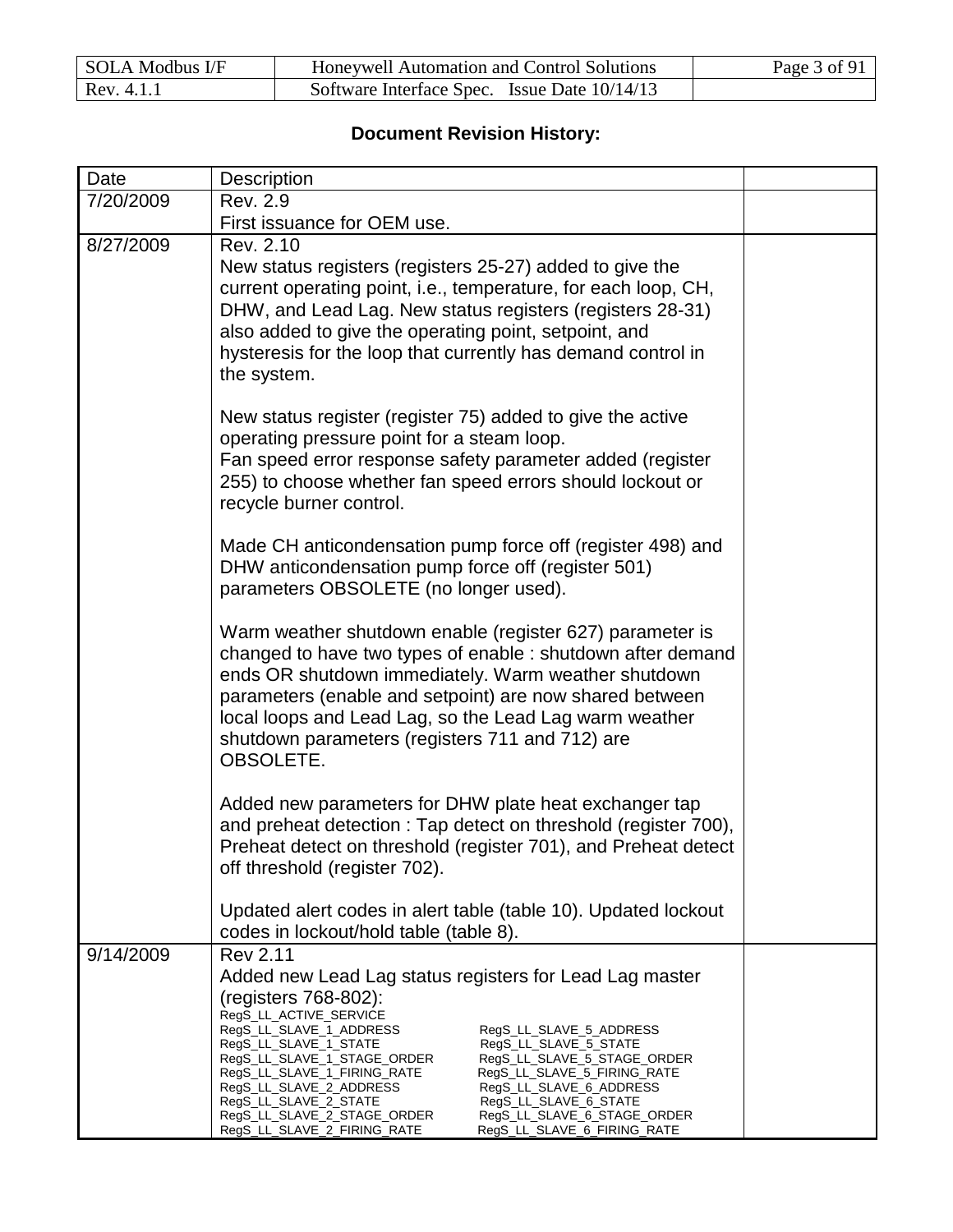| Page 4 of 91 | <b>Honeywell Automation and Control Solutions</b> | SOLA Modbus I/F |
|--------------|---------------------------------------------------|-----------------|
| Rev. 4.1.1   | Software Interface Spec. Issue Date 10/14/13      |                 |

|           | RegS_LL_SLAVE_3_ADDRESS<br>RegS_LL_SLAVE_7_ADDRESS<br>RegS_LL_SLAVE_3_STATE<br>RegS_LL_SLAVE_7_STATE<br>RegS_LL_SLAVE_3_STAGE_ORDER<br>RegS LL SLAVE 7 STAGE ORDER<br>RegS_LL_SLAVE_3_FIRING_RATE<br>RegS_LL_SLAVE_7_FIRING_RATE<br>RegS_LL_SLAVE_4_ADDRESS<br>RegS_LL_SLAVE_8_ADDRESS<br>RegS_LL_SLAVE_4_STATE<br>RegS_LL_SLAVE_8_STATE<br>RegS_LL_SLAVE_4_STAGE_ORDER<br>RegS_LL_SLAVE_8_STAGE_ORDER<br>RegS_LL_SLAVE_4_FIRING_RATE<br>RegS_LL_SLAVE_8_FIRING_RATE<br>RegS_LL_LEAD_BOILER_ADDRESS<br>RegS_LL_MASTER_FIRING_RATE |  |
|-----------|-----------------------------------------------------------------------------------------------------------------------------------------------------------------------------------------------------------------------------------------------------------------------------------------------------------------------------------------------------------------------------------------------------------------------------------------------------------------------------------------------------------------------------------|--|
|           | Added new CH demand switch parameter (register 209)<br>selection: "STAT terminal for burner on/off". This selection<br>causes the burner to be turned on immediately when the<br>switch contact is closed or off when the switch contact is<br>open. On and off hysteresis aren't used for determining burner<br>demand.                                                                                                                                                                                                          |  |
|           | Added new selection to CH modulation source parameter<br>(register 210): "No sensor". This selection indicates that NO<br>modulation sensor is used for modulation and is applicable<br>when modulation is via 4-20mA or Modbus input.                                                                                                                                                                                                                                                                                            |  |
|           | Added "C7089 sensor on S10 terminal" selection to Outdoor<br>temperature source parameter (register 266).                                                                                                                                                                                                                                                                                                                                                                                                                         |  |
|           | New Lead Lag parameter, DHW time of day setpoint, (register<br>735) added.                                                                                                                                                                                                                                                                                                                                                                                                                                                        |  |
|           | New status registers added to indicate the active sensor used<br>for modulation of each heating loop (run-time conditions may<br>determine which sensor is used):<br>Active CH sensor (register 76)<br>Active DHW sensor (register 79)<br>Active Lead Lag sensor (register 62)<br>Active system sensor (register 61)                                                                                                                                                                                                              |  |
|           | Added Lead Lag parameter (register 736) to enable dropping<br>the final lead boiler when a drop stage error is detected<br>instead of waiting for the operating temperature to reach the<br>off setpoint.                                                                                                                                                                                                                                                                                                                         |  |
| 9/17/2009 | Rev. 2.12<br>Removed selection from CH demand switch parameter<br>(register 209), "STAT terminal for burner on/off", that were<br>added in revision 2.11. This feature is enabled via CH<br>modulation rate source parameter (register 580) instead with<br>a new selection for it, "4-20mA and burner on/off".                                                                                                                                                                                                                   |  |
|           | Lead Lag parameter added in revision 2.11 to enable<br>dropping final lead boiler during a drop stage error (register<br>736) is replaced with a Boiler off options parameter that                                                                                                                                                                                                                                                                                                                                                |  |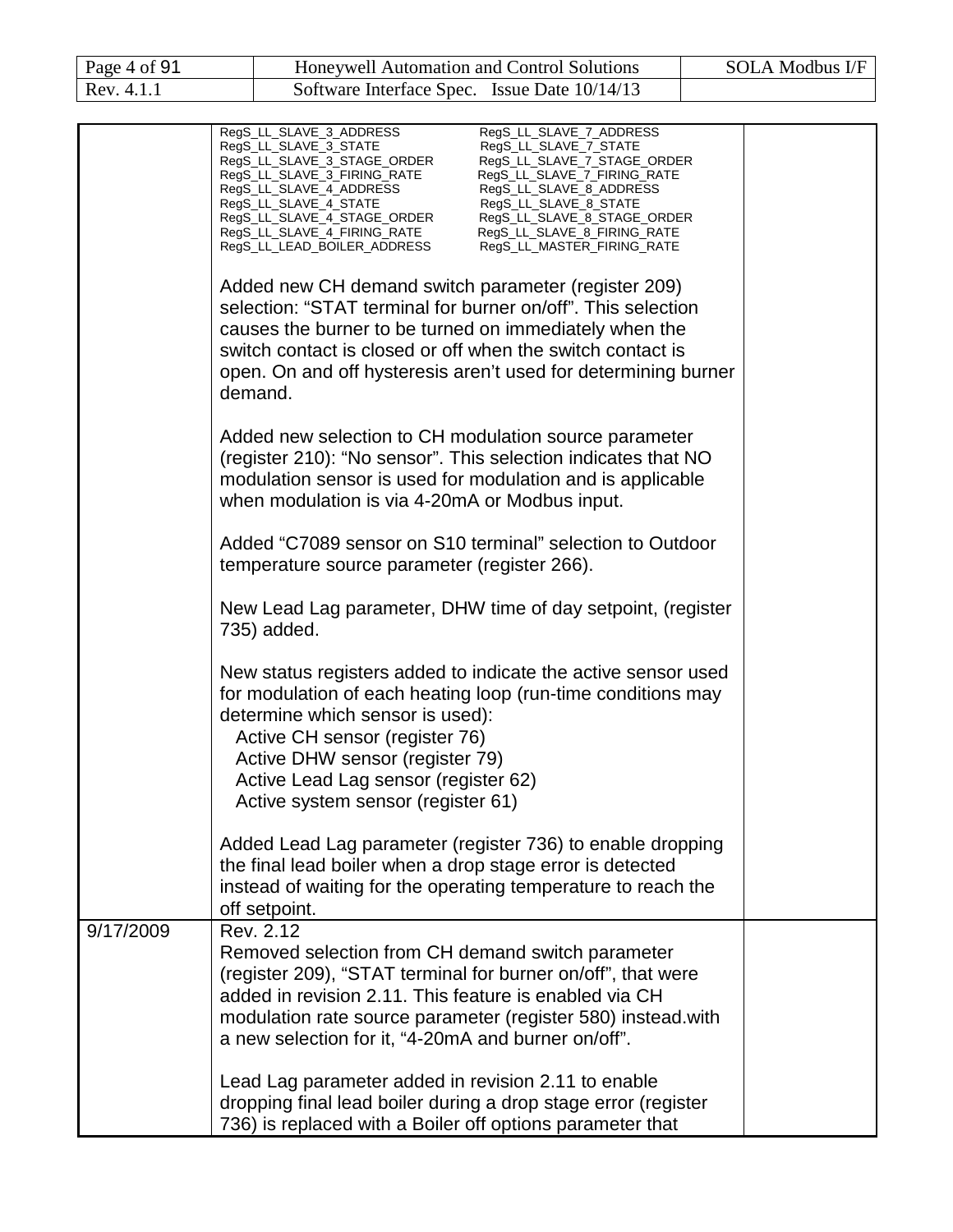| <b>SOLA Modbus I/F</b> | Honeywell Automation and Control Solutions   | Page 5 of 91 |
|------------------------|----------------------------------------------|--------------|
| Rev. 4.1.1             | Software Interface Spec. Issue Date 10/14/13 |              |

|           | includes this function and also adds the ability to turn ALL<br>boilers off when a system threshold (register 737) is reached.                                                                                                                                                                                                                  |  |
|-----------|-------------------------------------------------------------------------------------------------------------------------------------------------------------------------------------------------------------------------------------------------------------------------------------------------------------------------------------------------|--|
|           | Added "On from local Lead Lag service" pump status code in table<br>13.                                                                                                                                                                                                                                                                         |  |
|           | New pump option, "Normal pump demand when local Lead Lag<br>service is active", is added to pump options 1 parameter for the<br>CH (register 296), DHW (register 298), Boiler (register 300),<br>System (register 302), Auxiliary 1 (register 753), and Auxiliary<br>2 (register 759) pumps.                                                    |  |
|           | Expanded Lead Lag setpoint source status (register 162) to<br>show setpoint source when Lead Lag CH 4-20mA is the active<br>service.                                                                                                                                                                                                            |  |
| 9/22/2009 | Rev. 2.13<br>Added "Outdoor reset time of day" status to CH and Lead Lag<br>setpoint source status (registers 65 and 162).                                                                                                                                                                                                                      |  |
| 10/6/2009 | Rev. 2.14<br>Added a new pump option to turn on the pump when local<br>Lead Lag pump demand is requested from the Lead Lag<br>master regardless whether burner demand is requested or not<br>in the pump options 1 register for CH, DHW, Boiler, System,<br>Auxiliary 1, and Auxiliary 2 pumps (registers 296, 298, 300,<br>302, 753, and 759). |  |
|           | "Slave pump command" option added to Lead Lag Slave<br>command register (register 565) to turn on any pumps that<br>have "local Lead Lag pump demand" option set for them (see<br>above).                                                                                                                                                       |  |
| 1/19/2010 | Rev. 3.2<br>Corrected note for Fan minimum duty cycle parameter<br>(register 264) to indicate that value is given in whole<br>percentage rather than 0.1% units.                                                                                                                                                                                |  |
|           | <b>APPLICATION DATA REVISION 13:</b><br>Added Alert log data registers (registers 1210-1224). Alert<br>may optionally provide data that further explains context of<br>alert.                                                                                                                                                                   |  |
|           | Alert code table (table 10) is updated with new alerts (alerts<br>600-604).                                                                                                                                                                                                                                                                     |  |
|           | Added "Outdoor boost" to CH and Lead Lag CH setpoint<br>source status (registers 65 and 162 respectively).                                                                                                                                                                                                                                      |  |
|           | Added "STAT terminal or EnviraCOM remote Stat" option to                                                                                                                                                                                                                                                                                        |  |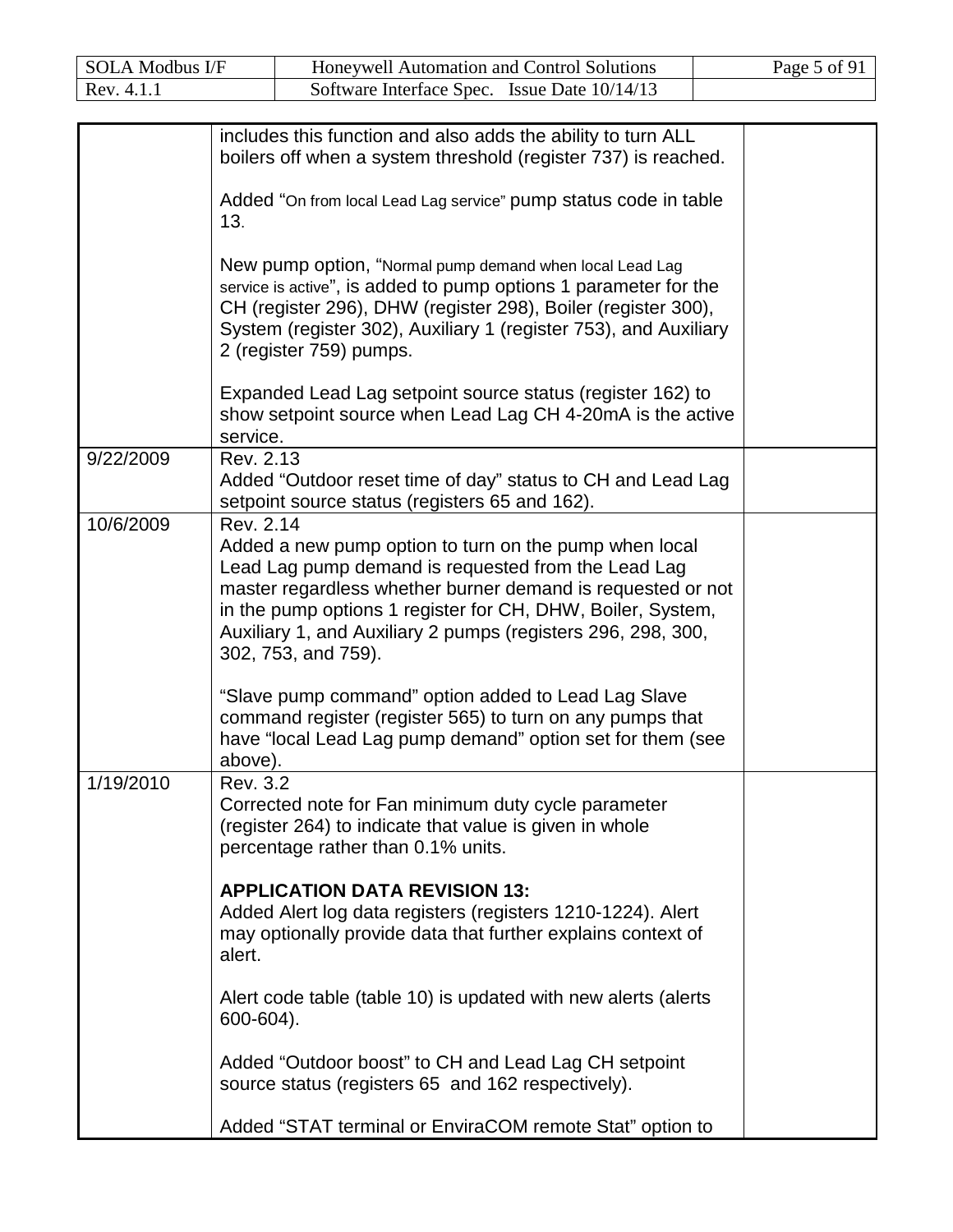| Page 6 of 91 | Honeywell Automation and Control Solutions   | <b>SOLA Modbus I/F</b> |
|--------------|----------------------------------------------|------------------------|
| Rev. 4.1.1   | Software Interface Spec. Issue Date 10/14/13 |                        |

|           | local and Lead Lag CH demand switch parameters (registers<br>209 and 556).                                                                                                                                                                                                                                                                                                                                                                                                                                                                              |  |
|-----------|---------------------------------------------------------------------------------------------------------------------------------------------------------------------------------------------------------------------------------------------------------------------------------------------------------------------------------------------------------------------------------------------------------------------------------------------------------------------------------------------------------------------------------------------------------|--|
|           | Added "STAT2 terminal or EnviraCOM DHW request" option<br>to local and Lead Lag DHW demand switch parameters<br>(registers 449 and 704).                                                                                                                                                                                                                                                                                                                                                                                                                |  |
|           | ODR boost recovery step time parameters for CH and Lead<br>Lag CH (registers 523 and 525) are obsoleted (not<br>implemented).                                                                                                                                                                                                                                                                                                                                                                                                                           |  |
| 3/16/2010 | Rev. 3.4<br><b>SAFETY DATA REVISION 10:</b><br>Line frequency safety parameter added (register 630) to<br>specify frequency of line input (50 Hz, 60 Hz, or auto detect).<br>New safety parameter added, Safety configuration options,<br>(register 631) to allow definition of new safety flags to                                                                                                                                                                                                                                                     |  |
|           | enable/disable options. Option to "ignore flame rod faults<br>when UV is configured" is only one defined.                                                                                                                                                                                                                                                                                                                                                                                                                                               |  |
|           | <b>APPLICATION DATA REVISION 14:</b><br>"DHW remote STAT demand indicated" status reported in<br>Burner Control flags status (register 41).                                                                                                                                                                                                                                                                                                                                                                                                             |  |
|           | Added "Clear lockout history" selection to Reset and restart<br>parameter (register 182).                                                                                                                                                                                                                                                                                                                                                                                                                                                               |  |
|           | Added Lead Lag Steam status and configuration parameters<br>(registers 738-747 and 803-806):<br>Pressure setpoint<br>Pressure time of day setpoint<br>Pressure on hysteresis<br>Pressure off hysteresis<br>Add stage pressure error threshold<br>Drop stage pressure error threshold<br>Minimum pressure<br>4mA steam pressure<br>20mA steam pressure<br>Modbus pressure setpoint<br>Active Lead Lag pressure setpoint<br>Active Lead Lag pressure on hysteresis<br>Active Lead Lag pressure off hysteresis<br>Active Lead Lag pressure operating point |  |
|           | Created duplicate sets of registers for the following text<br>parameters that permit Modbus write commands using<br>multiple registers instead of a single variable length register:                                                                                                                                                                                                                                                                                                                                                                    |  |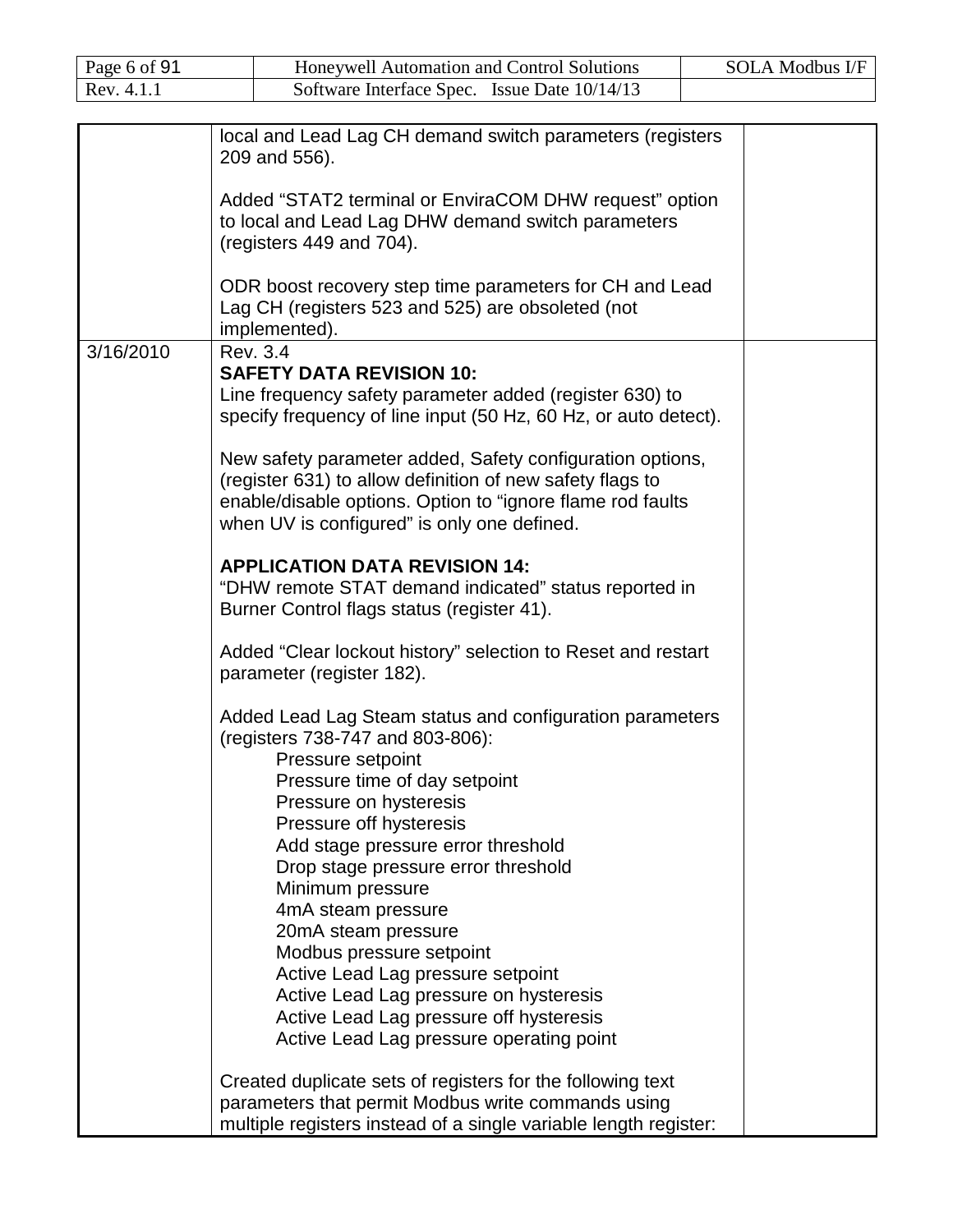| <b>SOLA Modbus I/F</b> |                                   | Honeywell Automation and Control Solutions                           |  | Page 7 of 91       |
|------------------------|-----------------------------------|----------------------------------------------------------------------|--|--------------------|
| Rev. 4.1.1             |                                   | Software Interface Spec. Issue Date 10/14/13                         |  |                    |
|                        |                                   |                                                                      |  |                    |
|                        |                                   | Password (registers 1280-1289)                                       |  |                    |
|                        |                                   | Installer password (registers 1296-1305)                             |  |                    |
|                        |                                   | OEM password (registers 1312-1321)                                   |  |                    |
|                        |                                   |                                                                      |  |                    |
|                        | Burner name (registers 1328-1337) |                                                                      |  |                    |
|                        |                                   | Installation data (registers 1344-1353)                              |  |                    |
|                        |                                   | OEM ID (registers 1360-1369)                                         |  |                    |
| 11/15/10               | Revision 3.6                      |                                                                      |  |                    |
|                        |                                   |                                                                      |  |                    |
|                        |                                   | <b>SAFETY DATA REVISION 11:</b>                                      |  |                    |
|                        |                                   | The following safety parameters have been added for the Flap         |  |                    |
|                        |                                   | Valve system feature (registers 632-637):                            |  |                    |
|                        |                                   | Controller interaction enable                                        |  |                    |
|                        |                                   | <b>Blocked condensate enable</b>                                     |  |                    |
|                        |                                   | <b>Controller ID</b>                                                 |  |                    |
|                        |                                   | Controller count                                                     |  |                    |
|                        |                                   | Neighbor ignition maximum rate                                       |  |                    |
|                        |                                   | Stack fault from neighbor enable                                     |  |                    |
|                        |                                   |                                                                      |  |                    |
|                        |                                   | Flap valve system state for the control is accessible in a new       |  |                    |
|                        |                                   | status register (register 816). State of the flap valve (open or     |  |                    |
|                        |                                   | closed) and blocked condensate (blocked or not blocked) is           |  |                    |
|                        |                                   | reported in the Digital I/O status (register 2) in lieu of High Fire |  |                    |
|                        |                                   | Switch and Low Fire Switch (this status is replaced with Flap        |  |                    |
|                        |                                   | valve status). A blocked condensate flag has also been added         |  |                    |
|                        |                                   | to the Burner control flags (register 41).                           |  |                    |
|                        |                                   |                                                                      |  |                    |
|                        |                                   | <b>APPLICATION DATA REVISION 15:</b>                                 |  |                    |
|                        |                                   | A new delayed overrun pump option has been defined for all           |  |                    |
|                        |                                   | the functional pumps (registers 297, 299, 301, 303, 754, and         |  |                    |
|                        |                                   | 760) that permits a delay to occur before the pump overrun           |  |                    |
|                        |                                   | kicks in. This option is intended for 3-way pump valve               |  |                    |
|                        |                                   |                                                                      |  |                    |
|                        |                                   | operation in an Anti-scale function. New pump status                 |  |                    |
|                        |                                   | (registers 96, 100, 105, 108, 111, and 113) is defined to            |  |                    |
|                        |                                   | indicate when the pump is on or off due to Anti-scale.               |  |                    |
|                        |                                   |                                                                      |  |                    |
|                        |                                   | A new Lead Lag DHW demand switch parameter (register                 |  |                    |
|                        |                                   | 704) selection has been added, "DHW (S6) sensor shorted".            |  |                    |
|                        |                                   |                                                                      |  |                    |
|                        |                                   | <b>APPLICATION DATA REVISION 16:</b>                                 |  |                    |
|                        |                                   | New registers added (registers 748-749) for Lead Lag                 |  |                    |
|                        |                                   | Modulation test mode that permits manual boiler turn-up in a         |  |                    |
|                        |                                   | Lead Lag situation by overriding normal slave add/drop               |  |                    |
|                        |                                   | algorithms. New setting for Lead Lag CH demand switch                |  |                    |
|                        |                                   | parameter (register 556) puts Lead Lag master in this test           |  |                    |
|                        | mode.                             |                                                                      |  |                    |
|                        |                                   |                                                                      |  |                    |
| 05/11/12               | Rev. 3.6                          |                                                                      |  | <b>Pavel Novak</b> |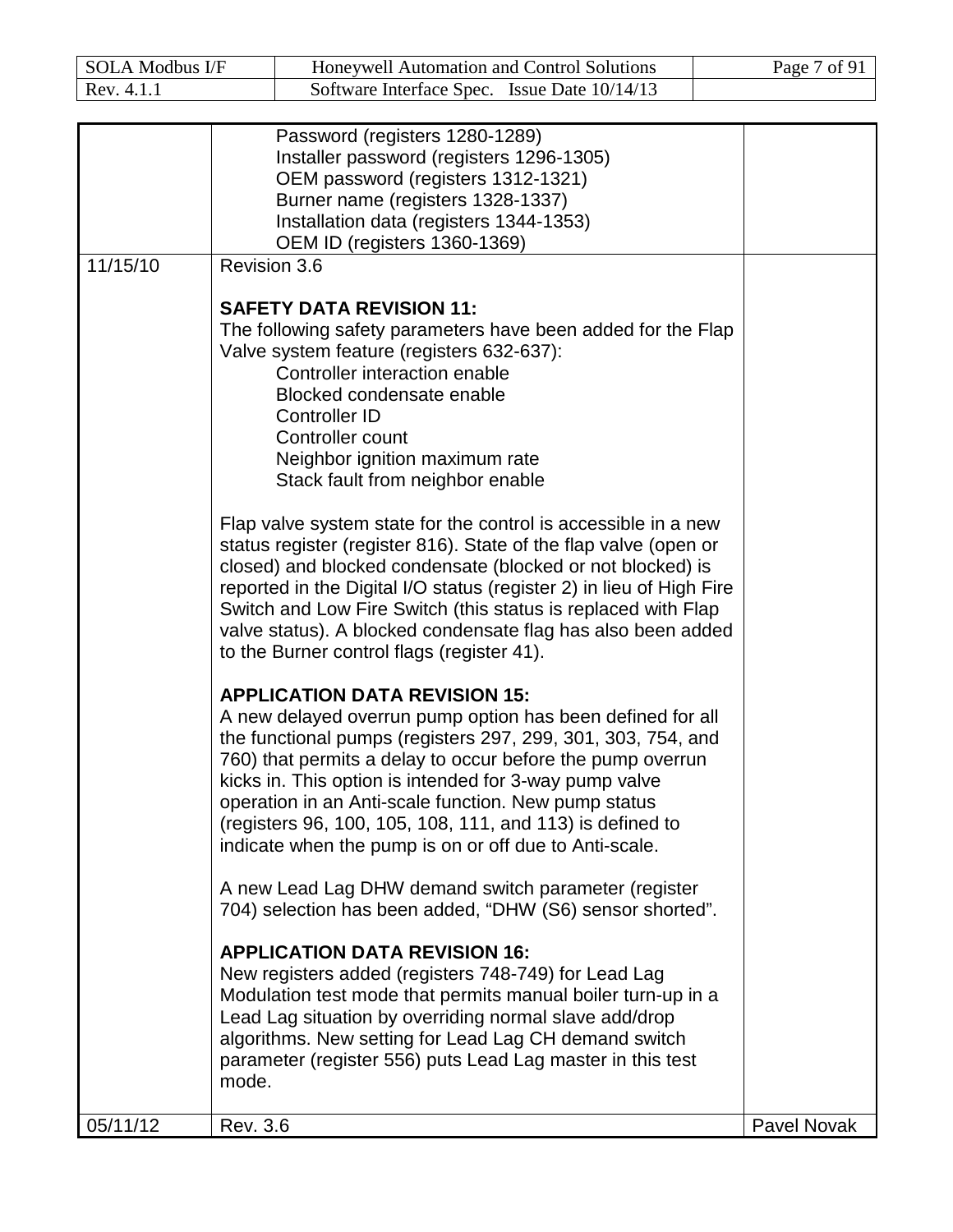| Page 8 of 91 | Honeywell Automation and Control Solutions   | SOLA Modbus I/F |
|--------------|----------------------------------------------|-----------------|
| Rev. 4.1.1   | Software Interface Spec. Issue Date 10/14/13 |                 |

|            | Updated new registers in app data rev. 19 and safety data       |             |
|------------|-----------------------------------------------------------------|-------------|
|            | rev. 13                                                         |             |
| 10/23/2012 | <b>Rev 3.8</b>                                                  | Pavel Novak |
|            | Modulation fault 50 changed to lockout                          |             |
|            | Updated sensor setup enumeration:                               |             |
|            | reg 0x003D Active system sensor                                 |             |
|            | reg 0x01CD DHW modulation sensor                                |             |
|            | New registers:                                                  |             |
|            | 0x010E DHW upper modulation sensor                              |             |
|            | 0x010F DHW lower modulation sensor                              |             |
|            | 0x026A DOE Energy Saving<br>$\bullet$                           |             |
|            | 0x0267 Outdoor temperature correction offset                    |             |
|            | 0x0268 Pressure correction offset<br>$\bullet$                  |             |
|            | 0x0269 Low fire cutoff time                                     |             |
|            |                                                                 |             |
|            | 0x026A DOE Energy Saving                                        |             |
|            | Removed obsolete registers:                                     |             |
|            | 0x0241 CH Modbus STAT                                           |             |
|            | 0x0243 CH Modbus setpoint<br>$\bullet$                          |             |
|            | 0x0245 CH Modbus rate                                           |             |
|            | Lockout/Hold changed to Obsolete:                               |             |
|            | Lockout 10 - Internal fault: Invalid Burner control state       |             |
|            | Hold 52 - Motor tachometer fault                                |             |
|            | Alert/Hold/Lockout:                                             |             |
|            | • Added lockout 101 exchanger sensor fault                      |             |
|            | Added lockout 138 Flame too low                                 |             |
|            | Added alert 72 Flame strength rate differential was<br>invalid  |             |
|            | Added alert 73 Flame strength step rate was invalid             |             |
|            | Added alert 225 No anticondensation setpoint was                |             |
|            | configured for frost protection                                 |             |
|            | Added alert 265 No DHW anticondensation setpoint<br>٠           |             |
|            | was configured                                                  |             |
|            | Added alert 266 No CH anticondensation setpoint was             |             |
|            | configured                                                      |             |
|            | Added alert 383 Abnormal Recycle: Pre-Ignition test             |             |
|            | failed, recycle                                                 |             |
|            | Added alert 448 Flame too low                                   |             |
|            | Added alert 449 Modulation rate was limited due to              |             |
|            | flame strength                                                  |             |
|            | Added alert 501 Mix base                                        |             |
|            | Added alert 639 FVS spare<br>$\bullet$                          |             |
|            | Added alert 649 DHW demand temperature was invalid<br>$\bullet$ |             |
|            | Added alert 650 Stepped modulation rate limiting                |             |
|            | parameter was invalid                                           |             |
|            | Added alert 651 Hot standby forced rate was invalid             |             |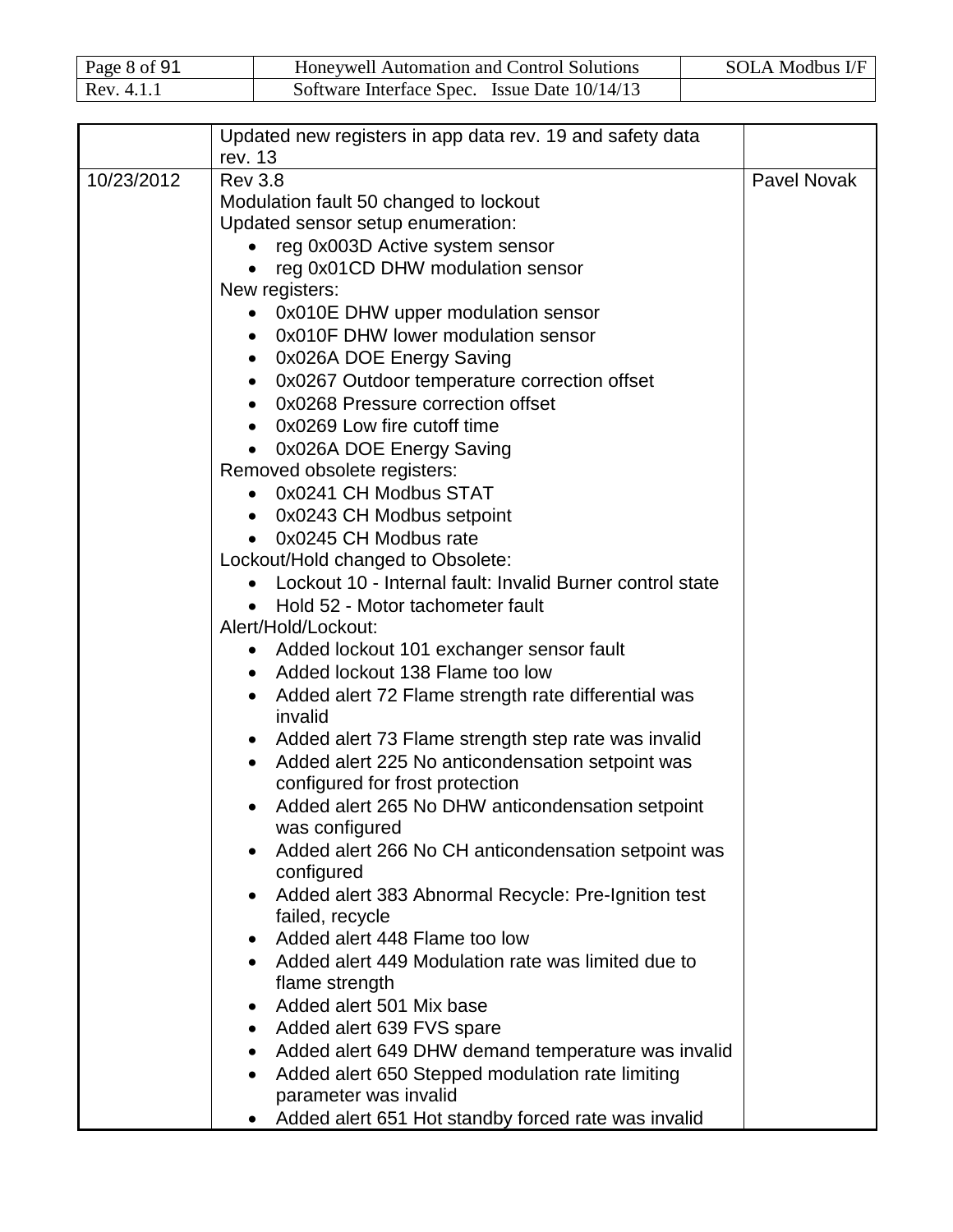| <b>SOLA Modbus I/F</b> | <b>Honeywell Automation and Control Solutions</b> | Page 9 of 91 |
|------------------------|---------------------------------------------------|--------------|
| Rev. 4.1.1             | Software Interface Spec. Issue Date 10/14/13      |              |

| 12/10/2012<br>10/14/2013 | Added alert 652 Hot standby OFF hysteresis was<br>invalid<br>Added alert 653 Hot standby ON hysteresis was invalid<br>• Added alert 654 Hot standby setpoint was invalid<br>• Added alert 655 Hot standby outlet sensor fault<br><b>Rev 3.9</b><br>Added lockout codes 258-266<br>Rev 4.1.1<br>New registers:<br>0x026B Modbus Heartbeat register<br>$\bullet$<br>0x026C Modbus Heartbeat Timeout register<br>0x0258 DBI External Igniter On Time register<br>$\bullet$<br>0x029F IAS Open Modulation Step Down Time register<br>$\bullet$<br>0x029E IAS Open Modulation Step Down Rate register<br>0x025B Damper Proving Enable register<br>0x025C Damper Proving Debounce Time register<br>$\bullet$<br>0x029C Modbus Analog Output register<br>$\bullet$<br>0x029D Modbus Analog Output Control register<br>0x026D Modbus Lockout register<br>$\bullet$<br>0x026E Modbus Blower/HSI Output register<br>$\bullet$<br>0x026F Modbus Blower/HSI Output Enable register<br>$\bullet$ | <b>Milan Kriz</b><br>Petr Wagner |
|--------------------------|-------------------------------------------------------------------------------------------------------------------------------------------------------------------------------------------------------------------------------------------------------------------------------------------------------------------------------------------------------------------------------------------------------------------------------------------------------------------------------------------------------------------------------------------------------------------------------------------------------------------------------------------------------------------------------------------------------------------------------------------------------------------------------------------------------------------------------------------------------------------------------------------------------------------------------------------------------------------------------------|----------------------------------|
|                          | 0x025A Flow Switch Debounce Time register<br>0x0259 Flow Switch Enable register<br>$\bullet$<br>0x02FB Modbus Command Timeout<br>0x0331 Modbus Remote Outdoor Temperature<br>$\bullet$                                                                                                                                                                                                                                                                                                                                                                                                                                                                                                                                                                                                                                                                                                                                                                                              |                                  |
|                          | Modified Lockouts: 164, 165<br>Added Holds/Lockouts: 56, 180, 267-283<br>Added Alarms: 656-679                                                                                                                                                                                                                                                                                                                                                                                                                                                                                                                                                                                                                                                                                                                                                                                                                                                                                      |                                  |
| 10/24/2013               | Lockout and hold code table update – code 132 is now<br>correctly marked as lockout                                                                                                                                                                                                                                                                                                                                                                                                                                                                                                                                                                                                                                                                                                                                                                                                                                                                                                 | Rastislav<br>Matula              |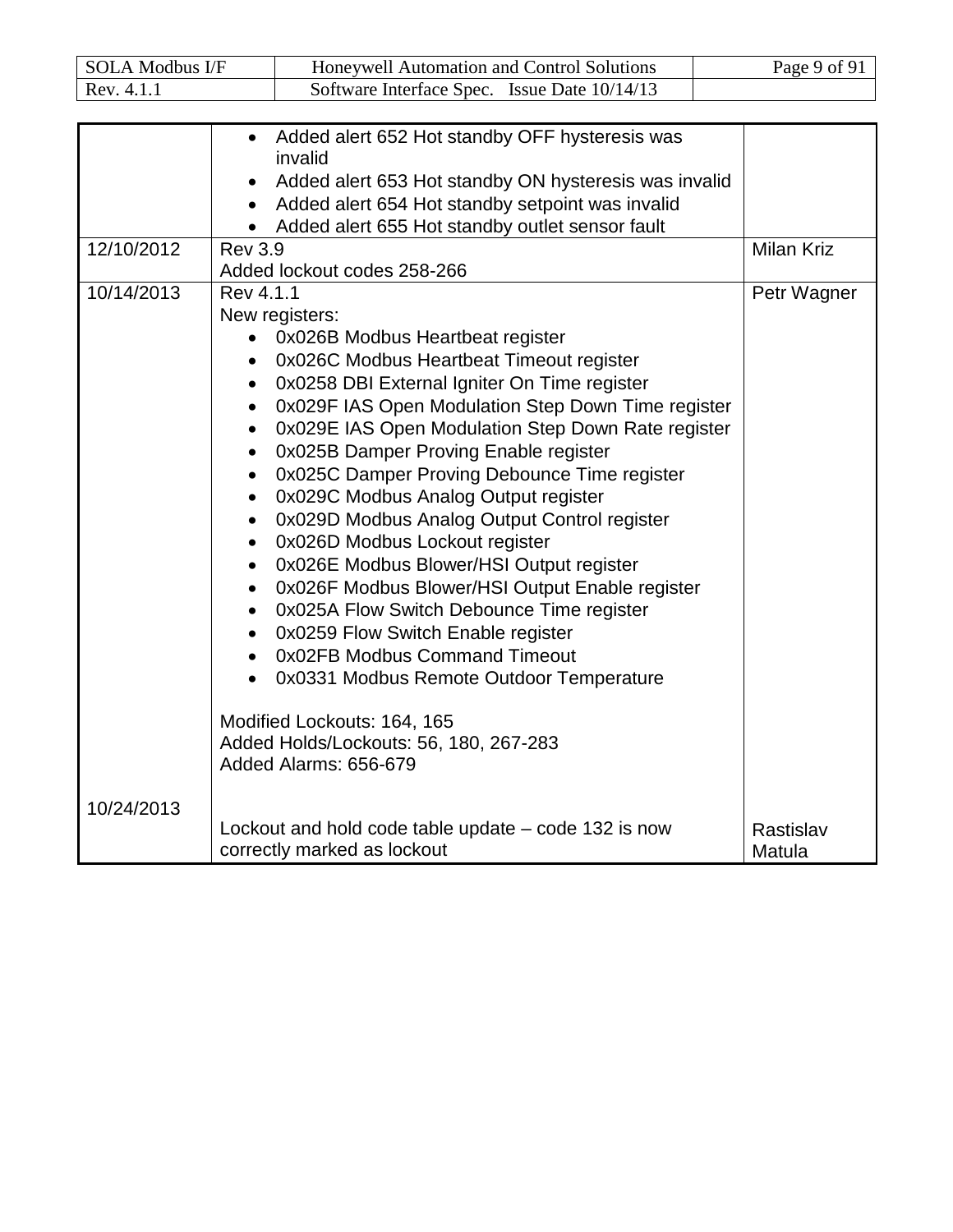| Page 10 of 91 | Honeywell Automation and Control Solutions   | <b>SOLA Modbus I/F</b> |
|---------------|----------------------------------------------|------------------------|
| Rev. 4.1.1    | Software Interface Spec. Issue Date 10/14/13 |                        |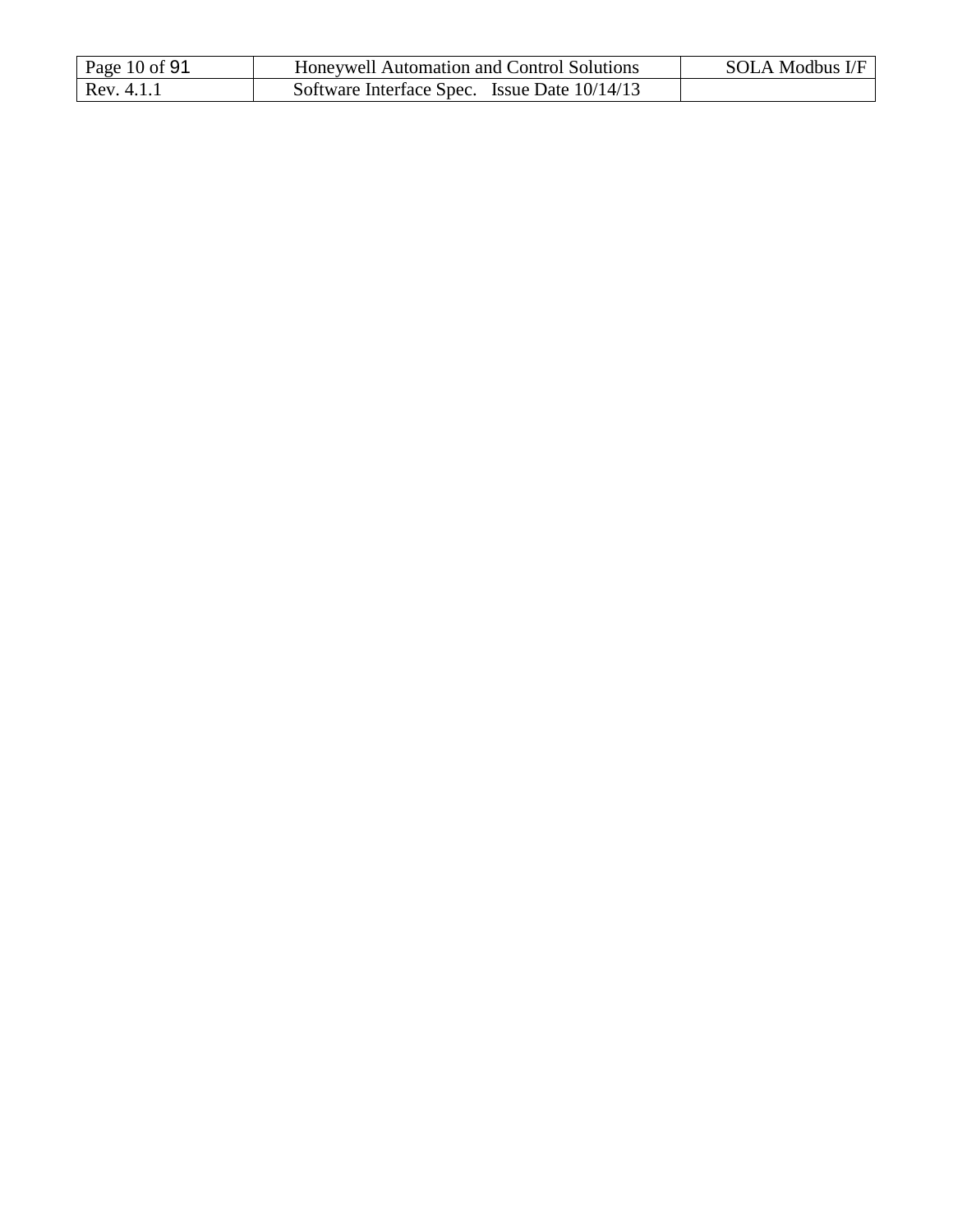| <b>SOLA Modbus I/F</b> | <b>Honeywell Automation and Control Solutions</b> | Page 11 of 91 |
|------------------------|---------------------------------------------------|---------------|
| Rev. 4.1.1             | Software Interface Spec. Issue Date 10/14/13      |               |

| $\mathbf{2}$ |     |       |  |
|--------------|-----|-------|--|
|              | 2.1 |       |  |
|              |     |       |  |
|              |     | 2.2.1 |  |
|              |     | 222   |  |
|              |     | 223   |  |
|              |     | 2.2.4 |  |
|              |     | 2.2.5 |  |
|              |     | 2.2.6 |  |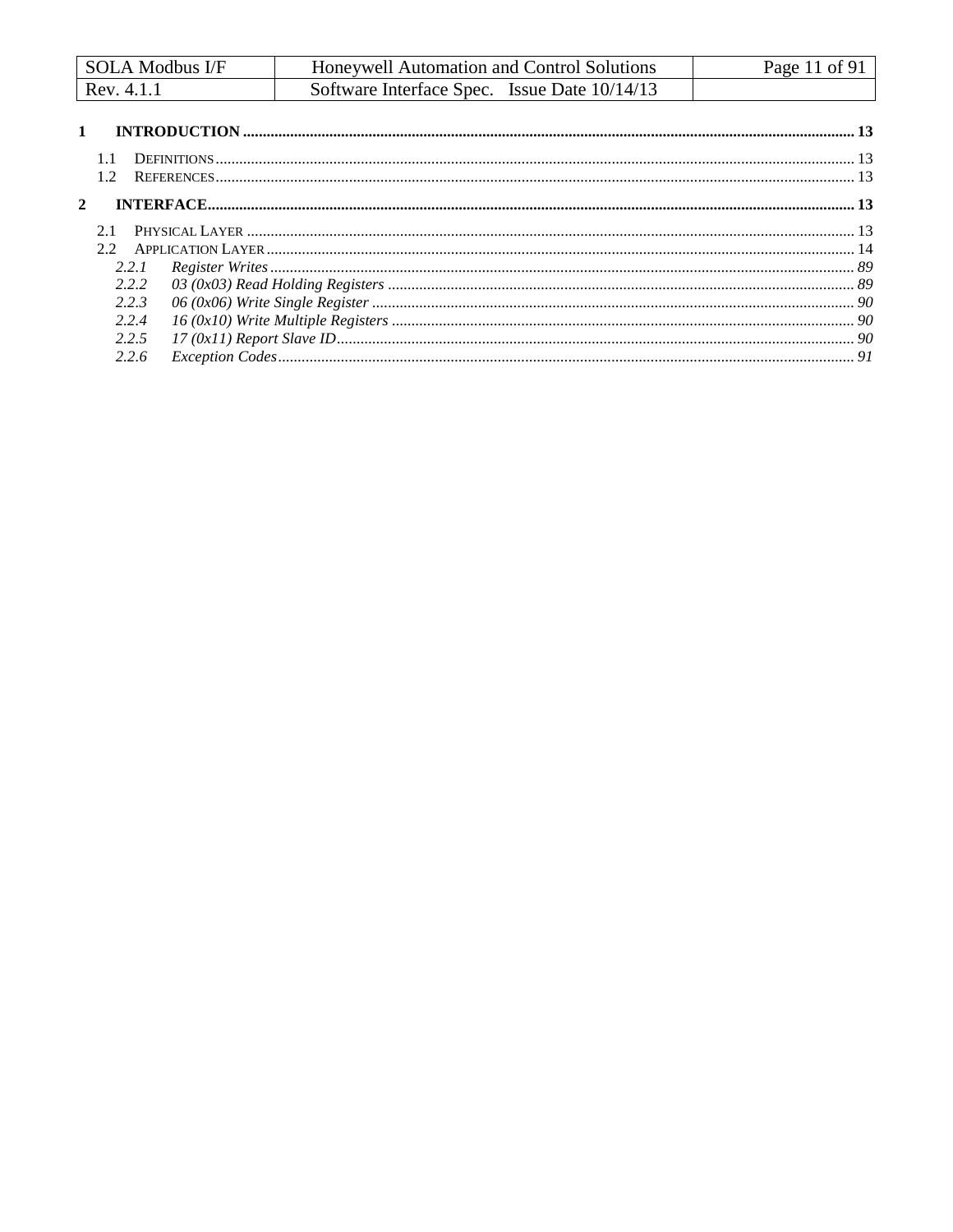| Page 12 of 91 | Honeywell Automation and Control Solutions   | <b>SOLA Modbus I/F</b> |
|---------------|----------------------------------------------|------------------------|
| Rev. 4.1.1    | Software Interface Spec. Issue Date 10/14/13 |                        |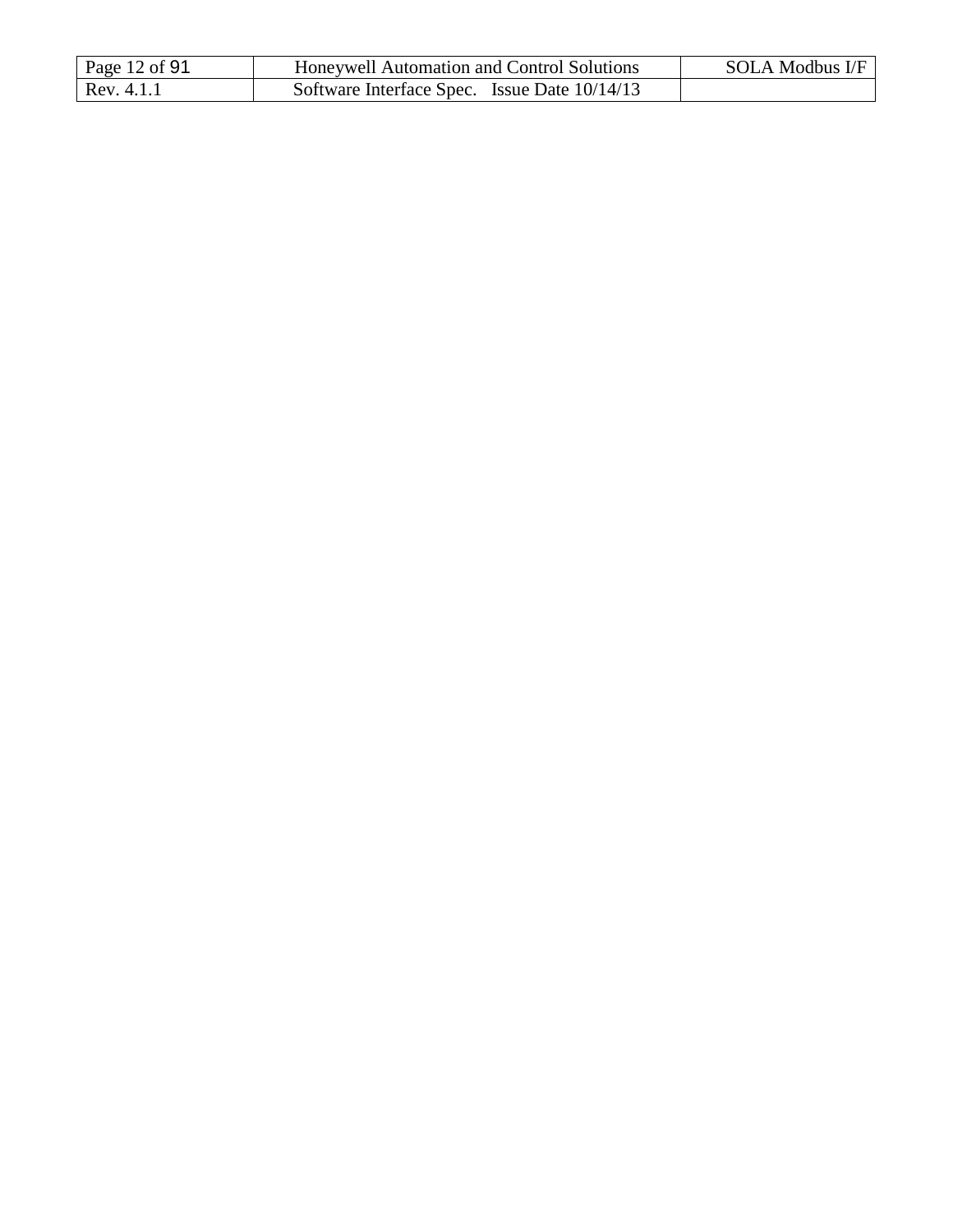| <b>SOLA Modbus I/F</b> | Honeywell Automation and Control Solutions   | Page 13 of 91 |
|------------------------|----------------------------------------------|---------------|
| Rev. 4.1.1             | Software Interface Spec. Issue Date 10/14/13 |               |

## **1 Introduction**

This document describes the interface to the Integrated Combustion Control Platform (ICP) on either the MB1 or MB2 Modbus ports. Each Modbus port is a communications port that allows configuration and status data to be read and written to the ICP. These ports are RS-485 connectors that use the Modbus communication protocol for it's interface.

The ICP functions as a Modbus slave (server) on this interface. It responds to a single Modbus address to service the requests of the Modbus master (client) on the RS-485 network.

This document doesn't describe the Modbus protocol. It only describes how this protocol is used in this interface.

### *1.1 Definitions*

The following definitions are used in this document:

| <b>ICP</b>    | Integrated Combustion Control Platform – internal<br>development name for SOLA product.<br>Application layer communication protocol standard adopted                                              |
|---------------|---------------------------------------------------------------------------------------------------------------------------------------------------------------------------------------------------|
| <b>Modbus</b> | by the Modbus-IDA trade association. Recognized as an<br>industry standard protocol for RS-485 serial<br>communication.                                                                           |
| <b>PCB</b>    | Parameter Control Block. Files that customize the user<br>interface with the ICP. PCBs reside in the non-volatile<br>storage in the ICP and are uploaded from the ICP into the<br>user interface. |
| <b>PM</b>     | Program Module. Plug that can be inserted into the ICP to<br>enable Lead Lag and to backup & restore parameter<br>settings in the ICP.                                                            |
| <b>RTU</b>    | Remote Terminal Unit serial transmission mode. Mode<br>used to encode data for Modbus where each 8-bit byte is<br>sent as two 4-bit hexadecimal characters.                                       |

## *1.2 References*

The following documents are referenced by this document:

1. MODBUS Application Protocol Specification V1.1a, June 4, 2004, [http://www.Modbus-IDA.org.](http://www.modbus-ida.org/)

# **2 Interface**

## *2.1 Physical Layer*

The ICP Modbus port is a 3-pin connector that interfaces to the following RS-485 signals:

| וממי       | <sup>-</sup> erminal |
|------------|----------------------|
| Jata + (a) |                      |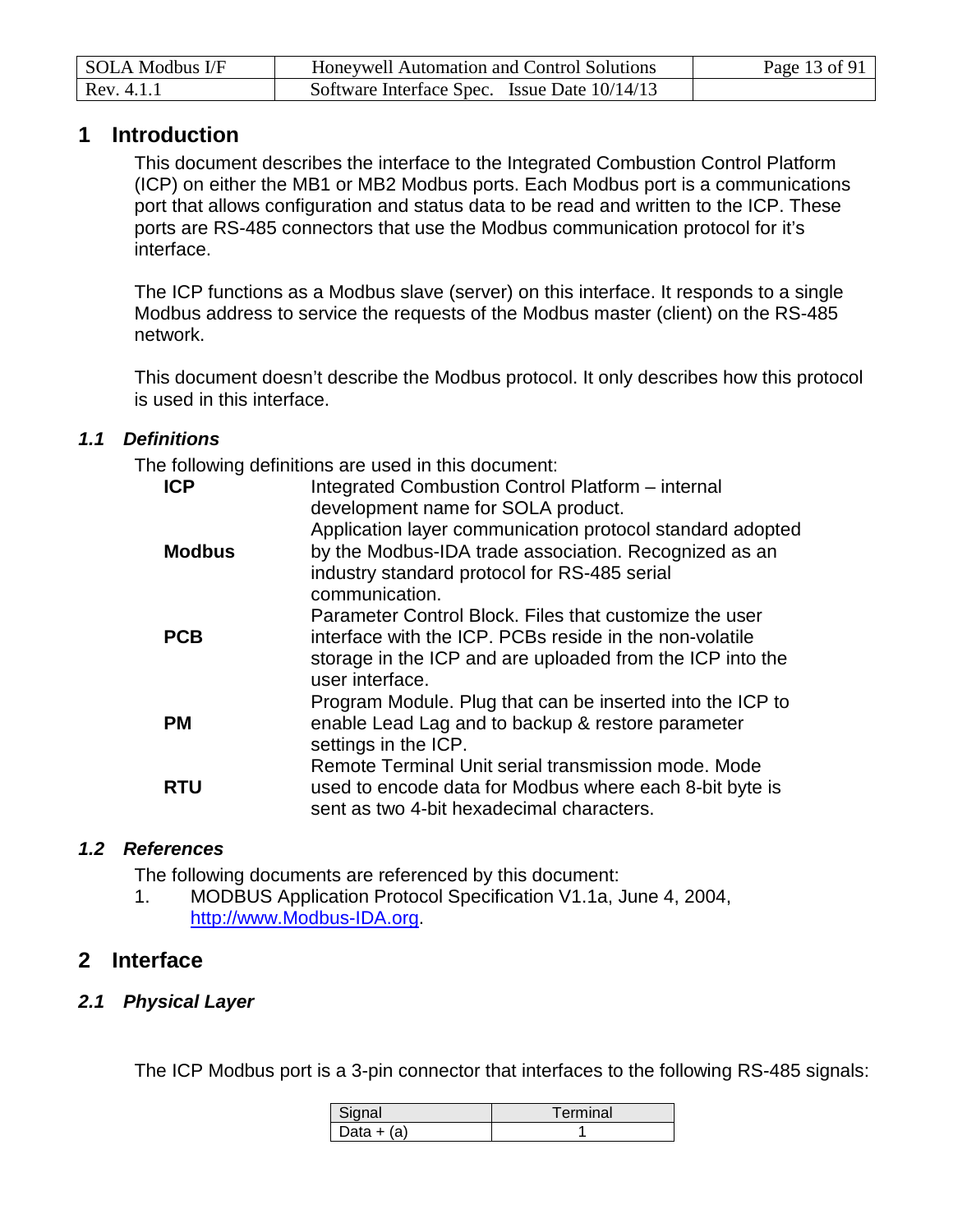| Page 14 of 91 | Honeywell Automation and Control Solutions   | <b>SOLA Modbus I/F</b> |
|---------------|----------------------------------------------|------------------------|
| Rev. 4.1.1    | Software Interface Spec. Issue Date 10/14/13 |                        |

| Data – (b)                                |  |  |
|-------------------------------------------|--|--|
| Common (c)                                |  |  |
| $T = k \cdot k$ and and $\theta$ $\ldots$ |  |  |

**Table 1 RS-485 Signals**

Serial transmission mode on the Modbus network is RTU mode. Message format has the following characteristics:

| Coding system           | 8-bit binary              |
|-------------------------|---------------------------|
|                         | $10 =$                    |
| Number of data bits per | 1 start bit               |
| character               | 8 data bits               |
|                         | No parity bit             |
|                         | 1 stop bit                |
| Bit transfer rate       | 38400 bps                 |
| <b>Duplex</b>           | Half duplex               |
| Error checking          | 2 byte CRC-16 polynomial  |
| Bit transfer order      | <b>LSB</b> first          |
| End of message          | Idle line for 3.5 or more |
|                         | characters                |

**Table 2 RS-485 Message Format**

### *2.2 Application Layer*

The ICP Modbus interface supports the following function codes:

- 03 (0x03) Read Holding Registers
- 06 (0x06) Write Single Register
- 16 (0x10) Write Multiple Registers
- 17 (0x11) Report Slave ID

All of the configuration and status data are accessed as 16-bit holding registers in this interface. Since all ICP digital signals accessed in this interface are read only, these digital signals are mapped to bits within holding registers instead of coils or discrete inputs to simplify the interface. Variable length data are also represented by holding registers, and therefore, must be accessed individually and not as part of a group. The length of the variable length data is returned in the response. All 32-bit data items are accessed as two consecutive 16-bit holding registers, i.e., each item uses 2 register address spaces.

The holding register map is defined in the following table. Except for variable length data items the registers can be accessed as a single register or up to 20 registers for writes and 125 registers for reads. Data is mapped into logical groups with room for future expansion so some gaps exist in the register map.

Data organization is intended to allow for efficient register access. Status data is organized into register blocks by application function and a function status change indicator is used to denote when any data has changed within the register block since the last time the registers were read (see the following figure). The ICP sets the status change indicator bit when at least one of the registers in the functional block has changed value since it was last read. The Modbus master can read the status change register and determine which functional register blocks have changed value since it's last access and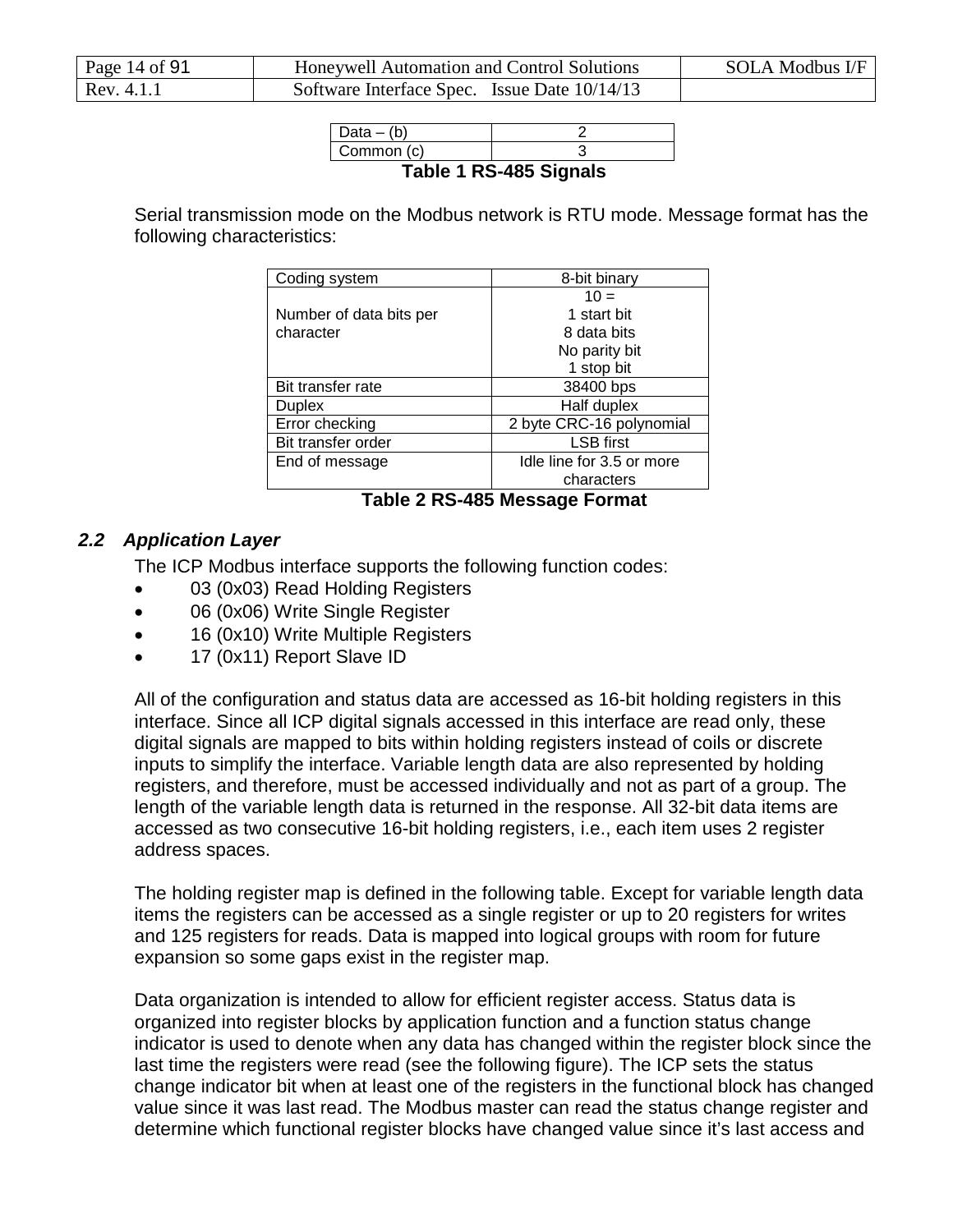| <b>SOLA Modbus I/F</b> | Honeywell Automation and Control Solutions   | Page 15 of 91 |
|------------------------|----------------------------------------------|---------------|
| Rev. 4.1.1             | Software Interface Spec. Issue Date 10/14/13 |               |

only read those register blocks. The Modbus master can ignore the status change register and poll status data as it deems fit.

The ICP has several terminals (connectors) used for sensor inputs. These sensor inputs can be configured for different types of data input:

- 10K NTC dual temperature safety sensor
- 10K NTC single temperature non-safety sensor
- 12K NTC single temperature non-safety sensor
- 0-15 psi pressure sensor
- 0-50 psi pressure sensor
- 4-20 mA analog input
- Raw 0-4096 digital input

Each terminal is referenced by an "S*n*" name (where "*n*" is a number in the range of 1- 10), and in some cases, may be identified by a functional name that describes it's purpose (see the following table). A connector type parameter for each terminal specifies how the data input is interpreted for the terminal.

| Name                       | Terminal   | Purpose                                                 |  |  |  |
|----------------------------|------------|---------------------------------------------------------|--|--|--|
|                            |            | Inlet temperature or                                    |  |  |  |
| S1                         | J8-4       | 4-20 mA steam pressure (0-15 or 0-50 psi)               |  |  |  |
| S2                         | $J8-6$     | 4-20 mA remote control input (setpoint or modulation)   |  |  |  |
| S3                         | $J8-8$     | Outlet single non-safety temperature                    |  |  |  |
| S4                         | $J8-10$    | Undefined temperature (called Outlet operation channel) |  |  |  |
| S3S4                       | J8-8 and   | Outlet dual safety temperature                          |  |  |  |
|                            | $J8-10$    |                                                         |  |  |  |
| S5                         | $J8-11$    | Outdoor, Header (Central Heat), or Mix temperature      |  |  |  |
| S6                         | $J9-1$     | DHW single non-safety temperature                       |  |  |  |
| S7                         | $J9-3$     | Undefined temperature (called DHW operation channel)    |  |  |  |
| S6S7                       | $J9-1$ and | DHW dual safety temperature                             |  |  |  |
|                            | $J9-3$     |                                                         |  |  |  |
| S8                         | J9-4       | Stack single non-safety temperature                     |  |  |  |
| S9                         | J9-6       | Heat exchanger temperature                              |  |  |  |
| <b>S8S9</b>                | $J9-4$ and | Stack dual safety temperature                           |  |  |  |
|                            | J9-6       |                                                         |  |  |  |
| S <sub>10</sub>            | J10-7      | Outdoor or Lead Lag Header (Central Heat) temperature   |  |  |  |
| Teble 2 Canagu Innut Nemas |            |                                                         |  |  |  |

#### **Table 3 Sensor Input Names**

A pair of status registers exist for each sensor, one register that normally contains the temperature or pressure of the sensor and another register that contains the state of the sensor, e.g., Inlet sensor temperature in register 11 and Inlet sensor state in register 49. If a sensor has a fault, e.g., open or short, then the sensor state register indicates the type of fault, and instead of a temperature/pressure in the sensor status register one of the following values is displayed: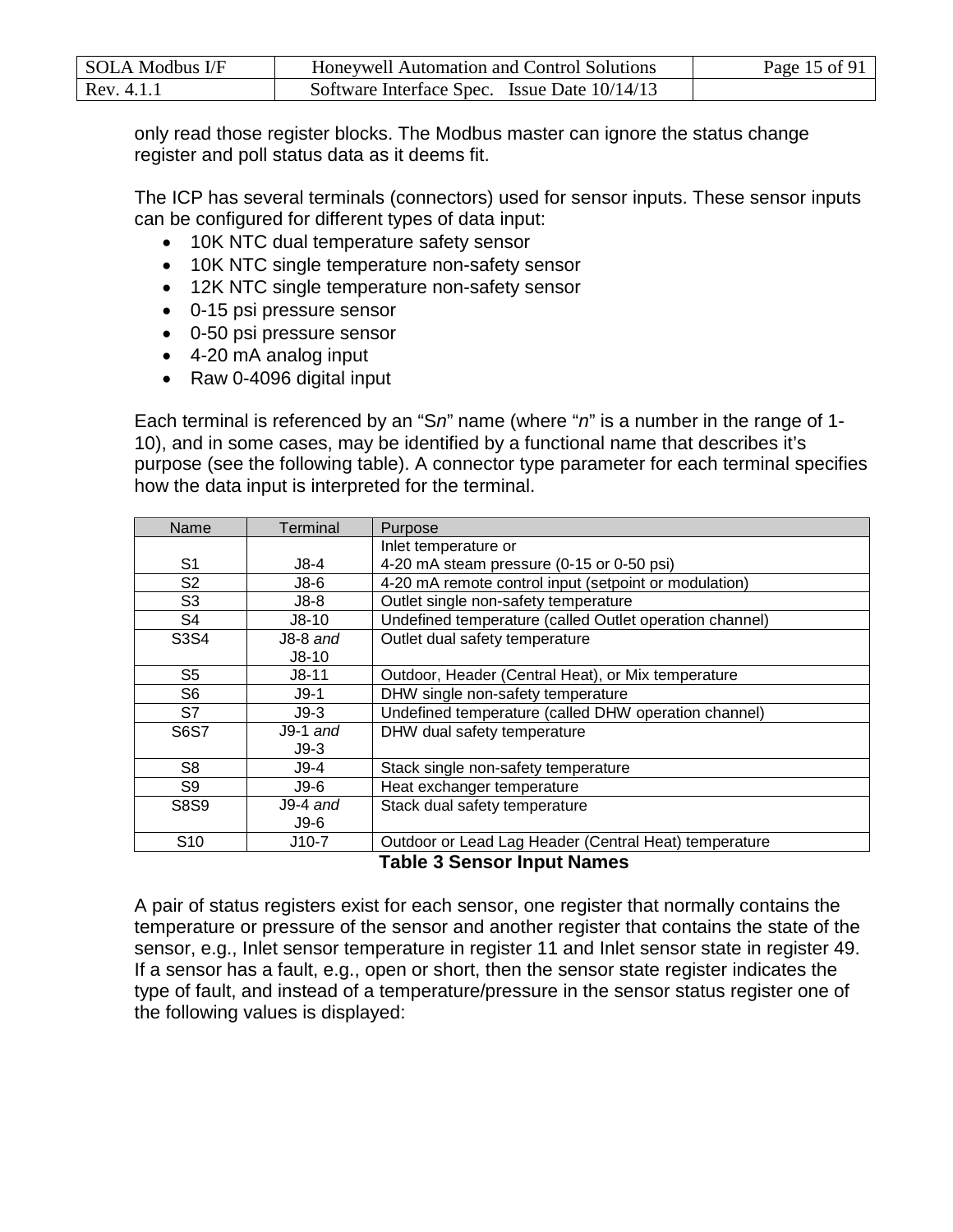| Page 16 of 91 | <b>Honeywell Automation and Control Solutions</b> | <b>SOLA Modbus I/F</b> |
|---------------|---------------------------------------------------|------------------------|
| Rev. 4.1.1    | Software Interface Spec. Issue Date 10/14/13      |                        |

| Sensor                      | Sensor               |                                           |  |  |  |  |
|-----------------------------|----------------------|-------------------------------------------|--|--|--|--|
| <b>Status</b>               | <b>State</b>         | <b>Description</b>                        |  |  |  |  |
| 0x7FFF or                   | 0=None               | No sensor configured for terminal.        |  |  |  |  |
| 0x8200                      |                      |                                           |  |  |  |  |
| Temperature in              |                      |                                           |  |  |  |  |
| degrees C or                | $1 = Normal$         | Sensor is functioning normally.           |  |  |  |  |
| Pressure in psi             |                      |                                           |  |  |  |  |
| 0x8000                      | 3=Shorted            | Sensor short is detected.                 |  |  |  |  |
| 0x8100                      | 2=Open               | Sensor open is detected.                  |  |  |  |  |
| 0x8300                      | 4=Outside high range | Sensor is reading higher than normal      |  |  |  |  |
|                             |                      | upper limit for sensor.                   |  |  |  |  |
| 0x8400                      | 5=Outside low range  | Sensor is reading lower than normal lower |  |  |  |  |
|                             |                      | limit for sensor.                         |  |  |  |  |
| 0x8500                      | 6=Not reliable       | Sensor reading is not consistent.         |  |  |  |  |
| Tahla 1 Cancar fault atatua |                      |                                           |  |  |  |  |

**Table 4 Sensor fault status**

A temperature configuration parameter may have a value of 0x8FFF to indicate that the parameter has not been configured yet, but no temperature status will have this value.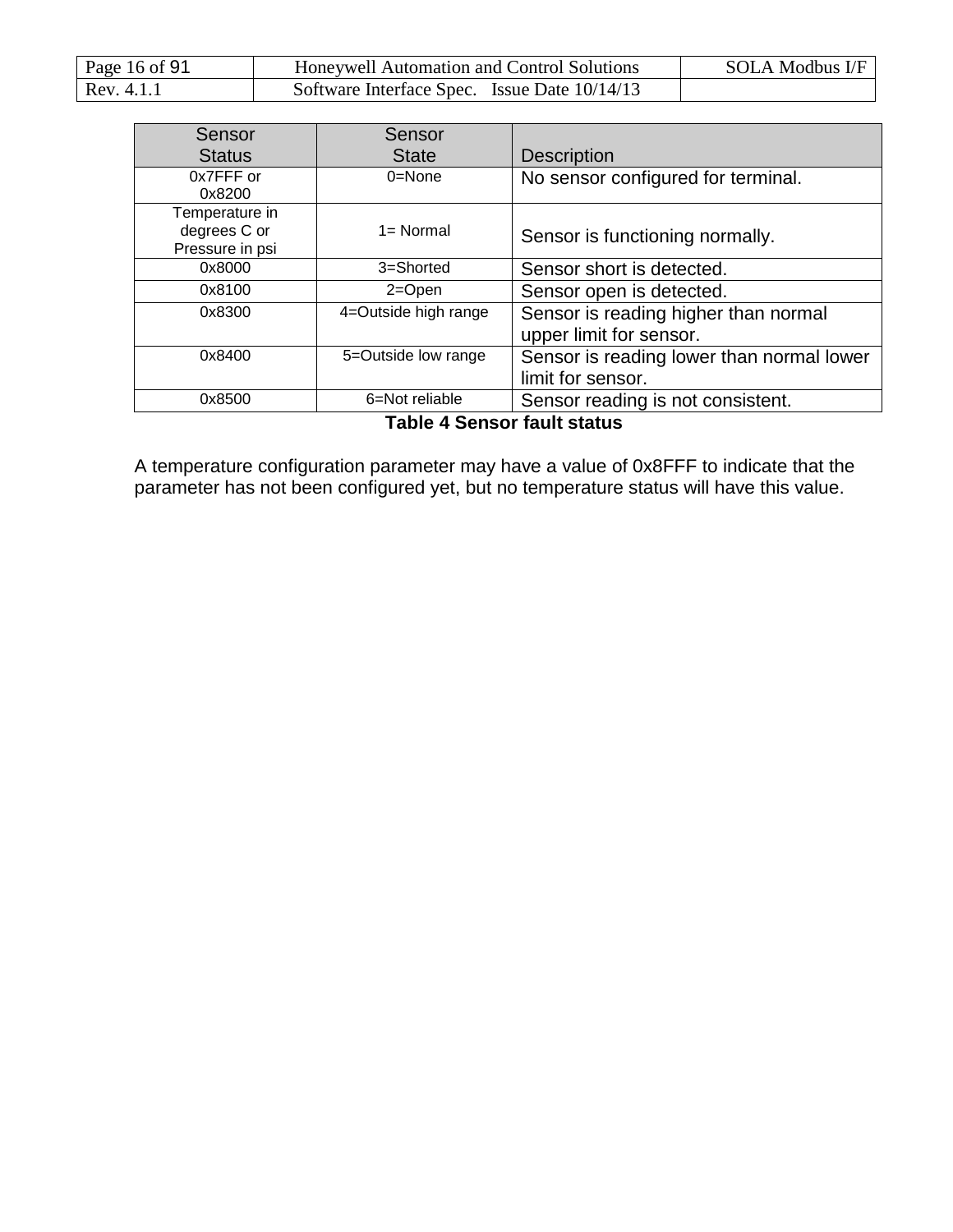| <b>SOLA Modbus I/F</b> | Honeywell Automation and Control Solutions   | Page 17 of 91 |
|------------------------|----------------------------------------------|---------------|
| Rev. 4.1.1             | Software Interface Spec. Issue Date 10/14/13 |               |

|                                                   | Alert Log                              |            |               |
|---------------------------------------------------|----------------------------------------|------------|---------------|
|                                                   | Lockout History                        |            |               |
|                                                   | Safety Verification                    |            |               |
|                                                   | Mix Flow Configuration                 | New in 2.3 |               |
|                                                   | Mix Configuration                      | New in 2.3 |               |
|                                                   | <b>Extended System Configuration</b>   | New in 2.1 |               |
|                                                   | <b>Lead Lag Configuration</b>          |            |               |
|                                                   | <b>Steam Configuration</b>             | New in 2.0 |               |
|                                                   | <b>Frost Protection Configuration</b>  |            |               |
|                                                   | <b>DHW Storage Configuration</b>       | New in 2.2 |               |
|                                                   | Outdoor Reset (ODR) Configuration      |            |               |
| PROGRAM<br><b>MODULE</b><br>(PM)<br><b>PUBLIC</b> | Anticondensation Configuration         |            |               |
|                                                   | Limits Configuration                   |            |               |
|                                                   | Domestic Hot Water (DHW) Configuration |            |               |
|                                                   | Annunciation Configuration             |            |               |
|                                                   | <b>Pump Configuration</b>              |            | <b>PUBLIC</b> |
|                                                   | Fan Configuration                      |            |               |
|                                                   | <b>Burner Control Configuration</b>    |            |               |
|                                                   | Central Heat (CH) Configuration        |            |               |
|                                                   | <b>Modulation Configuration</b>        |            |               |
|                                                   | <b>System Configuration</b>            |            |               |
|                                                   | Lead Lag Status                        |            |               |
|                                                   | <b>Statistics</b>                      |            |               |
|                                                   | <b>Mix Status</b>                      | New in 2.3 |               |
|                                                   | <b>Pump Status</b>                     |            |               |
|                                                   | Domestic Hot Water (DHW) Status        |            |               |
|                                                   | Central Heat (CH) Status               |            |               |
|                                                   | Demand & Modulation Status             |            |               |
|                                                   | <b>Sensor Status</b>                   |            |               |
|                                                   | <b>Burner Control Status</b>           |            |               |
|                                                   | <b>Trend Status</b>                    |            |               |
|                                                   | <b>System Status</b>                   |            |               |
|                                                   |                                        |            |               |

**Figure 1 Register Map**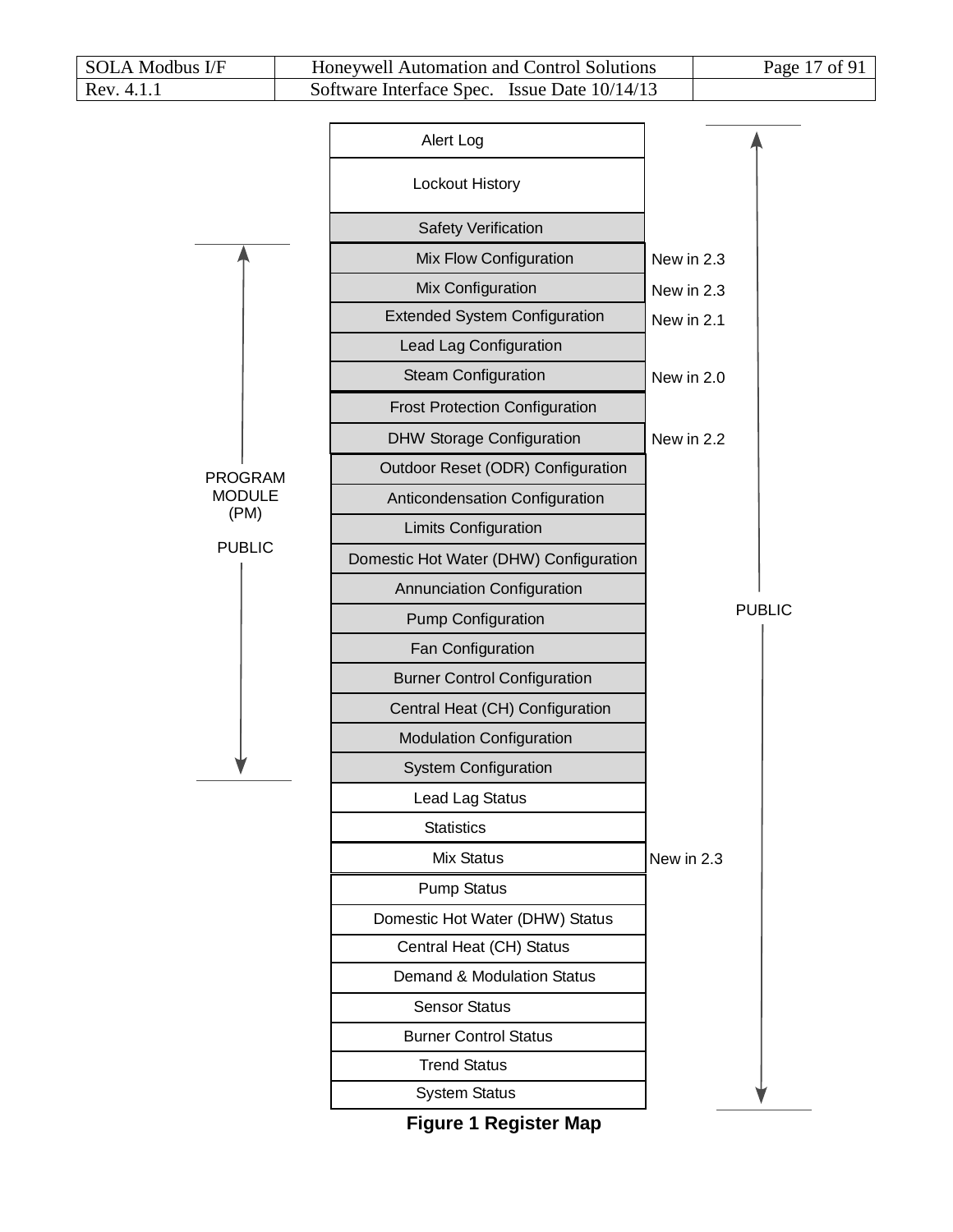| Page 18 of 91 | Honeywell Automation and Control Solutions   | <b>SOLA Modbus I/F</b> |
|---------------|----------------------------------------------|------------------------|
| Rev. 4.1.1    | Software Interface Spec. Issue Date 10/14/13 |                        |

## **Modbus Register Addressing**

Register addresses start at 0 (zero) based on the Modbus-IDA protocol specification (see References above). For the more traditional addressing scheme (starting at 40001) a value of 40001 should be added to the decimal address for each register.

| <b>Address</b> | Register |                                   | Read/ |        |                                                                                                                                                                                                                                                                                                                                                                                                                                                                                                                                                                           |
|----------------|----------|-----------------------------------|-------|--------|---------------------------------------------------------------------------------------------------------------------------------------------------------------------------------------------------------------------------------------------------------------------------------------------------------------------------------------------------------------------------------------------------------------------------------------------------------------------------------------------------------------------------------------------------------------------------|
| (hex)          | (dec)    | Parameter<br><b>SYSTEM STATUS</b> | Write | Format | <b>Note</b>                                                                                                                                                                                                                                                                                                                                                                                                                                                                                                                                                               |
| 0000           | 0000     | <b>Status Change</b>              | R     | U16    | Register is cleared (all bits<br>zeroed) after read.<br>Identifies register groups<br>that have new status in<br>them.<br>Bit map:<br>15-11=Reserved (always 1)<br>10=Alert log<br>9=Lockout history<br>8=Lead Lag status<br>7=Statistics<br>6=Pump status<br>5=DHW status<br>4=CH status<br>3=Demand&Modulation<br>status<br>2=Sensor status<br>1=Burner control status<br>0=Active Lockout                                                                                                                                                                              |
| 0001           | 0001     | <b>Configuration Change</b>       | R     | U16    | Register is cleared (all bits<br>zeroed) after read.<br>Identifies register groups<br>that have new data in them.<br>Bit map:<br>15=PCB configuration<br>14=PM configuration<br>13=Reserved<br>12=Lead Lag configuration<br>11=Frost protection<br>configuration<br>10=Outdoor reset<br>configuration<br>9=Anti-condensation<br>configuration<br>8=Limits configuration<br>7=DHW configuration<br>6=Annunciation<br>configuration<br>5=Pump configuration<br>4=Fan configuration<br>3=Burner control<br>configuration<br>2=CH configuration<br>1=Modulation configuration |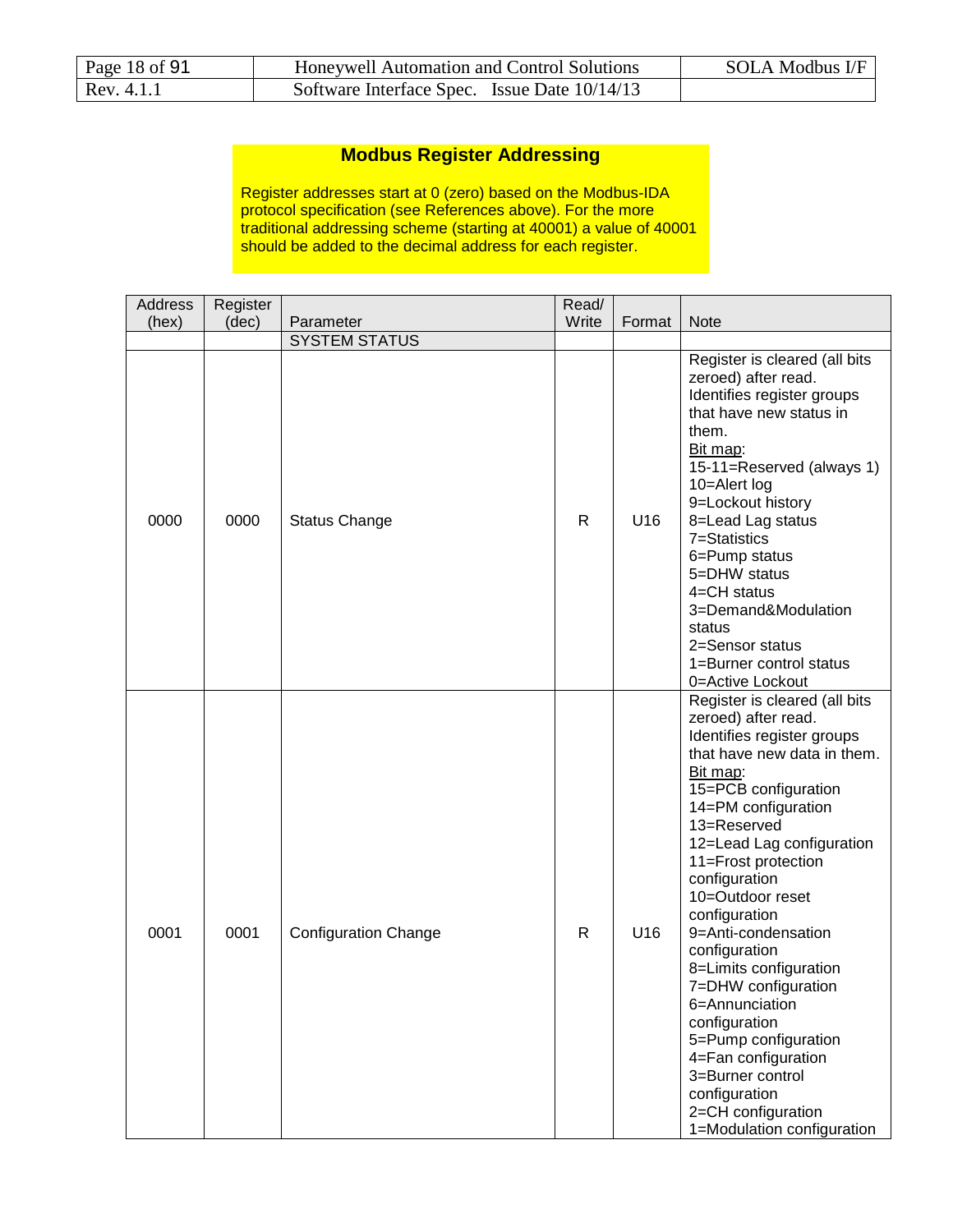| <b>SOLA Modbus I/F</b> | Honeywell Automation and Control Solutions   | Page 19 of 91 |
|------------------------|----------------------------------------------|---------------|
| Rev. 4.1.1             | Software Interface Spec. Issue Date 10/14/13 |               |

| <b>Address</b> | Register |                            | Read/        |        |                                                                                                                                                                                                                                                                                                                                                                                                                           |
|----------------|----------|----------------------------|--------------|--------|---------------------------------------------------------------------------------------------------------------------------------------------------------------------------------------------------------------------------------------------------------------------------------------------------------------------------------------------------------------------------------------------------------------------------|
| (hex)          | (dec)    | Parameter                  | Write        | Format | <b>Note</b>                                                                                                                                                                                                                                                                                                                                                                                                               |
| 0002           | 0002     | Digital I/O                | $\mathsf{R}$ | U16    | 0=System configuration<br>Bit map:<br>15=Safety relay<br>14=Time of Day<br>13=STAT (Demand)<br>12=High Fire Switch (HFS)<br>11=Low Fire Switch (LFS)<br>10=Load Control Input(LCI)<br>9=Pre-ignition interlock (PII)<br>8=Interlock (ILK)<br>7=Alarm<br>6=Main valve<br>5=Pilot valve<br>4=External ignition<br>3=Blower motor/HSI<br>2=Pump C<br>1=Pump B<br>0=Pump A                                                    |
| 0003           | 0003     | Annunciation I/O           | R            | U16    | Only applicable when<br>Annunciation is enabled<br>Bit map:<br>15-8=Reserved (always 0)<br>7=Annunciator 8/LFS<br>6=Annunciator 7/HFS<br>5=Annunciator 6<br>4=Annunciator 5<br>3=Annunciator 4<br>2=Annunciator 3<br>1=Annunciator 2<br>0=Annunciator 1/IAS                                                                                                                                                               |
| 0004           | 0004     | Limits                     | $\mathsf{R}$ | U16    | Bitmap:<br>15-12=Reserved (always 0)<br>11=Heat exchanger high<br>limit<br>10=Exchanger T-rise limit<br>9=Outlet T-rise limit<br>8=Inversion inlet/exchanger<br>limit<br>7=Inversion<br>exchanger/outlet limit<br>6=Inversion inlet/outlet limit<br>5=Delta T inlet/exchanger<br>limit<br>4=Delta T exchanger/outlet<br>limit<br>3=Delta T inlet/outlet limit<br>2=Stack limit<br>1=DHW high limit<br>0=Outlet high limit |
| 0005           | 0005     | Program Module (PM) status | $\mathsf{R}$ | U16    | Bit map:<br>15-11=Reserved,<br>10=OEM alert PCB stored<br>in PM,<br>9=OEM range PCB stored<br>in PM,                                                                                                                                                                                                                                                                                                                      |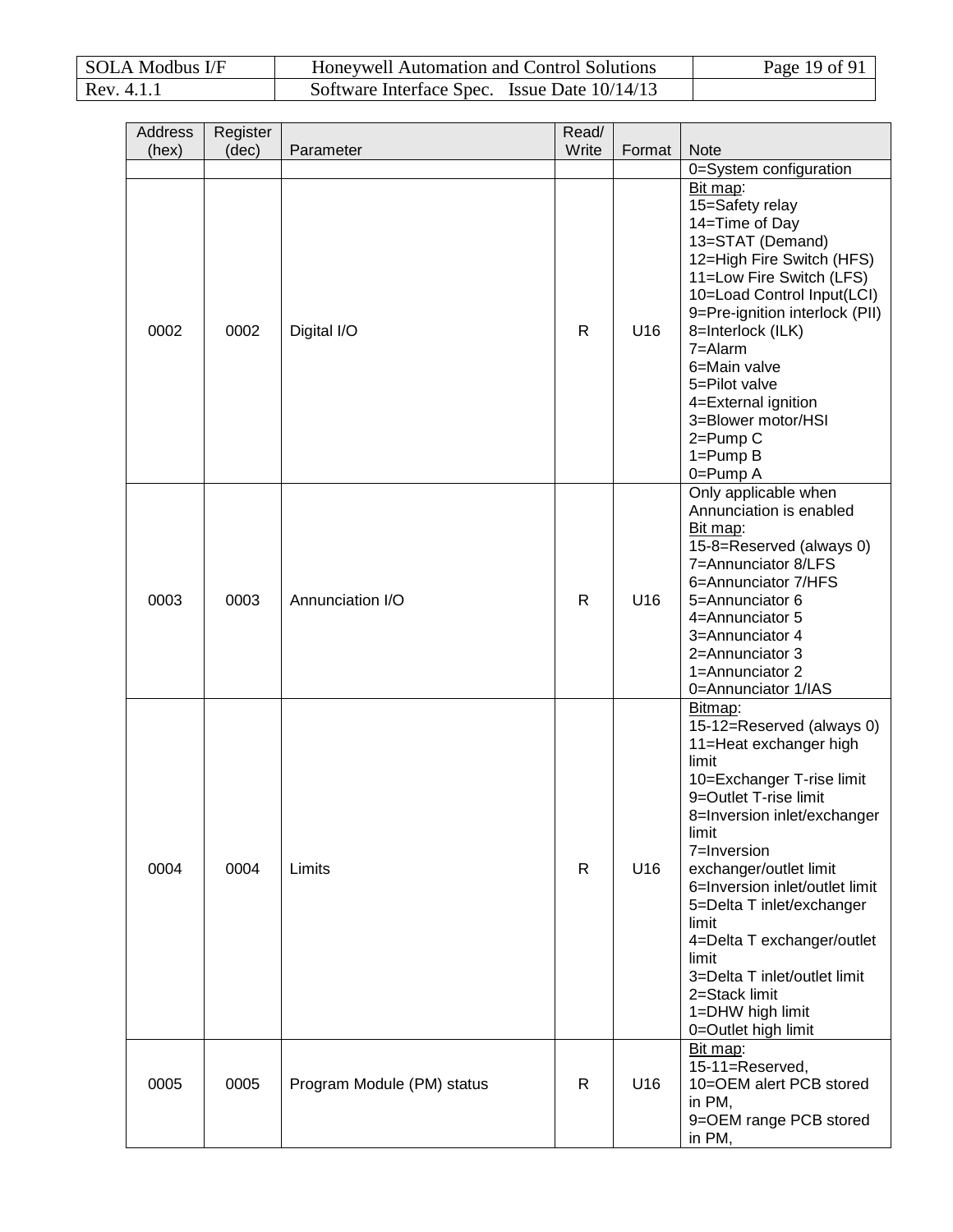| Page 20 of 91 | Honeywell Automation and Control Solutions   | $SOLA$ Modbus $I/F$ |
|---------------|----------------------------------------------|---------------------|
| Rev. 4.1.1    | Software Interface Spec. Issue Date 10/14/13 |                     |

| Address | Register |                                               | Read/        |        |                                                                                                                                                                                                                                                                                                                                                |
|---------|----------|-----------------------------------------------|--------------|--------|------------------------------------------------------------------------------------------------------------------------------------------------------------------------------------------------------------------------------------------------------------------------------------------------------------------------------------------------|
| (hex)   | (dec)    | Parameter                                     | Write        | Format | <b>Note</b>                                                                                                                                                                                                                                                                                                                                    |
| 0005    | 0005     | Program Module (PM) status                    | $\mathsf{R}$ | U16    | 8=OEM parameter PCB<br>stored in PM,<br>7-3=Reserved (always 0),<br>2=Valid copyright,<br>1=Lead/Lag enabled,<br>0=PM installed                                                                                                                                                                                                                |
|         |          | <b>TREND STATUS</b>                           |              |        |                                                                                                                                                                                                                                                                                                                                                |
| 0006    | 0006     | Demand source                                 | R            | U16    | Current demand source:<br>0=Unknown,<br>1=No source demand,<br>$2=CH$ ,<br>$3 = DHW$ ,<br>4=Lead Lag slave,<br>5=Lead Lag master,<br>6=CH frost protection,<br>7=DHW frost protection,<br>8=No demand due to<br>burner switch (register 199)<br>turned off,<br>9=DHW storage,<br>10=Reserved,<br>11=Warm weather<br>shutdown<br>12=Hot standby |
| 0007    | 0007     | Outlet (S3S4) or Outlet limit (S3)<br>sensor  | $\mathsf{R}$ | U16    | $-40^{\circ}$ -130 $^{\circ}$ (0.1 $^{\circ}$ C precision) <sup>1</sup>                                                                                                                                                                                                                                                                        |
| 0008    | 0008     | Firing rate                                   | $\mathsf{R}$ | U16    | Actual firing rate ( $%^2$ or<br>$RPM^3$ ).                                                                                                                                                                                                                                                                                                    |
| 0009    | 0009     | Fan speed                                     | R            | U16    | <b>RPM</b>                                                                                                                                                                                                                                                                                                                                     |
| 000A    | 0010     | Flame signal                                  | $\mathsf{R}$ | U16    | 0.01V or 0.01µA precision<br>$(0.00 - 50.00V)$                                                                                                                                                                                                                                                                                                 |
| 000B    | 0011     | Inlet (S1) sensor                             | R            | U16    | $-40^{\circ}$ -130 $^{\circ}$ (0.1 $^{\circ}$ C precision) <sup>1</sup>                                                                                                                                                                                                                                                                        |
| 000C    | 0012     | DHW (S6S7) or DHW limit (S6)<br>sensor        | $\mathsf{R}$ | U16    | -40 $^{\circ}$ -130 $^{\circ}$ (0.1 $^{\circ}$ C precision) <sup>1</sup>                                                                                                                                                                                                                                                                       |
| 000D    | 0013     | S5 sensor                                     | R            | U16    | $-40^{\circ}$ -130 $^{\circ}$ (0.1 $^{\circ}$ C precision) <sup>1</sup>                                                                                                                                                                                                                                                                        |
| 000E    | 0014     | Stack (S8S9) or Stack limit (S8)<br>sensor    | $\mathsf{R}$ | U16    | $-40^\circ - 130^\circ (0.1^\circ C)$ precision) <sup>1</sup>                                                                                                                                                                                                                                                                                  |
| 000F    | 0015     | 4-20 mA remote control input (S2)<br>terminal | $\mathsf{R}$ | U16    | 4-20 mA (0.1 mA precision)<br>or other (see register 609)                                                                                                                                                                                                                                                                                      |
| 0010    | 0016     | Active CH setpoint                            | R            | U16    | $-40^\circ$ -130 $\circ$ (0.1 $\circ$ C precision) <sup>1</sup><br>Setpoint determined by CH<br>setpoint source (register<br>$65$ ).                                                                                                                                                                                                           |
| 0011    | 0017     | Active DHW setpoint                           | R            | U16    | $-40^\circ$ -130 $\circ$ (0.1 $\circ$ C precision) <sup>1</sup><br>Setpoint determined by                                                                                                                                                                                                                                                      |

<span id="page-19-0"></span> $1$  All temperature registers are expressed in °C regardless what Temperature units (register 179) is set to. Temperature range is -40°C to 130°C with values given in 0.1°C units (for example, 32.0°C = 320). See table 4 when the temperature represents a faulty sensor. A temperature parameter that is NOT applicable in this SOLA, i.e., not enabled, has a value of 0x8FFF. This temperature setting is denoted as "UNCONFIGURED" at the user interface.

 $2^{2}$  All percentage values are given in 0.1% granularity, i.e., 0-1000 is the range for 0.0-100.0%.

<span id="page-19-2"></span><span id="page-19-1"></span> $3$  Most significant bit in value determines which units type the parameter has: 0=RPM, 1=%. If Modulation Output parameter (register 192) doesn't match with the setting of this bit, then the parameter setting is invalid.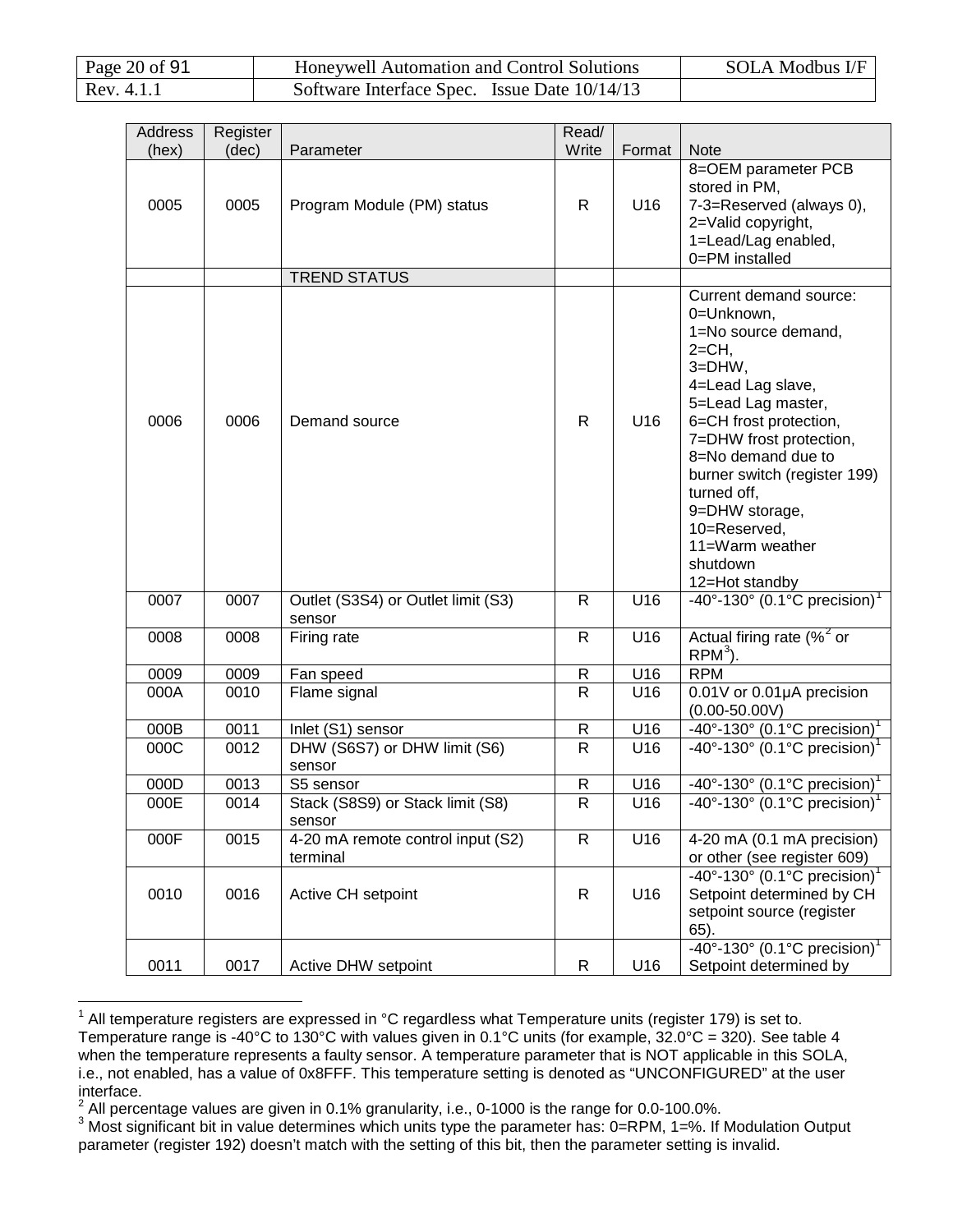| <b>SOLA Modbus I/F</b> | Honeywell Automation and Control Solutions   | Page 21 of 91 |
|------------------------|----------------------------------------------|---------------|
| Rev. 4.1.1             | Software Interface Spec. Issue Date 10/14/13 |               |

| Address | Register |                                                       | Read/          |                   |                                                                                                                                                                                                                                                                                   |
|---------|----------|-------------------------------------------------------|----------------|-------------------|-----------------------------------------------------------------------------------------------------------------------------------------------------------------------------------------------------------------------------------------------------------------------------------|
| (hex)   | (dec)    | Parameter                                             | Write          | Format            | <b>Note</b>                                                                                                                                                                                                                                                                       |
|         |          |                                                       |                |                   | DHW setpoint source<br>(register 81).                                                                                                                                                                                                                                             |
| 0012    | 0018     | Active LL setpoint                                    | $\mathsf{R}$   | U16               | $-40^{\circ}$ -130 $^{\circ}$ (0.1 $^{\circ}$ C precision) <sup>1</sup><br>Setpoint determined by LL<br>setpoint source (register<br>$161$ ).                                                                                                                                     |
| 0013    | 0019     | <b>Register Access Status</b>                         | $\mathsf{R}$   | U16               | Register data write access<br>status:<br>0=No register writes<br>allowed,<br>1=Installer register writes<br>allowed,<br>2=OEM register writes<br>allowed.<br>3=All register writes<br>allowed.                                                                                    |
| 0014    | 0020     | Steam pressure                                        | $\mathsf{R}$   | U16               | 0-150 psi (0.1 psi precision)                                                                                                                                                                                                                                                     |
| 0015    | 0021     | Analog modulation input                               | $\mathsf{R}$   | U16               | 0=No signal, otherwise<br>4-20 mA (0.1 mA precision)<br>Duplicate of register 15<br>when S2 terminal is 4-20<br>mA.                                                                                                                                                               |
| 0016    | 0022     | Active CH pressure setpoint                           | $\mathsf R$    | U16               | 0-150psi (0.1psi precision)                                                                                                                                                                                                                                                       |
| 0017    | 0023     | <b>Extended Status Change</b>                         | $\mathsf{R}$   | U16               | Register is cleared (all bits<br>zeroed) after read.<br>Identifies register groups<br>that have new status or<br>configuration data in them.<br>Bit map:<br>15-5=Reserved<br>4= DHW plate heat<br>exchanger configuration<br>3=DHW plate heat<br>exchanger status<br>2-0=Reserved |
| 0018    | 0024     | RESERVED                                              |                |                   |                                                                                                                                                                                                                                                                                   |
| 0019    | 0025     | Active CH operating point                             | $\mathsf R$    | $\overline{U}$ 16 | $-40^{\circ}$ -130 $^{\circ}$ (0.1 $^{\circ}$ C precision) <sup>2</sup>                                                                                                                                                                                                           |
| 001A    | 0026     | Active DHW operating point                            | $\overline{R}$ | U16               | $-40^\circ - 130^\circ$ (0.1 $\degree$ C precision)                                                                                                                                                                                                                               |
| 001B    | 0027     | Active Lead Lag operating point                       | $\overline{R}$ | $\overline{U}$ 16 | $-40^\circ - 130^\circ$ (0.1 $\degree$ C precision)                                                                                                                                                                                                                               |
| 001C    | 0028     | Active system operating point                         | $\overline{R}$ | U16               | $-40^\circ - 130^\circ$ (0.1 $\degree$ C precision)                                                                                                                                                                                                                               |
| 001D    | 0029     | Active system setpoint                                | $\overline{R}$ | $\overline{U}$ 16 | -40 $^{\circ}$ -130 $^{\circ}$ (0.1 $^{\circ}$ C precision)                                                                                                                                                                                                                       |
| 001E    | 0030     | Active system on hysteresis                           | $\overline{R}$ | $\overline{U}$ 16 | $0^{\circ}$ -130 $^{\circ}$ (0.1 $^{\circ}$ C precision)                                                                                                                                                                                                                          |
| 001F    | 0031     | Active system off hysteresis                          | $\mathsf{R}$   | U16               | $0^{\circ}$ -130 $^{\circ}$ (0.1 $^{\circ}$ C precision)                                                                                                                                                                                                                          |
| 0020    | 0032     | <b>BURNER CONTROL STATUS</b><br>Burner control status | R              | U16               | 0=Disabled,<br>1=Locked out,<br>2-3=Reserved,<br>4=Anti-short cycle,<br>5=Unconfigured safety<br>data,<br>6-33=Reserved,<br>34=Standby Hold,<br>35=Standby Delay,                                                                                                                 |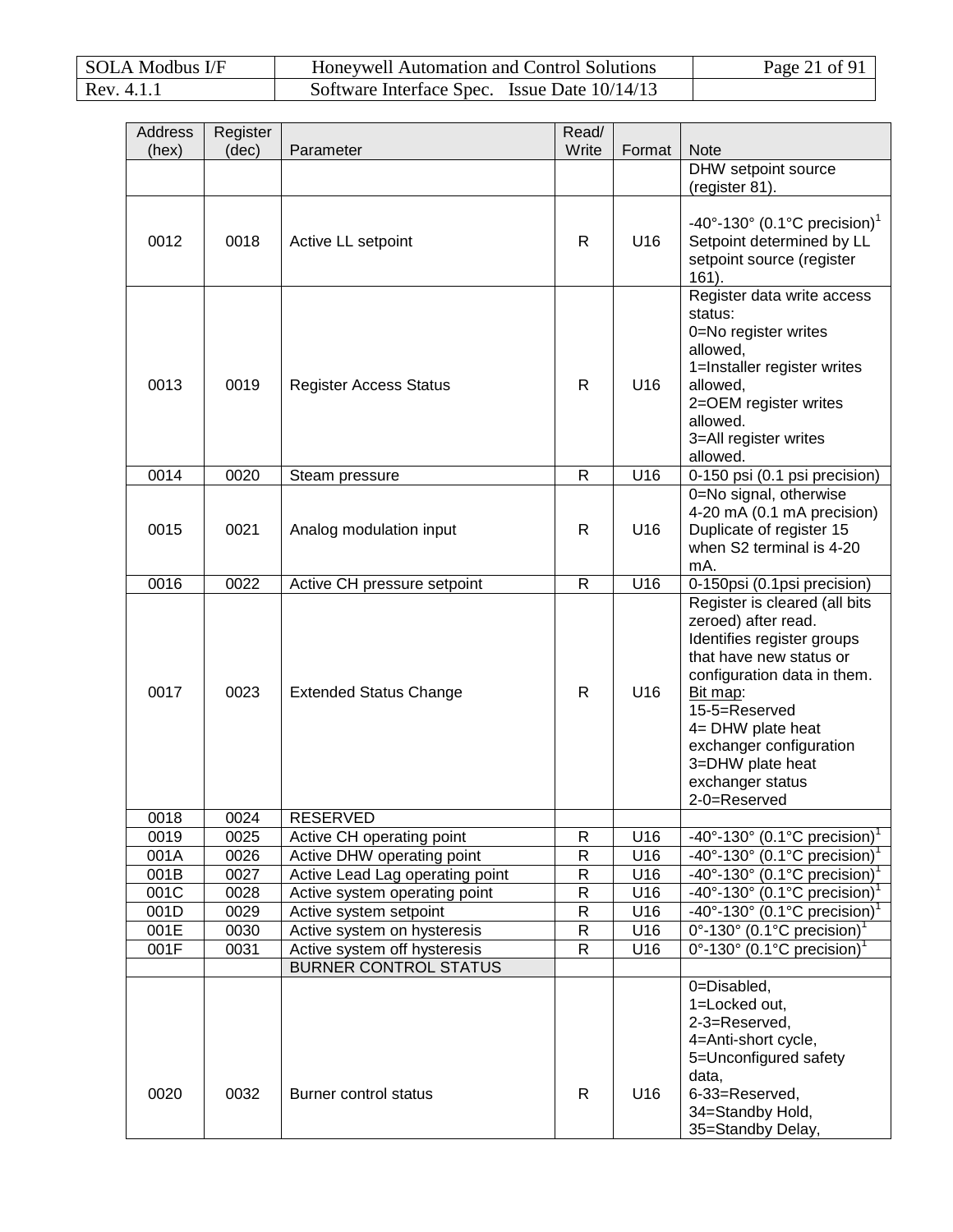| Page 22 of 91 | Honeywell Automation and Control Solutions   | <b>SOLA Modbus I/F</b> |
|---------------|----------------------------------------------|------------------------|
| Rev. 4.1.1    | Software Interface Spec. Issue Date 10/14/13 |                        |

| Address | Register |                       | Read/        |        |                                                                                                                                                                                                                                                                                                           |
|---------|----------|-----------------------|--------------|--------|-----------------------------------------------------------------------------------------------------------------------------------------------------------------------------------------------------------------------------------------------------------------------------------------------------------|
| (hex)   | (dec)    | Parameter             | Write        | Format | <b>Note</b>                                                                                                                                                                                                                                                                                               |
| 0020    | 0032     | Burner control status | R.           | U16    | 36-47=Reserved,<br>48=Normal Standby,<br>49=Preparing,<br>50=Ignition,<br>51=Firing,<br>52=Postpurge,<br>53-65535=Reserved                                                                                                                                                                                |
| 0021    | 0033     | Burner control state  | $\mathsf{R}$ | U16    | Burner control sequence<br>(I/O) state (see table 12).<br>Model type determined by<br>register 176.                                                                                                                                                                                                       |
| 0022    | 0034     | Lockout code          | R            | U16    | 0=No lockout,<br>1-4096 (see Table 9)                                                                                                                                                                                                                                                                     |
| 0023    | 0035     | Alarm reason          | R            | U16    | 0=None,<br>1=Lockout (see Lockout<br>code, register 34),<br>2=Alert (see Table 11),<br>3=Other                                                                                                                                                                                                            |
| 0024    | 0036     | Annunciator first out | $\mathsf{R}$ | U16    | Source for annunciator first<br>out:<br>0=None or undetermined,<br>$1 = ILK,$<br>$2=PII$ ,<br>11=Annunciator 1,<br>12=Annunciator 2,<br>13=Annunciator 3,<br>14=Annunciator 4,<br>15=Annunciator 5,<br>16=Annunciator 6,<br>17=Annunciator 7,<br>18=Annunciator 8                                         |
| 0025    | 0037     | Annunciator hold      | R            | U16    | Source for burner control<br>hold condition (see Hold<br>code):<br>0=None or undetermined,<br>$1 = ILK,$<br>$2 =$ PII,<br>$3=$ LCI<br>11=Annunciator 1,<br>12=Annunciator 2,<br>13=Annunciator 3,<br>14=Annunciator 4,<br>15=Annunciator 5,<br>16=Annunciator 6,<br>17=Annunciator 7,<br>18=Annunciator 8 |
| 0026    | 0038     | Sequence time         | $\mathsf{R}$ | U16    | Running time for timed<br>burner control operation<br>(seconds)                                                                                                                                                                                                                                           |
| 0027    | 0039     | Delay time            | $\mathsf{R}$ | U16    | Running delay time<br>(seconds). Applicable when<br>burner control in delayed or<br>hold state.                                                                                                                                                                                                           |
| 0028    | 0040     | Hold code             | R            | U16    | Reason for burner hold<br>(same codes as lockout,                                                                                                                                                                                                                                                         |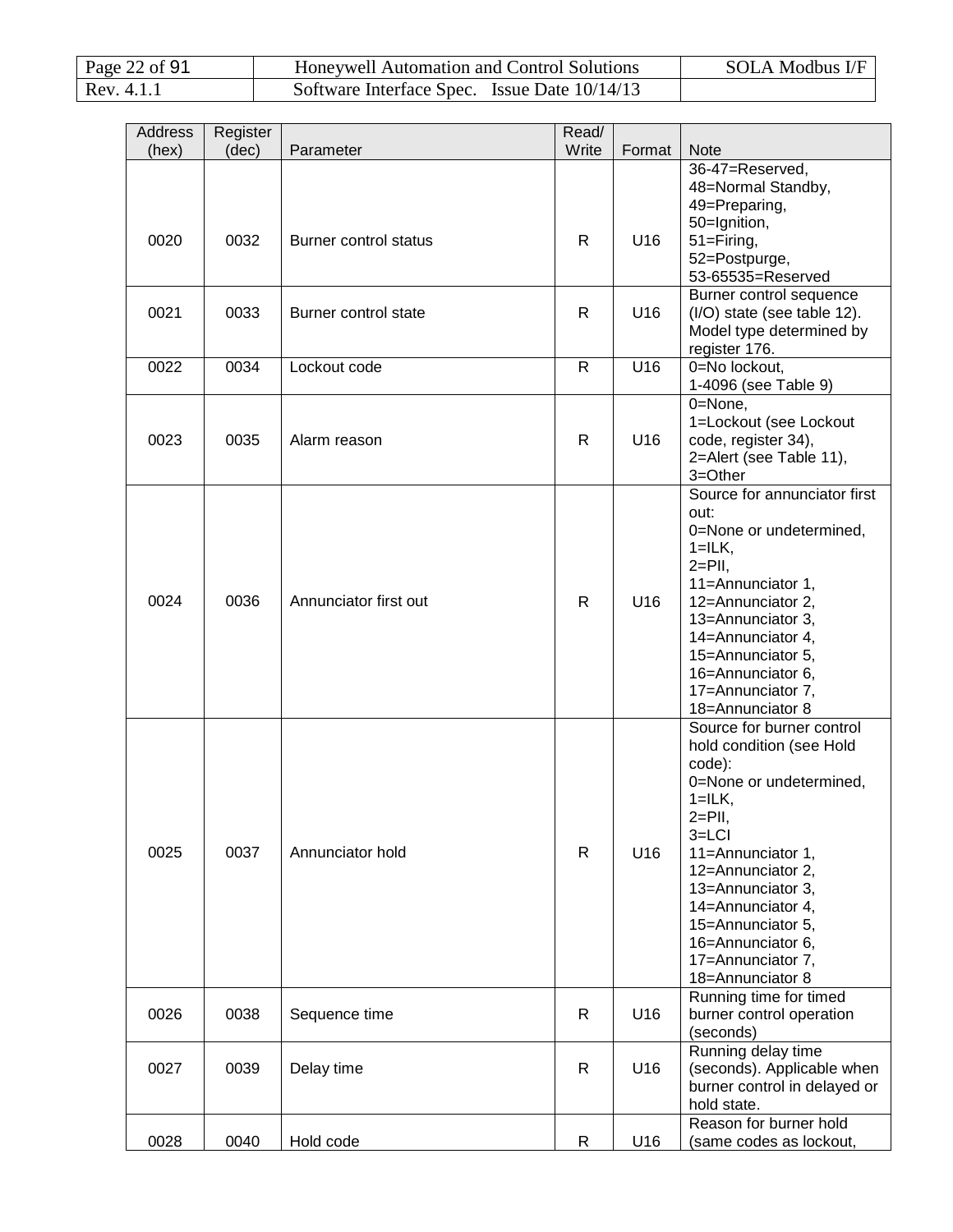| <b>SOLA Modbus I/F</b> | Honeywell Automation and Control Solutions   | Page 23 of 91 |
|------------------------|----------------------------------------------|---------------|
| Rev. 4.1.1             | Software Interface Spec. Issue Date 10/14/13 |               |

| <b>Address</b><br>(hex) | Register<br>(dec) | Parameter                                               | Read/<br>Write | Format | <b>Note</b>                                                                                                      |
|-------------------------|-------------------|---------------------------------------------------------|----------------|--------|------------------------------------------------------------------------------------------------------------------|
|                         |                   |                                                         |                |        | see table 8)                                                                                                     |
|                         |                   |                                                         |                |        | Bit map:<br>15-3=Reserved (always 0)                                                                             |
| 0029                    | 0041              | Burner control flags                                    | $\mathsf{R}$   | U16    | 2=Blocked condensate<br>detected,<br>1=DHW remote STAT<br>demand indicated,<br>0=Flame detected                  |
| 002A                    | 0042              | CH remote Stat                                          | R/W            | U16    | 0=No remote STAT<br>demand,<br>1=Remote STAT demand<br>indicated                                                 |
|                         |                   | <b>SENSOR STATUS</b>                                    |                |        |                                                                                                                  |
| 002B                    | 0043              | Outlet operation (S4=J8-10) terminal                    | R              | U16    | $-40^{\circ}$ -130 $^{\circ}$ (0.1 $^{\circ}$ C precision) <sup>4</sup><br>or other (see register 610)           |
| 002C                    | 0044              | DHW operation (S7=J9-3) terminal                        | R              | U16    | $-40^\circ$ -130 $\circ$ (0.1 $\circ$ C precision) <sup>1</sup><br>or other (see register 612)                   |
| 002D                    | 0045              | Stack or Heat exchanger operation<br>(S9=J9-6) terminal | $\mathsf{R}$   | U16    | -40°-130° (0.1°C precision) <sup>1</sup><br>or other (see register 613)                                          |
| 002E                    | 0046              | Outlet operation sensor (S4=J8-10)<br>state             | R              | U16    | 0=None,<br>1=Normal,<br>2=Open,<br>3=Shorted,<br>4=Outside high range,<br>5=Outside low range,<br>6=Not reliable |
| 002F                    | 0047              | DHW operation sensor (S7=J9-3)<br>state                 | $\mathsf{R}$   | U16    | 0=None,<br>1=Normal,<br>2=Open,<br>3=Shorted,<br>4=Outside high range,<br>5=Outside low range,<br>6=Not reliable |
| 0030                    | 0048              | Outlet limit sensor (S3=J8-8) state                     | R              | U16    | 0=None,<br>1=Normal,<br>2=Open,<br>3=Shorted,<br>4=Outside high range,<br>5=Outside low range,<br>6=Not reliable |
|                         |                   |                                                         |                |        | 0=None,<br>1=Normal,<br>2=Open,                                                                                  |

<span id="page-22-0"></span><sup>&</sup>lt;sup>4</sup> All temperature registers are expressed in °C regardless what Temperature units (register 179) is set to. Temperature range is -40°C to 130°C with values given in 0.1°C units (for example, 32.0°C = 320). A temperature that is NOT applicable in this ICP, i.e., not enabled, has a value of 0x8FFF. This temperature setting is denoted as "UNCONFIGURED" at the user interface. When configured for raw a2d counts a range of 0-4095 counts is outputted with no error detection provided in the corresponding status register. When configured for 0-15psi or 0- 150psi the value is expressed in 0.1 psi precision.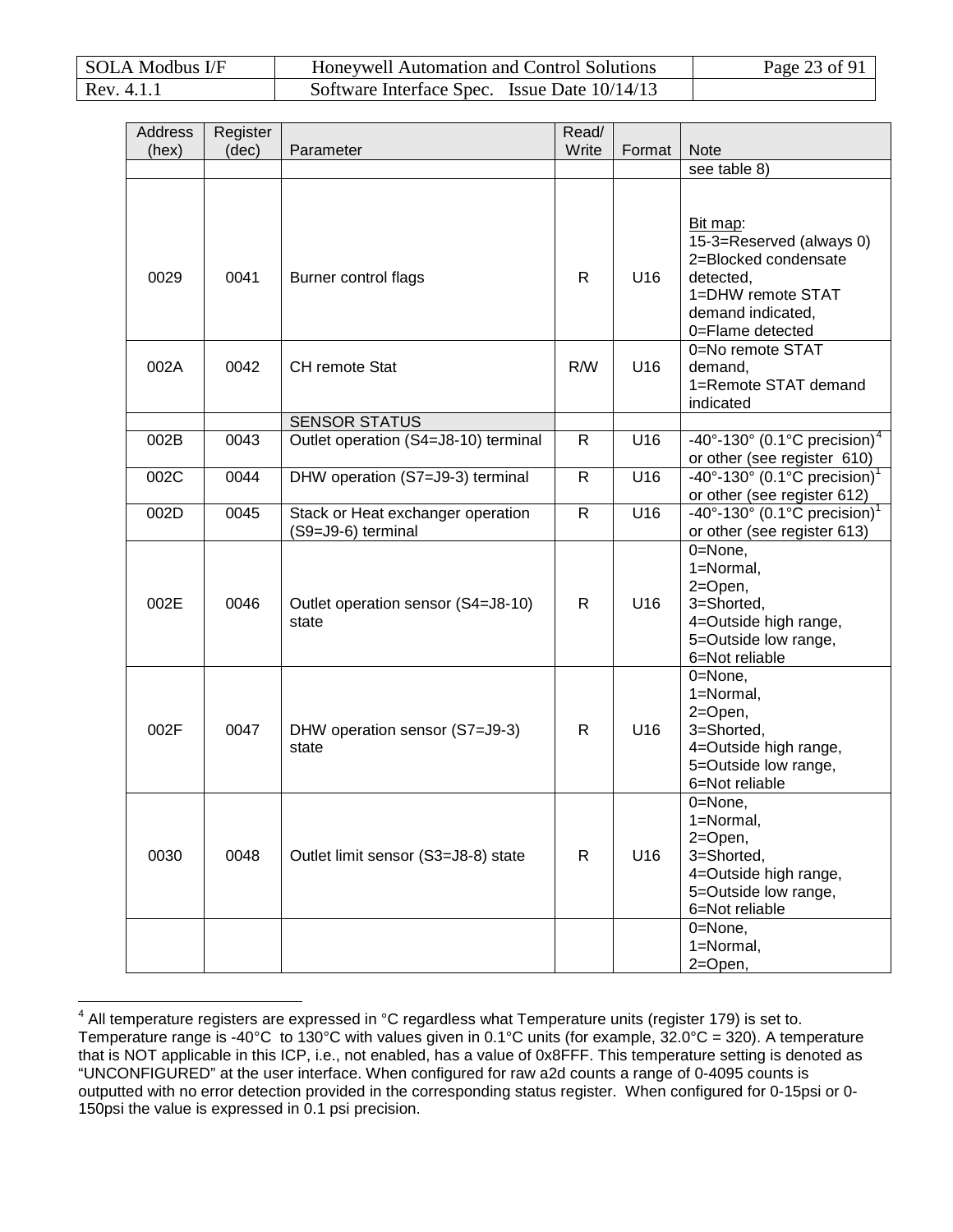| Page 24 of 91 | Honeywell Automation and Control Solutions   | <b>SOLA Modbus I/F</b> |
|---------------|----------------------------------------------|------------------------|
| Rev. 4.1.1    | Software Interface Spec. Issue Date 10/14/13 |                        |

| Address | Register |                                       | Read/        |        |                                               |
|---------|----------|---------------------------------------|--------------|--------|-----------------------------------------------|
| (hex)   | (dec)    | Parameter                             | Write        | Format | <b>Note</b>                                   |
| 0031    | 0049     | Inlet sensor (S1=J8-4) state          | $\mathsf{R}$ | U16    | 3=Shorted,                                    |
|         |          |                                       |              |        | 4=Outside high range,                         |
|         |          |                                       |              |        | 5=Outside low range,                          |
|         |          |                                       |              |        | 6=Not reliable                                |
|         |          |                                       |              |        | 0=None,                                       |
|         |          |                                       |              |        | 1=Normal,                                     |
| 0032    | 0050     | DHW limit sensor (S7=J9-1) state      | $\mathsf{R}$ | U16    | 2=Open,<br>3=Shorted,                         |
|         |          |                                       |              |        | 4=Outside high range,                         |
|         |          |                                       |              |        | 5=Outside low range,                          |
|         |          |                                       |              |        | 6=Not reliable                                |
|         |          |                                       |              |        | 0=None,                                       |
|         |          |                                       |              |        | 1=Normal,                                     |
|         |          |                                       |              |        | 2=Open,                                       |
| 0033    | 0051     | Stack limit sensor (S8=J9-4) state    | R            | U16    | 3=Shorted,                                    |
|         |          |                                       |              |        | 4=Outside high range,                         |
|         |          |                                       |              |        | 5=Outside low range,                          |
|         |          |                                       |              |        | 6=Not reliable                                |
|         |          |                                       |              |        | 0=None,                                       |
|         |          |                                       |              |        | 1=Normal,                                     |
|         |          |                                       |              |        | 2=Open,                                       |
| 0034    | 0052     | S5 (J8-11) sensor state               | $\mathsf{R}$ | U16    | 3=Shorted,                                    |
|         |          |                                       |              |        | 4=Outside high range,<br>5=Outside low range, |
|         |          |                                       |              |        | 6=Not reliable                                |
|         |          |                                       |              |        | 0=None,                                       |
|         |          |                                       |              |        | 1=Normal,                                     |
|         |          |                                       |              |        | 2=Open,                                       |
| 0035    | 0053     | 4-20mA remote control input           | $\mathsf{R}$ | U16    | 3=Shorted,                                    |
|         |          | $(S2=J8-6)$ state                     |              |        | 4=Outside high range,                         |
|         |          |                                       |              |        | 5=Outside low range,                          |
|         |          |                                       |              |        | 6=Not reliable                                |
|         |          |                                       |              |        | 0=None,                                       |
|         |          |                                       |              |        | 1=Normal,<br>2=Open,                          |
| 0036    | 0054     | Pressure sensor (S1=J8-4) state       | $\mathsf{R}$ | U16    | 3=Shorted,                                    |
|         |          |                                       |              |        | 4=Outside high range,                         |
|         |          |                                       |              |        | 5=Outside low range,                          |
|         |          |                                       |              |        | 6=Not reliable                                |
|         |          |                                       |              |        | 0=None,                                       |
|         |          |                                       |              |        | 1=Normal,                                     |
|         |          |                                       |              |        | 2=Open,                                       |
| 0037    | 0055     | Stack operation or Heat exchanger     | R            | U16    | 3=Shorted,                                    |
|         |          | sensor (S9=J9-6) state                |              |        | 4=Outside high range,                         |
|         |          |                                       |              |        | 5=Outside low range,                          |
|         |          |                                       |              |        | 6=Not reliable                                |
|         |          | <b>DEMAND &amp; MODULATION STATUS</b> |              |        | 0=None,                                       |
|         |          |                                       |              |        | 1=Outlet high limit,                          |
|         |          |                                       |              |        | 2=Delta T limit,                              |
|         |          |                                       |              |        | 3=Stack limit,                                |
| 0038    | 0056     | Active rate limiter                   | R            | U16    | 4=Slow start limit,                           |
|         |          |                                       |              |        | 5=Anti-condensation,                          |
|         |          |                                       |              |        | 6=Minimum modulation,                         |
|         |          |                                       |              |        | 7=Forced rate,                                |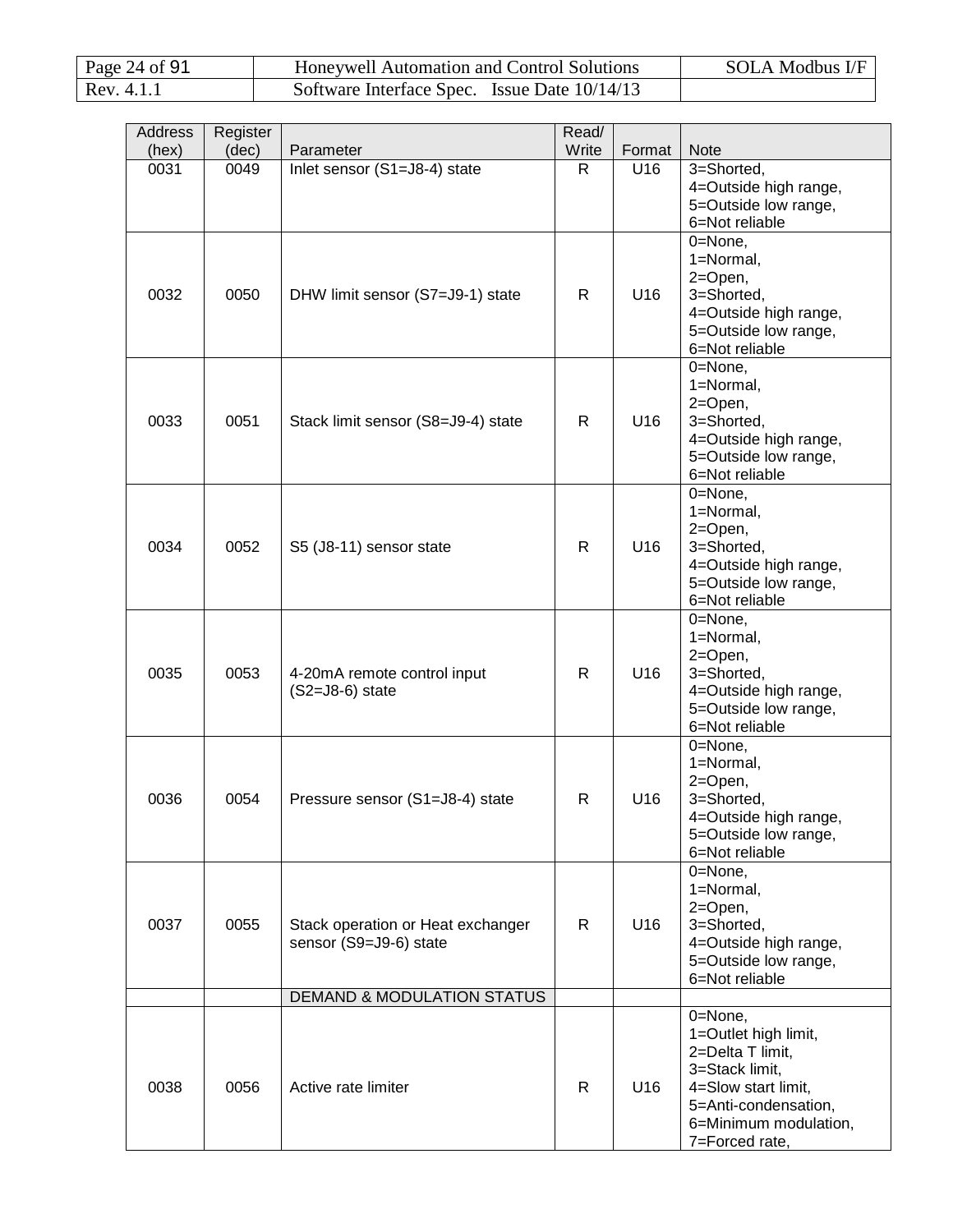| <b>SOLA Modbus I/F</b> | Honeywell Automation and Control Solutions   | Page 25 of 91 |
|------------------------|----------------------------------------------|---------------|
| Rev. 4.1.1             | Software Interface Spec. Issue Date 10/14/13 |               |

| Address | Register |                             | Read/        |                  |                                                                                                                                                                                                                                                                                                                                                                                              |
|---------|----------|-----------------------------|--------------|------------------|----------------------------------------------------------------------------------------------------------------------------------------------------------------------------------------------------------------------------------------------------------------------------------------------------------------------------------------------------------------------------------------------|
| (hex)   | (dec)    | Parameter                   | Write        | Format           | <b>Note</b>                                                                                                                                                                                                                                                                                                                                                                                  |
|         |          |                             |              |                  | 8= IAS is open                                                                                                                                                                                                                                                                                                                                                                               |
| 0039    | 0057     | Limited rate                | $\mathsf{R}$ | $\overline{U16}$ | RPM or $\%$ <sup>3</sup>                                                                                                                                                                                                                                                                                                                                                                     |
| 003A    | 0058     | Active rate override        | $\mathsf{R}$ | U16              | 0=None,<br>1=Burner control default,<br>2=Burner control,<br>3=Manual firing rate,<br>4=Manual firing rate off,<br>5=Fan on during off cycle<br>6=Assured low fire cutoff                                                                                                                                                                                                                    |
| 003B    | 0059     | Override rate               | R            | U16              | RPM or $\%$ <sup>3</sup>                                                                                                                                                                                                                                                                                                                                                                     |
| 003C    | 0060     | Demand rate                 | $\mathsf{R}$ | U16              | RPM or $\%$ <sup>3</sup>                                                                                                                                                                                                                                                                                                                                                                     |
| 003D    | 0061     | Active system sensor        | $\mathsf{R}$ | U16              | Modulation sensor for<br>active priority loop:<br>0=No active sensor,<br>1=DHW (S6S7) sensor,<br>2=Outlet (S3S4) sensor.<br>3=Inlet (S1) sensor,<br>4=4-20mA input (S2),<br>5=S5 sensor,<br>6=S10 sensor,<br>7=Steam (S1) sensor<br>8=DHW (S6S7) and Inlet<br>(S1) sensor<br>9=DHW (S6S7) and S5<br>sensor<br>10=Outlet (S3S4) and Inlet<br>(S1) sensor<br>11=Outlet (S3S4) and S5<br>sensor |
| 003E    | 0062     | Active Lead Lag sensor      | R.           | U16              | Active modulation sensor<br>for Lead Lag loop:<br>0=No active sensor,<br>2=Outlet (S3S4) sensor,<br>5=S5 sensor,<br>6=S10 sensor                                                                                                                                                                                                                                                             |
| 003F    | 0063     | RESERVED                    |              |                  |                                                                                                                                                                                                                                                                                                                                                                                              |
|         |          | CENTRAL HEATING (CH) STATUS |              |                  |                                                                                                                                                                                                                                                                                                                                                                                              |
| 0040    | 0064     | CH status                   | $\mathsf{R}$ | U16              | 0=Unknown,<br>1=Disabled,<br>2=Normal,<br>3=Suspended                                                                                                                                                                                                                                                                                                                                        |
| 0041    | 0065     | CH setpoint source          | $\mathsf{R}$ | U16              | 0=Unknown,<br>1=Normal setpoint,<br>2=TOD setpoint,<br>3=Outdoor reset,<br>4=Remote control,<br>7=Outdoor reset time of<br>day,<br>8=Reserved,<br>9=Outdoor boost                                                                                                                                                                                                                            |
| 0042    | 0066     | CH heat demand              | $\mathsf{R}$ | U16              | $0 = \text{Off}$ ,<br>$1=On$                                                                                                                                                                                                                                                                                                                                                                 |
| 0043    | 0067     | CH burner demand            | R            | U16              | $0=Off$ ,                                                                                                                                                                                                                                                                                                                                                                                    |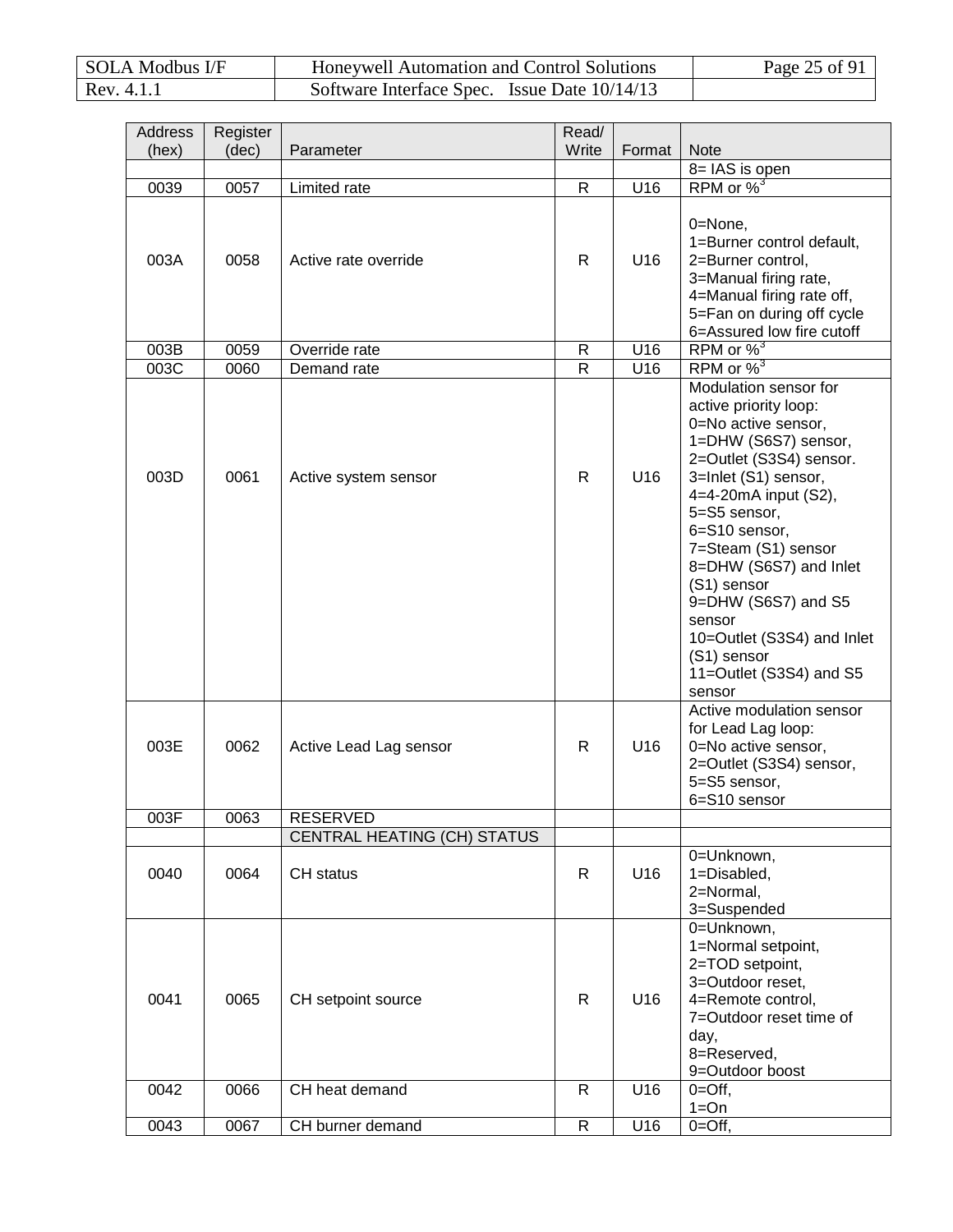| Page 26 of 91 | Honeywell Automation and Control Solutions   | <b>SOLA Modbus I/F</b> |
|---------------|----------------------------------------------|------------------------|
| Rev. 4.1.1    | Software Interface Spec. Issue Date 10/14/13 |                        |

| Address | Register |                                           | Read/          |        |                                                                                                                                                                                                    |
|---------|----------|-------------------------------------------|----------------|--------|----------------------------------------------------------------------------------------------------------------------------------------------------------------------------------------------------|
| (hex)   | (dec)    | Parameter                                 | Write          | Format | <b>Note</b>                                                                                                                                                                                        |
|         |          |                                           |                |        | $1 = On$                                                                                                                                                                                           |
| 0044    | 0068     | CH requested rate                         | $\mathsf{R}$   | U16    | RPM or $\%$ <sup>3</sup>                                                                                                                                                                           |
| 0045    | 0069     | CH frost heat demand                      | $\mathsf{R}$   | U16    | $0 = \text{Off}$ ,                                                                                                                                                                                 |
|         |          |                                           |                |        | $1 = On$                                                                                                                                                                                           |
| 0046    | 0070     | CH frost burner demand                    | $\mathsf{R}$   | U16    | $0 = \text{Off}$ ,                                                                                                                                                                                 |
|         |          |                                           |                |        | $1 = On$                                                                                                                                                                                           |
| 0047    | 0071     | Active CH on hysteresis                   | ${\sf R}$      | U16    | $0^{\circ}$ -130 $^{\circ}$ (0.1 $^{\circ}$ C precision) <sup>2</sup>                                                                                                                              |
| 0048    | 0072     | Active CH off hysteresis                  | ${\sf R}$      | U16    | $0^{\circ}$ -130 $^{\circ}$ (0.1 $^{\circ}$ C precision) <sup>1</sup>                                                                                                                              |
| 0049    | 0073     | Active CH pressure on hysteresis          | $\overline{R}$ | U16    | 0-150psi (0.1psi precision)                                                                                                                                                                        |
| 004A    | 0074     | Active CH pressure off hysteresis         | $\overline{R}$ | U16    | 0-150psi (0.1psi precision)                                                                                                                                                                        |
| 004B    | 0075     | Active CH pressure operating point        | $\overline{R}$ | U16    | 0-150psi (0.1psi precision)                                                                                                                                                                        |
| 004C    | 0076     | Active CH sensor                          | R.             | U16    | Active modulation sensor<br>for CH loop:<br>0=No active sensor,<br>2=Outlet (S3S4) sensor,<br>3=Inlet (S1) sensor,<br>4=4-20mA input (S2),<br>5=S5 sensor,<br>6=S10 sensor,<br>7=Steam (S1) sensor |
| 004D    | 0077     | <b>Heat Demand</b>                        | R              | U16    | Hot Standby heat demand                                                                                                                                                                            |
| 004E    | 0078     | <b>BURNER DEMAND</b>                      | $\mathsf{R}$   | U16    | Hot Standby burner<br>demand                                                                                                                                                                       |
|         |          | DOMESTIC HOT WATER (DHW)<br><b>STATUS</b> |                |        |                                                                                                                                                                                                    |
| 004F    | 0079     | Active DHW sensor                         | R.             | U16    | Active modulation sensor<br>for DHW loop:<br>0=No active sensor,<br>1=DHW (S6S7) sensor,<br>2=Outlet (S3S4) sensor,<br>3=Inlet (S1) sensor                                                         |
| 0050    | 0080     | DHW status                                | $\mathsf{R}$   | U16    | 0=Unknown,<br>1=Disabled,<br>2=Normal,<br>3=Suspended                                                                                                                                              |
| 0051    | 0081     | DHW setpoint source                       | R              | U16    | 0=Unknown,<br>1=Normal setpoint,<br>2=TOD setpoint,<br>5=DHW tap setpoint,<br>6=DHW preheat setpoint                                                                                               |
| 0052    | 0082     | DHW priority count                        | R              | U16    | Countdown of time when<br>DHW has priority over CH<br>(secs). Applicable when<br>DHW priority time is<br>enabled (see register 452).                                                               |
| 0053    | 0083     | DHW heat demand                           | $\mathsf{R}$   | U16    | $0=Off,$<br>$1 = On$                                                                                                                                                                               |
| 0054    | 0084     | DHW burner demand                         | $\mathsf{R}$   | U16    | $0 = \text{Off}$ ,<br>$1 = On$                                                                                                                                                                     |
| 0055    | 0085     | DHW requested rate                        | ${\sf R}$      | U16    | RPM or $\%$ <sup>3</sup>                                                                                                                                                                           |
| 0056    | 0086     | DHW frost heat demand                     | $\mathsf{R}$   | U16    | $0 = \text{Off}$ ,                                                                                                                                                                                 |
|         |          |                                           |                |        | $1=On$                                                                                                                                                                                             |
| 0057    | 0087     | DHW frost burner demand                   | $\overline{R}$ | U16    | $0=Off,$                                                                                                                                                                                           |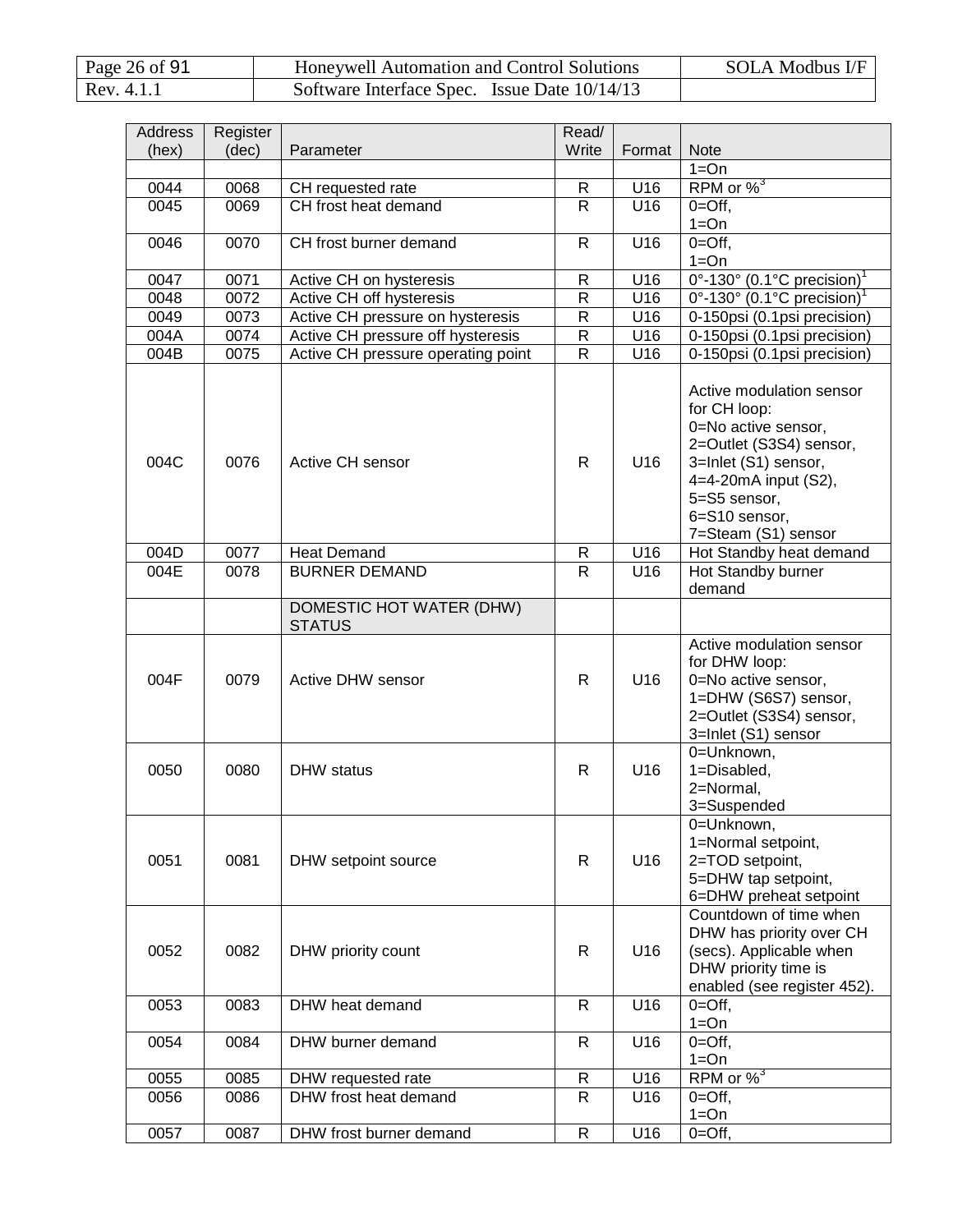| <b>SOLA Modbus I/F</b> | Honeywell Automation and Control Solutions   | Page 27 of 91 |
|------------------------|----------------------------------------------|---------------|
| Rev. 4.1.1             | Software Interface Spec. Issue Date 10/14/13 |               |

| Address | Register     |                           | Read/          |        |                                                                                                                                                                                                                                                                                                                                                                                                                              |
|---------|--------------|---------------------------|----------------|--------|------------------------------------------------------------------------------------------------------------------------------------------------------------------------------------------------------------------------------------------------------------------------------------------------------------------------------------------------------------------------------------------------------------------------------|
| (hex)   | (dec)        | Parameter                 | Write          | Format | <b>Note</b>                                                                                                                                                                                                                                                                                                                                                                                                                  |
|         |              |                           |                |        | $1 = On$                                                                                                                                                                                                                                                                                                                                                                                                                     |
| 0058    | 0088         | Active DHW on hysteresis  | R              | U16    | 0°-130° (0.1°C precision)                                                                                                                                                                                                                                                                                                                                                                                                    |
| 0059    | 0089<br>0090 | Active DHW off hysteresis | R              | U16    | $0^{\circ}$ -130 $^{\circ}$ (0.1 $^{\circ}$ C precision) <sup>1</sup>                                                                                                                                                                                                                                                                                                                                                        |
| 005A    |              | DHW storage time          | R              | U16    | Elapsed DHW storage time<br>(secs)                                                                                                                                                                                                                                                                                                                                                                                           |
| 005B    | 0091         | DHW storage heat demand   | R              | U16    | $0 = \text{Off}$ ,<br>$1=On$                                                                                                                                                                                                                                                                                                                                                                                                 |
| 005C    | 0092         | DHW storage burner demand | $\overline{R}$ | U16    | $0 = \text{Off}$ ,<br>$1=On$                                                                                                                                                                                                                                                                                                                                                                                                 |
|         |              |                           |                |        |                                                                                                                                                                                                                                                                                                                                                                                                                              |
|         |              | <b>PUMP STATUS</b>        |                |        |                                                                                                                                                                                                                                                                                                                                                                                                                              |
| 005D    | 0093         | Pump A status             | $\mathsf{R}$   | U16    | Bit map:<br>Demand:<br>15-14=Reserved,<br>13=Auxiliary 2 pump<br>demand,<br>12=Auxiliary 1 pump<br>demand,<br>11=System pump demand,<br>10=Boiler pump demand,<br>9=DHW pump demand,<br>8=CH pump demand<br>Reason:<br>7=Reserved,<br>6=Pump assigned to logical<br>pump,<br>5=Pump exercise<br>requested,<br>4=On due to exercise,<br>3=On due to overrun,<br>2=Forced off,<br>1=Forced on,<br>0=On due to normal<br>demand |
| 005E    | 0094         | Pump B status             | $\mathsf{R}$   | U16    | Bit map:<br>Demand:<br>15-14=Reserved,<br>13=Auxiliary 2 pump<br>demand,<br>12=Auxiliary 1 pump<br>demand,<br>11=System pump demand,<br>10=Boiler pump demand,<br>9=DHW pump demand,<br>8=CH pump demand<br>Reason:<br>7=Reserved,<br>6=Pump assigned to logical                                                                                                                                                             |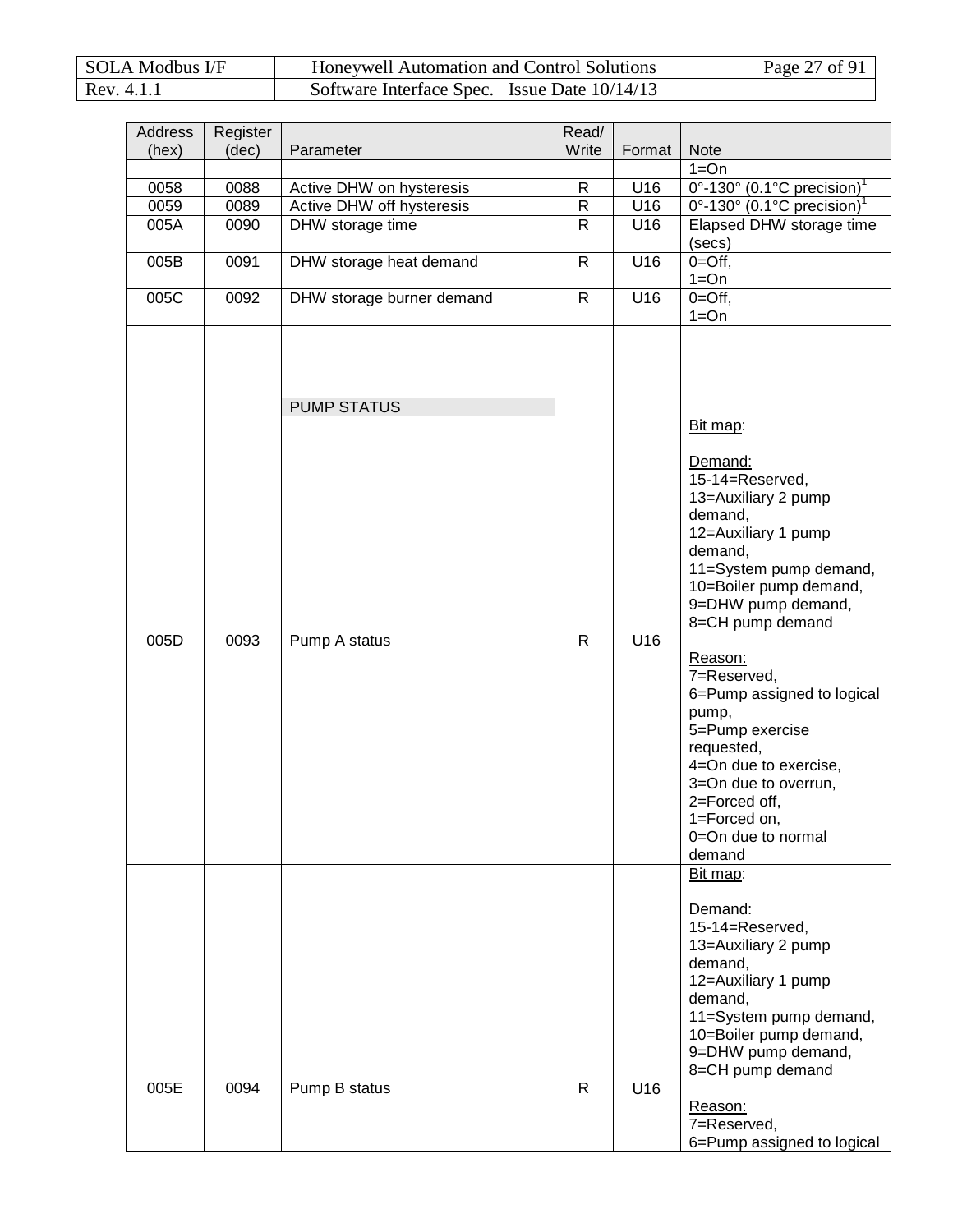| Page 28 of 91 | Honeywell Automation and Control Solutions   | SOLA Modbus $I/F$ |
|---------------|----------------------------------------------|-------------------|
| Rev. 4.1.1    | Software Interface Spec. Issue Date 10/14/13 |                   |

| Address | Register |                             | Read/        |        |                                    |
|---------|----------|-----------------------------|--------------|--------|------------------------------------|
| (hex)   | (dec)    | Parameter                   | Write        | Format | <b>Note</b>                        |
|         |          |                             |              |        | pump,                              |
|         |          |                             |              |        | 5=Pump exercise                    |
|         |          |                             |              |        | requested,                         |
|         |          |                             |              |        | 4=On due to exercise,              |
|         |          |                             |              |        | 3=On due to overrun,               |
|         |          |                             |              |        | 2=Forced off,                      |
|         |          |                             |              |        | 1=Forced on,                       |
|         |          |                             |              |        | 0=On due to normal                 |
|         |          |                             |              |        | demand                             |
| 005F    | 0095     | CH pump start delay time    | $\mathsf{R}$ | U16    | Running delay time before          |
|         |          |                             |              |        | CH pump will be turned on.         |
|         |          |                             |              |        | For application build less         |
| 0060    | 0096     | CH pump status              | R            | U16    | than 1600 see table 13. For        |
| 0060    | 0096     | CH pump status              | $\mathsf{R}$ | U16    | application build 1600 or          |
|         |          |                             |              |        | higher see table 14 <sup>5</sup> . |
| 0061    | 0097     | CH pump overrun time        | $\mathsf{R}$ | U16    | Running overrun time for           |
|         |          |                             |              |        | CH pump (seconds)                  |
|         |          |                             |              |        | Running overrun time for           |
| 0062    | 0098     | CH FP overrun time          | R            | U16    | CH pump due to frost               |
|         |          |                             |              |        | protection (seconds)               |
| 0063    | 0099     | CH pump idle days count     | $\mathsf{R}$ | U16    | Number of days that CH             |
|         |          |                             |              |        | pump has not run (sat idle).       |
|         |          |                             |              |        | For application build less         |
| 0064    | 0100     | DHW pump status             | $\mathsf{R}$ | U16    | than 1600 see table 13. For        |
|         |          |                             |              |        | application build 1600 or          |
|         |          |                             |              |        | higher see table 14 <sup>5</sup> . |
|         |          |                             |              |        | Count down (seconds)               |
| 0065    | 0101     | DHW pump start delay time   | R            | U16    | when DHW pump is                   |
|         |          |                             |              |        | delayed from starting.             |
| 0066    | 0102     | DHW pump overrun time       | R            | U16    | Running overrun time for           |
|         |          |                             |              |        | DHW pump (seconds)                 |
|         |          |                             |              |        | Running overrun time for           |
| 0067    | 0103     | DHW FP overrun time         | R            | U16    | DHW pump due to frost              |
|         |          |                             |              |        | protection (seconds)               |
| 0068    | 0104     | DHW pump idle days count    | $\mathsf{R}$ | U16    | Number of days that DHW            |
|         |          |                             |              |        | pump has not run (sat idle).       |
|         |          |                             |              |        | For application build less         |
| 0069    | 0105     | System pump status          | R            | U16    | than 1600 see table 13. For        |
|         |          |                             |              |        | application build 1600 or          |
|         |          |                             |              |        | higher see table 14 <sup>5</sup> . |
| 006A    | 0106     | System pump overrun time    | $\mathsf{R}$ | U16    | Running overrun time for           |
|         |          |                             |              |        | System pump (seconds)              |
|         |          |                             |              |        | Number of days that                |
| 006B    | 0107     | System pump idle days count | R            | U16    | System pump has not run            |
|         |          |                             |              |        | (sat idle).                        |
|         |          |                             |              |        | For application build less         |
| 006C    | 0108     | Boiler pump status          | R            | U16    | than 1600 see table 13. For        |
|         |          |                             |              |        | application build 1600 or          |
|         |          |                             |              |        | higher see table 14 <sup>5</sup> . |
| 006D    | 0109     | Boiler pump overrun time    | R            | U16    | Running overrun time for           |

<span id="page-27-0"></span> <sup>5</sup> Pump control changed in SOLA starting with application build 1600 (see register 189). Pump status changed as a result. Table 13 contains the status values for SOLA prior to build 1600, and table 14 for SOLA that are build 1600 or later.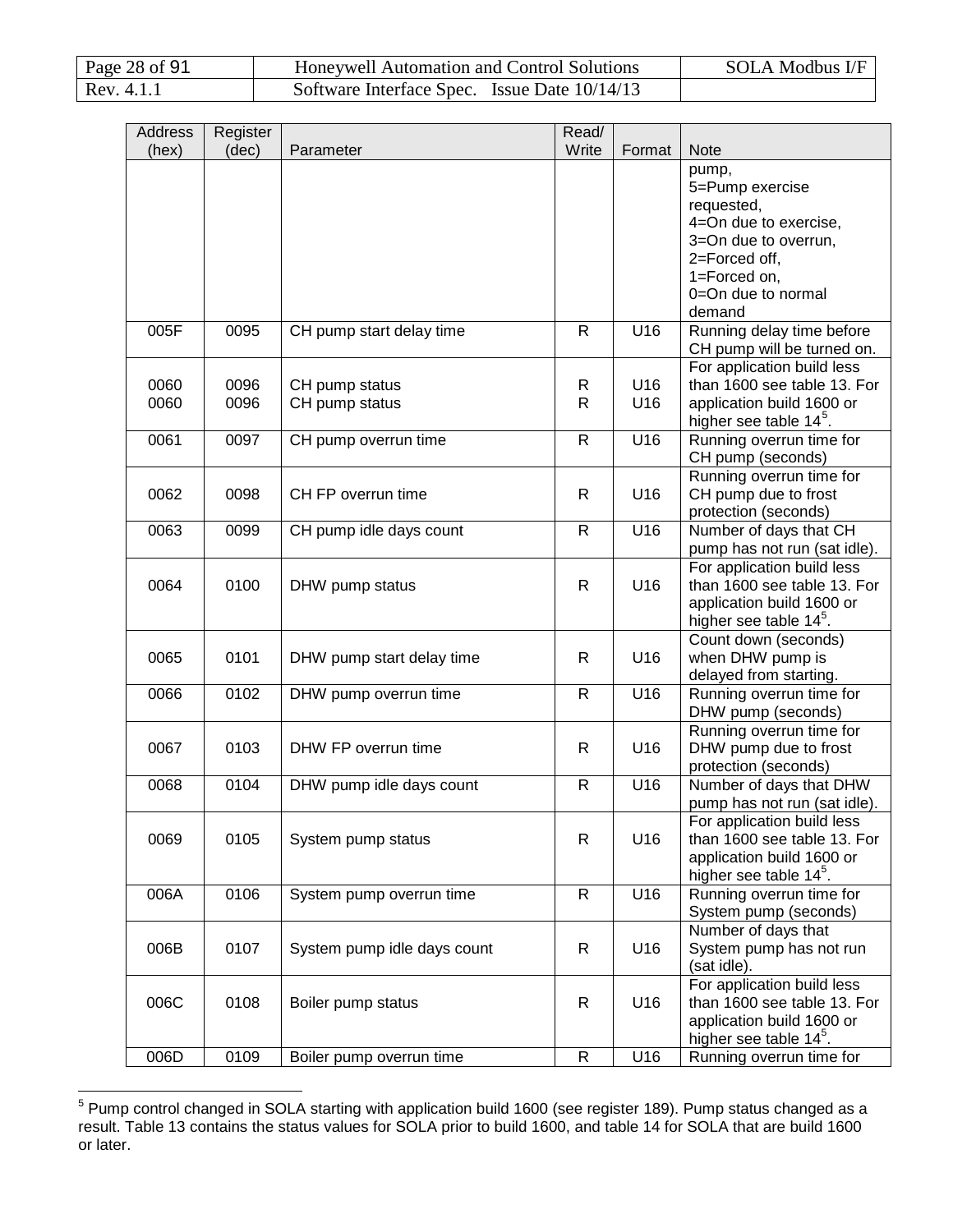| <b>SOLA Modbus I/F</b> | Honeywell Automation and Control Solutions   | Page 29 of 91 |
|------------------------|----------------------------------------------|---------------|
| Rev. 4.1.1             | Software Interface Spec. Issue Date 10/14/13 |               |

| (dec)<br>Write<br>Format<br><b>Note</b><br>(hex)<br>Parameter<br>Boiler pump (seconds)<br>0110<br>$\mathsf{R}$<br>U16<br>Number of days that boiler<br>006E<br>Boiler pump idle days count<br>pump has not run (sat idle).<br>For application build less<br>0111<br>U16<br>006F<br>$\mathsf{R}$<br>than 1600 see table 13. For<br>Auxiliary 1 pump status<br>application build 1600 or<br>higher see table 14 <sup>5</sup> .<br>Number of days that<br>auxiliary 1 pump has not<br>0070<br>0112<br>$\mathsf{R}$<br>U16<br>Auxiliary 1 pump idle days count<br>run (sat idle). |
|-------------------------------------------------------------------------------------------------------------------------------------------------------------------------------------------------------------------------------------------------------------------------------------------------------------------------------------------------------------------------------------------------------------------------------------------------------------------------------------------------------------------------------------------------------------------------------|
|                                                                                                                                                                                                                                                                                                                                                                                                                                                                                                                                                                               |
|                                                                                                                                                                                                                                                                                                                                                                                                                                                                                                                                                                               |
|                                                                                                                                                                                                                                                                                                                                                                                                                                                                                                                                                                               |
|                                                                                                                                                                                                                                                                                                                                                                                                                                                                                                                                                                               |
|                                                                                                                                                                                                                                                                                                                                                                                                                                                                                                                                                                               |
|                                                                                                                                                                                                                                                                                                                                                                                                                                                                                                                                                                               |
|                                                                                                                                                                                                                                                                                                                                                                                                                                                                                                                                                                               |
|                                                                                                                                                                                                                                                                                                                                                                                                                                                                                                                                                                               |
|                                                                                                                                                                                                                                                                                                                                                                                                                                                                                                                                                                               |
|                                                                                                                                                                                                                                                                                                                                                                                                                                                                                                                                                                               |
|                                                                                                                                                                                                                                                                                                                                                                                                                                                                                                                                                                               |
| 0113<br>R<br>U16<br>See table 14.<br>0071<br>Auxiliary 2 pump status                                                                                                                                                                                                                                                                                                                                                                                                                                                                                                          |
| $\overline{R}$<br>0072<br>0114<br>Auxiliary 2 pump overrun time<br>$\overline{U}$ 16<br>Running overrun time for                                                                                                                                                                                                                                                                                                                                                                                                                                                              |
| auxiliary 2 pump (seconds)                                                                                                                                                                                                                                                                                                                                                                                                                                                                                                                                                    |
| Number of days that                                                                                                                                                                                                                                                                                                                                                                                                                                                                                                                                                           |
| 0073<br>0115<br>Auxiliary 2 pump idle days count<br>$\mathsf{R}$<br>U16<br>auxiliary 2 pump has not                                                                                                                                                                                                                                                                                                                                                                                                                                                                           |
| run (sat idle).                                                                                                                                                                                                                                                                                                                                                                                                                                                                                                                                                               |
| 0074-<br>0116-<br><b>RESERVED</b>                                                                                                                                                                                                                                                                                                                                                                                                                                                                                                                                             |
| 0076<br>0118                                                                                                                                                                                                                                                                                                                                                                                                                                                                                                                                                                  |
| 0077<br>0119<br>U16<br>Running overrun time for<br>Auxiliary 1 pump overrun time<br>R                                                                                                                                                                                                                                                                                                                                                                                                                                                                                         |
| auxiliary 1 pump (seconds)                                                                                                                                                                                                                                                                                                                                                                                                                                                                                                                                                    |
| 0078-<br>0120-<br>RESERVED                                                                                                                                                                                                                                                                                                                                                                                                                                                                                                                                                    |
| 007F<br>0127                                                                                                                                                                                                                                                                                                                                                                                                                                                                                                                                                                  |
| <b>STATISTICS</b>                                                                                                                                                                                                                                                                                                                                                                                                                                                                                                                                                             |
| 0080-<br>0128-<br>Burner cycle count<br>R/W<br>U32<br>0-999,999                                                                                                                                                                                                                                                                                                                                                                                                                                                                                                               |
| 0081<br>0129                                                                                                                                                                                                                                                                                                                                                                                                                                                                                                                                                                  |
| 0130-<br>Burner run time<br>Hours<br>0082-<br>R/W<br>U32                                                                                                                                                                                                                                                                                                                                                                                                                                                                                                                      |
| 0083<br>0131                                                                                                                                                                                                                                                                                                                                                                                                                                                                                                                                                                  |
| 0084-<br>0132-<br>CH pump cycle count<br>R/W<br>U32<br>0-999,999                                                                                                                                                                                                                                                                                                                                                                                                                                                                                                              |
| 0085<br>0133                                                                                                                                                                                                                                                                                                                                                                                                                                                                                                                                                                  |
| 0134-<br>DHW pump cycle count<br>R/W<br>U32<br>0086-<br>0-999,999                                                                                                                                                                                                                                                                                                                                                                                                                                                                                                             |
| 0135<br>0087                                                                                                                                                                                                                                                                                                                                                                                                                                                                                                                                                                  |
| 0136-<br>System pump cycle count<br>U32<br>0088-<br>R/W<br>0-999,999                                                                                                                                                                                                                                                                                                                                                                                                                                                                                                          |
| 0089<br>0137                                                                                                                                                                                                                                                                                                                                                                                                                                                                                                                                                                  |
| 0138-<br>R/W<br>U32<br>008A-<br>Boiler pump cycle count<br>0-999,999                                                                                                                                                                                                                                                                                                                                                                                                                                                                                                          |
| 008B<br>0139                                                                                                                                                                                                                                                                                                                                                                                                                                                                                                                                                                  |
| 008C-<br>R/W<br>U32<br>0140-<br>Auxiliary pump cycle count<br>0-999,999                                                                                                                                                                                                                                                                                                                                                                                                                                                                                                       |
| 008D<br>0141                                                                                                                                                                                                                                                                                                                                                                                                                                                                                                                                                                  |
| 008E-<br>0142-<br>Controller cycle count<br>$\mathsf{R}$<br>U32<br>0-999,999                                                                                                                                                                                                                                                                                                                                                                                                                                                                                                  |
| 008F<br>0143                                                                                                                                                                                                                                                                                                                                                                                                                                                                                                                                                                  |
| Controller run time<br>0090-<br>0144-<br>$\mathsf{R}$<br>U32<br>Hours                                                                                                                                                                                                                                                                                                                                                                                                                                                                                                         |
| 0091<br>0145                                                                                                                                                                                                                                                                                                                                                                                                                                                                                                                                                                  |
| 0092-<br>0146-<br>Auxiliary 2 pump cycle count<br>R/W<br>U32<br>0-999,999                                                                                                                                                                                                                                                                                                                                                                                                                                                                                                     |
| 0093<br>0147                                                                                                                                                                                                                                                                                                                                                                                                                                                                                                                                                                  |
| <b>EXTENDED PUMP STATUS</b>                                                                                                                                                                                                                                                                                                                                                                                                                                                                                                                                                   |
| Running delay time before                                                                                                                                                                                                                                                                                                                                                                                                                                                                                                                                                     |
| U16<br>0094<br>0148<br>Auxiliary 2 pump start delay time<br>R<br>auxiliary 2 pump will be                                                                                                                                                                                                                                                                                                                                                                                                                                                                                     |
| turned on.                                                                                                                                                                                                                                                                                                                                                                                                                                                                                                                                                                    |
| Running delay time before                                                                                                                                                                                                                                                                                                                                                                                                                                                                                                                                                     |
| 0095<br>0149<br>Boiler pump start delay time<br>R<br>U16<br>boiler pump will be turned                                                                                                                                                                                                                                                                                                                                                                                                                                                                                        |
| on.                                                                                                                                                                                                                                                                                                                                                                                                                                                                                                                                                                           |
| Running delay time before                                                                                                                                                                                                                                                                                                                                                                                                                                                                                                                                                     |
| 0096<br>0150<br>System pump start delay time<br>R<br>U16<br>system pump will be turned                                                                                                                                                                                                                                                                                                                                                                                                                                                                                        |
| on.                                                                                                                                                                                                                                                                                                                                                                                                                                                                                                                                                                           |
| Running delay time before                                                                                                                                                                                                                                                                                                                                                                                                                                                                                                                                                     |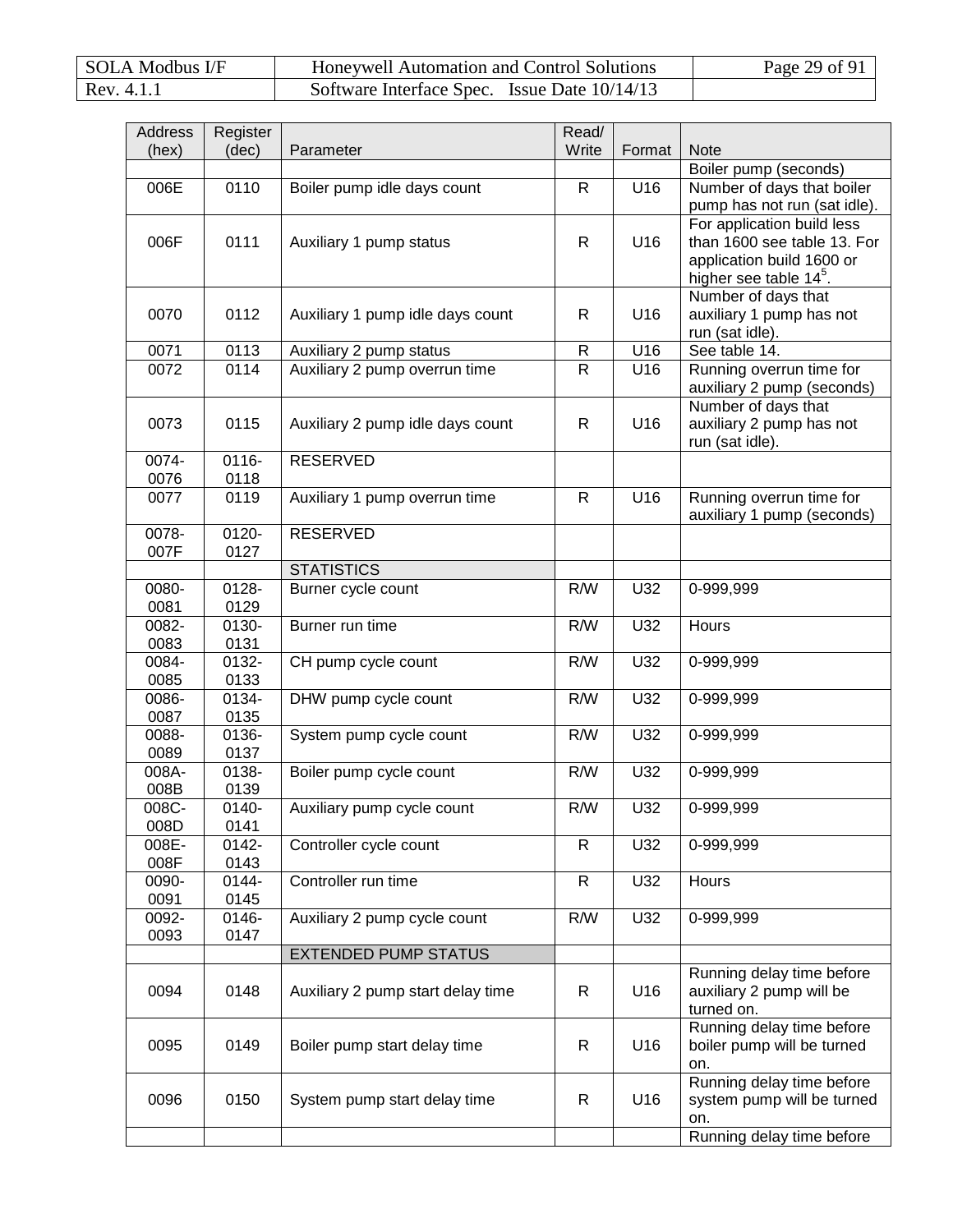| Page 30 of 91 | Honeywell Automation and Control Solutions   | <b>SOLA Modbus I/F</b> |
|---------------|----------------------------------------------|------------------------|
| Rev. 4.1.1    | Software Interface Spec. Issue Date 10/14/13 |                        |

| <b>Address</b> | Register |                                           | Read/        |        |                                                                                                                                                                                                                                                                                                                                                                 |
|----------------|----------|-------------------------------------------|--------------|--------|-----------------------------------------------------------------------------------------------------------------------------------------------------------------------------------------------------------------------------------------------------------------------------------------------------------------------------------------------------------------|
| (hex)          | (dec)    | Parameter                                 | Write        | Format | <b>Note</b>                                                                                                                                                                                                                                                                                                                                                     |
| 0097           | 0151     | Auxiliary 1 pump start delay time         | R            | U16    | auxiliary 1 pump will be<br>turned on.                                                                                                                                                                                                                                                                                                                          |
|                |          | DHW PLATE HEAT EXCHANGER<br><b>STATUS</b> |              |        |                                                                                                                                                                                                                                                                                                                                                                 |
| 0098           | 0152     | DHW tap heat demand                       | $\mathsf{R}$ | U16    | $0 = \text{Off}$ ,<br>$1=On$                                                                                                                                                                                                                                                                                                                                    |
| 0099           | 0153     | DHW preheat demand                        | $\mathsf{R}$ | U16    | $0=Off$ ,<br>$1 = On$                                                                                                                                                                                                                                                                                                                                           |
| 009A           | 0154     | DHW change rate                           | $\mathsf{R}$ | U16    | DHW plate heat exchanger<br>temperature change rate<br>(degrees/second, 0.1°C<br>precision)                                                                                                                                                                                                                                                                     |
| 009B           | 0155     | DHW tap on recognition time               | R            | U16    | Persistent time that DHW<br>tap demand has been<br>recognized (seconds)                                                                                                                                                                                                                                                                                         |
| 009C           | 0156     | DHW tap on time                           | R            | U16    | Running time of DHW tap<br>heat demand (seconds)                                                                                                                                                                                                                                                                                                                |
| 009D           | 0157     | DHW preheat delay after tap time          | $\mathsf{R}$ | U16    | Preheat delay countdown<br>time (seconds)                                                                                                                                                                                                                                                                                                                       |
| 009E           | 0158     | DHW preheat on recognition time           | R            | U16    | Persistent time that DHW<br>preheat demand has been<br>recognized (seconds)                                                                                                                                                                                                                                                                                     |
| 009F           | 0159     | DHW preheat on time                       | R            | U16    | Running time of DHW<br>preheat heat demand<br>(seconds)                                                                                                                                                                                                                                                                                                         |
|                |          | <b>LEAD LAG STATUS</b>                    |              |        |                                                                                                                                                                                                                                                                                                                                                                 |
| 00A0           | 0160     | Lead Lag master status                    | R            | U16    | 0=Unknown,<br>1=Disabled,<br>2=Normal,<br>3=Suspended                                                                                                                                                                                                                                                                                                           |
| 00A1           | 0161     | Lead Lag slave status                     | R.           | U16    | Bit map:<br>15=Slave command<br>received,<br>14=Slave mode has priority<br>over CH & DHW,<br>13=Slave is modulating,<br>12=CH frost protection<br>request,<br>11=DHW frost protection<br>request,<br>10=Frost protection burner<br>request,<br>9=Local frost protection<br>request,<br>8=Reserved (always 0),<br>7-0=Burner control status<br>(see register 32) |
| 00A2           | 0162     | Lead Lag master setpoint source           | R            | U16    | 0=Unknown,<br>1=CH setpoint,<br>2=CH TOD setpoint,<br>3=Outdoor reset,<br>4=Remote control<br>(4-20mA or Modbus),                                                                                                                                                                                                                                               |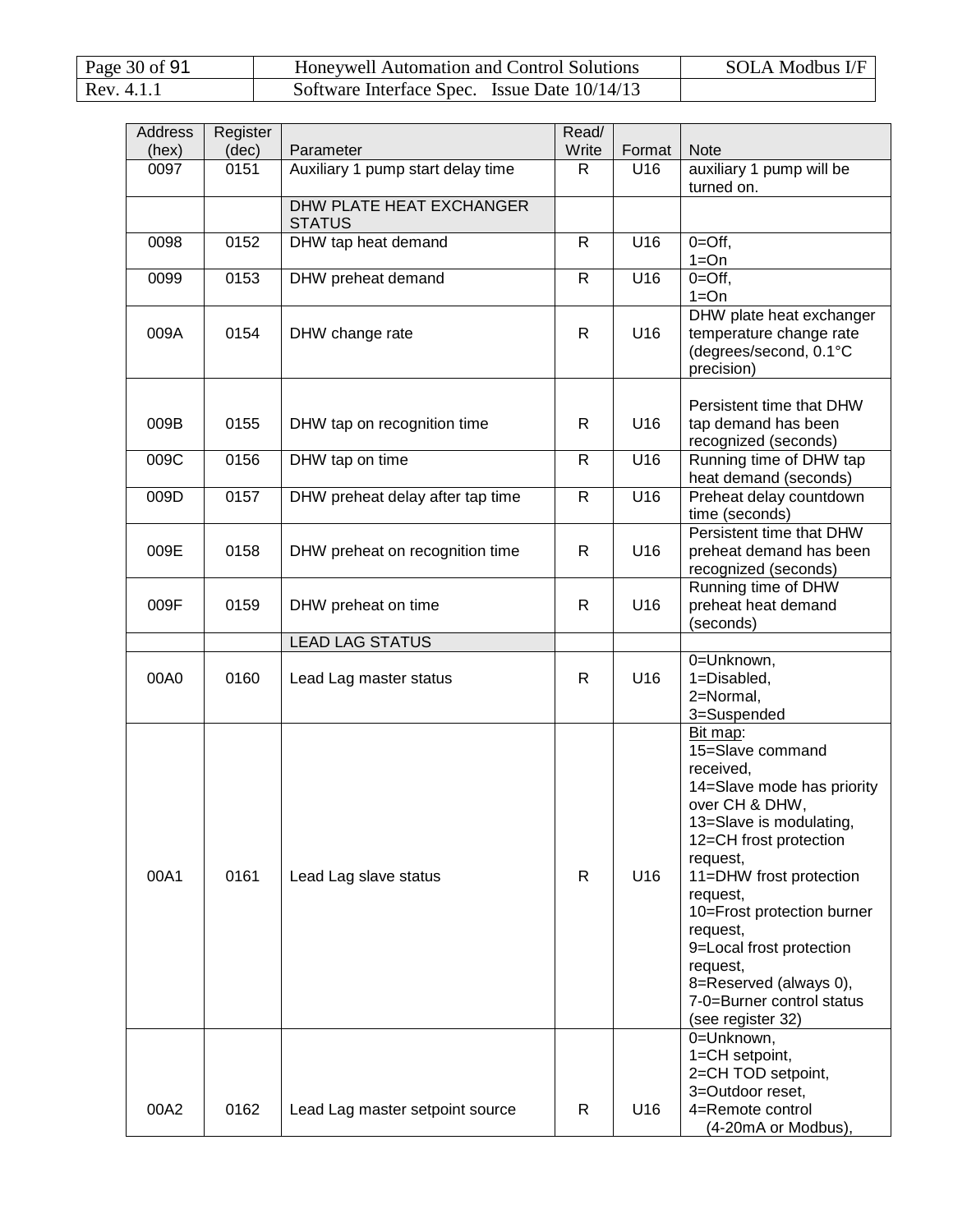| <b>SOLA Modbus I/F</b> | Honeywell Automation and Control Solutions   | Page 31 of 91 |
|------------------------|----------------------------------------------|---------------|
| Rev. 4.1.1             | Software Interface Spec. Issue Date 10/14/13 |               |

| Address      | Register     |                                | Read/                       |            |                                                                                                    |                            |
|--------------|--------------|--------------------------------|-----------------------------|------------|----------------------------------------------------------------------------------------------------|----------------------------|
| (hex)        | (dec)        | Parameter                      | Write                       | Format     | <b>Note</b><br>7=Outdoor reset time of                                                             |                            |
|              |              |                                |                             |            | day,                                                                                               |                            |
|              |              |                                |                             |            | 8=Reserved,                                                                                        |                            |
|              |              |                                |                             |            | 9=Outdoor boost                                                                                    |                            |
| 00A3         | 0163         | Lead Lag master heat demand    | $\mathsf{R}$                | U16        | $0 = \text{Off}$ ,                                                                                 |                            |
|              |              |                                |                             |            | $1=On$                                                                                             |                            |
| 00A4         | 0164         | Lead Lag slave burner demand   | $\mathsf{R}$                | U16        | $0 = \text{Off}$ ,                                                                                 |                            |
|              |              |                                |                             |            | $1 = On$                                                                                           |                            |
| 00A5         | 0165         | Lead Lag slave requested rate  | ${\sf R}$                   | U16        | RPM or $\%$ <sup>3</sup>                                                                           |                            |
| 00A6<br>00A7 | 0166<br>0167 | Active Lead Lag on hysteresis  | $\mathsf R$<br>$\mathsf{R}$ | U16<br>U16 | 0°-130° (0.1°C precision)<br>$0^{\circ}$ -130 $^{\circ}$ (0.1 $^{\circ}$ C precision) <sup>1</sup> |                            |
|              |              | Active Lead Lag off hysteresis |                             |            |                                                                                                    |                            |
|              |              |                                |                             |            |                                                                                                    |                            |
|              |              | <b>EXTENDED PUMP STATUS</b>    |                             |            |                                                                                                    |                            |
|              |              |                                |                             |            | Bit map:                                                                                           |                            |
|              |              |                                |                             |            |                                                                                                    |                            |
|              |              |                                |                             |            | Demand:                                                                                            |                            |
|              |              |                                |                             |            | 15-14=Reserved,                                                                                    |                            |
|              |              |                                |                             |            | 13=Auxiliary 2 pump<br>demand,                                                                     |                            |
|              |              |                                |                             |            | 12=Auxiliary 1 pump                                                                                |                            |
|              |              |                                |                             |            | demand,                                                                                            |                            |
|              |              |                                |                             |            | 11=System pump demand,                                                                             |                            |
|              | 0168         |                                |                             |            |                                                                                                    | 10=Boiler pump demand,     |
|              |              |                                |                             |            |                                                                                                    | 9=DHW pump demand,         |
| 00A8         |              | Pump C status                  |                             | U16        | 8=CH pump demand                                                                                   |                            |
|              |              |                                | R                           |            | Reason:                                                                                            |                            |
|              |              |                                |                             |            | 7=Reserved,                                                                                        |                            |
|              |              |                                |                             |            |                                                                                                    | 6=Pump assigned to logical |
|              |              |                                |                             |            | pump,                                                                                              |                            |
|              |              |                                |                             |            | 5=Pump exercise                                                                                    |                            |
|              |              |                                |                             |            | requested,                                                                                         |                            |
|              |              |                                |                             |            | 4=On due to exercise,                                                                              |                            |
|              |              |                                |                             |            | 3=On due to overrun,<br>2=Forced off,                                                              |                            |
|              |              |                                |                             |            | 1=Forced on,                                                                                       |                            |
|              |              |                                |                             |            | 0=On due to normal                                                                                 |                            |
|              |              |                                |                             |            | demand                                                                                             |                            |
| 00A9         | 0169         | <b>RESERVED</b>                |                             |            |                                                                                                    |                            |
|              |              | <b>EXTENDED SENSOR STATUS</b>  |                             |            |                                                                                                    |                            |
| 00AA         | 0170         | Outdoor temperature            | $\mathsf{R}$                | U16        | $-40^{\circ}$ -130 $^{\circ}$ (0.1 $^{\circ}$ C precision) <sup>2</sup><br>0=None,                 |                            |
|              |              |                                |                             |            | 1=Normal,                                                                                          |                            |
|              |              |                                |                             |            | 2=Open,                                                                                            |                            |
| 00AB         | 0171         | Outdoor sensor state           | R                           | U16        | 3=Shorted,                                                                                         |                            |
|              |              |                                |                             |            | 4=Outside high range,                                                                              |                            |
|              |              |                                |                             |            | 5=Outside low range,                                                                               |                            |
|              |              |                                |                             |            | 6=Not reliable                                                                                     |                            |
|              |              |                                |                             | U16        | Outlet temperature change                                                                          |                            |
| 00AC         | 0172         | Outlet T-rise rate             | R                           |            | rate (degrees/second,<br>0.1°C precision)                                                          |                            |
|              |              |                                |                             |            | Heat exchanger                                                                                     |                            |
| 00AD         | 0173         | Exchanger T-rise rate          | R                           | U16        | temperature change rate                                                                            |                            |
|              |              |                                |                             |            |                                                                                                    |                            |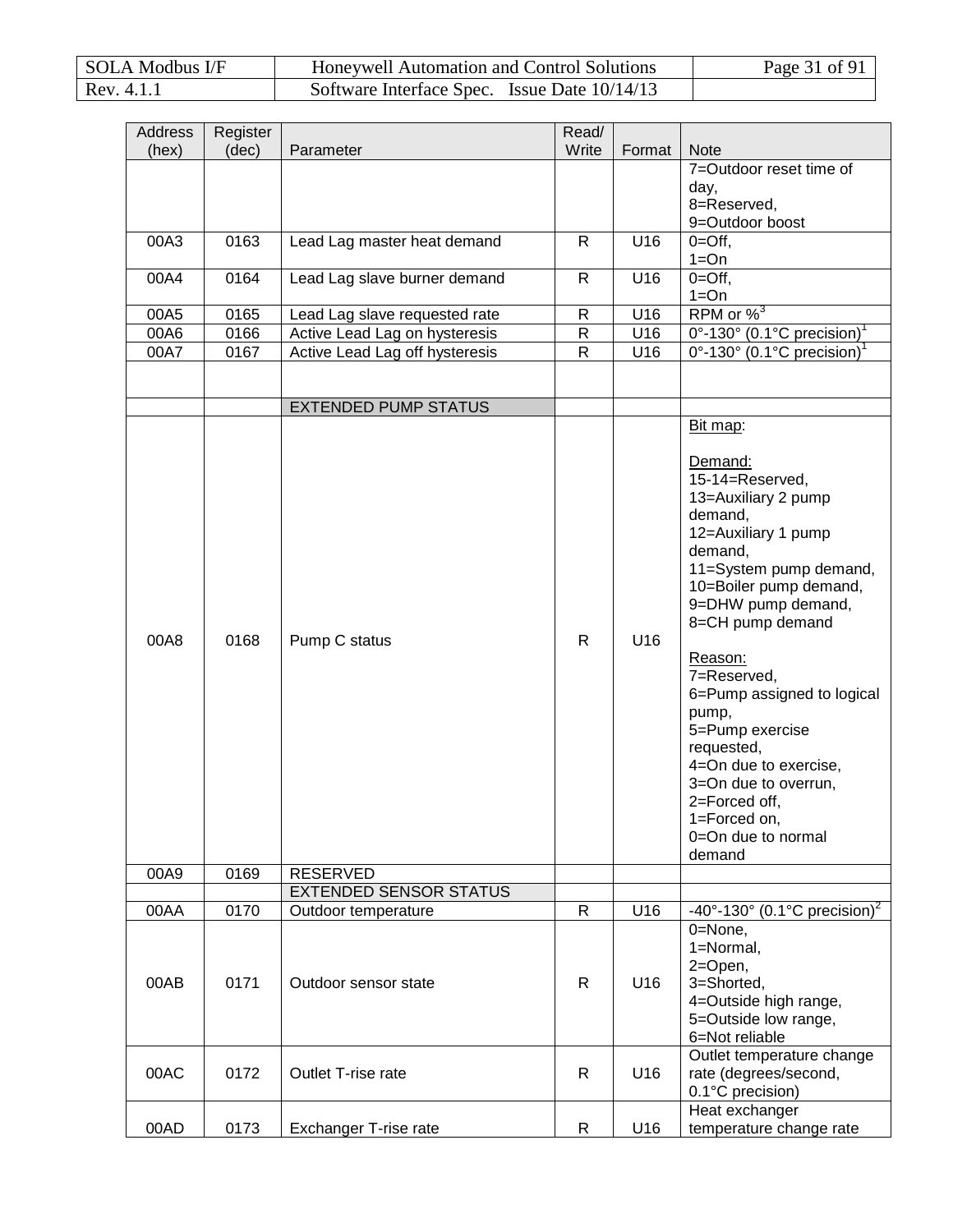| Page 32 of 91 | Honeywell Automation and Control Solutions   | <b>SOLA Modbus I/F</b> |
|---------------|----------------------------------------------|------------------------|
| Rev. 4.1.1    | Software Interface Spec. Issue Date 10/14/13 |                        |

| Address | Register |                              | Read/          |        |                                                                                                                                                                                                                                                                                                                                                                                 |
|---------|----------|------------------------------|----------------|--------|---------------------------------------------------------------------------------------------------------------------------------------------------------------------------------------------------------------------------------------------------------------------------------------------------------------------------------------------------------------------------------|
| (hex)   | (dec)    | Parameter                    | Write          | Format | <b>Note</b>                                                                                                                                                                                                                                                                                                                                                                     |
|         |          |                              |                |        | (degrees/second, 0.1°C                                                                                                                                                                                                                                                                                                                                                          |
|         |          |                              |                |        | precision)                                                                                                                                                                                                                                                                                                                                                                      |
| 00AE    | 0174     | S10 sensor reading           | $\overline{R}$ | U16    | $-40^\circ$ -130 $\circ$ (0.1 $\circ$ C precision) <sup>1</sup>                                                                                                                                                                                                                                                                                                                 |
| 00AF    | 0175     | S <sub>10</sub> sensor state | $\mathsf{R}$   | U16    | 0=None,<br>1=Normal,<br>2=Open,<br>3=Shorted,<br>4=Outside high range,<br>5=Outside low range,<br>6=Not reliable                                                                                                                                                                                                                                                                |
|         |          |                              |                |        |                                                                                                                                                                                                                                                                                                                                                                                 |
|         |          | <b>SYSTEM CONFIGURATION</b>  |                |        |                                                                                                                                                                                                                                                                                                                                                                                 |
| 00B0    | 0176     | Product type                 | $\mathsf{R}$   | U16    | Product family (MSB):<br>0=Unknown product,<br>1=Hydronic boiler control,<br>2=Steam boiler control,<br>3=Reserved,<br>4=Fulton pulse hydronic<br>boiler control,<br>5=Fulton pulse steam boiler<br>control,<br>6=Cleaver Brooks hydronic<br>boiler control,<br>7=Cleaver Brooks steam<br>boiler control<br>Product ID (LSB):<br>0=Residential control,<br>1=Commercial control |
| 00B1    | 0177     | Password                     | W              |        | Variable length password<br>string (up to 20 characters)<br>requesting ICP permission<br>to write registers.                                                                                                                                                                                                                                                                    |
| 00B2    | 0178     | Temperature units            | R/W            | U16    | Display format for<br>temperature at user<br>interface:<br>0=°F (Fahrenheit),<br>$1 = C$ (Celsius)                                                                                                                                                                                                                                                                              |
| 00B3    | 0179     | Antishort cycle time         | R/W            | U16    | 0-64800 seconds<br>(18 hours),<br>0xFFFF=Not configured                                                                                                                                                                                                                                                                                                                         |
| 00B4    | 0180     | Alarm silence time           | R/W            | U16    | 0-600 minutes                                                                                                                                                                                                                                                                                                                                                                   |
| 00B5    | 0181     | Power up with lockout        | R/W            | U16    | <b>SAFETY</b> parameter <sup>6</sup> :<br>0=Clear lockout on power-<br>up (reset),<br>1=Do not clear lockout on<br>power-up (preserve)                                                                                                                                                                                                                                          |

<span id="page-31-0"></span> <sup>6</sup> This register is a safety configuration parameter that requires successful access login (see register 177) before the setting can be changed. Changing this parameter also requires a safety verification with the SOLA control afterwards to confirm that it's new setting is consistent with the other safety parameters.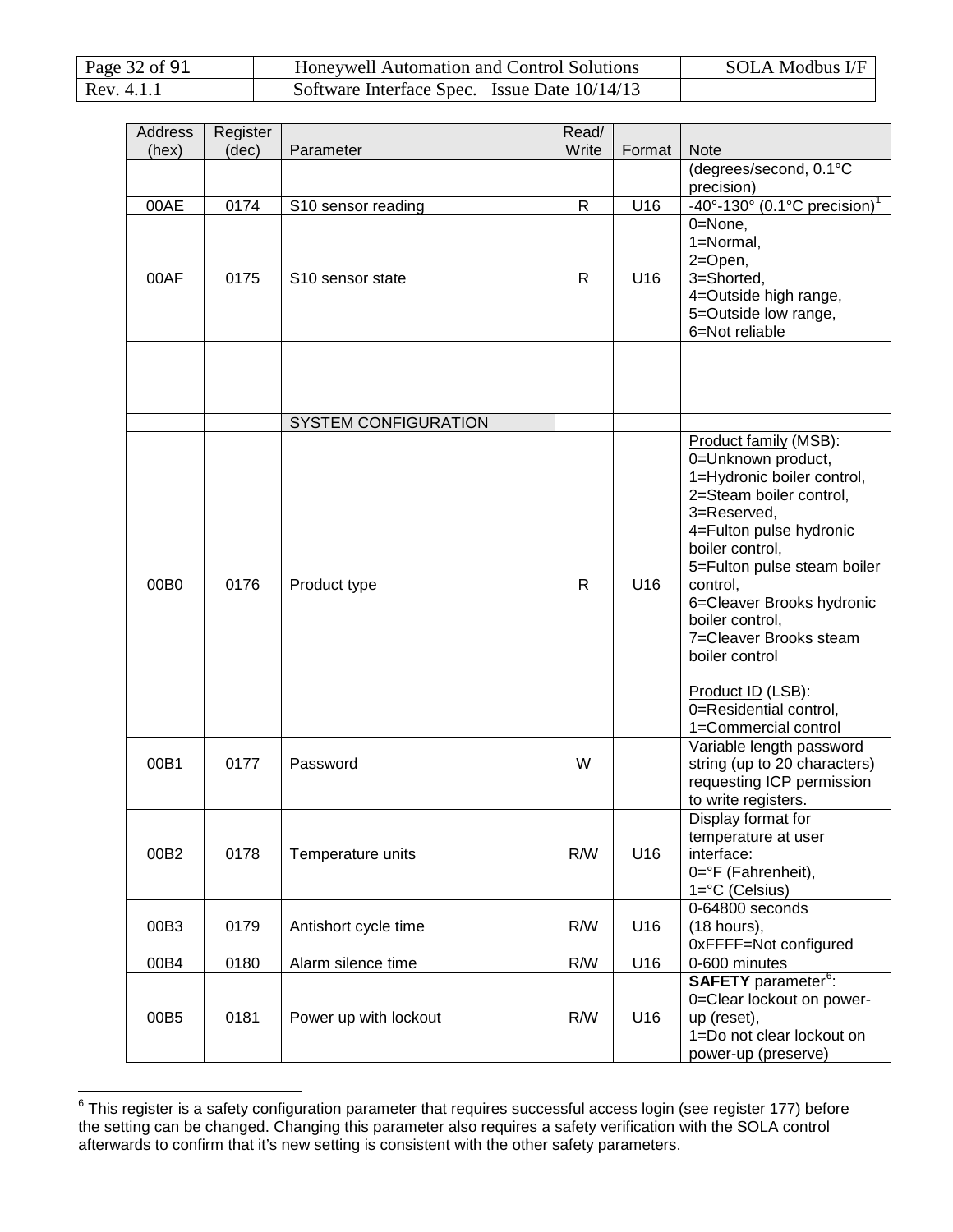| <b>SOLA Modbus I/F</b> | Honeywell Automation and Control Solutions   | Page 33 of 91 |
|------------------------|----------------------------------------------|---------------|
| Rev. 4.1.1             | Software Interface Spec. Issue Date 10/14/13 |               |

| <b>Address</b> | Register |                                  | Read/          |        |                                                                                                                                                                                                              |
|----------------|----------|----------------------------------|----------------|--------|--------------------------------------------------------------------------------------------------------------------------------------------------------------------------------------------------------------|
| (hex)          | (dec)    | Parameter                        | Write          | Format | <b>Note</b>                                                                                                                                                                                                  |
| 00B6           | 0182     | Reset and restart                | W              | U16    | Force soft reset of ICP<br>subsystems:<br>0=None,<br>1=Burner control,<br>2=Application,<br>3=Burner control &<br>application,<br>4=Clear alert log,<br>5=Clear lockout history<br>Successful login required |
| 00B7           | 0183     | Burner name                      | R/W            |        | before request is granted.<br>Variable length string (up to                                                                                                                                                  |
| 00B8           | 0184     | Installation data                | R/W            |        | 20 characters)<br>Variable length string (up to<br>20 characters)                                                                                                                                            |
| 00B9           | 0185     | OEM ID                           | R/W            |        | Variable length string (up to<br>20 characters)                                                                                                                                                              |
| 00BA           | 0186     | OS number                        | $\overline{R}$ |        | Variable length string (up to<br>16 characters)                                                                                                                                                              |
| 00BB           | 0187     | Date code                        | $\overline{R}$ |        | Variable length string (up to<br>10 characters)                                                                                                                                                              |
| 00BC           | 0188     | Safety microprocessor build      | ${\sf R}$      | U16    |                                                                                                                                                                                                              |
| 00BD           | 0189     | Application microprocessor build | R              | U16    |                                                                                                                                                                                                              |
| 00BE           | 0190     | Installer password               | W              |        | To set new installer<br>password (up to 20<br>characters). Requires<br>register access status<br>(register 177) set to<br>Installer or higher.                                                               |
| 00BF           | 0191     | OEM password                     | W              |        | To set new OEM password<br>(up to 20 characters).<br>Requires register access<br>status (register 177) set to<br>OEM or higher.                                                                              |
|                |          | MODULATION CONFIGURATION         |                |        |                                                                                                                                                                                                              |
| 00C0           | 0192     | Modulation output                | R/W            | U16    | <b>SAFETY</b> parameter <sup>6</sup> :<br>0=Fan PWM,<br>$1=0-10V$ ,<br>2=4-20mA                                                                                                                              |
| 00C1           | 0193     | CH maximum modulation rate       | R/W            | U16    | RPM or $\%$ <sup>3</sup>                                                                                                                                                                                     |
| 00C2           | 0194     | DHW maximum modulation rate      | R/W            | U16    | RPM or $\%$ <sup>3</sup>                                                                                                                                                                                     |
| 00C3           | 0195     | Minimum modulation rate          | R/W            | U16    | RPM or $\%$ <sup>3</sup>                                                                                                                                                                                     |
| 00C4           | 0196     | Prepurge rate                    | R/W            | U16    | <b>SAFETY</b> parameter <sup>6</sup> :<br>RPM or $\%^3$                                                                                                                                                      |
| 00C5           | 0197     | Lightoff rate                    | R/W            | U16    | <b>SAFETY</b> parameter <sup>6</sup> :<br>RPM or $\%$ <sup>3</sup>                                                                                                                                           |
| 00C6           | 0198     | Postpurge rate                   | R/W            | U16    | <b>SAFETY</b> parameter <sup>6</sup> :<br>RPM or $\%$ <sup>3</sup>                                                                                                                                           |
| 00C7           | 0199     | CH forced rate                   | R/W            | U16    | RPM or $\frac{2}{3}$                                                                                                                                                                                         |
| 00C8           | 0200     | CH forced rate time              | R/W            | U16    | 0-64800 seconds<br>$(18$ hours),<br>0xFFFF=Not configured                                                                                                                                                    |
| 00C9           | 0201     | DHW forced rate                  | R/W            | U16    | RPM or $\%^3$                                                                                                                                                                                                |
|                |          |                                  |                |        |                                                                                                                                                                                                              |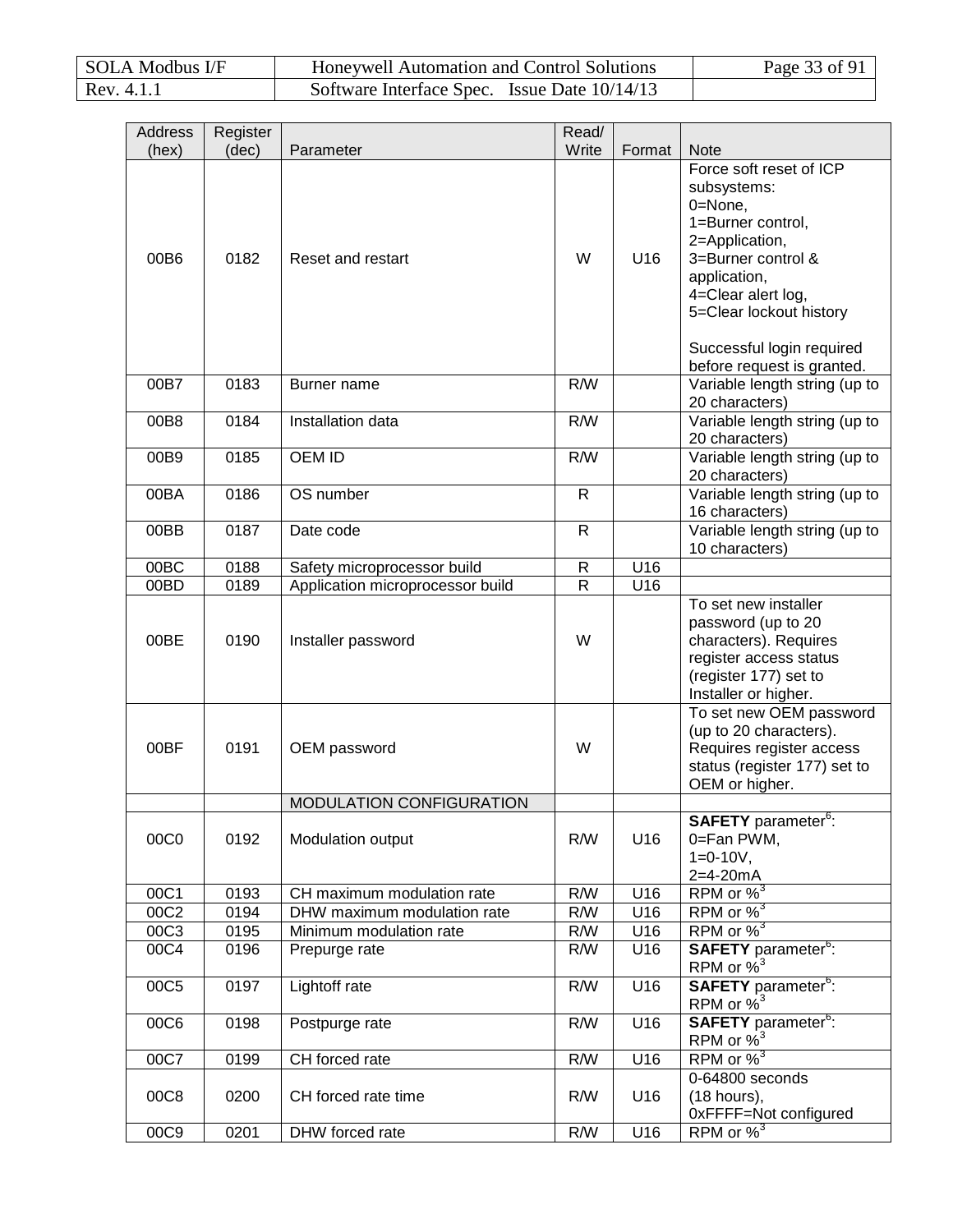| Page 34 of 91 | Honeywell Automation and Control Solutions   | <b>SOLA Modbus I/F</b> |
|---------------|----------------------------------------------|------------------------|
| Rev. 4.1.1    | Software Interface Spec. Issue Date 10/14/13 |                        |

| <b>Address</b>   | Register |                          | Read/ |        |                                                                                                                                                                                                                |
|------------------|----------|--------------------------|-------|--------|----------------------------------------------------------------------------------------------------------------------------------------------------------------------------------------------------------------|
| (hex)            | (dec)    | Parameter                | Write | Format | <b>Note</b>                                                                                                                                                                                                    |
| 00CA             | 0202     | DHW forced rate time     | R/W   | U16    | 0-64800 seconds<br>$(18$ hours),<br>0xFFFF=Not configured                                                                                                                                                      |
| 00CB             | 0203     | <b>Burner</b> switch     | R/W   | U16    | $0 = \text{Off}$ ,<br>$1=On.$<br>Used to enable/disable<br>burner control.                                                                                                                                     |
| 00CC             | 0204     | Firing rate control      | R/W   | U16    | $0 =$ Auto,<br>1=Manual in Run,<br>2=Manual in Run&Standby                                                                                                                                                     |
| 00CD             | 0205     | Manual firing rate       | R/W   | U16    | Firing rate used when<br>control is set to manual (%<br>or $RPM^3$ )                                                                                                                                           |
| 00CE             | 0206     | Analog output hysteresis | R/W   | U16    | 0-10V/4-20mA modulation<br>output hysteresis. Setting of<br>$0 - 10.$                                                                                                                                          |
| 00CF             | 0207     | Standby rate             | R/W   | U16    | <b>SAFETY</b> parameter <sup>6</sup> :<br>RPM or % <sup>3</sup>                                                                                                                                                |
|                  |          | <b>CH CONFIGURATION</b>  |       |        |                                                                                                                                                                                                                |
| 00D0             | 0208     | CH enable                | R/W   | U16    | 0=Disable Central Heating,<br>1=Enable Central Heating                                                                                                                                                         |
| 00D1             | 0209     | CH demand switch         | R/W   | U16    | Source for CH demand:<br>0=Modulation sensor only,<br>1=STAT terminal,<br>2=EnviraCOM remote Stat,<br>$3=$ LCI,<br>4=Reserved,<br>5=Modbus STAT,<br>6=Reserved,<br>7=STAT terminal or<br>EnviraCOM remote Stat |
| 00D <sub>2</sub> | 0210     | CH modulation sensor     | R/W   | U16    | Sensor used for CH<br>modulation:<br>0=Outlet sensor,<br>2=Inlet sensor,<br>3=S5 sensor,<br>4=S10 sensor,<br>5=No sensor                                                                                       |
| 00D3             | 0211     | CH setpoint              | R/W   | U16    | $-40^{\circ}$ -130 $^{\circ}$ (0.1 $^{\circ}$ C precision) <sup>1</sup>                                                                                                                                        |
| 00D4             | 0212     | CH time of day setpoint  | R/W   | U16    | $-40^\circ$ -130 $^\circ$ (0.1 $^\circ$ C precision) <sup>1</sup><br>Setpoint when Time Of Day<br>switch is on.                                                                                                |
| 00D <sub>5</sub> | 0213     | CH on hysteresis         | R/W   | U16    | $0^\circ$ -130 $^\circ$ (0.1 $^\circ$ C precision) <sup>1</sup>                                                                                                                                                |
| 00D6             | 0214     | CH off hysteresis        | R/W   | U16    | $0^{\circ}$ -130 $^{\circ}$ (0.1 $^{\circ}$ C precision) <sup>1</sup>                                                                                                                                          |
| 00D7             | 0215     | CH outdoor reset enable  | R/W   | U16    | 0=Disable outdoor reset,<br>1=Enable outdoor reset                                                                                                                                                             |
| 00D8             | 0216     | CH P-gain                | R/W   | U16    | $0 - 1000$                                                                                                                                                                                                     |
| 00D9             | 0217     | CH I-gain                | R/W   | U16    | $0 - 1000$                                                                                                                                                                                                     |
| 00DA             | 0218     | CH D-gain                | R/W   | U16    | $0 - 1000$                                                                                                                                                                                                     |
| 00DB             | 0219     | CH hysteresis step time  | R/W   | U16    | 0-64800 seconds<br>(0=Disable hysteresis<br>stepping)                                                                                                                                                          |
| 00DC             | 0220     | CH pressure setpoint     | R/W   | U16    | 0-150psi (0.1psi precision)                                                                                                                                                                                    |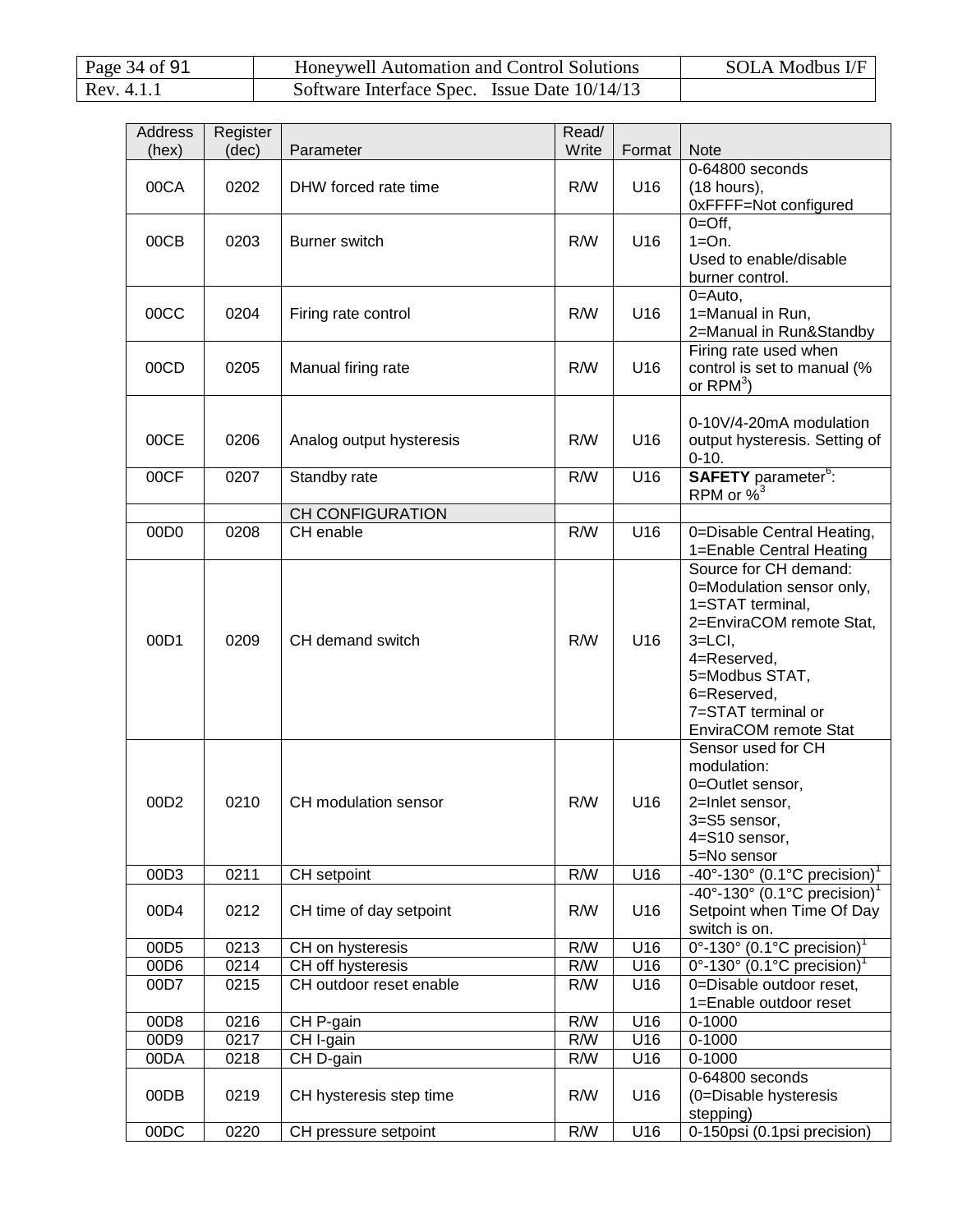| <b>SOLA Modbus I/F</b> | Honeywell Automation and Control Solutions   | Page 35 of 91 |
|------------------------|----------------------------------------------|---------------|
| Rev. 4.1.1             | Software Interface Spec. Issue Date 10/14/13 |               |

| <b>Address</b> | Register |                                               | Read/ |        |                                                                                                                                                                                  |
|----------------|----------|-----------------------------------------------|-------|--------|----------------------------------------------------------------------------------------------------------------------------------------------------------------------------------|
| (hex)          | (dec)    | Parameter                                     | Write | Format | <b>Note</b>                                                                                                                                                                      |
| 00DD           | 0221     | CH pressure on hysteresis                     | R/W   | U16    | 0-150psi (0.1psi precision)                                                                                                                                                      |
| 00DE           | 0222     | CH pressure off hysteresis                    | R/W   | U16    | 0-150psi (0.1psi precision)                                                                                                                                                      |
| 00DF           | 0223     | <b>RESERVED</b>                               |       |        |                                                                                                                                                                                  |
|                |          | <b>BURNER CONTROL</b><br><b>CONFIGURATION</b> |       |        |                                                                                                                                                                                  |
| 00E0           | 0224     | Ignition source                               | R/W   | U16    | <b>SAFETY</b> parameter <sup>6</sup> :<br>0=Internal ignition,<br>1=External ignition,<br>2=Hot Surface Igniter (HSI)                                                            |
| 00E1           | 0225     | <b>BLR/HSI</b> function                       | R/W   | U16    | <b>SAFETY</b> parameter <sup>6</sup> :<br><b>BLR/HSI</b> terminal function:<br>0=blower motor,<br>1=Hot Surface Igniter (HSI)                                                    |
| 00E2           | 0226     | Igniter on during                             | R/W   | U16    | <b>SAFETY</b> parameter <sup>6</sup> :<br>0=All Pilot Flame<br>Establishing Period (PFEP),<br>1=First 1/2 of PFEP                                                                |
| 00E3           | 0227     | Pilot type                                    | R/W   | U16    | <b>SAFETY</b> parameter <sup>6</sup> :<br>0=Interrupted,<br>1=Intermittent,<br>2=Direct burner ignition<br>(constant ignition),<br>3=Direct burner ignition<br>(pulsed ignition) |
| 00E4           | 0228     | Flame sensor type                             | R/W   | U16    | <b>SAFETY</b> parameter <sup>6</sup> :<br>0=None (no sensor)<br>1=Flame rod,<br>2=UV power tube,<br>3=UV power tube, ignore<br>flame during ignition                             |
| 00E5           | 0229     | Purge rate proving                            | R/W   | U16    | <b>SAFETY</b> parameter <sup>6</sup> :<br>0=None,<br>1=High Fire Switch (HFS),<br>2=Fan speed                                                                                    |
| 00E6           | 0230     | Lightoff rate proving                         | R/W   | U16    | <b>SAFETY</b> parameter <sup>6</sup> :<br>0=None,<br>1=(Low Fire Switch) LFS,<br>2=Fan speed,<br>3=Fan speed, except<br>during ignition                                          |
| 00E7           | 0231     | Prepurge time                                 | R/W   | U16    | <b>SAFETY</b> parameter <sup>6</sup> :<br>0-64800 seconds<br>(18 hours),<br>0xFFFF=Not configured                                                                                |
| 00E8           | 0232     | Pre-ignition time                             | R/W   | U16    | <b>SAFETY</b> parameter <sup>6</sup> :<br>0-64800 seconds<br>(18 hours),<br>0xFFFF=Not configured                                                                                |
| 00E9           | 0233     | Pilot flame establishing period<br>(PFEP)     | R/W   | U16    | <b>SAFETY</b> parameter <sup>6</sup> :<br>0=None,<br>$1=4$ seconds,<br>2=10 seconds,<br>3=15 seconds,                                                                            |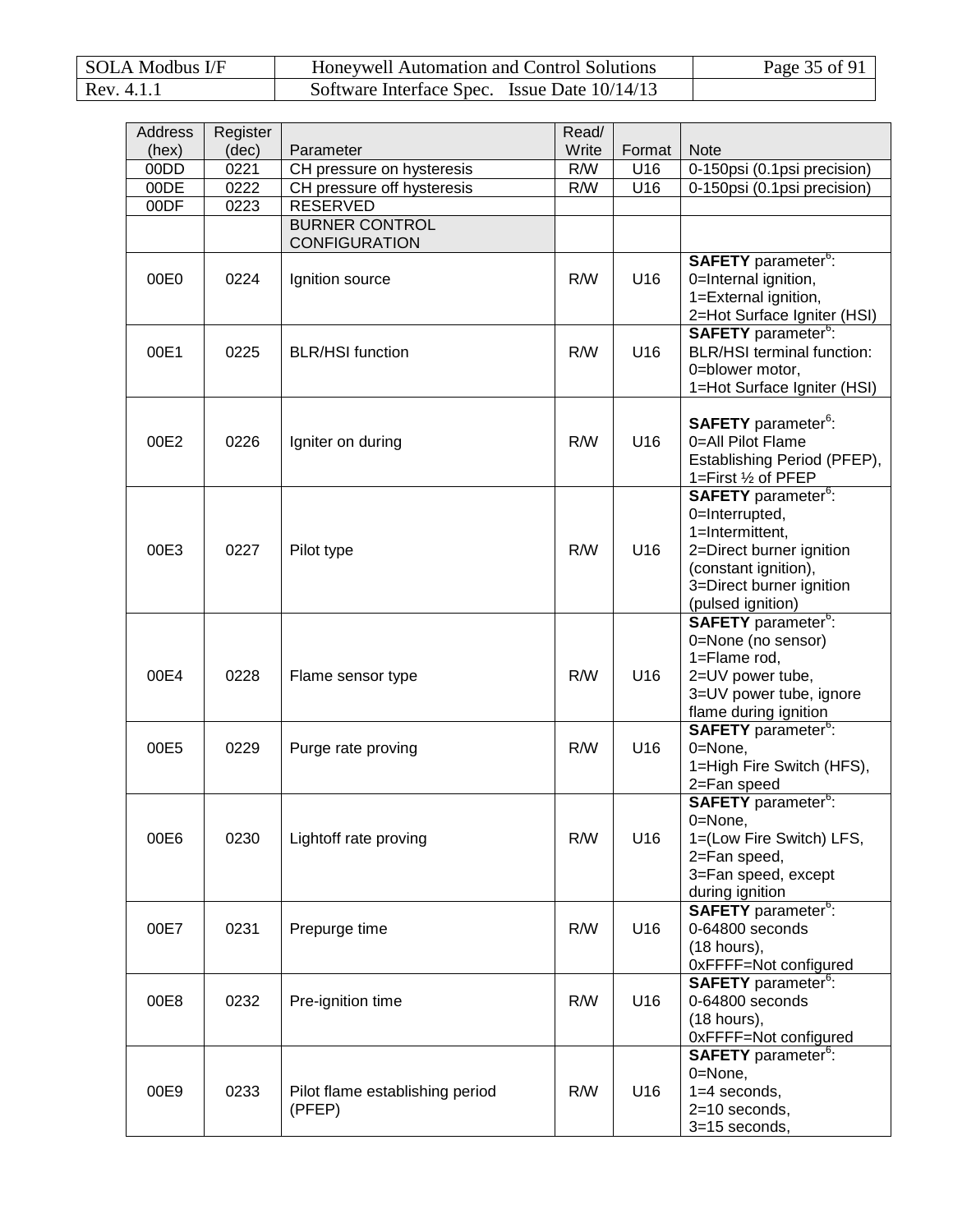| Page 36 of 91 | Honeywell Automation and Control Solutions   | SOLA Modbus $I/F$ |
|---------------|----------------------------------------------|-------------------|
| Rev. 4.1.1    | Software Interface Spec. Issue Date 10/14/13 |                   |

| (dec)<br>Write<br><b>Note</b><br>(hex)<br>Parameter<br>Format<br>0xFFFF=Not configured<br><b>SAFETY</b> parameter <sup>6</sup> :<br>0=None,<br>0234<br>R/W<br>U16<br>$1=5$ seconds,<br>00EA<br>Main flame establishing period<br>(MFEP)<br>2=10 seconds,<br>3=15 seconds,<br>0xFFFF=Not configured<br><b>SAFETY</b> parameter <sup>6</sup> :<br>0-64800 seconds<br>Run stabilization time<br>U16<br>00EB<br>0235<br>R/W<br>(18 hours),<br>0xFFFF=Not configured<br><b>SAFETY</b> parameter <sup>6</sup> :<br>00EC<br>R/W<br>U16<br>0-64800 seconds<br>0236<br>Postpurge time<br>(18 hours),<br>0xFFFF=Not configured<br><b>SAFETY</b> parameter <sup>6</sup> :<br>U16<br>0=No ILK check,<br>00ED<br>0237<br>Interlock start check enable<br>R/W<br>1=ILK check<br><b>SAFETY</b> parameter <sup>6</sup> :<br>R/W<br>U16<br>00EE<br>0238<br>0=Lockout,<br>Interlock open response<br>1=Recycle<br><b>SAFETY</b> parameter <sup>6</sup> :<br>0=Lockout,<br>00EF<br>0239<br>Ignite failure response<br>R/W<br>U16<br>1=Continuous recycle,<br>2=Retry, recycle & hold,<br>3=Retry, recycle & lockout<br><b>SAFETY</b> parameter <sup>6</sup> :<br>0=None,<br>U16<br>00F0<br>0240<br>Ignite failure retries<br>R/W<br>$1=3$ times,<br>$2=5$ times,<br>$3=1$ time,<br>0xFFFF=Not configured<br><b>SAFETY</b> parameter <sup>6</sup> :<br>0-64800 seconds<br>R/W<br>U16<br>00F1<br>0241<br>Ignite failure delay<br>$(18$ hours),<br>0xFFFF=Not configured<br><b>SAFETY</b> parameter <sup>6</sup> :<br>00F2<br>U16<br>0242<br>MFEP flame failure response<br>R/W<br>0=Lockout,<br>1=Recycle<br><b>SAFETY</b> parameter <sup>6</sup> :<br>U16<br>00F3<br>0243<br>Run flame failure response<br>R/W<br>0=Lockout,<br>1=Recycle<br>Pilot test hold<br>U16<br>00F4<br>0244<br>R/W<br>0=Disable,<br>1=Enable<br>00F5<br>R/W<br>U16<br>0245<br><b>RESERVED</b><br><b>SAFETY</b> parameter <sup>6</sup> :<br>0=Disable,<br>0246<br>U16<br>1=Enable during purge,<br>00F6<br>Interrupted air switch (IAS) enable<br>R/W<br>2=Enable during purge &<br>ignition,<br>3=Enable during all states<br><b>SAFETY</b> parameter <sup>6</sup> :<br>R/W<br>U16<br>0=Disable,<br>00F7<br>0247<br>IAS start check enable | <b>Address</b> | Register | Read/ |          |
|------------------------------------------------------------------------------------------------------------------------------------------------------------------------------------------------------------------------------------------------------------------------------------------------------------------------------------------------------------------------------------------------------------------------------------------------------------------------------------------------------------------------------------------------------------------------------------------------------------------------------------------------------------------------------------------------------------------------------------------------------------------------------------------------------------------------------------------------------------------------------------------------------------------------------------------------------------------------------------------------------------------------------------------------------------------------------------------------------------------------------------------------------------------------------------------------------------------------------------------------------------------------------------------------------------------------------------------------------------------------------------------------------------------------------------------------------------------------------------------------------------------------------------------------------------------------------------------------------------------------------------------------------------------------------------------------------------------------------------------------------------------------------------------------------------------------------------------------------------------------------------------------------------------------------------------------------------------------------------------------------------------------------------------------------------------------------------------------------------------------------------------------------------------------------------------------|----------------|----------|-------|----------|
|                                                                                                                                                                                                                                                                                                                                                                                                                                                                                                                                                                                                                                                                                                                                                                                                                                                                                                                                                                                                                                                                                                                                                                                                                                                                                                                                                                                                                                                                                                                                                                                                                                                                                                                                                                                                                                                                                                                                                                                                                                                                                                                                                                                                |                |          |       |          |
|                                                                                                                                                                                                                                                                                                                                                                                                                                                                                                                                                                                                                                                                                                                                                                                                                                                                                                                                                                                                                                                                                                                                                                                                                                                                                                                                                                                                                                                                                                                                                                                                                                                                                                                                                                                                                                                                                                                                                                                                                                                                                                                                                                                                |                |          |       |          |
|                                                                                                                                                                                                                                                                                                                                                                                                                                                                                                                                                                                                                                                                                                                                                                                                                                                                                                                                                                                                                                                                                                                                                                                                                                                                                                                                                                                                                                                                                                                                                                                                                                                                                                                                                                                                                                                                                                                                                                                                                                                                                                                                                                                                |                |          |       |          |
|                                                                                                                                                                                                                                                                                                                                                                                                                                                                                                                                                                                                                                                                                                                                                                                                                                                                                                                                                                                                                                                                                                                                                                                                                                                                                                                                                                                                                                                                                                                                                                                                                                                                                                                                                                                                                                                                                                                                                                                                                                                                                                                                                                                                |                |          |       |          |
|                                                                                                                                                                                                                                                                                                                                                                                                                                                                                                                                                                                                                                                                                                                                                                                                                                                                                                                                                                                                                                                                                                                                                                                                                                                                                                                                                                                                                                                                                                                                                                                                                                                                                                                                                                                                                                                                                                                                                                                                                                                                                                                                                                                                |                |          |       |          |
|                                                                                                                                                                                                                                                                                                                                                                                                                                                                                                                                                                                                                                                                                                                                                                                                                                                                                                                                                                                                                                                                                                                                                                                                                                                                                                                                                                                                                                                                                                                                                                                                                                                                                                                                                                                                                                                                                                                                                                                                                                                                                                                                                                                                |                |          |       |          |
|                                                                                                                                                                                                                                                                                                                                                                                                                                                                                                                                                                                                                                                                                                                                                                                                                                                                                                                                                                                                                                                                                                                                                                                                                                                                                                                                                                                                                                                                                                                                                                                                                                                                                                                                                                                                                                                                                                                                                                                                                                                                                                                                                                                                |                |          |       |          |
|                                                                                                                                                                                                                                                                                                                                                                                                                                                                                                                                                                                                                                                                                                                                                                                                                                                                                                                                                                                                                                                                                                                                                                                                                                                                                                                                                                                                                                                                                                                                                                                                                                                                                                                                                                                                                                                                                                                                                                                                                                                                                                                                                                                                |                |          |       |          |
|                                                                                                                                                                                                                                                                                                                                                                                                                                                                                                                                                                                                                                                                                                                                                                                                                                                                                                                                                                                                                                                                                                                                                                                                                                                                                                                                                                                                                                                                                                                                                                                                                                                                                                                                                                                                                                                                                                                                                                                                                                                                                                                                                                                                |                |          |       |          |
|                                                                                                                                                                                                                                                                                                                                                                                                                                                                                                                                                                                                                                                                                                                                                                                                                                                                                                                                                                                                                                                                                                                                                                                                                                                                                                                                                                                                                                                                                                                                                                                                                                                                                                                                                                                                                                                                                                                                                                                                                                                                                                                                                                                                |                |          |       |          |
|                                                                                                                                                                                                                                                                                                                                                                                                                                                                                                                                                                                                                                                                                                                                                                                                                                                                                                                                                                                                                                                                                                                                                                                                                                                                                                                                                                                                                                                                                                                                                                                                                                                                                                                                                                                                                                                                                                                                                                                                                                                                                                                                                                                                |                |          |       |          |
|                                                                                                                                                                                                                                                                                                                                                                                                                                                                                                                                                                                                                                                                                                                                                                                                                                                                                                                                                                                                                                                                                                                                                                                                                                                                                                                                                                                                                                                                                                                                                                                                                                                                                                                                                                                                                                                                                                                                                                                                                                                                                                                                                                                                |                |          |       |          |
|                                                                                                                                                                                                                                                                                                                                                                                                                                                                                                                                                                                                                                                                                                                                                                                                                                                                                                                                                                                                                                                                                                                                                                                                                                                                                                                                                                                                                                                                                                                                                                                                                                                                                                                                                                                                                                                                                                                                                                                                                                                                                                                                                                                                |                |          |       |          |
|                                                                                                                                                                                                                                                                                                                                                                                                                                                                                                                                                                                                                                                                                                                                                                                                                                                                                                                                                                                                                                                                                                                                                                                                                                                                                                                                                                                                                                                                                                                                                                                                                                                                                                                                                                                                                                                                                                                                                                                                                                                                                                                                                                                                |                |          |       |          |
|                                                                                                                                                                                                                                                                                                                                                                                                                                                                                                                                                                                                                                                                                                                                                                                                                                                                                                                                                                                                                                                                                                                                                                                                                                                                                                                                                                                                                                                                                                                                                                                                                                                                                                                                                                                                                                                                                                                                                                                                                                                                                                                                                                                                |                |          |       |          |
|                                                                                                                                                                                                                                                                                                                                                                                                                                                                                                                                                                                                                                                                                                                                                                                                                                                                                                                                                                                                                                                                                                                                                                                                                                                                                                                                                                                                                                                                                                                                                                                                                                                                                                                                                                                                                                                                                                                                                                                                                                                                                                                                                                                                |                |          |       |          |
|                                                                                                                                                                                                                                                                                                                                                                                                                                                                                                                                                                                                                                                                                                                                                                                                                                                                                                                                                                                                                                                                                                                                                                                                                                                                                                                                                                                                                                                                                                                                                                                                                                                                                                                                                                                                                                                                                                                                                                                                                                                                                                                                                                                                |                |          |       |          |
|                                                                                                                                                                                                                                                                                                                                                                                                                                                                                                                                                                                                                                                                                                                                                                                                                                                                                                                                                                                                                                                                                                                                                                                                                                                                                                                                                                                                                                                                                                                                                                                                                                                                                                                                                                                                                                                                                                                                                                                                                                                                                                                                                                                                |                |          |       |          |
|                                                                                                                                                                                                                                                                                                                                                                                                                                                                                                                                                                                                                                                                                                                                                                                                                                                                                                                                                                                                                                                                                                                                                                                                                                                                                                                                                                                                                                                                                                                                                                                                                                                                                                                                                                                                                                                                                                                                                                                                                                                                                                                                                                                                |                |          |       |          |
|                                                                                                                                                                                                                                                                                                                                                                                                                                                                                                                                                                                                                                                                                                                                                                                                                                                                                                                                                                                                                                                                                                                                                                                                                                                                                                                                                                                                                                                                                                                                                                                                                                                                                                                                                                                                                                                                                                                                                                                                                                                                                                                                                                                                |                |          |       |          |
|                                                                                                                                                                                                                                                                                                                                                                                                                                                                                                                                                                                                                                                                                                                                                                                                                                                                                                                                                                                                                                                                                                                                                                                                                                                                                                                                                                                                                                                                                                                                                                                                                                                                                                                                                                                                                                                                                                                                                                                                                                                                                                                                                                                                |                |          |       |          |
|                                                                                                                                                                                                                                                                                                                                                                                                                                                                                                                                                                                                                                                                                                                                                                                                                                                                                                                                                                                                                                                                                                                                                                                                                                                                                                                                                                                                                                                                                                                                                                                                                                                                                                                                                                                                                                                                                                                                                                                                                                                                                                                                                                                                |                |          |       |          |
|                                                                                                                                                                                                                                                                                                                                                                                                                                                                                                                                                                                                                                                                                                                                                                                                                                                                                                                                                                                                                                                                                                                                                                                                                                                                                                                                                                                                                                                                                                                                                                                                                                                                                                                                                                                                                                                                                                                                                                                                                                                                                                                                                                                                |                |          |       |          |
|                                                                                                                                                                                                                                                                                                                                                                                                                                                                                                                                                                                                                                                                                                                                                                                                                                                                                                                                                                                                                                                                                                                                                                                                                                                                                                                                                                                                                                                                                                                                                                                                                                                                                                                                                                                                                                                                                                                                                                                                                                                                                                                                                                                                |                |          |       |          |
|                                                                                                                                                                                                                                                                                                                                                                                                                                                                                                                                                                                                                                                                                                                                                                                                                                                                                                                                                                                                                                                                                                                                                                                                                                                                                                                                                                                                                                                                                                                                                                                                                                                                                                                                                                                                                                                                                                                                                                                                                                                                                                                                                                                                |                |          |       |          |
|                                                                                                                                                                                                                                                                                                                                                                                                                                                                                                                                                                                                                                                                                                                                                                                                                                                                                                                                                                                                                                                                                                                                                                                                                                                                                                                                                                                                                                                                                                                                                                                                                                                                                                                                                                                                                                                                                                                                                                                                                                                                                                                                                                                                |                |          |       |          |
|                                                                                                                                                                                                                                                                                                                                                                                                                                                                                                                                                                                                                                                                                                                                                                                                                                                                                                                                                                                                                                                                                                                                                                                                                                                                                                                                                                                                                                                                                                                                                                                                                                                                                                                                                                                                                                                                                                                                                                                                                                                                                                                                                                                                |                |          |       |          |
|                                                                                                                                                                                                                                                                                                                                                                                                                                                                                                                                                                                                                                                                                                                                                                                                                                                                                                                                                                                                                                                                                                                                                                                                                                                                                                                                                                                                                                                                                                                                                                                                                                                                                                                                                                                                                                                                                                                                                                                                                                                                                                                                                                                                |                |          |       |          |
|                                                                                                                                                                                                                                                                                                                                                                                                                                                                                                                                                                                                                                                                                                                                                                                                                                                                                                                                                                                                                                                                                                                                                                                                                                                                                                                                                                                                                                                                                                                                                                                                                                                                                                                                                                                                                                                                                                                                                                                                                                                                                                                                                                                                |                |          |       |          |
|                                                                                                                                                                                                                                                                                                                                                                                                                                                                                                                                                                                                                                                                                                                                                                                                                                                                                                                                                                                                                                                                                                                                                                                                                                                                                                                                                                                                                                                                                                                                                                                                                                                                                                                                                                                                                                                                                                                                                                                                                                                                                                                                                                                                |                |          |       |          |
|                                                                                                                                                                                                                                                                                                                                                                                                                                                                                                                                                                                                                                                                                                                                                                                                                                                                                                                                                                                                                                                                                                                                                                                                                                                                                                                                                                                                                                                                                                                                                                                                                                                                                                                                                                                                                                                                                                                                                                                                                                                                                                                                                                                                |                |          |       |          |
|                                                                                                                                                                                                                                                                                                                                                                                                                                                                                                                                                                                                                                                                                                                                                                                                                                                                                                                                                                                                                                                                                                                                                                                                                                                                                                                                                                                                                                                                                                                                                                                                                                                                                                                                                                                                                                                                                                                                                                                                                                                                                                                                                                                                |                |          |       |          |
|                                                                                                                                                                                                                                                                                                                                                                                                                                                                                                                                                                                                                                                                                                                                                                                                                                                                                                                                                                                                                                                                                                                                                                                                                                                                                                                                                                                                                                                                                                                                                                                                                                                                                                                                                                                                                                                                                                                                                                                                                                                                                                                                                                                                |                |          |       |          |
|                                                                                                                                                                                                                                                                                                                                                                                                                                                                                                                                                                                                                                                                                                                                                                                                                                                                                                                                                                                                                                                                                                                                                                                                                                                                                                                                                                                                                                                                                                                                                                                                                                                                                                                                                                                                                                                                                                                                                                                                                                                                                                                                                                                                |                |          |       |          |
|                                                                                                                                                                                                                                                                                                                                                                                                                                                                                                                                                                                                                                                                                                                                                                                                                                                                                                                                                                                                                                                                                                                                                                                                                                                                                                                                                                                                                                                                                                                                                                                                                                                                                                                                                                                                                                                                                                                                                                                                                                                                                                                                                                                                |                |          |       |          |
|                                                                                                                                                                                                                                                                                                                                                                                                                                                                                                                                                                                                                                                                                                                                                                                                                                                                                                                                                                                                                                                                                                                                                                                                                                                                                                                                                                                                                                                                                                                                                                                                                                                                                                                                                                                                                                                                                                                                                                                                                                                                                                                                                                                                |                |          |       |          |
|                                                                                                                                                                                                                                                                                                                                                                                                                                                                                                                                                                                                                                                                                                                                                                                                                                                                                                                                                                                                                                                                                                                                                                                                                                                                                                                                                                                                                                                                                                                                                                                                                                                                                                                                                                                                                                                                                                                                                                                                                                                                                                                                                                                                |                |          |       |          |
|                                                                                                                                                                                                                                                                                                                                                                                                                                                                                                                                                                                                                                                                                                                                                                                                                                                                                                                                                                                                                                                                                                                                                                                                                                                                                                                                                                                                                                                                                                                                                                                                                                                                                                                                                                                                                                                                                                                                                                                                                                                                                                                                                                                                |                |          |       |          |
|                                                                                                                                                                                                                                                                                                                                                                                                                                                                                                                                                                                                                                                                                                                                                                                                                                                                                                                                                                                                                                                                                                                                                                                                                                                                                                                                                                                                                                                                                                                                                                                                                                                                                                                                                                                                                                                                                                                                                                                                                                                                                                                                                                                                |                |          |       |          |
|                                                                                                                                                                                                                                                                                                                                                                                                                                                                                                                                                                                                                                                                                                                                                                                                                                                                                                                                                                                                                                                                                                                                                                                                                                                                                                                                                                                                                                                                                                                                                                                                                                                                                                                                                                                                                                                                                                                                                                                                                                                                                                                                                                                                |                |          |       |          |
|                                                                                                                                                                                                                                                                                                                                                                                                                                                                                                                                                                                                                                                                                                                                                                                                                                                                                                                                                                                                                                                                                                                                                                                                                                                                                                                                                                                                                                                                                                                                                                                                                                                                                                                                                                                                                                                                                                                                                                                                                                                                                                                                                                                                |                |          |       |          |
|                                                                                                                                                                                                                                                                                                                                                                                                                                                                                                                                                                                                                                                                                                                                                                                                                                                                                                                                                                                                                                                                                                                                                                                                                                                                                                                                                                                                                                                                                                                                                                                                                                                                                                                                                                                                                                                                                                                                                                                                                                                                                                                                                                                                |                |          |       |          |
|                                                                                                                                                                                                                                                                                                                                                                                                                                                                                                                                                                                                                                                                                                                                                                                                                                                                                                                                                                                                                                                                                                                                                                                                                                                                                                                                                                                                                                                                                                                                                                                                                                                                                                                                                                                                                                                                                                                                                                                                                                                                                                                                                                                                |                |          |       |          |
|                                                                                                                                                                                                                                                                                                                                                                                                                                                                                                                                                                                                                                                                                                                                                                                                                                                                                                                                                                                                                                                                                                                                                                                                                                                                                                                                                                                                                                                                                                                                                                                                                                                                                                                                                                                                                                                                                                                                                                                                                                                                                                                                                                                                |                |          |       |          |
|                                                                                                                                                                                                                                                                                                                                                                                                                                                                                                                                                                                                                                                                                                                                                                                                                                                                                                                                                                                                                                                                                                                                                                                                                                                                                                                                                                                                                                                                                                                                                                                                                                                                                                                                                                                                                                                                                                                                                                                                                                                                                                                                                                                                |                |          |       |          |
|                                                                                                                                                                                                                                                                                                                                                                                                                                                                                                                                                                                                                                                                                                                                                                                                                                                                                                                                                                                                                                                                                                                                                                                                                                                                                                                                                                                                                                                                                                                                                                                                                                                                                                                                                                                                                                                                                                                                                                                                                                                                                                                                                                                                |                |          |       |          |
|                                                                                                                                                                                                                                                                                                                                                                                                                                                                                                                                                                                                                                                                                                                                                                                                                                                                                                                                                                                                                                                                                                                                                                                                                                                                                                                                                                                                                                                                                                                                                                                                                                                                                                                                                                                                                                                                                                                                                                                                                                                                                                                                                                                                |                |          |       |          |
|                                                                                                                                                                                                                                                                                                                                                                                                                                                                                                                                                                                                                                                                                                                                                                                                                                                                                                                                                                                                                                                                                                                                                                                                                                                                                                                                                                                                                                                                                                                                                                                                                                                                                                                                                                                                                                                                                                                                                                                                                                                                                                                                                                                                |                |          |       |          |
|                                                                                                                                                                                                                                                                                                                                                                                                                                                                                                                                                                                                                                                                                                                                                                                                                                                                                                                                                                                                                                                                                                                                                                                                                                                                                                                                                                                                                                                                                                                                                                                                                                                                                                                                                                                                                                                                                                                                                                                                                                                                                                                                                                                                |                |          |       |          |
|                                                                                                                                                                                                                                                                                                                                                                                                                                                                                                                                                                                                                                                                                                                                                                                                                                                                                                                                                                                                                                                                                                                                                                                                                                                                                                                                                                                                                                                                                                                                                                                                                                                                                                                                                                                                                                                                                                                                                                                                                                                                                                                                                                                                |                |          |       |          |
|                                                                                                                                                                                                                                                                                                                                                                                                                                                                                                                                                                                                                                                                                                                                                                                                                                                                                                                                                                                                                                                                                                                                                                                                                                                                                                                                                                                                                                                                                                                                                                                                                                                                                                                                                                                                                                                                                                                                                                                                                                                                                                                                                                                                |                |          |       |          |
|                                                                                                                                                                                                                                                                                                                                                                                                                                                                                                                                                                                                                                                                                                                                                                                                                                                                                                                                                                                                                                                                                                                                                                                                                                                                                                                                                                                                                                                                                                                                                                                                                                                                                                                                                                                                                                                                                                                                                                                                                                                                                                                                                                                                |                |          |       |          |
|                                                                                                                                                                                                                                                                                                                                                                                                                                                                                                                                                                                                                                                                                                                                                                                                                                                                                                                                                                                                                                                                                                                                                                                                                                                                                                                                                                                                                                                                                                                                                                                                                                                                                                                                                                                                                                                                                                                                                                                                                                                                                                                                                                                                |                |          |       |          |
|                                                                                                                                                                                                                                                                                                                                                                                                                                                                                                                                                                                                                                                                                                                                                                                                                                                                                                                                                                                                                                                                                                                                                                                                                                                                                                                                                                                                                                                                                                                                                                                                                                                                                                                                                                                                                                                                                                                                                                                                                                                                                                                                                                                                |                |          |       | 1=Enable |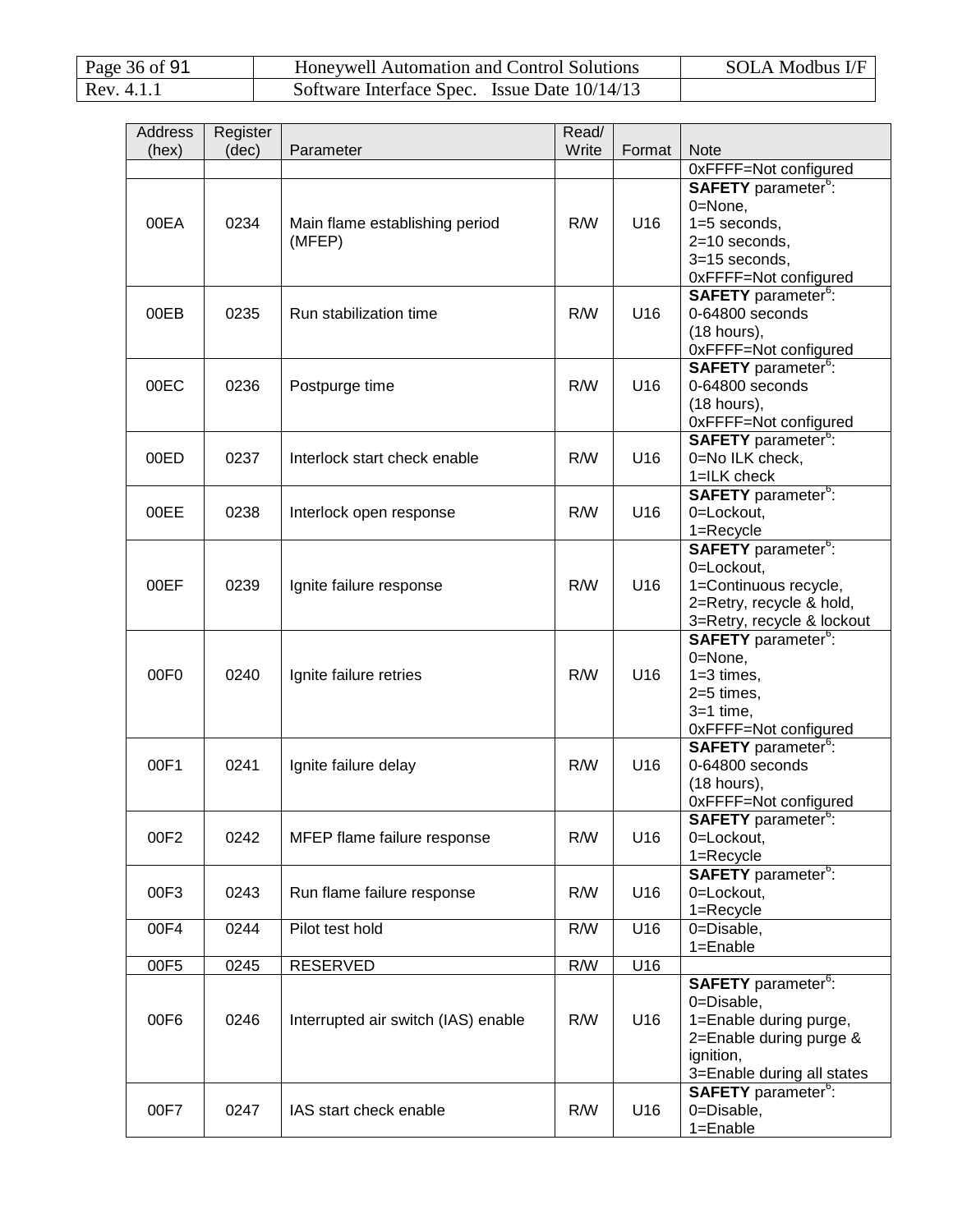| <b>SOLA Modbus I/F</b> | Honeywell Automation and Control Solutions   | Page 37 of 91 |
|------------------------|----------------------------------------------|---------------|
| Rev. 4.1.1             | Software Interface Spec. Issue Date 10/14/13 |               |

| Address | Register          |                              | Read/ |                   |                                                  |
|---------|-------------------|------------------------------|-------|-------------------|--------------------------------------------------|
| (hex)   | (dec)             | Parameter                    | Write | Format            | <b>Note</b>                                      |
|         |                   |                              |       |                   | <b>SAFETY</b> parameter <sup>6</sup> :           |
| 00F8    | 0248              | LCI enable                   | R/W   | U16               | 0=Disable,                                       |
|         |                   |                              |       |                   | $1 =$ Enable                                     |
|         |                   |                              |       |                   | <b>SAFETY</b> parameter <sup>6</sup> :           |
| 00F9    | 0249              | PII enable                   | R/W   | U16               | 0=Disable,                                       |
|         |                   |                              |       |                   | $1 =$ Enable                                     |
|         |                   |                              |       |                   | <b>SAFETY</b> parameter <sup>6</sup> :           |
| 00FA    |                   | Flame threshold              | R/W   | U16               | Minimum microamps<br>needed to declare flame     |
|         | 0250              |                              |       |                   | presence (0.1µA precision).                      |
|         |                   |                              |       |                   | Default value is $0.8 \mu A$ (8).                |
| 00FB-   | $0251 -$          | RESERVED                     |       |                   |                                                  |
| 00FC    | 0252              |                              |       |                   |                                                  |
|         |                   |                              |       |                   |                                                  |
|         |                   |                              |       |                   |                                                  |
|         |                   |                              |       |                   | <b>SAFETY</b> parameter <sup>6</sup> :           |
|         |                   |                              |       |                   | 0=Do not check for ILK or                        |
| 00FD    | 0253              | ILK/LCI bounce detection     | R/W   | U16               | LCI bounce,                                      |
|         |                   |                              |       |                   | 1=Check for ILK and LCI                          |
|         |                   |                              |       |                   | bounce<br><b>SAFETY</b> parameter <sup>6</sup> : |
|         |                   |                              |       |                   | 0=No forced recycle,                             |
| 00FE    | 0254              | Forced recycle interval time | R/W   | U16               | 1-64800 minutes                                  |
|         |                   |                              |       |                   | (1080 hours),                                    |
|         |                   |                              |       |                   | 0xFFFF=Not configured                            |
|         |                   |                              |       |                   | SAFETY parameter <sup>6</sup> :                  |
| 00FF    | 0255              | Fan speed error response     | R/W   | U16               | 0=Lockout,                                       |
|         |                   |                              |       |                   | 1=Recycle                                        |
|         |                   | <b>FAN CONFIGURATION</b>     |       |                   |                                                  |
| 0100    | 0256              | Absolute maximum fan speed   | R/N   | U16               | <b>RPM</b>                                       |
| 0101    | 0257              | Absolute minimum fan speed   | R/W   | $U$ <sup>16</sup> | <b>RPM</b>                                       |
|         |                   |                              |       |                   | 0=Unknown,                                       |
|         |                   |                              |       |                   | $1=1000$ Hz,                                     |
| 0102    | 0258              | Fan PWM frequency            | R/W   | U16               | 2=2000 Hz,                                       |
|         |                   |                              |       |                   | 3=3000 Hz,                                       |
|         |                   |                              |       |                   | 4=4000 Hz,<br>0xFFFF=Not configured              |
| 0103    | 0259              | Fan pulses per revolution    | R/W   | U16               | $1 - 10$                                         |
| 0104    | 0260              | Fan speed-up ramp            | R/W   | U16               | 0-7000 RPM/sec                                   |
| 0105    | $\overline{02}61$ | Fan slow-down ramp           | R/W   | U16               | 0-7000 RPM/sec                                   |
| 0106    | 0262              | Fan gain up                  | R/W   | U16               | 0-65535                                          |
| 0107    | 0263              | Fan gain down                | R/W   | U16               | 0-65535                                          |
| 0108    | 0264              | Fan minimum duty cycle       | R/W   | U16               | 1-100% (expressed in                             |
|         |                   |                              |       |                   | whole percentage)                                |
| 0109-   | 0265-             | RESERVED                     |       |                   |                                                  |
| 010D    | 0269              |                              |       |                   |                                                  |
| 010E    | 0270              | DHW upper modulation sensor  |       |                   |                                                  |
| 010F    | 0271              | DHW lower modulation sensor  |       |                   |                                                  |
|         |                   | PUMP CONFIGURATION           |       |                   |                                                  |
|         |                   |                              |       |                   | 0=None,                                          |
| 0110    | 0272              | CH pump output               | R/W   | U16               | 1=Pump A,<br>2=Pump B,                           |
|         |                   |                              |       |                   | 3=Pump C                                         |
| 0111    | 0273              | CH pump control              | R/W   | U16               | $0 =$ Auto,                                      |
|         |                   |                              |       |                   |                                                  |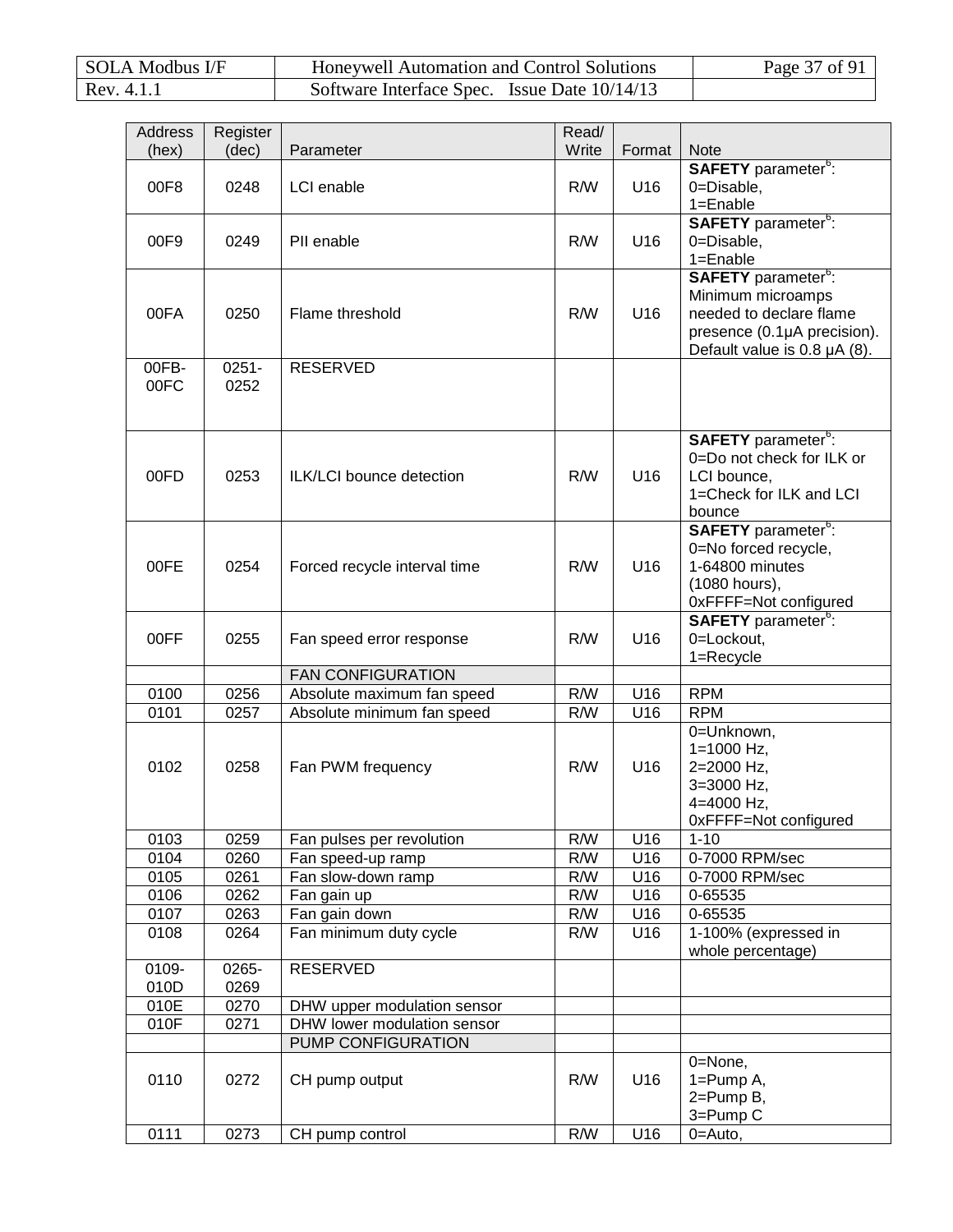| Page 38 of 91 | Honeywell Automation and Control Solutions   | <b>SOLA Modbus I/F</b> |
|---------------|----------------------------------------------|------------------------|
| Rev. 4.1.1    | Software Interface Spec. Issue Date 10/14/13 |                        |

| <b>Address</b> | Register |                          | Read/ |        |                                        |
|----------------|----------|--------------------------|-------|--------|----------------------------------------|
| (hex)          | (dec)    | Parameter                | Write | Format | <b>Note</b>                            |
|                |          |                          |       |        | $1 = On$                               |
|                |          |                          |       |        | 0-64800 seconds                        |
| 0112           | 0274     | CH pump overrun time     | R/W   | U16    | $(18$ hours),                          |
|                |          |                          |       |        | 0xFFFF=Not configured                  |
| 0113           | 0275     |                          | R/W   | U16    | 0-64800 seconds                        |
|                |          | CH FP pump overrun time  |       |        | $(18$ hours),<br>0xFFFF=Not configured |
|                |          |                          |       |        | 0=None,                                |
| 0114           | 0276     | DHW pump output          | R/W   | U16    | 1=Pump A,                              |
|                |          |                          |       |        | 2=Pump B,                              |
|                |          |                          |       |        | 3=Pump C                               |
| 0115           | 0277     | DHW pump control         | R/W   | U16    | $0=$ Auto,                             |
|                |          |                          |       |        | $1 = On$                               |
|                |          |                          |       |        | 0-64800 seconds                        |
| 0116           | 0278     | DHW pump overrun time    | R/W   | U16    | (18 hours),                            |
|                |          |                          |       |        | 0xFFFF=Not configured                  |
|                |          |                          |       |        | 0-64800 seconds                        |
| 0117           | 0279     | DHW FP pump overrun time | R/W   | U16    | $(18$ hours),                          |
|                |          |                          |       |        | 0xFFFF=Not configured                  |
|                |          |                          |       |        | 0-64800 seconds                        |
| 0118           | 0280     | DHW pump start delay     | R/W   | U16    | $(18$ hours),                          |
|                |          |                          |       |        | 0xFFFF=Not configured                  |
|                |          |                          |       |        | 0=None,                                |
| 0119           | 0281     | Boiler pump output       | R/W   | U16    | 1=Pump A,                              |
|                |          |                          |       |        | 2=Pump B,                              |
| 011A           | 0282     | Boiler pump control      | R/W   | U16    | 3=Pump C<br>$0 =$ Auto,                |
|                |          |                          |       |        | $1=On$                                 |
|                |          |                          |       |        | 0-64800 seconds                        |
| 011B           | 0283     | Boiler pump overrun time | R/W   | U16    | $(18$ hours),                          |
|                |          |                          |       |        | 0xFFFF=Not configured                  |
|                |          |                          |       |        | 0=None,                                |
| 011C           | 0284     | Auxiliary 1 pump output  | R/W   | U16    | $1 = Pump A$ ,                         |
|                |          |                          |       |        | 2=Pump B,                              |
| 011D           |          | Auxiliary 1 pump control |       |        | 3=Pump C                               |
|                | 0285     |                          | R/W   | U16    | 0=Auto,<br>$1 = On$                    |
| 011E           | 0286     | RESERVED                 |       |        |                                        |
|                |          |                          |       |        | 0=None,                                |
| 011F           | 0287     | System pump output       | R/W   | U16    | 1=Pump A,                              |
|                |          |                          |       |        | 2=Pump B,                              |
|                |          |                          |       |        | 3=Pump C                               |
| 0120           | 0288     | System pump control      | R/W   | U16    | 0=Auto,                                |
|                |          |                          |       |        | $1 = On$                               |
| 0121           | 0289     | System pump overrun time | R/W   | U16    | 0-64800 seconds<br>$(18$ hours),       |
|                |          |                          |       |        | 0xFFFF=Not configured                  |
| 0122           | 0290     | Pump exercise interval   | R/W   | U16    | Days                                   |
|                |          |                          |       |        | 0-64800 seconds                        |
| 0123           | 0291     | Pump exercise time       | R/W   | U16    | $(18$ hours),                          |
|                |          |                          |       |        | 0xFFFF=Not configured                  |
|                |          |                          |       |        | 0-64800 seconds                        |
| 0124           | 0292     | CH pump start delay      | R/W   | U16    | $(18$ hours),                          |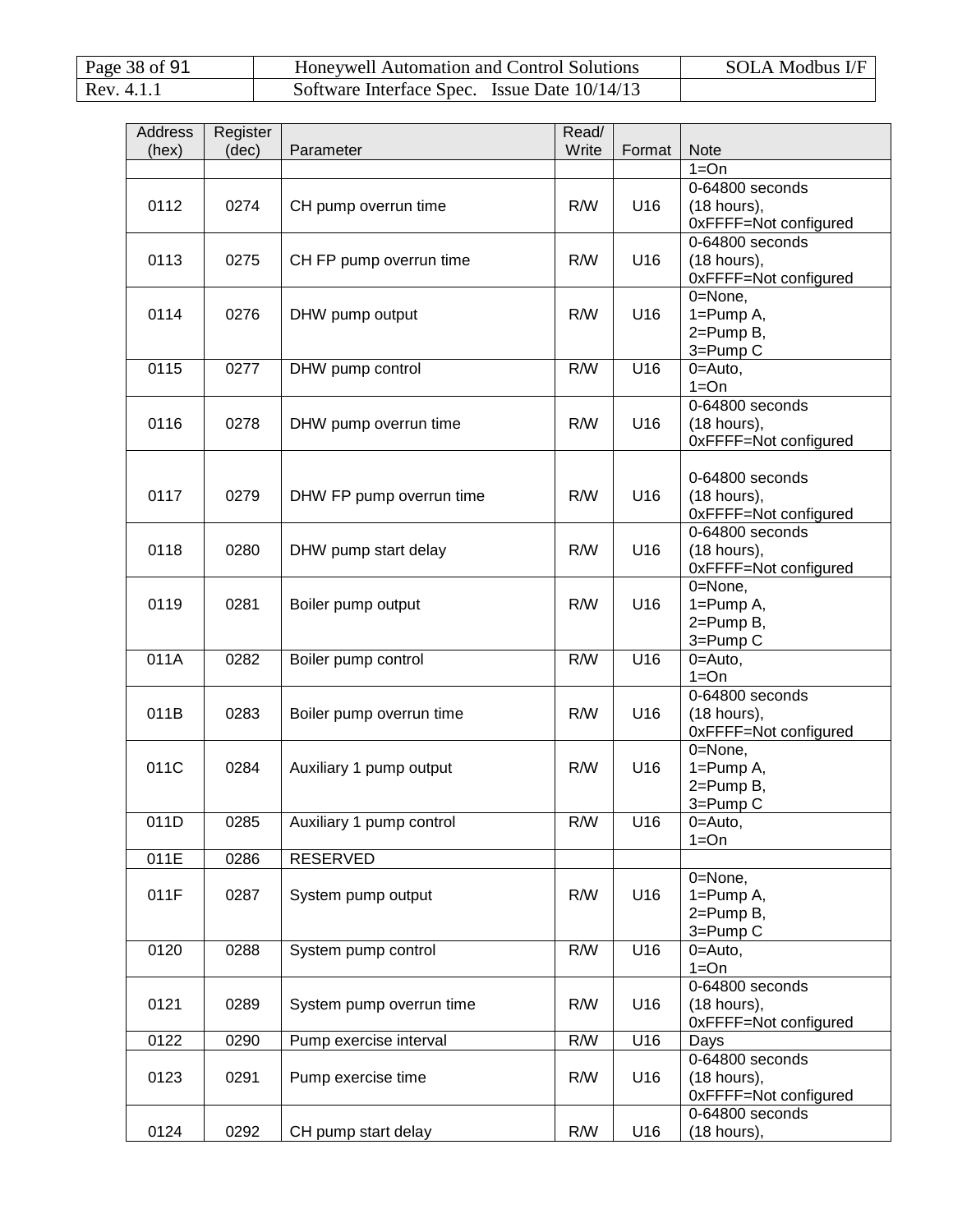| <b>SOLA Modbus I/F</b> | Honeywell Automation and Control Solutions   | Page 39 of 91 |
|------------------------|----------------------------------------------|---------------|
| Rev. 4.1.1             | Software Interface Spec. Issue Date 10/14/13 |               |

| Address | Register |                              | Read/ |        |                                             |
|---------|----------|------------------------------|-------|--------|---------------------------------------------|
| (hex)   | (dec)    | Parameter                    | Write | Format | <b>Note</b><br>0xFFFF=Not configured        |
|         |          |                              |       |        | 0-64800 seconds                             |
| 0125    | 0293     | Boiler pump start delay      | R/W   | U16    | (18 hours),                                 |
|         |          |                              |       |        | 0xFFFF=Not configured                       |
|         |          |                              |       |        | 0-64800 seconds                             |
| 0126    | 0294     | System pump start delay      | R/W   | U16    | $(18$ hours),                               |
|         |          |                              |       |        | 0xFFFF=Not configured                       |
| 0127    | 0295     | Auxiliary 1 pump start delay | R/W   | U16    | 0-64800 seconds<br>$(18$ hours),            |
|         |          |                              |       |        | 0xFFFF=Not configured                       |
|         |          |                              |       |        | Bit map:                                    |
|         |          |                              |       |        | 15=Normal pump demand                       |
|         |          |                              |       |        | when auxiliary pump Z is                    |
| 0128    | 0296     | CH pump options 1            | R/W   | U16    | set,                                        |
|         |          |                              |       |        | 14=Normal pump demand                       |
|         |          |                              |       |        | when auxiliary pump Y is<br>set,            |
|         |          |                              |       |        | 13=Normal pump demand                       |
|         |          |                              |       |        | when auxiliary pump X is                    |
|         |          |                              |       |        | set,                                        |
|         |          |                              |       |        | 12-10=Reserved (always                      |
|         |          |                              |       |        | (0),<br>9=Normal pump demand                |
|         |          |                              |       |        | when local Lead Lag pump                    |
|         |          |                              |       |        | demand is requested,                        |
|         |          |                              |       |        | 8=Normal pump demand                        |
|         |          |                              |       |        | when local Lead Lag                         |
|         |          |                              |       |        | service is active,                          |
| 0128    | 0296     |                              | R/W   |        | 7=Reserved,                                 |
|         |          | CH pump options 1            |       | U16    | 6=Normal pump demand<br>when DHW service is |
|         |          |                              |       |        | active,                                     |
|         |          |                              |       |        | 5=Normal pump demand                        |
|         |          |                              |       |        | when CH service is active,                  |
|         |          |                              |       |        | 4=Reserved,                                 |
|         |          |                              |       |        | 3=Normal pump demand                        |
|         |          |                              |       |        | when DHW demand,<br>2=Normal pump demand    |
|         |          |                              |       |        | when CH demand,                             |
|         |          |                              |       |        | 1=Normal pump demand                        |
|         |          |                              |       |        | when local burner demand,                   |
|         |          |                              |       |        | 0=Local demand inhibited                    |
|         |          |                              |       |        | for faults                                  |
|         |          |                              |       |        | Bit map:<br>15=Pump used for Lead           |
|         |          |                              |       |        | Lag,                                        |
|         |          |                              |       |        | 14=Pump used for local                      |
|         |          |                              |       |        | demand,                                     |
|         |          |                              |       |        | 13-10=Reserved (always                      |
|         |          |                              |       |        | (0),<br>9=Use delayed overrun,              |
|         |          |                              |       |        | 8=Force pump off when                       |
|         |          |                              |       |        | DHW high limit,                             |
|         |          |                              |       |        | 7=Force pump off when                       |
|         |          |                              |       |        | DHW anti-condensation,                      |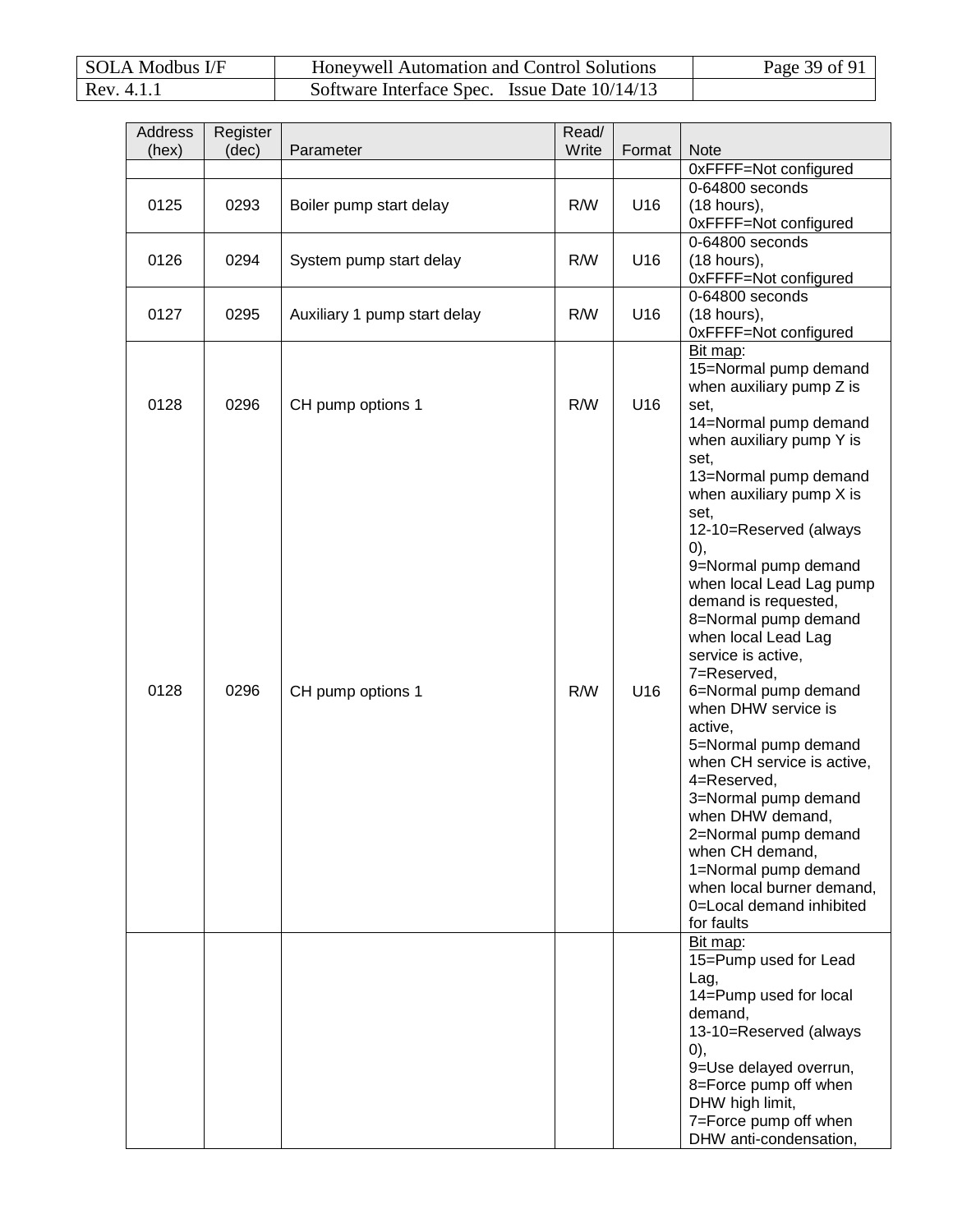| Page 40 of 91 | Honeywell Automation and Control Solutions   | <b>SOLA Modbus I/F</b> |
|---------------|----------------------------------------------|------------------------|
| Rev. 4.1.1    | Software Interface Spec. Issue Date 10/14/13 |                        |

| Address      | Register     |                                          | Read/      |            |                                                                                                                                                                                                                                                                                                                                                                                                                                                                                                                                                                                                                                                                                                                        |
|--------------|--------------|------------------------------------------|------------|------------|------------------------------------------------------------------------------------------------------------------------------------------------------------------------------------------------------------------------------------------------------------------------------------------------------------------------------------------------------------------------------------------------------------------------------------------------------------------------------------------------------------------------------------------------------------------------------------------------------------------------------------------------------------------------------------------------------------------------|
| (hex)        | (dec)        | Parameter                                | Write      | Format     | <b>Note</b>                                                                                                                                                                                                                                                                                                                                                                                                                                                                                                                                                                                                                                                                                                            |
| 0129         | 0297         | CH pump options 2                        | R/W        | U16        | 6=Force pump off when CH<br>anti-condensation,<br>5=Force pump off when<br>DHW priority is active,<br>4=Force pump on when<br>DHW frost protection,<br>3=Force pump on when CH<br>frost protection,<br>2=Force pump on when<br>Lead Lag slave demand,<br>1=Force pump on when<br>local burner demand,<br>0=Force pump on when<br>Outlet high limit                                                                                                                                                                                                                                                                                                                                                                     |
| 012A<br>012A | 0298<br>0298 | DHW pump options 1<br>DHW pump options 1 | R/W<br>R/W | U16<br>U16 | Bit map:<br>15=Normal pump demand<br>when auxiliary pump Z is<br>set,<br>14=Normal pump demand<br>when auxiliary pump Y is<br>set,<br>13=Normal pump demand<br>when auxiliary pump X is<br>set,<br>12-10=Reserved (always<br>(0),<br>9=Normal pump demand<br>when local Lead Lag pump<br>demand is requested,<br>8=Normal pump demand<br>when local Lead Lag<br>service is active,<br>7=Reserved,<br>6=Normal pump demand<br>when DHW service is<br>active,<br>5=Normal pump demand<br>when CH service is active,<br>4=Reserved,<br>3=Normal pump demand<br>when DHW demand,<br>2=Normal pump demand<br>when CH demand,<br>1=Normal pump demand<br>when local burner demand,<br>0=Local demand inhibited<br>for faults |
|              |              |                                          |            |            | Bit map:<br>15=Pump used for Lead<br>Lag,<br>14=Pump used for local<br>demand,<br>13-10=Reserved (always                                                                                                                                                                                                                                                                                                                                                                                                                                                                                                                                                                                                               |
|              |              |                                          |            |            | (0),<br>9=Use delayed overrun,                                                                                                                                                                                                                                                                                                                                                                                                                                                                                                                                                                                                                                                                                         |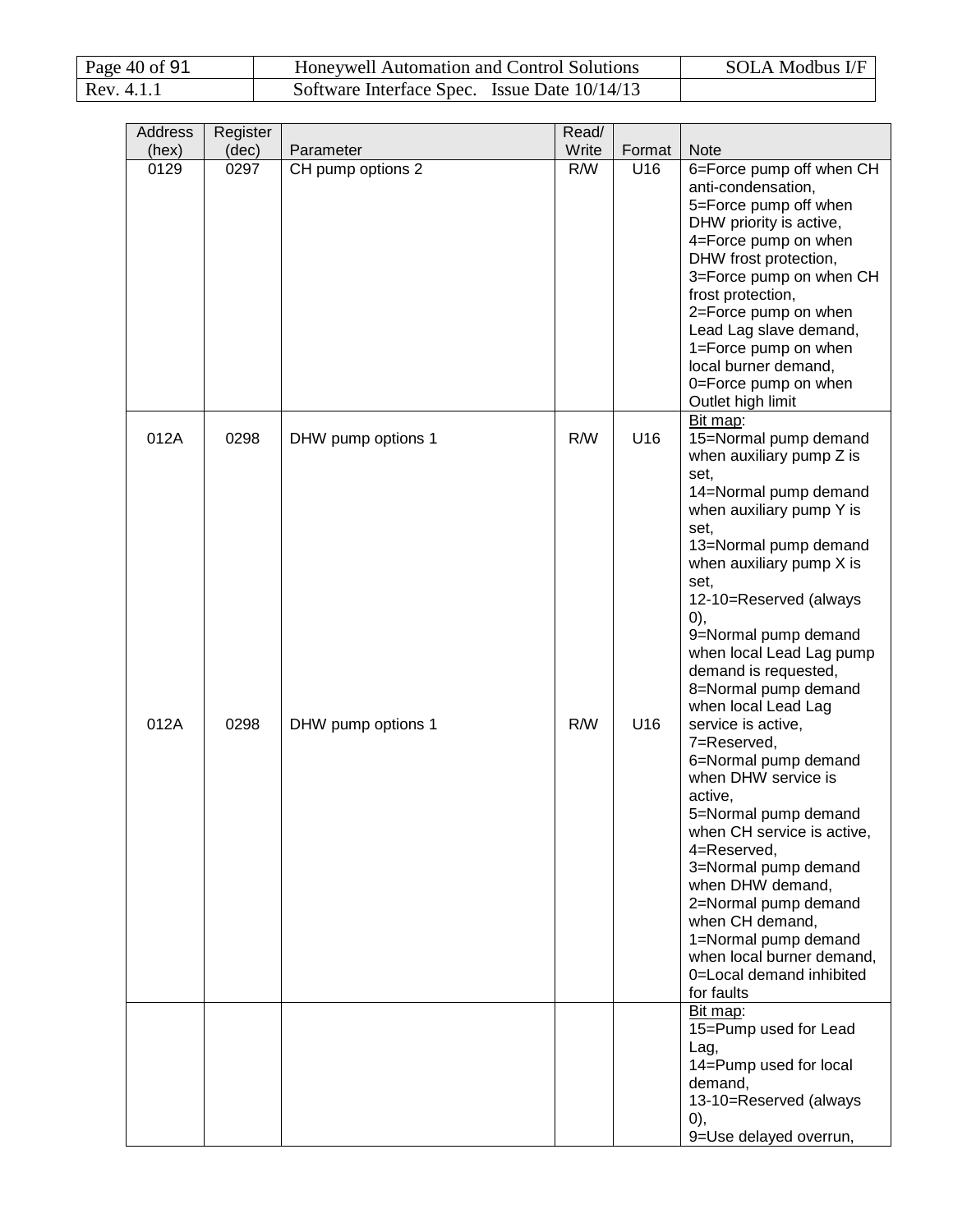| <b>SOLA Modbus I/F</b> | Honeywell Automation and Control Solutions   | Page 41 of 91 |
|------------------------|----------------------------------------------|---------------|
| Rev. 4.1.1             | Software Interface Spec. Issue Date 10/14/13 |               |

| Address | Register |                       | Read/ |        |                                                                                                                                                                                                                                                                                                                                                                                                                                                                                                                                                                                                                                                                                                                                    |
|---------|----------|-----------------------|-------|--------|------------------------------------------------------------------------------------------------------------------------------------------------------------------------------------------------------------------------------------------------------------------------------------------------------------------------------------------------------------------------------------------------------------------------------------------------------------------------------------------------------------------------------------------------------------------------------------------------------------------------------------------------------------------------------------------------------------------------------------|
| (hex)   | (dec)    | Parameter             | Write | Format | <b>Note</b>                                                                                                                                                                                                                                                                                                                                                                                                                                                                                                                                                                                                                                                                                                                        |
| 012B    | 0299     | DHW pump options 2    | R/W   | U16    | 8=Force pump off when<br>DHW high limit,<br>7=Force pump off when<br>DHW anti-condensation,<br>6=Force pump off when CH<br>anti-condensation,<br>5=Force pump off when<br>DHW priority is active,<br>4=Force pump on when<br>DHW frost protection,<br>3=Force pump on when CH<br>frost protection,<br>2=Force pump on when<br>Lead Lag slave demand,<br>1=Force pump on when<br>local burner demand,<br>0=Force pump on when<br>Outlet high limit                                                                                                                                                                                                                                                                                  |
| 012C    | 0300     | Boiler pump options 1 | R/W   | U16    | Bit map:<br>15=Normal pump demand<br>when auxiliary pump Z is<br>set,<br>14=Normal pump demand<br>when auxiliary pump Y is<br>set,<br>13=Normal pump demand<br>when auxiliary pump X is<br>set,<br>12-10=Reserved (always<br>(0),<br>9=Normal pump demand<br>when local Lead Lag pump<br>demand is requested,<br>8=Normal pump demand<br>when local Lead Lag<br>service is active,<br>7=Reserved,<br>6=Normal pump demand<br>when DHW service is<br>active.<br>5=Normal pump demand<br>when CH service is active,<br>4=Reserved,<br>3=Normal pump demand<br>when DHW demand,<br>2=Normal pump demand<br>when CH demand,<br>1=Normal pump demand<br>when local burner demand,<br>0=Local demand inhibited<br>for faults<br>Bit map: |
|         |          |                       |       |        | 15=Pump used for Lead<br>Lag,<br>14=Pump used for local                                                                                                                                                                                                                                                                                                                                                                                                                                                                                                                                                                                                                                                                            |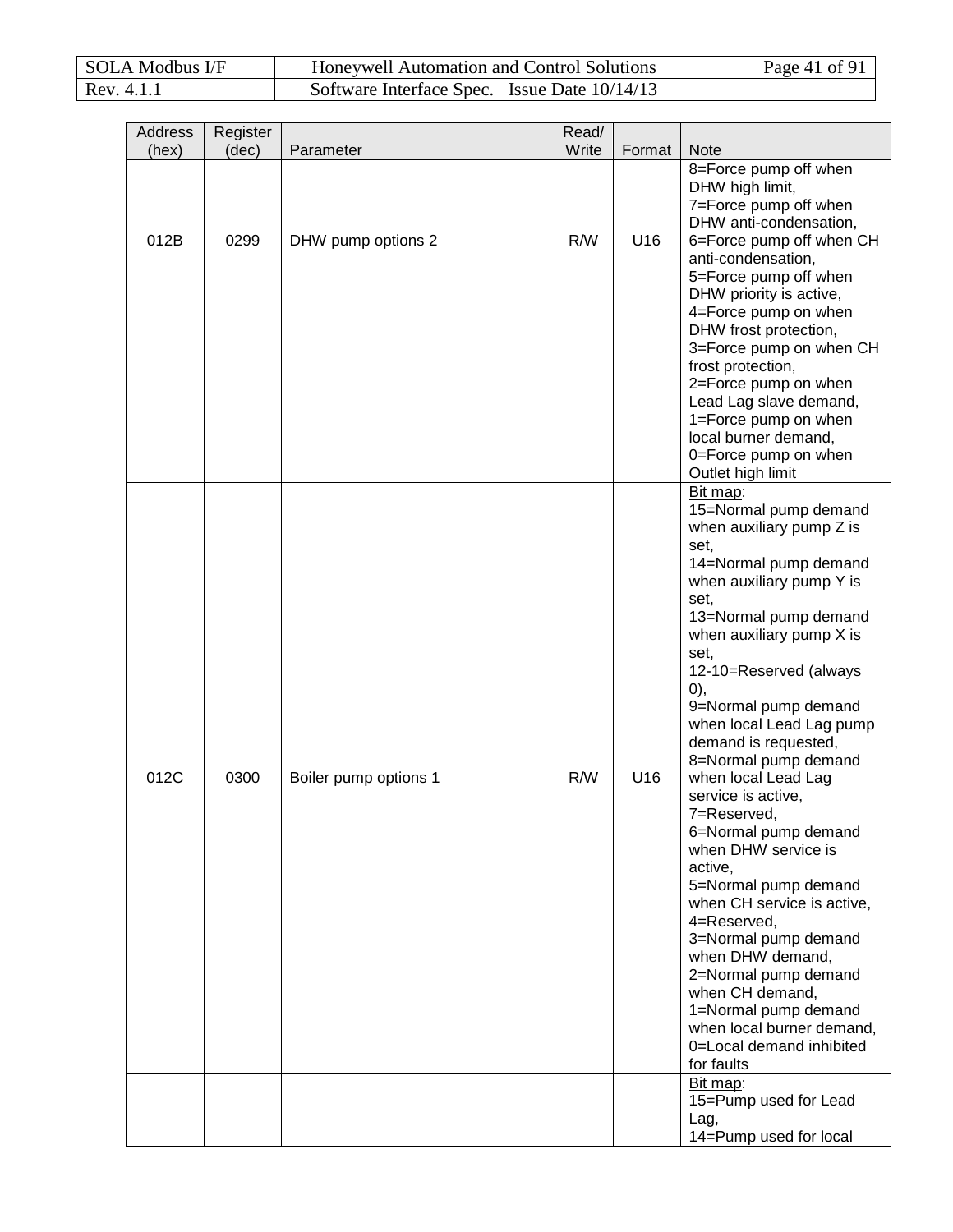| Page 42 of 91 | Honeywell Automation and Control Solutions   | SOLA Modbus I/F |
|---------------|----------------------------------------------|-----------------|
| Rev. 4.1.1    | Software Interface Spec. Issue Date 10/14/13 |                 |

| Address | Register |                       | Read/ |        |                                                                                                                                                                                                                                                                                                                                                                                                                                                                                                                                                                                                                                                                                                                        |
|---------|----------|-----------------------|-------|--------|------------------------------------------------------------------------------------------------------------------------------------------------------------------------------------------------------------------------------------------------------------------------------------------------------------------------------------------------------------------------------------------------------------------------------------------------------------------------------------------------------------------------------------------------------------------------------------------------------------------------------------------------------------------------------------------------------------------------|
| (hex)   | (dec)    | Parameter             | Write | Format | <b>Note</b>                                                                                                                                                                                                                                                                                                                                                                                                                                                                                                                                                                                                                                                                                                            |
| 012D    | 0301     | Boiler pump options 2 | R/W   | U16    | demand,<br>13-10=Reserved (always<br>(0),<br>9=Use delayed overrun,<br>8=Force pump off when<br>DHW high limit,<br>7=Force pump off when<br>DHW anti-condensation,<br>6=Force pump off when CH<br>anti-condensation,<br>5=Force pump off when<br>DHW priority is active,<br>4=Force pump on when<br>DHW frost protection,<br>3=Force pump on when CH                                                                                                                                                                                                                                                                                                                                                                   |
| 012D    | 0301     | Boiler pump options 2 | R/W   | U16    | frost protection,<br>2=Force pump on when<br>Lead Lag slave demand,<br>1=Force pump on when<br>local burner demand,<br>0=Force pump on when<br>Outlet high limit                                                                                                                                                                                                                                                                                                                                                                                                                                                                                                                                                       |
| 012E    | 0302     | System pump options 1 | R/W   | U16    | Bit map:<br>15=Normal pump demand<br>when auxiliary pump Z is<br>set,<br>14=Normal pump demand<br>when auxiliary pump Y is<br>set,<br>13=Normal pump demand<br>when auxiliary pump X is<br>set,<br>12-10=Reserved (always<br>(0),<br>9=Normal pump demand<br>when local Lead Lag pump<br>demand is requested,<br>8=Normal pump demand<br>when local Lead Lag<br>service is active,<br>7=Reserved,<br>6=Normal pump demand<br>when DHW service is<br>active,<br>5=Normal pump demand<br>when CH service is active,<br>4=Reserved,<br>3=Normal pump demand<br>when DHW demand,<br>2=Normal pump demand<br>when CH demand,<br>1=Normal pump demand<br>when local burner demand,<br>0=Local demand inhibited<br>for faults |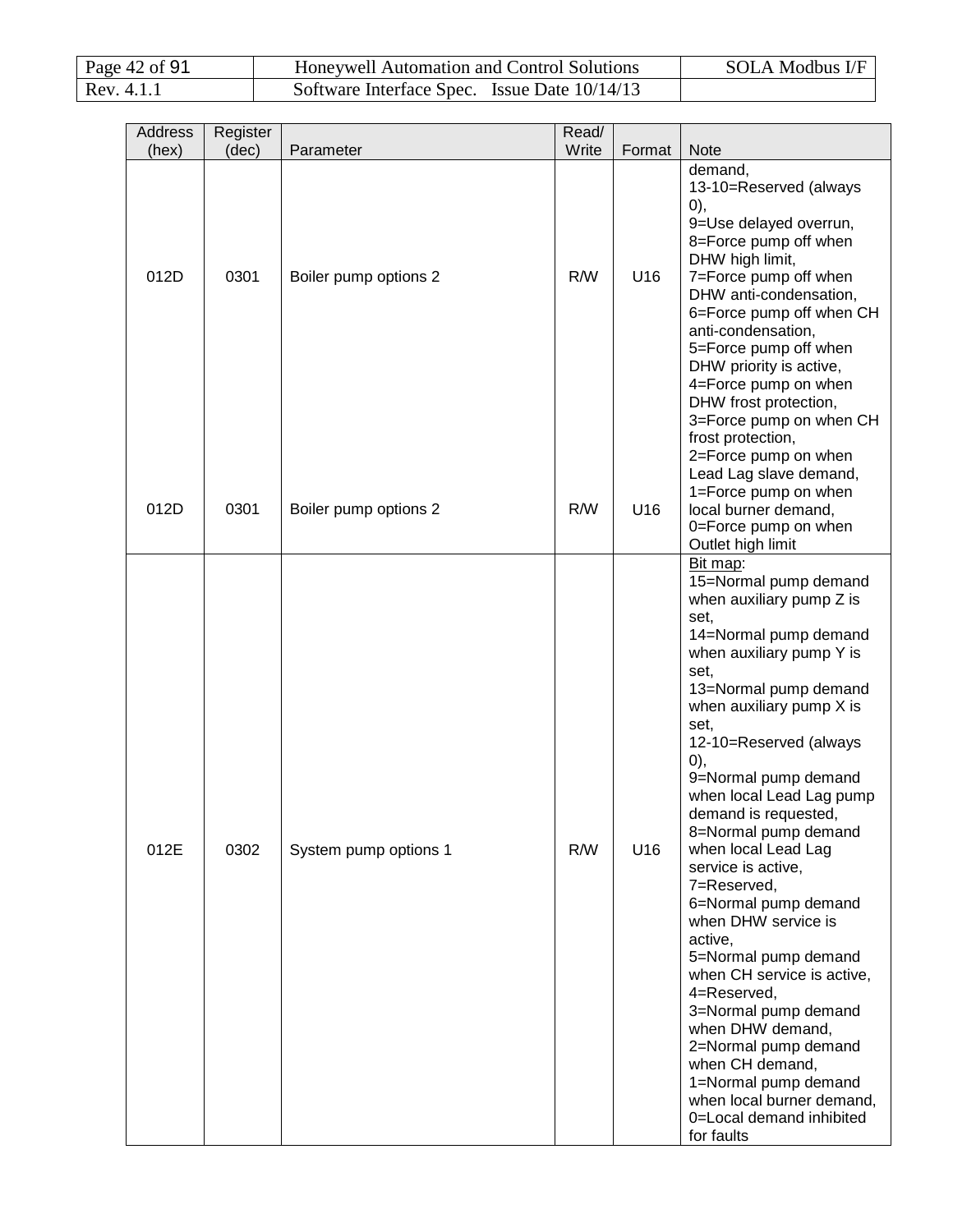| <b>SOLA Modbus I/F</b> | Honeywell Automation and Control Solutions   | Page 43 of 91 |
|------------------------|----------------------------------------------|---------------|
| Rev. 4.1.1             | Software Interface Spec. Issue Date 10/14/13 |               |

| <b>Address</b> | Register      |                             | Read/ |        |                                                                                                                                                                                                                                                                                                                                                 |
|----------------|---------------|-----------------------------|-------|--------|-------------------------------------------------------------------------------------------------------------------------------------------------------------------------------------------------------------------------------------------------------------------------------------------------------------------------------------------------|
| (hex)          | (dec)         | Parameter                   | Write | Format | <b>Note</b>                                                                                                                                                                                                                                                                                                                                     |
| 012F           | 0303          | System pump options 2       | R/W   | U16    | Bit map:<br>15=Pump used for Lead<br>Lag,<br>14=Pump used for local<br>demand,<br>13-10=Reserved (always<br>(0),<br>9=Use delayed overrun,<br>8=Force pump off when<br>DHW high limit,<br>7=Force pump off when<br>DHW anti-condensation,<br>6=Force pump off when CH<br>anti-condensation,<br>5=Force pump off when<br>DHW priority is active, |
| 012F           | 0303          | System pump options 2       | R/W   | U16    | 4=Force pump on when<br>DHW frost protection,<br>3=Force pump on when CH<br>frost protection,<br>2=Force pump on when<br>Lead Lag slave demand,<br>1=Force pump on when<br>local burner demand,<br>0=Force pump on when<br>Outlet high limit                                                                                                    |
|                |               | ANNUNCIATION CONFIGURATION  |       |        |                                                                                                                                                                                                                                                                                                                                                 |
| 0130           | 0304          | Annunciation enable         | R/W   | U16    | 0=Annunciation disabled,<br>1=Annunciation enabled                                                                                                                                                                                                                                                                                              |
| 0131           | 0305          | Annunciator mode            | R/W   | U16    | 0=Fixed,<br>1=Programmable                                                                                                                                                                                                                                                                                                                      |
| 0132-<br>013E  | 0306-<br>0318 | Annunciator 1 configuration | R/W   |        | See table 7.                                                                                                                                                                                                                                                                                                                                    |
| 013F-          | 0319-         | Annunciator 2 configuration | R/W   |        | See table 7.                                                                                                                                                                                                                                                                                                                                    |
| 014B           | 0331          |                             |       |        |                                                                                                                                                                                                                                                                                                                                                 |
| 014C-<br>0158  | 0332-<br>0344 | Annunciator 3 configuration | R/W   |        | See table 7.                                                                                                                                                                                                                                                                                                                                    |
| 0159-          | 0345-         | Annunciator 4 configuration | R/W   |        | See table 7.                                                                                                                                                                                                                                                                                                                                    |
| 0165           | 0357          |                             |       |        |                                                                                                                                                                                                                                                                                                                                                 |
| 0166-<br>0172  | 0358-<br>0370 | Annunciator 5 configuration | R/W   |        | See table 7.                                                                                                                                                                                                                                                                                                                                    |
| 0173-          | 0371-         | Annunciator 6 configuration | R/W   |        | See table 7.                                                                                                                                                                                                                                                                                                                                    |
| 017F           | 0383          |                             |       |        |                                                                                                                                                                                                                                                                                                                                                 |
| 0180-          | 0384-         | Annunciator 7 configuration | R/W   |        | See table 7.                                                                                                                                                                                                                                                                                                                                    |
| 018C           | 0396          |                             |       |        |                                                                                                                                                                                                                                                                                                                                                 |
| 018D-          | 0397-         | Annunciator 8 configuration | R/W   |        | See table 7.                                                                                                                                                                                                                                                                                                                                    |
| 0199           | 0409          |                             |       |        |                                                                                                                                                                                                                                                                                                                                                 |
| 019A-          | 0410-         | PII configuration           | R/W   |        | See table 8.                                                                                                                                                                                                                                                                                                                                    |
| 01A5           | 0421          |                             |       |        |                                                                                                                                                                                                                                                                                                                                                 |
| 01A6-          | 0422-         | LCI configuration           | R/W   |        | See table 8.                                                                                                                                                                                                                                                                                                                                    |
| 01B1           | 0433          |                             |       |        |                                                                                                                                                                                                                                                                                                                                                 |
| 01B2-          | 0434-         | ILK configuration           | R/W   |        | See table 8.                                                                                                                                                                                                                                                                                                                                    |
| 01BD           | 0445          |                             |       |        |                                                                                                                                                                                                                                                                                                                                                 |
| 01BE-          | 0446-         | RESERVED                    |       |        |                                                                                                                                                                                                                                                                                                                                                 |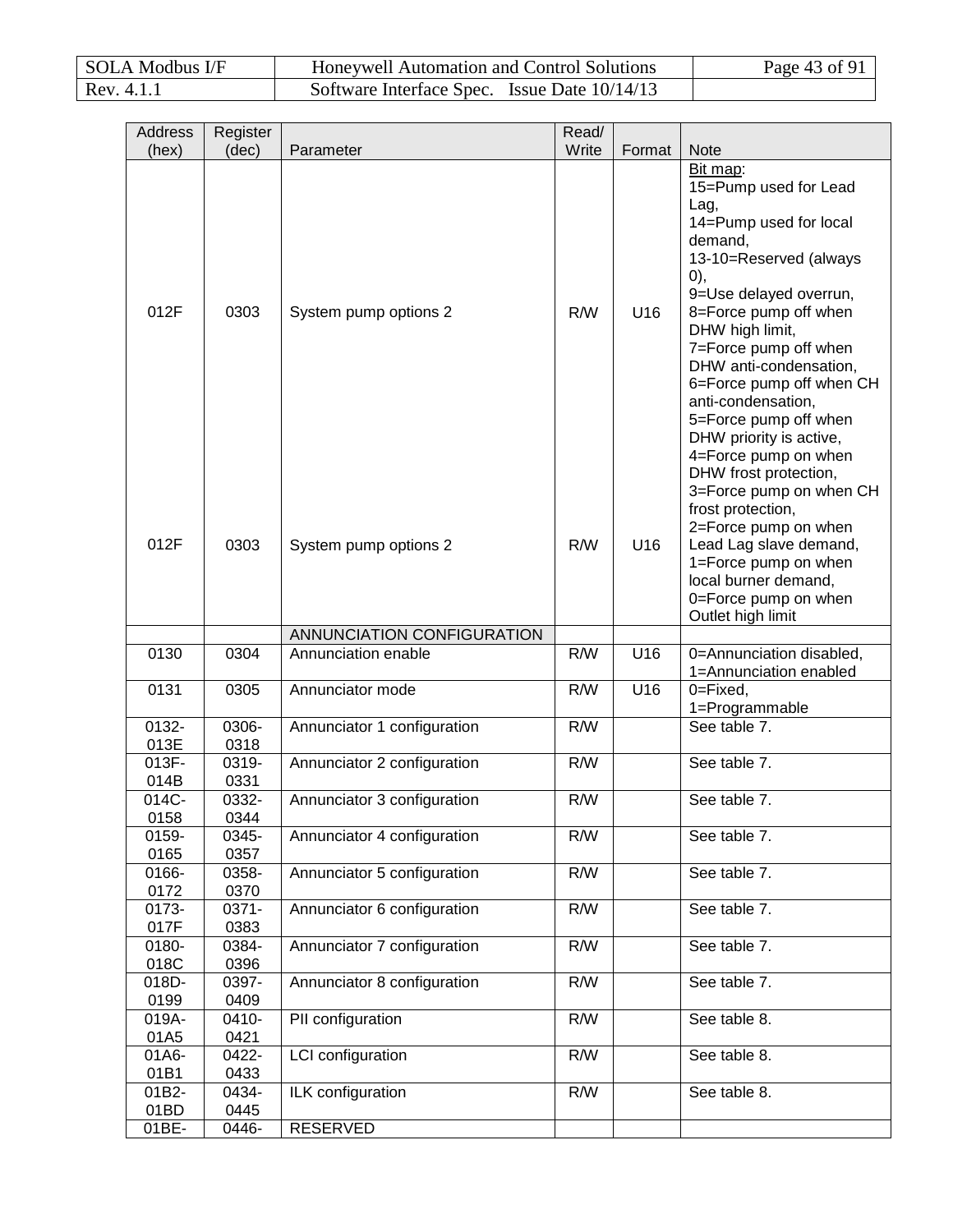| Page 44 of 91 | Honeywell Automation and Control Solutions   | <b>SOLA Modbus I/F</b> |
|---------------|----------------------------------------------|------------------------|
| Rev. 4.1.1    | Software Interface Spec. Issue Date 10/14/13 |                        |

| <b>Address</b> | Register |                          | Read/ |                  |                                                                         |
|----------------|----------|--------------------------|-------|------------------|-------------------------------------------------------------------------|
| (hex)          | (dec)    | Parameter                | Write | Format           | <b>Note</b>                                                             |
| 01BF           | 0447     |                          |       |                  |                                                                         |
|                |          | <b>DHW CONFIGURATION</b> |       |                  |                                                                         |
| 01C0           | 0448     | DHW enable               | R/W   | U16              | 0=DHW disabled,                                                         |
|                |          |                          |       |                  | 1=DHW enabled                                                           |
|                |          |                          |       |                  | Source of DHW demand:                                                   |
|                |          |                          |       |                  | 0=Modulation sensor only,                                               |
|                |          |                          |       |                  | 1=EnviraCOM DHW                                                         |
|                |          |                          |       |                  | request,                                                                |
|                |          |                          |       |                  | 2=DHW switch,                                                           |
|                |          |                          |       |                  | 3=Unused,                                                               |
| 01C1           | 0449     | DHW demand switch        | R/W   | U16              | 4=STAT terminal,                                                        |
|                |          |                          |       |                  | 5=Reserved,                                                             |
|                |          |                          |       |                  | 6=Modbus STAT,                                                          |
|                |          |                          |       |                  | 7=Auto: S6 or EnviraCOM                                                 |
|                |          |                          |       |                  | DHW request,<br>8=Auto: S6 or sensor only,                              |
|                |          |                          |       |                  | 9=Plate heat exchanger,                                                 |
|                |          |                          |       |                  | 10=Reserved,                                                            |
| 01C1           | 0449     | DHW demand switch        | R/W   | U16              | 11=STAT2 terminal or                                                    |
|                |          |                          |       |                  | EnviraCOM DHW request                                                   |
| 01C2           | 0450     | DHW priority vs CH       | R/W   | U16              | $0=CH$ > DHW,                                                           |
|                |          |                          |       |                  | $1 = DHW > CH$                                                          |
| 01C3           | 0451     | DHW priority vs LL       | R/W   | $\overline{U16}$ | $0=LL > DHW,$                                                           |
|                |          |                          |       |                  | $1 = DHW > LL$                                                          |
|                |          |                          |       |                  | 0=No DHW priority time,                                                 |
| 01C4           | 0452     | DHW priority time        | R/W   | U16              | >0=DHW priority time                                                    |
|                |          |                          |       |                  | (seconds)                                                               |
| 01C5           | 0453     | DHW setpoint             | R/W   | U16              | $-40^{\circ}$ -130 $^{\circ}$ (0.1 $^{\circ}$ C precision) <sup>1</sup> |
|                |          |                          |       |                  | $-40^{\circ}$ -130 $^{\circ}$ (0.1 $^{\circ}$ C precision) <sup>1</sup> |
| 01C6           | 0454     | DHW time of day setpoint | R/W   | U16              | Setpoint when Time Of Day                                               |
|                |          |                          |       |                  | switch is on.                                                           |
| 01C7           | 0455     | DHW on hysteresis        | R/W   | U16              | $0^{\circ}$ -130 $^{\circ}$ (0.1 $^{\circ}$ C precision)                |
| 01C8           | 0456     | DHW off hysteresis       | R/W   | U16              | $0^{\circ}$ -130 $^{\circ}$ (0.1 $^{\circ}$ C precision)                |
| 01C9           | 0457     | DHW P-gain               | R/W   | U16              | $0 - 1000$                                                              |
| 01CA           | 0458     | DHW I-gain               | R/W   | U16              | $0 - 1000$                                                              |
| 01CB           | 0459     | DHW D-gain               | R/W   | U16              | $0 - 1000$                                                              |
|                |          |                          |       |                  | 0-64800 seconds                                                         |
| 01CC           | 0460     | DHW hysteresis step time | R/W   | U16              | (0=Disable hysteresis                                                   |
|                |          |                          |       |                  | stepping)                                                               |
|                |          |                          |       |                  | Sensor used for DHW                                                     |
|                |          |                          |       |                  | modulation:                                                             |
|                |          |                          |       |                  | 0=DHW sensor,                                                           |
|                |          |                          |       |                  | 1=Outlet sensor,                                                        |
| 01CD           | 0461     | DHW modulation sensor    | R/W   | U16              | 2=Inlet sensor,                                                         |
|                |          |                          |       |                  | 3=Modbus,                                                               |
|                |          |                          |       |                  | 4=Auto: DHW or Inlet                                                    |
|                |          |                          |       |                  | sensor,                                                                 |
|                |          |                          |       |                  | 5=Auto: DHW or Outlet                                                   |
|                |          |                          |       |                  | sensor                                                                  |
|                |          |                          |       |                  | 6=Modulation from average                                               |
| 01CE           | 0462     |                          |       |                  | temp                                                                    |
|                |          | <b>RESERVED</b>          |       |                  |                                                                         |
|                |          |                          |       |                  | 0=Disable DHW priority,                                                 |
| 01CF           | 0463     | DHW priority source      | R/W   | U16              | 1=DHW priority begins                                                   |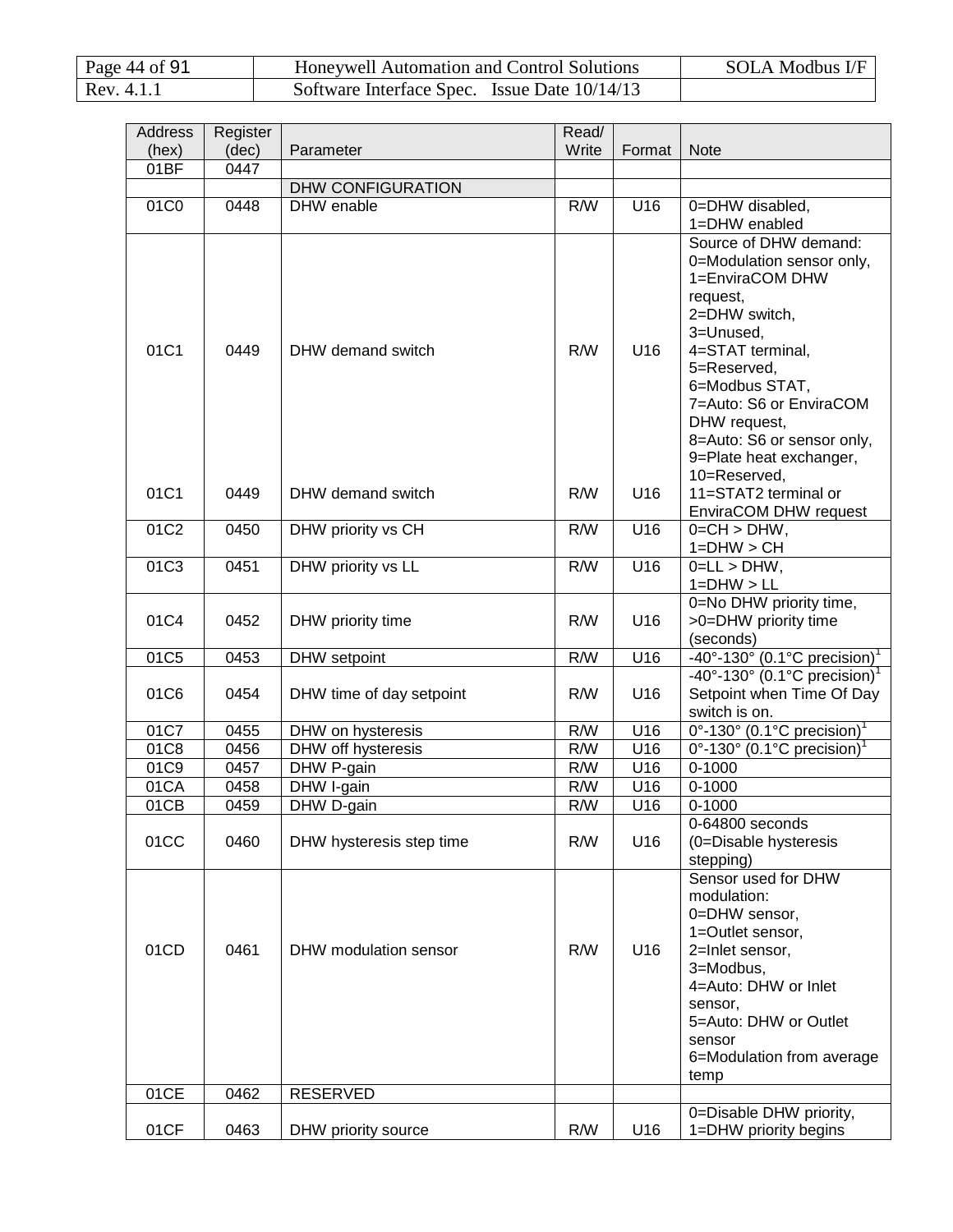| <b>SOLA Modbus I/F</b> | Honeywell Automation and Control Solutions   | Page 45 of 91 |
|------------------------|----------------------------------------------|---------------|
| Rev. 4.1.1             | Software Interface Spec. Issue Date 10/14/13 |               |

| <b>Address</b>   | Register |                              | Read/ |        |                                                                   |
|------------------|----------|------------------------------|-------|--------|-------------------------------------------------------------------|
| (hex)            | (dec)    | Parameter                    | Write | Format | <b>Note</b>                                                       |
|                  |          |                              |       |        | when DHW heat demand                                              |
|                  |          |                              |       |        | starts                                                            |
|                  |          | <b>LIMITS CONFIGURATION</b>  |       |        |                                                                   |
| 01D <sub>0</sub> | 0464     | Outlet high limit setpoint   | R/W   | U16    | <b>SAFETY</b> parameter <sup>6</sup> :                            |
|                  |          |                              |       |        | $-40^\circ$ -130 $^\circ$ (0.1 $^\circ$ C precision) <sup>1</sup> |
|                  |          |                              |       |        | <b>SAFETY</b> parameter <sup>6</sup> :                            |
| 01D1             | 0465     | Outlet high limit response   | R/W   | U16    | 0=Lockout,                                                        |
|                  |          |                              |       |        | 1=Recycle&hold<br><b>SAFETY</b> parameter <sup>6</sup> :          |
|                  |          |                              |       |        | 0=Disable stack limit,                                            |
| 01D2             | 0466     | Stack limit enable           | R/W   | U16    | 1=Enable dual sensor                                              |
|                  |          |                              |       |        | safety stack limit,                                               |
|                  |          |                              |       |        | 2=Enable single sensor                                            |
|                  |          |                              |       |        | non-safety stack limit                                            |
| 01D3             | 0467     | Stack limit setpoint         | R/W   | U16    | <b>SAFETY</b> parameter <sup>6</sup> :                            |
|                  |          |                              |       |        | $-40^\circ$ -130 $\circ$ (0.1 $\circ$ C precision) <sup>1</sup>   |
|                  |          |                              |       |        | <b>SAFETY</b> parameter <sup>6</sup> :                            |
| 01D4             | 0468     | Stack limit response         | R/W   | U16    | 0=Lockout,                                                        |
|                  |          |                              |       |        | 2=Recycle&delay                                                   |
|                  |          |                              |       |        | <b>SAFETY</b> parameter <sup>6</sup> :                            |
| 01D <sub>5</sub> | 0469     | Stack limit delay            | R/W   | U16    | 0-64800 seconds                                                   |
|                  |          |                              |       |        | $(18$ hours),                                                     |
|                  |          |                              |       |        | 0xFFFF=Not configured                                             |
|                  |          |                              |       |        | Delta-T limit for inlet to                                        |
|                  |          |                              |       |        | outlet flow:                                                      |
|                  |          |                              |       |        | 0=Disable Delta-T limit,                                          |
| 01D6             | 0470     | Delta-T inlet/outlet enable  | R/W   | U16    | 1=Enable Delta-T limit,                                           |
|                  |          |                              |       |        | 2=Enable Inversion                                                |
|                  |          |                              |       |        | detection,                                                        |
|                  |          |                              |       |        | 3=Enable Delta-T limit and<br>Inversion detection                 |
|                  |          |                              |       |        | Temperature delta between                                         |
| 01D7             | 0471     | Delta-T inlet/outlet degrees | R/W   | U16    | inlet & outlet sensors when                                       |
|                  |          |                              |       |        | Delta-T limit occurs:                                             |
|                  |          |                              |       |        | 0°-130° (0.1°C precision) <sup>1</sup>                            |
|                  |          |                              |       |        | 0=Lockout,                                                        |
| 01D8             | 0472     | Delta-T response             | R/W   | U16    | 1=Recycle&delay,                                                  |
|                  |          |                              |       |        | 2=Recycle&delay with retry                                        |
|                  |          |                              |       |        | limit                                                             |
|                  |          |                              |       |        | 0-64800 seconds                                                   |
| 01D9             | 0473     | Delta-T delay                | R/W   | U16    | $(18$ hours),                                                     |
|                  |          |                              |       |        | 0xFFFF=Not configured                                             |
|                  |          |                              |       |        | <b>SAFETY</b> parameter <sup>6</sup> :                            |
|                  |          |                              |       |        | 0=Disable DHW high limit,                                         |
| 01DA             | 0474     | DHW high limit enable        | R/W   | U16    | 1=Enable dual sensor                                              |
|                  |          |                              |       |        | safety DHW high limit,                                            |
|                  |          |                              |       |        | 2=Enable single sensor<br>non-safety DHW high limit               |
| 01DB             | 0475     | DHW high limit setpoint      | R/W   | U16    | <b>SAFETY</b> parameter <sup>6</sup> :                            |
|                  |          |                              |       |        | -40°-130° (0.1°C precision) <sup>1</sup>                          |
|                  |          |                              |       |        | <b>SAFETY</b> parameter <sup>6</sup> :                            |
| 01DC             | 0476     | DHW high limit response      | R/W   | U16    | 0=Lockout,                                                        |
|                  |          |                              |       |        | 2=Recycle&hold,                                                   |
|                  |          |                              |       |        | 3=Suspend DHW                                                     |
|                  |          |                              |       |        |                                                                   |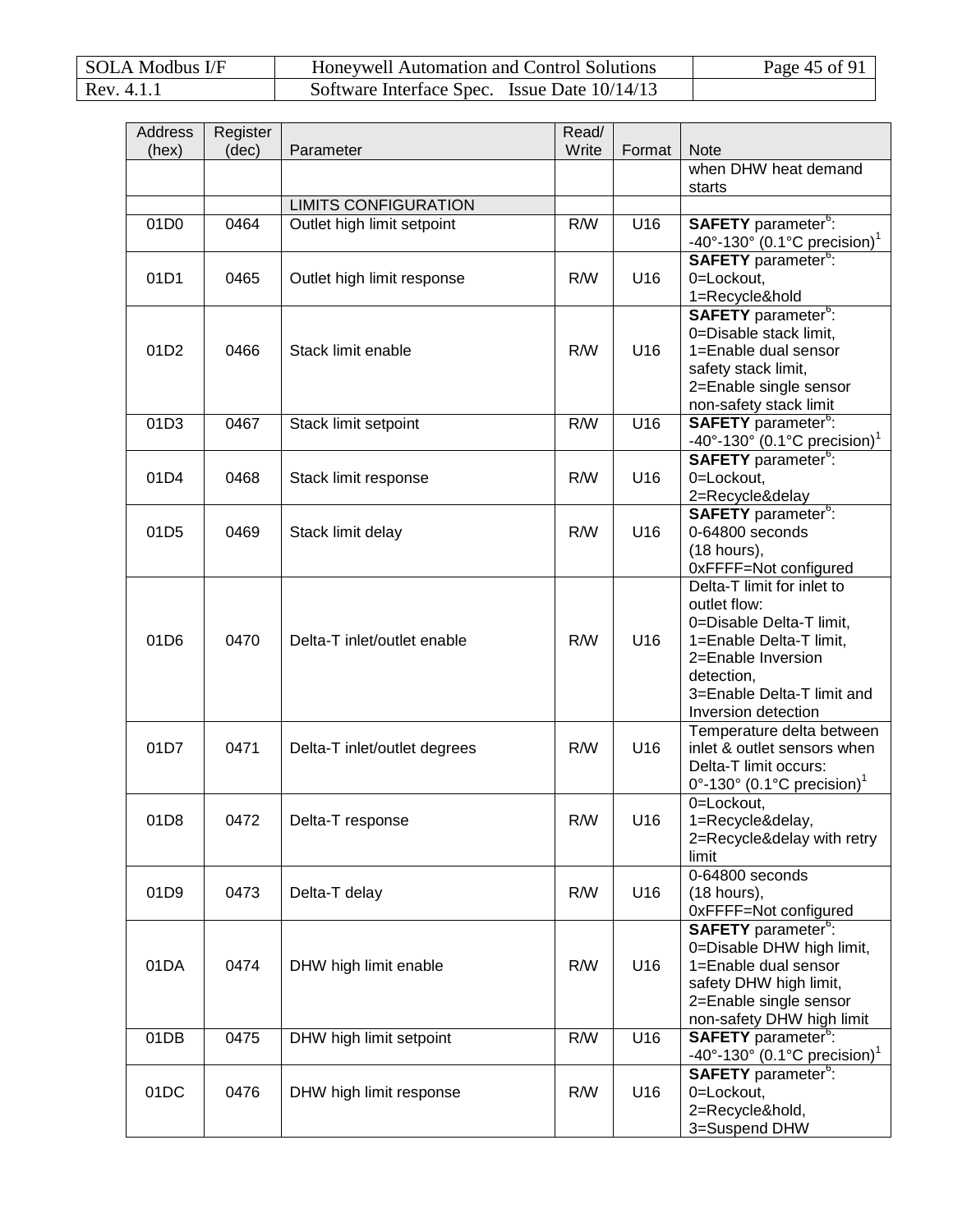| Page 46 of 91 | Honeywell Automation and Control Solutions   | SOLA Modbus I/F |
|---------------|----------------------------------------------|-----------------|
| Rev. 4.1.1    | Software Interface Spec. Issue Date 10/14/13 |                 |

| <b>Address</b> | Register |                                  | Read/ |        |                                                                                                                                                                                                |
|----------------|----------|----------------------------------|-------|--------|------------------------------------------------------------------------------------------------------------------------------------------------------------------------------------------------|
| (hex)          | (dec)    | Parameter                        | Write | Format | <b>Note</b>                                                                                                                                                                                    |
| 01DD           | 0477     | CH slow start enable             | R/W   | U16    | 0=Disable CH slow start<br>limit,<br>1=Enable CH slow start<br>limit                                                                                                                           |
| 01DE           | 0478     | DHW slow start enable            | R/W   | U16    | 0=Disable DHW slow start<br>limit,<br>1=Enable DHW slow start<br>limit                                                                                                                         |
| 01DF           | 0479     | Slow start ramp                  | R/W   | U16    | RPM/min or %/min <sup>3</sup>                                                                                                                                                                  |
| 01E0           | 0480     | Slow start setpoint              | R/W   | U16    | -40°-130° (0.1°C precision) <sup>1</sup>                                                                                                                                                       |
| 01E1           | 0481     | Outlet T-rise enable             | R/W   | U16    | 0=Disable outlet T-rise limit,<br>1=Enable outlet T-rise limit                                                                                                                                 |
| 01E2           | 0482     | Outlet T-rise degrees            | R/W   | U16    | Degrees/min (0.1°C<br>$precision)^1$                                                                                                                                                           |
| 01E3           | 0483     | Outlet T-rise delay              | R/W   | U16    | 0-64800 seconds<br>(18 hours),<br>0xFFFF=Not configured                                                                                                                                        |
| 01E4           | 0484     | Outlet high limit enable         | R/W   | U16    | <b>SAFETY</b> parameter <sup>6</sup> :<br>0=Disable Outlet high limit,<br>1=Enable dual sensor<br>safety Outlet high limit,<br>2=Enable single sensor<br>non-safety Outlet high limit          |
| 01E5           | 0485     | Delta-T retry limit              | R/W   | U16    | Maximum number of<br>recycles due to Delta-T or<br>inversion limit.                                                                                                                            |
| 01E6           | 0486     | Delta-T rate limit enable        | R/W   | U16    | 0=Do not limit modulation<br>rate,<br>1=Limit modulation rate<br>when approaching Delta-T<br>threshold                                                                                         |
| 01E7           | 0487     | Delta-T inverse limit time       | R/W   | U16    | Minimum toleration time for<br>temperature inversion<br>(0-64800 seconds)                                                                                                                      |
| 01E8           | 0488     | Delta-T inverse limit response   | R/W   | U16    | 0=Lockout,<br>1=Recycle&delay,<br>2=Recycle&delay with retry<br>limit                                                                                                                          |
| 01E9           | 0489     | Delta-T exchanger/outlet enable  | R/W   | U16    | Delta-T limit for exchanger<br>to outlet flow:<br>0=Disable Delta-T limit,<br>1=Enable Delta-T limit,<br>2=Enable Inversion<br>detection,<br>3=Enable Delta-T limit and<br>Inversion detection |
| 01EA           | 0490     | Delta-T exchanger/outlet degrees | R/W   | U16    | Temperature delta between<br>exchanger & outlet sensors<br>when Delta-T limit occurs:<br>$0^{\circ}$ -130 $^{\circ}$ (0.1 $^{\circ}$ C precision) <sup>1</sup>                                 |
| 01EB           | 0491     | Exchanger T-rise enable          | R/W   | U16    | 0=Disable exchanger T-rise<br>limit,                                                                                                                                                           |
|                |          |                                  |       |        |                                                                                                                                                                                                |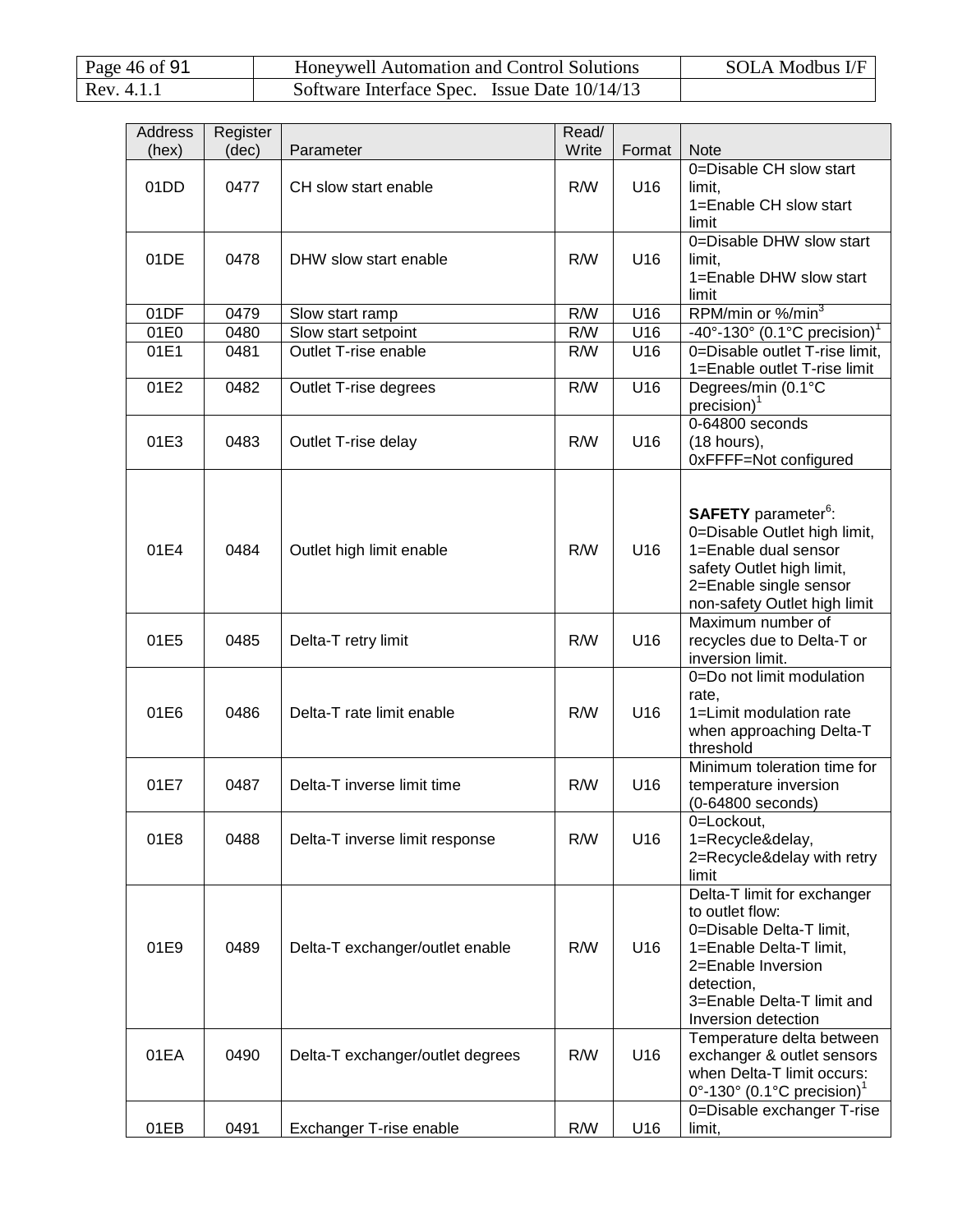| <b>SOLA Modbus I/F</b> | Honeywell Automation and Control Solutions   | Page 47 of 91 |
|------------------------|----------------------------------------------|---------------|
| Rev. 4.1.1             | Software Interface Spec. Issue Date 10/14/13 |               |

| <b>Address</b> | Register |                                   | Read/ |                 |                                                                         |
|----------------|----------|-----------------------------------|-------|-----------------|-------------------------------------------------------------------------|
| (hex)          | (dec)    | Parameter                         | Write | Format          | <b>Note</b>                                                             |
|                |          |                                   |       |                 | 1=Enable exchanger T-rise                                               |
|                |          |                                   |       |                 | limit<br>0=Lockout,                                                     |
| 01EC           | 0492     | T-rise response                   | R/W   | U16             | 1=Recycle&delay,                                                        |
|                |          |                                   |       |                 | 2=Recycle&delay with retry                                              |
|                |          |                                   |       |                 | limit                                                                   |
| 01ED           | 0493     | T-rise retry limit                | R/W   | U16             | Maximum number of                                                       |
|                |          |                                   |       |                 | recycles due to T-rise limit.                                           |
|                |          |                                   |       |                 | Delta-T limit for inlet to                                              |
|                |          |                                   |       |                 | exchanger flow:                                                         |
|                |          |                                   |       |                 | 0=Disable Delta-T limit,                                                |
| 01EE           | 0494     | Delta-T inlet/exchanger enable    | R/W   | U16             | 1=Enable Delta-T limit,                                                 |
|                |          |                                   |       |                 | 2=Enable Inversion<br>detection,                                        |
|                |          |                                   |       |                 | 3=Enable Delta-T limit and                                              |
|                |          |                                   |       |                 | Inversion detection                                                     |
|                |          |                                   |       |                 | Temperature delta between                                               |
| 01EF           | 0495     | Delta-T inlet/exchanger degrees   | R/W   | U16             | inlet & exchanger sensors                                               |
|                |          |                                   |       |                 | when Delta-T limit occurs:                                              |
|                |          |                                   |       |                 | $0^{\circ}$ -130 $^{\circ}$ (0.1 $^{\circ}$ C precision) <sup>1</sup>   |
|                |          | <b>ANTICONDENSATION</b>           |       |                 |                                                                         |
|                |          | <b>CONFIGURATION</b>              |       |                 | 0=Disable CH                                                            |
| 01F0           | 0496     | CH anticondensation enable        | R/W   | U16             | anticondensation,                                                       |
|                |          |                                   |       |                 | 1=Enable CH                                                             |
|                |          |                                   |       |                 | anticondensation                                                        |
| 01F1           | 0497     | CH anticondensation setpoint      | R/W   | U16             | -40°-130° (0.1°C precision) <sup>1</sup>                                |
| 01F2           | 0498     | <b>RESERVED</b>                   |       |                 |                                                                         |
|                |          |                                   |       |                 | 0=Disable DHW                                                           |
| 01F3           | 0499     | DHW anticondensation enable       | R/W   | U <sub>16</sub> | anticondensation,<br>1=Enable DHW                                       |
|                |          |                                   |       |                 | anticondensation                                                        |
| 01F4           | 0500     | DHW anticondensation setpoint     | R/W   | U16             | $-40^{\circ}$ -130 $^{\circ}$ (0.1 $^{\circ}$ C precision) <sup>1</sup> |
| 01F5           | 0501     | <b>RESERVED</b>                   |       |                 |                                                                         |
|                |          |                                   |       |                 | Is anticondensation more                                                |
|                |          |                                   |       |                 | important than (0=No,                                                   |
|                |          |                                   |       |                 | $1 = Yes$ )?                                                            |
|                |          |                                   |       |                 | Bit map:                                                                |
| 01F6           | 0502     | Anticondensation priority         | R/W   | U16             | 15-5=Reserved (always 0)                                                |
|                |          |                                   |       |                 | 4=Outlet high limit<br>3=Forced rate                                    |
|                |          |                                   |       |                 | 2=Slow start                                                            |
|                |          |                                   |       |                 | 1=Delta-T limit                                                         |
|                |          |                                   |       |                 | 0=Stack limit                                                           |
|                |          |                                   |       |                 | 0=Disable frost protection                                              |
| 01F7           | 0503     | Frost protection anticondensation | R/W   | U16             | anticondensation,                                                       |
|                |          | enable                            |       |                 | 1=Enable frost protection                                               |
|                |          |                                   |       |                 | anticondensation                                                        |
|                |          | DHW STORAGE CONFIGURATION         |       |                 |                                                                         |
| 01F8           | 0504     | DHW storage enable                | R/W   | U16             | 0=DHW storage disabled,<br>1=DHW storage enabled                        |
|                |          |                                   |       |                 | 0-64800 seconds                                                         |
| 01F9           | 0505     | DHW storage time                  | R/W   | U16             | $(18$ hours),                                                           |
|                |          |                                   |       |                 | 0xFFFF=Not configured                                                   |
|                |          |                                   |       |                 |                                                                         |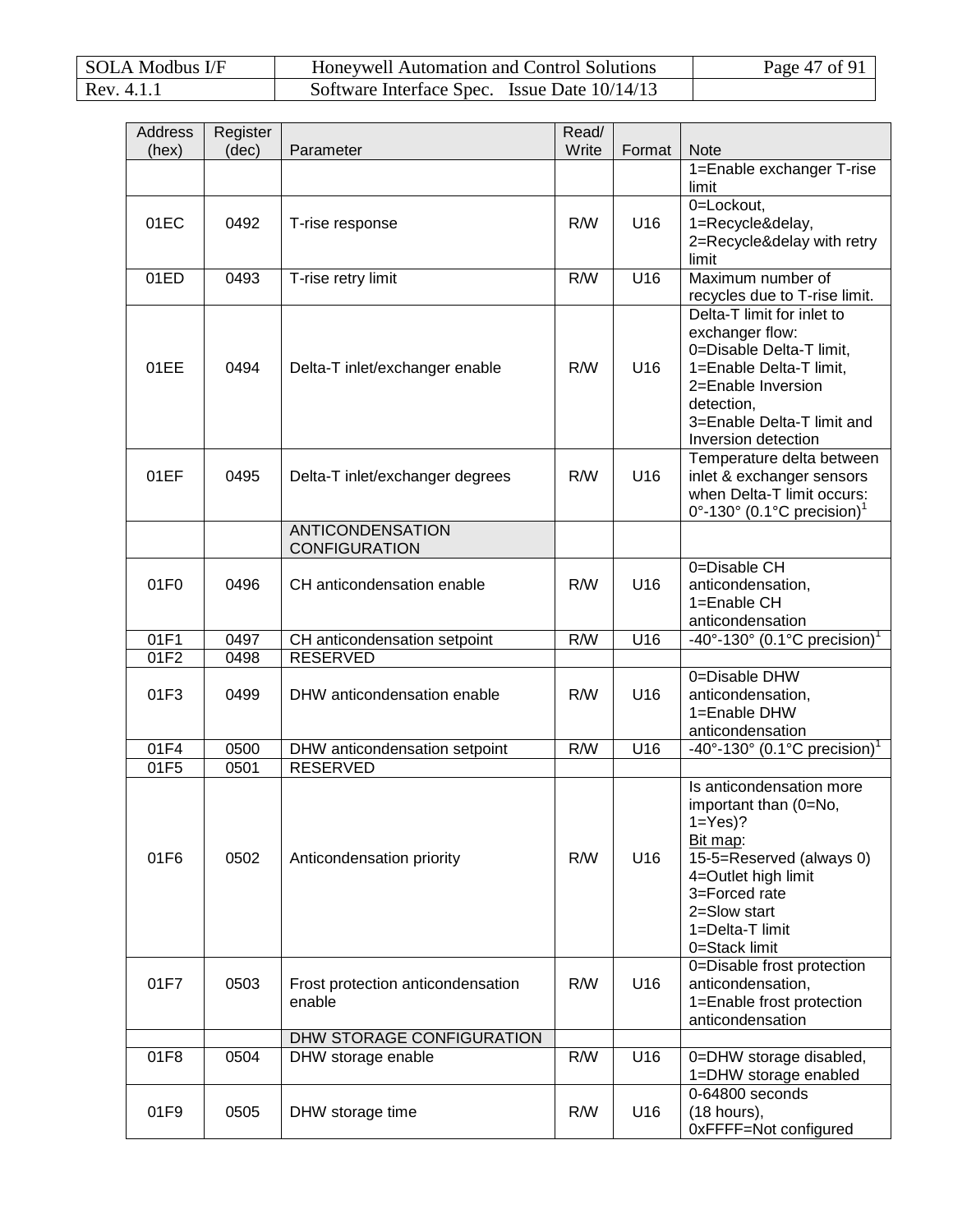| Page 48 of 91 | Honeywell Automation and Control Solutions   | <b>SOLA Modbus I/F</b> |
|---------------|----------------------------------------------|------------------------|
| Rev. 4.1.1    | Software Interface Spec. Issue Date 10/14/13 |                        |

| <b>Address</b> | Register |                                                    | Read/             |        |                                                                                                     |
|----------------|----------|----------------------------------------------------|-------------------|--------|-----------------------------------------------------------------------------------------------------|
| (hex)          | (dec)    | Parameter                                          | Write             | Format | <b>Note</b>                                                                                         |
| 01FA           | 0506     | DHW storage setpoint                               | R/W               | U16    | $-40^{\circ}$ -130 $^{\circ}$ (0.1 $^{\circ}$ C precision) <sup>1</sup>                             |
| 01FB           | 0507     | DHW storage on hysteresis                          | R/W               | U16    | $0^{\circ}$ -130 $^{\circ}$ (0.1 $^{\circ}$ C precision) <sup>2</sup>                               |
| 01FC           | 0508     | DHW storage off hysteresis                         | R/W               | U16    | $0^{\circ}$ -130 $^{\circ}$ (0.1 $^{\circ}$ C precision) <sup>1</sup>                               |
| 01FD           | 0509     | DHW priority method                                | R/W               | U16    | 0=Boost DHW priority<br>during priority time,<br>1=Drop DHW priority after<br>priority time expires |
| 01FE           | 0510     | DHW DEMAND ON<br><b>TEMPERATURE</b>                | R/W               | U16    | DHW demand ON<br>temperature                                                                        |
| 01FF           | 0511     | DHW DEMAND OFF<br><b>TEMPERATURE</b>               | R/W               | U16    | DHW demand OFF<br>temperature                                                                       |
|                |          | <b>OUTDOOR RESET (ODR)</b><br><b>CONFIGURATION</b> |                   |        |                                                                                                     |
| 0200           | 0512     | CH ODR maximum outdoor<br>temperature              | R/W               | U16    | $-40^{\circ}$ -130 $^{\circ}$ (0.1 $^{\circ}$ C precision) <sup>1</sup>                             |
| 0201           | 0513     | CH ODR minimum outdoor<br>temperature              | R/W               | U16    | $-40^{\circ}$ -130 $^{\circ}$ (0.1 $^{\circ}$ C precision) <sup>1</sup>                             |
| 0202           | 0514     | CH ODR low water temperature                       | R/W               | U16    | $-40^{\circ}$ -130 $^{\circ}$ (0.1 $^{\circ}$ C precision) <sup>1</sup>                             |
| 0203           | 0515     | CH ODR boost time                                  | R/W               | U16    | 0-64800 seconds<br>(18 hours),<br>0xFFFF=Not configured                                             |
| 0204           | 0516     | CH ODR boost maximum off point                     | R/W               | U16    | $-40^{\circ}$ -130 $^{\circ}$ (0.1 $^{\circ}$ C precision) <sup>1</sup>                             |
| 0205           | 0517     | Lead Lag CH ODR maximum<br>outdoor temperature     | R/W               | U16    | $-40^{\circ}$ -130 $^{\circ}$ (0.1 $^{\circ}$ C precision) <sup>1</sup>                             |
| 0206           | 0518     | Lead Lag CH ODR minimum outdoor<br>temperature     | R/W               | U16    | $-40^{\circ}$ -130 $^{\circ}$ (0.1 $^{\circ}$ C precision) <sup>1</sup>                             |
| 0207           | 0519     | Lead Lag CH ODR low water<br>temperature           | R/W               | U16    | $-40^{\circ}$ -130 $^{\circ}$ (0.1 $^{\circ}$ C precision) <sup>1</sup>                             |
| 0208           | 0520     | Lead Lag CH ODR boost time                         | R/W               | U16    | $0-64800$ seconds<br>$(18$ hours),<br>0xFFFF=Not configured                                         |
| 0209           | 0521     | Lead Lag CH ODR boost maximum<br>off point         | R/W               | U16    | $-40^{\circ}$ -130 $^{\circ}$ (0.1 $^{\circ}$ C precision) <sup>1</sup>                             |
| 020A           | 0522     | CH ODR boost step                                  | R/W               | U16    | $0^{\circ}$ -130 $^{\circ}$ (0.1 $^{\circ}$ C precision) <sup>1</sup>                               |
| 020B           | 0523     | <b>RESERVED</b>                                    |                   |        |                                                                                                     |
| 020C           | 0524     | Lead Lag CH ODR boost step                         | R/W               | U16    | $0^{\circ}$ -130 $^{\circ}$ (0.1 $^{\circ}$ C precision) <sup>1</sup>                               |
| 020D           | 0525     | RESERVED                                           |                   |        |                                                                                                     |
| 020E           | 0526     | Minimum boiler water temperature                   | $\overline{R}$ /W | U16    | $-40^{\circ}$ -130 $^{\circ}$ (0.1 $^{\circ}$ C precision) <sup>1</sup>                             |
| 020F           | 0527     | Lead Lag CH ODR minimum water<br>temperature       | R/W               | U16    | $-40^{\circ}$ -130 $^{\circ}$ (0.1 $^{\circ}$ C precision) <sup>1</sup>                             |
|                |          | <b>FROST PROTECTION</b><br><b>CONFIGURATION</b>    |                   |        |                                                                                                     |
| 0210           | 0528     | CH frost protection enable                         | R/W               | U16    | 0=Disable CH frost<br>protection,<br>1=Enable CH frost<br>protection                                |
| 0211           | 0529     | DHW frost protection enable                        | R/W               | U16    | 0=Disable DHW frost<br>protection,<br>1=Enable DHW frost<br>protection                              |
| 0212           | 0530     | Outdoor frost protection setpoint                  | R/W               | U16    | $-40^\circ$ -130 $\circ$ (0.1 $\circ$ C precision) <sup>1</sup><br>(applicable for CH only)         |
| 0213           | 0531     | RESERVED                                           |                   |        |                                                                                                     |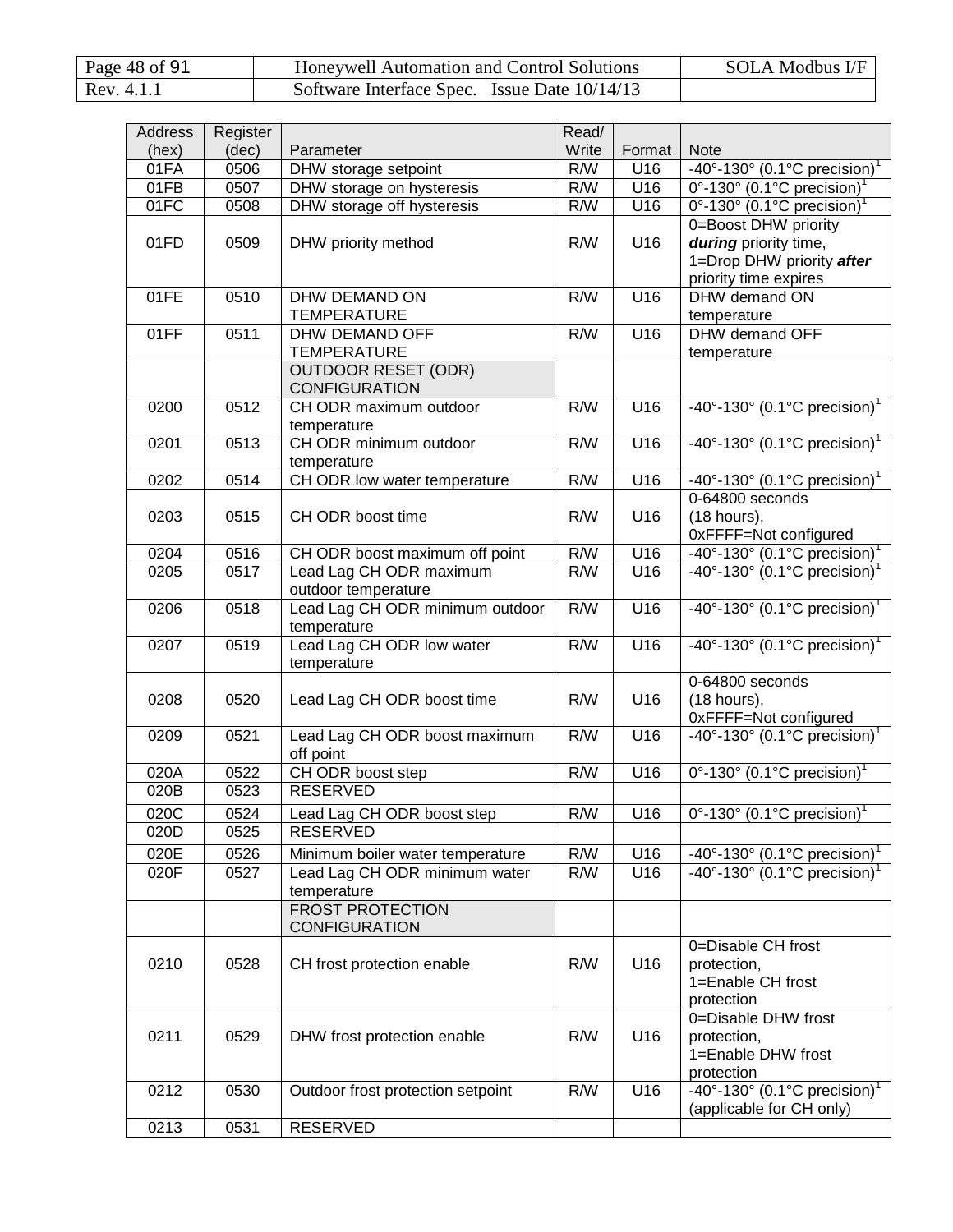| <b>SOLA Modbus I/F</b> | Honeywell Automation and Control Solutions   | Page 49 of 91 |
|------------------------|----------------------------------------------|---------------|
| Rev. 4.1.1             | Software Interface Spec. Issue Date 10/14/13 |               |

| <b>Address</b> | Register      |                                                      | Read/ |        |                                                                                                                                                                                                             |
|----------------|---------------|------------------------------------------------------|-------|--------|-------------------------------------------------------------------------------------------------------------------------------------------------------------------------------------------------------------|
| (hex)          | (dec)         | Parameter                                            | Write | Format | <b>Note</b>                                                                                                                                                                                                 |
| 0214           | 0532          | Lead Lag frost protection enable                     | R/W   | U16    | 0=Disable Lead Lag frost<br>protection,<br>1=Enable Lead Lag frost<br>protection                                                                                                                            |
| 0215           | 0533          | Lead Lag frost protection rate                       | R/W   | U16    | 0-100% (in 0.1% units) <sup>2</sup>                                                                                                                                                                         |
| 0216-<br>0217  | 0534-<br>0535 | <b>RESERVED</b>                                      |       |        |                                                                                                                                                                                                             |
|                |               | <b>EXTENDED MODULATION</b><br><b>CONFIGURATION</b>   |       |        |                                                                                                                                                                                                             |
| 0218           | 0536          | IAS open modulation enable                           | R/W   | U16    | 0=Disable IAS open<br>modulation,<br>1=Enable IAS open<br>modulation                                                                                                                                        |
| 0219           | 0537          | IAS open rate differential                           | R/W   | U16    | RPM or $\frac{9}{6}$ <sup>3</sup>                                                                                                                                                                           |
| 021A           | 0538          | IAS open modulation step rate                        | R/W   | U16    | RPM or $\%$ <sup>3</sup>                                                                                                                                                                                    |
| 021B           | 0539          | IAS open modulation step time                        | R/W   | U16    | 0-64800 seconds<br>(18 hours),<br>0xFFFF=Not configured                                                                                                                                                     |
| 021C           | 0540          | IAS closed response                                  | R/W   | U16    | <b>SAFETY</b> parameter <sup>6</sup> :<br>0=Lockout,<br>1=Recycle                                                                                                                                           |
|                |               |                                                      |       |        |                                                                                                                                                                                                             |
|                |               | <b>EXTENDED CENTRAL HEAT</b><br><b>CONFIGURATION</b> |       |        |                                                                                                                                                                                                             |
| 021D           | 0541          | CH minimum pressure                                  | R/W   | U16    | 0-150psi (0.1psi precision)                                                                                                                                                                                 |
| 021E           | 0542          | CH time of day pressure setpoint                     | R/W   | U16    | 0-150psi (0.1psi precision)                                                                                                                                                                                 |
| 021F           | 0543          | Analog input hysteresis                              | R/W   | U16    | 0-10.0mA (0.1mA<br>precision)                                                                                                                                                                               |
|                |               | <b>LEAD LAG CONFIGURATION</b>                        |       |        |                                                                                                                                                                                                             |
| 0220           | 0544          | Lead Lag slave enable                                | R/W   | U16    | 0=Lead/Lag slave disabled,<br>1=Lead/Lag simple slave<br>enabled for EnviraCom<br>master,<br>2=Lead/Lag simple slave<br>enabled for Modbus<br>master,<br>3=Lead/Lag full slave<br>enabled for Modbus master |
| 0221           | 0545          | Lead Lag master enable                               | R/W   | U16    | 0=Not a Lead/Lag master<br>1=Lead/Lag master                                                                                                                                                                |
| 0222           | 0546          | Lead Lag setpoint                                    | R/W   | U16    | $-40^\circ - 130^\circ$ (0.1°C precision) <sup>1</sup>                                                                                                                                                      |
| 0223           | 0547          | Lead Lag time of day setpoint                        | R/W   | U16    | $-40^\circ$ -130 $\circ$ (0.1 $\circ$ C precision) <sup>1</sup><br>Setpoint when Time Of Day<br>switch is on.                                                                                               |
| 0224           | 0548          | Lead Lag outdoor reset enable                        | R/W   | U16    | 0=Disable outdoor reset,<br>1=Enable outdoor reset                                                                                                                                                          |
| 0225           | 0549          | Lead Lag on hysteresis                               | R/W   | U16    | $0^{\circ}$ -130 $^{\circ}$ (0.1 $^{\circ}$ C precision) <sup>2</sup>                                                                                                                                       |
| 0226           | 0550          | Lead Lag off hysteresis                              | R/W   | U16    | $0^{\circ}$ -130 $^{\circ}$ (0.1 $^{\circ}$ C precision) <sup>1</sup>                                                                                                                                       |
| 0227           | 0551          | Lead Lag hysteresis step time                        | R/W   | U16    | 0-64800 seconds<br>(0=Disable hysteresis<br>stepping)                                                                                                                                                       |
| 0228           | 0552          | Lead Lag P-gain                                      | R/W   | U16    | $0 - 100$                                                                                                                                                                                                   |
| 0229           | 0553          | Lead Lag I-gain                                      | R/W   | U16    | $0 - 100$                                                                                                                                                                                                   |
| 022A           | 0554          | Lead Lag D-gain                                      | R/W   | U16    | $0 - 100$                                                                                                                                                                                                   |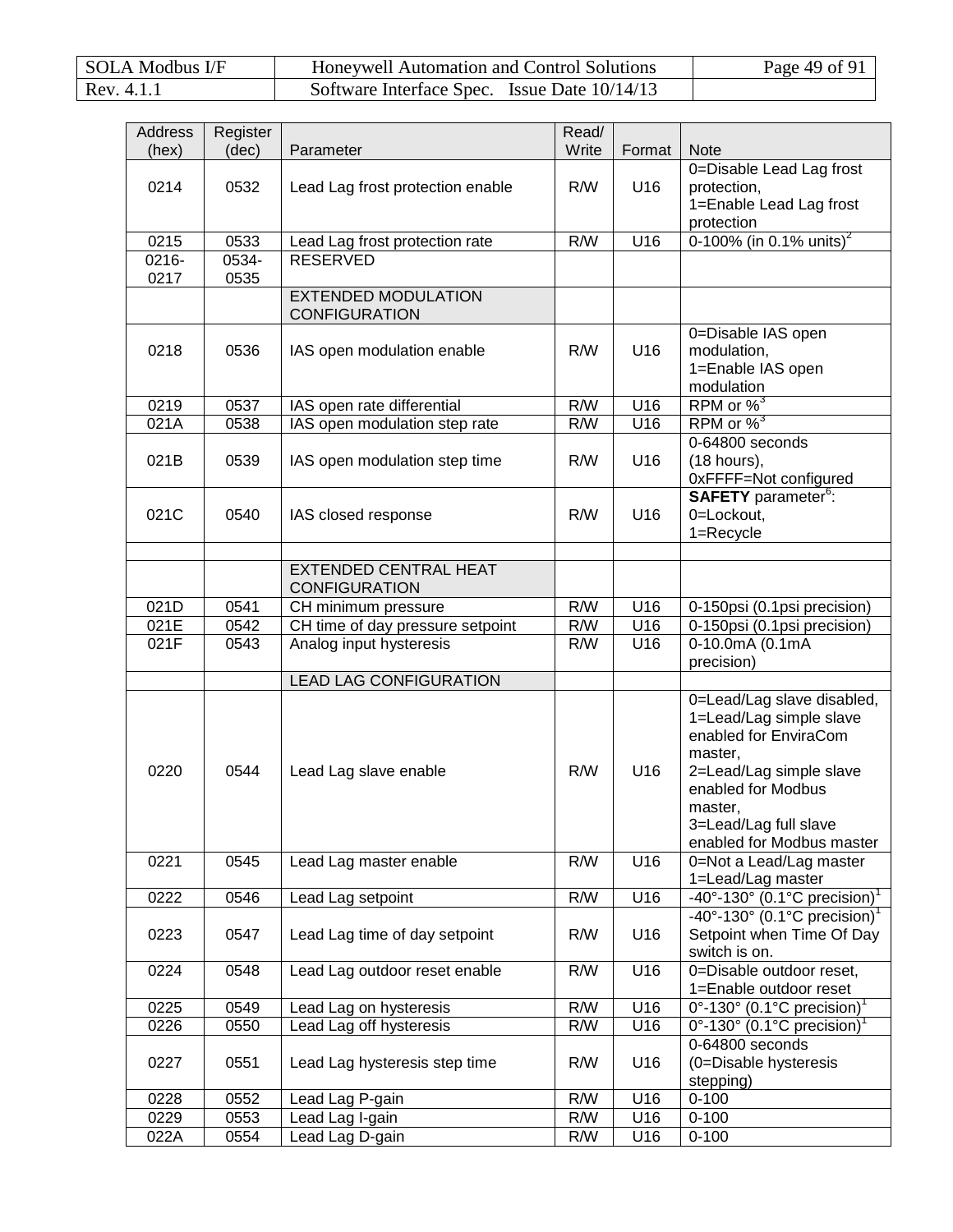| Page 50 of 91 | Honeywell Automation and Control Solutions   | SOLA Modbus $I/F$ |
|---------------|----------------------------------------------|-------------------|
| Rev. 4.1.1    | Software Interface Spec. Issue Date 10/14/13 |                   |

| <b>Address</b> | Register |                                        | Read/ |        |                                                                                                                                                                                                                             |
|----------------|----------|----------------------------------------|-------|--------|-----------------------------------------------------------------------------------------------------------------------------------------------------------------------------------------------------------------------------|
| (hex)          | (dec)    | Parameter                              | Write | Format | <b>Note</b>                                                                                                                                                                                                                 |
| 022B           | 0555     | Lead Lag operation switch              | R/W   | U16    | 0=Turn off Lead Lag<br>operation,<br>1=Turn on Lead Lag<br>operation                                                                                                                                                        |
| 022C           | 0556     | Lead Lag CH demand switch              | R/W   | U16    | 0=Disable CH loop,<br>1=STAT terminal,<br>2=Reserved,<br>3=EnviraCOM remote<br>STAT,<br>4=Modbus STAT (register<br>563),<br>5=Reserved,<br>6=STAT terminal or<br>EnviraCOM remote STAT,<br>7=Manual modulation test<br>mode |
| 022D           | 0557     | Lead Lag CH setpoint source            | R/W   | U16    | 0=Local setpoint<br>(register 546),<br>1=Modbus setpoint<br>(register 562),<br>2=4-20mA setpoint<br>(register 15)                                                                                                           |
| 022E           | 0558     | Lead Lag modulation sensor             | R/W   | U16    | Sensor used for Lead Lag<br>modulation:<br>0=S5 sensor,<br>1=S10 sensor                                                                                                                                                     |
| 022F           | 0559     | Lead Lag modulation backup sensor      | R/W   | U16    | Backup sensor used for<br>Lead Lag modulation:<br>0=No backup sensor,<br>1=Outlet sensor from lead<br>boiler,<br>2=Average Outlet sensor<br>from all slave boilers                                                          |
| 0230           | 0560     | Lead Lag CH 4 mA water<br>temperature  | R/W   | U16    | Temperature corresponding<br>to 4mA signal input:<br>$-40^{\circ}$ -130 $^{\circ}$ (0.1 $^{\circ}$ C precision) <sup>1</sup>                                                                                                |
| 0231           | 0561     | Lead Lag CH 20 mA water<br>temperature | R/W   | U16    | Temperature corresponding<br>to 20mA signal input:<br>$-40^{\circ}$ -130° (0.1°C precision) <sup>1</sup>                                                                                                                    |
| 0232           | 0562     | Lead Lag CH Modbus setpoint            | R/W   | U16    | $-40^{\circ}$ -130° (0.1 $\overline{C}$ precision) <sup>1</sup>                                                                                                                                                             |
| 0233           | 0563     | Lead Lag CH Modbus STAT                | R/W   | U16    | 0=No call for heat,<br>1=Call for heat                                                                                                                                                                                      |
| 0234           | 0564     | Slave mode                             | R/W   | U16    | $\overline{0}$ =Use first according to<br>priority,<br>1=Equalize run-time,<br>2=Use last according to<br>priority                                                                                                          |
| 0235           | 0565     | Slave command                          | R/W   | U16    | Bit map:<br>15=Slave demand request,<br>14=Slave suspend startup,<br>13=Slave run fan request,<br>12=Turn on auxiliary pump<br>Χ,<br>11=Turn on auxiliary pump<br>Y,                                                        |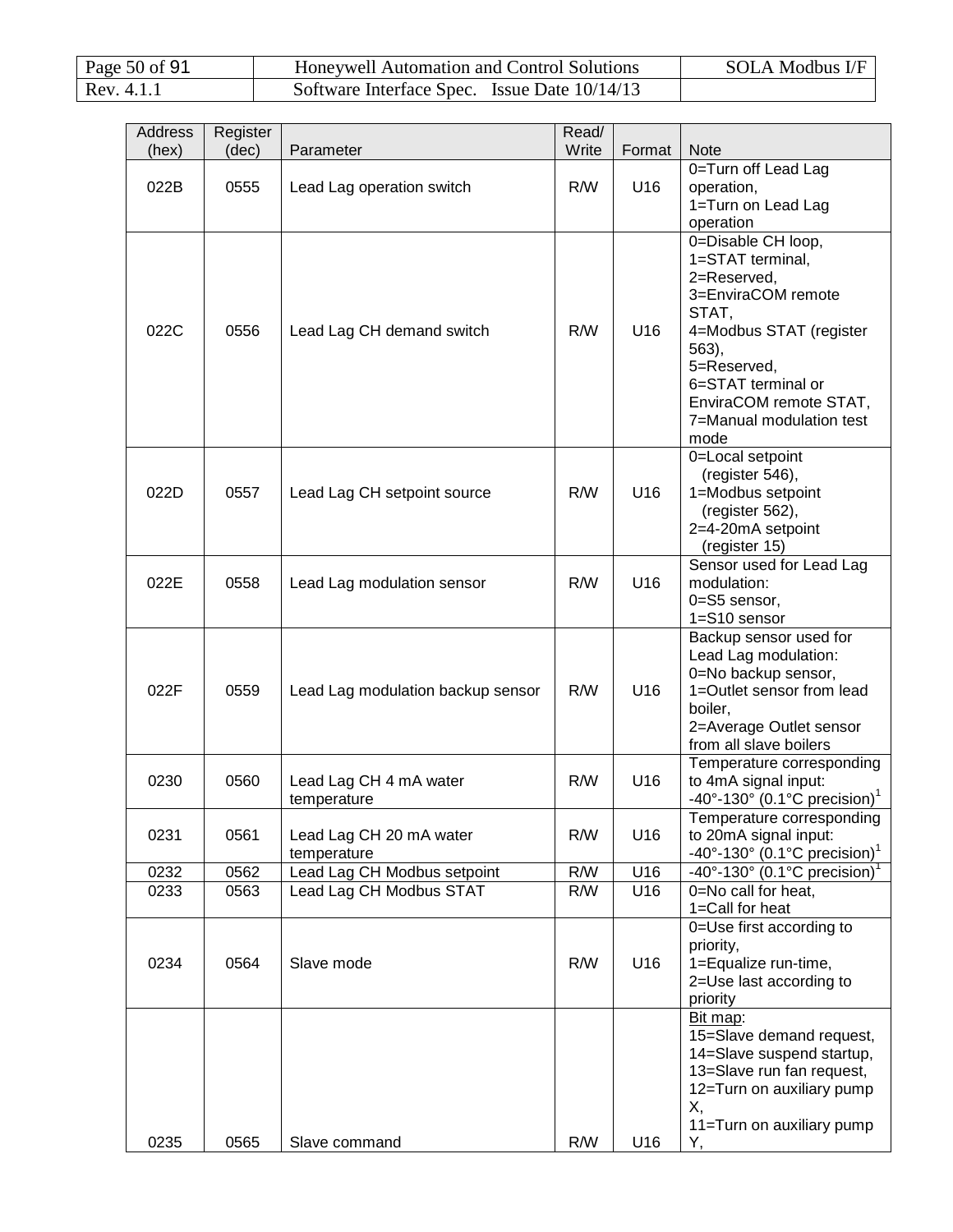| <b>SOLA Modbus I/F</b> | Honeywell Automation and Control Solutions   | Page 51 of 91 |
|------------------------|----------------------------------------------|---------------|
| Rev. 4.1.1             | Software Interface Spec. Issue Date 10/14/13 |               |

| <b>Address</b> | Register |                                  | Read/ |        |                                                     |
|----------------|----------|----------------------------------|-------|--------|-----------------------------------------------------|
| (hex)          | (dec)    | Parameter                        | Write | Format | <b>Note</b>                                         |
|                |          |                                  |       |        | 10=Turn on auxiliary pump                           |
|                |          |                                  |       |        | Z,                                                  |
|                |          |                                  |       |        | 9=Slave pump demand,                                |
|                |          |                                  |       |        | 8=Commanded rate is                                 |
|                |          |                                  |       |        | binary fraction $\%^7$ ,                            |
|                |          |                                  |       |        | 7-0=Commanded rate <sup>8</sup>                     |
| 0236           | 0566     | Base load rate                   | R/W   | U16    | RPM or $\%^3$                                       |
| 0237           | 0567     | Fan during off cycle rate        | R/W   | U16    | RPM or $\%$ <sup>3</sup>                            |
| 0238           | 0568     | Slave sequence order             | R/W   | U16    | $0 - 255$                                           |
|                |          |                                  |       |        | Modbus port for Lead Lag                            |
| 0239           | 0569     | Lead Lag Modbus port             | R/W   | U16    | control:                                            |
|                |          |                                  |       |        | 0=No port assigned,                                 |
|                |          |                                  |       |        | 1=MB1 (Local Modbus)                                |
|                |          |                                  |       |        | port,                                               |
| 0239           | 0569     | Lead Lag Modbus port             | R/W   | U16    | 2=MB2 (Global Modbus)                               |
|                |          |                                  |       |        | port                                                |
|                |          |                                  |       |        | 0-64800 seconds                                     |
| 023A           | 0570     | Slave demand to firing delay     | R/W   | U16    | $(18$ hours),                                       |
|                |          |                                  |       |        | 0xFFFF=Not configured                               |
| 023B           | 0571     | Slave capacity                   | R/W   | U16    | MBH (Million BTU / hour)                            |
|                |          |                                  |       |        | units                                               |
| 023C           | 0572     | Base load common rate            | R/W   | U16    | 0=Disabled,                                         |
|                |          |                                  |       |        | 1-100% (in 0.1% units) <sup>2</sup>                 |
| 023D           | 0573     | Rate allocation method           | R/W   | U16    | 0=Parallel common base                              |
|                |          |                                  |       |        | limited                                             |
| 023E           | 0574     | Lead allocation method           | R/W   | U16    | 0=Sequence order rotation,<br>1=Lowest measured run |
|                |          |                                  |       |        | time                                                |
|                |          |                                  |       |        | 0=Sequence order rotation,                          |
| 023F           | 0575     | Lag allocation method            | R/W   | U16    | 1=Lowest measured run                               |
|                |          |                                  |       |        | time                                                |
|                |          | <b>EXTENDED CH CONFIGURATION</b> |       |        |                                                     |
|                |          |                                  |       |        | Modbus call for heat                                |
|                |          |                                  | R/W   | U16    | (see register 209):                                 |
| 0241           | 0577     | <b>CH Modbus STAT</b>            |       |        | 0=No call for heat,                                 |
|                |          |                                  |       |        | 1=Call for heat                                     |
|                |          |                                  |       |        | Source for CH setpoint:                             |
|                |          |                                  |       |        | 0=Local setpoint                                    |
|                |          |                                  |       |        | (registers 211, 212, etc.),                         |
| 0242           | 0578     | CH setpoint source               | R/W   | U16    | 1=Modbus setpoint                                   |
|                |          |                                  |       |        | (register 579),                                     |
|                |          |                                  |       |        | 2=4-20mA remote control                             |
|                |          |                                  |       |        | (register 15)                                       |
| 0243           | 0579     | CH Modbus setpoint               | R/W   | U16    | -40°-130° $(0.1^{\circ}C \text{ precision})^2$      |
|                |          |                                  |       |        |                                                     |
|                |          |                                  |       |        | 0=Local modulation                                  |

<span id="page-50-0"></span> $7$  Commanded rate in least significant byte of this register can be expressed in two formats: binary fraction % or multiple of 0.5% steps. Bit 8 of this register indicates which format the commanded rate is expressed in; when bit 8 is set, the commanded rate is in binary fraction % format and when bit 8 is cleared, the commanded rate is in 0.5% steps.

<span id="page-50-1"></span><sup>8</sup> For "**binary fraction**" % format commanded rate is a binary fraction between .00000000 (0%=no heat at all) and .11111111 (99.98% heat=maximum fire). For 0.5% "**step format**" commanded rate is a value between 0 (minimum fire) and 200 (maximum fire) that is a multiple of 0.5% (200 x 0.5% = 100%).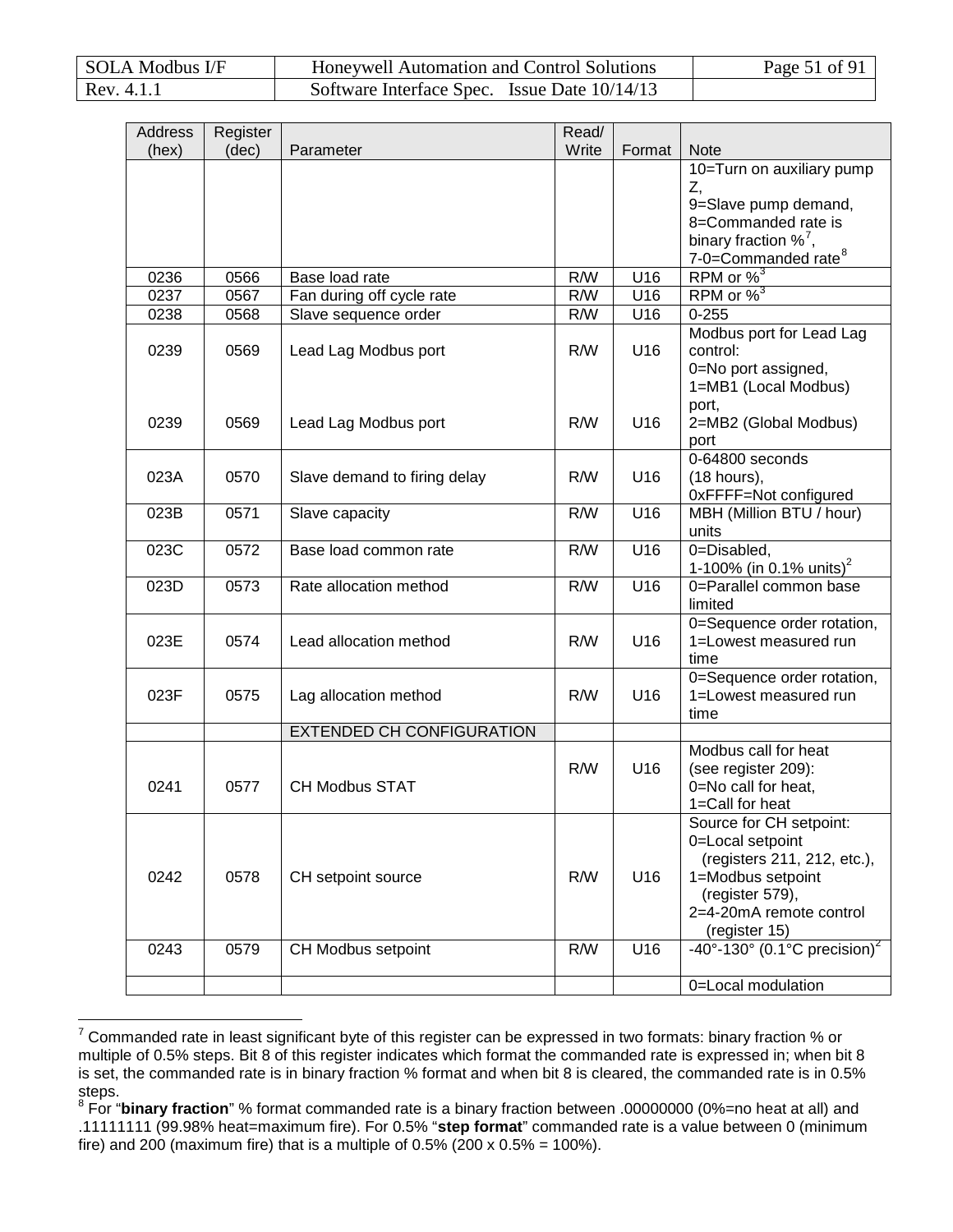| Page 52 of 91 | Honeywell Automation and Control Solutions   | SOLA Modbus $\text{IF}$ |
|---------------|----------------------------------------------|-------------------------|
| Rev. 4.1.1    | Software Interface Spec. Issue Date 10/14/13 |                         |

| <b>Address</b> | Register      |                                                | Read/ |        |                                                                                                                                                                                                                                                    |
|----------------|---------------|------------------------------------------------|-------|--------|----------------------------------------------------------------------------------------------------------------------------------------------------------------------------------------------------------------------------------------------------|
| (hex)          | (dec)         | Parameter                                      | Write | Format | <b>Note</b>                                                                                                                                                                                                                                        |
| 0244           | 0580          | CH modulation rate source                      | R/W   | U16    | (sensor),<br>1=Modbus binary fraction <sup>9</sup><br>(FUTURE),<br>2=Modbus modulation step <sup>9</sup><br>(FUTURE),<br>3=4-20mA modulation<br>(register 15) with sensor<br>$on/off9$ ,<br>4=4-20mA modulation and<br>burner on/off <sup>12</sup> |
| 0245           | 0581          | <b>CH Modbus rate</b>                          | R/W   | U16    | <b>Commanded CH</b><br>modulation rate <sup>9</sup> when<br>source is Modbus<br>(see register 580).                                                                                                                                                |
| 0246           | 0582          | CH priority vs. Lead Lag                       | R/W   | U16    | 0= Lead Lag > CH,<br>$1 = CH$ > Lead Lag                                                                                                                                                                                                           |
| 0247           | 0583          | CH 4mA water temperature                       | R/W   | U16    | Temperature corresponding<br>to 4mA signal input:<br>-40°-130° (0.1°C precision) <sup>1</sup>                                                                                                                                                      |
| 0248           | 0584          | CH 20mA water temperature                      | R/W   | U16    | Temperature corresponding<br>to 4mA signal input:<br>-40°-130° (0.1°C precision) <sup>1</sup>                                                                                                                                                      |
| 0249           | 0585          | CH 4mA steam pressure                          | R/W   | U16    | Pressure corresponding to<br>4mA signal input:<br>0-150psi (0.1psi precision)                                                                                                                                                                      |
| 024A           | 0586          | CH 20mA steam pressure                         | R/W   | U16    | Pressure corresponding to<br>4mA signal input:<br>0-150psi (0.1psi precision)                                                                                                                                                                      |
| 024B           | 0587          | CH MODBUS STEAM SETPOINT                       | R/W   | U16    | CH Modbus steam setpoint                                                                                                                                                                                                                           |
| 024C           | 0588          | CH HOT STANDBY ENABLE                          | R/W   | U16    | CH hot standby enable                                                                                                                                                                                                                              |
| 024D-<br>024F  | 0589-<br>0591 | <b>RESERVED</b>                                |       |        |                                                                                                                                                                                                                                                    |
|                |               | <b>EXTENDED LIMITS</b><br><b>CONFIGURATION</b> |       |        |                                                                                                                                                                                                                                                    |
| 0250           | 0592          | Heat exchanger high limit enable               | R/W   | U16    | 0=Disable Heat exchanger<br>high limit,<br>1= Enable Heat exchanger<br>high limit                                                                                                                                                                  |
| 0251           | 0593          | Heat exchanger high limit setpoint             | R/M   | U16    | $-40^{\circ}$ -130 $^{\circ}$ (0.1 $^{\circ}$ C precision) <sup>1</sup>                                                                                                                                                                            |
| 0252           | 0594          | Heat exchanger high limit response             | R/W   | U16    | 0=Lockout,<br>1=Recycle&delay,<br>2=Recycle&delay with retry<br>limit                                                                                                                                                                              |
| 0253           | 0595          | Heat exchanger high limit delay                | R/W   | U16    | 0-64800 seconds<br>(18 hours),<br>0xFFFF=Not configured                                                                                                                                                                                            |
| 0254           | 0596          | Heat exchanger retry limit                     | R/W   | U16    | Maximum number of<br>recycles due to Heat<br>exchanger high limit.                                                                                                                                                                                 |

<span id="page-51-0"></span><sup>9&</sup>lt;br>9 When CH modulation rate source is "4-20mA modulation with sensor on/off" the burner is turned on or off by the CH modulation sensor's temperature with respect to CH setpoint and the on/off hysteresis band. When CH modulation rate source is "4-20mA modulation and burner on/off" the burner is turned on when there is CH demand and is turned off when there is no CH demand (immediate turn on/off).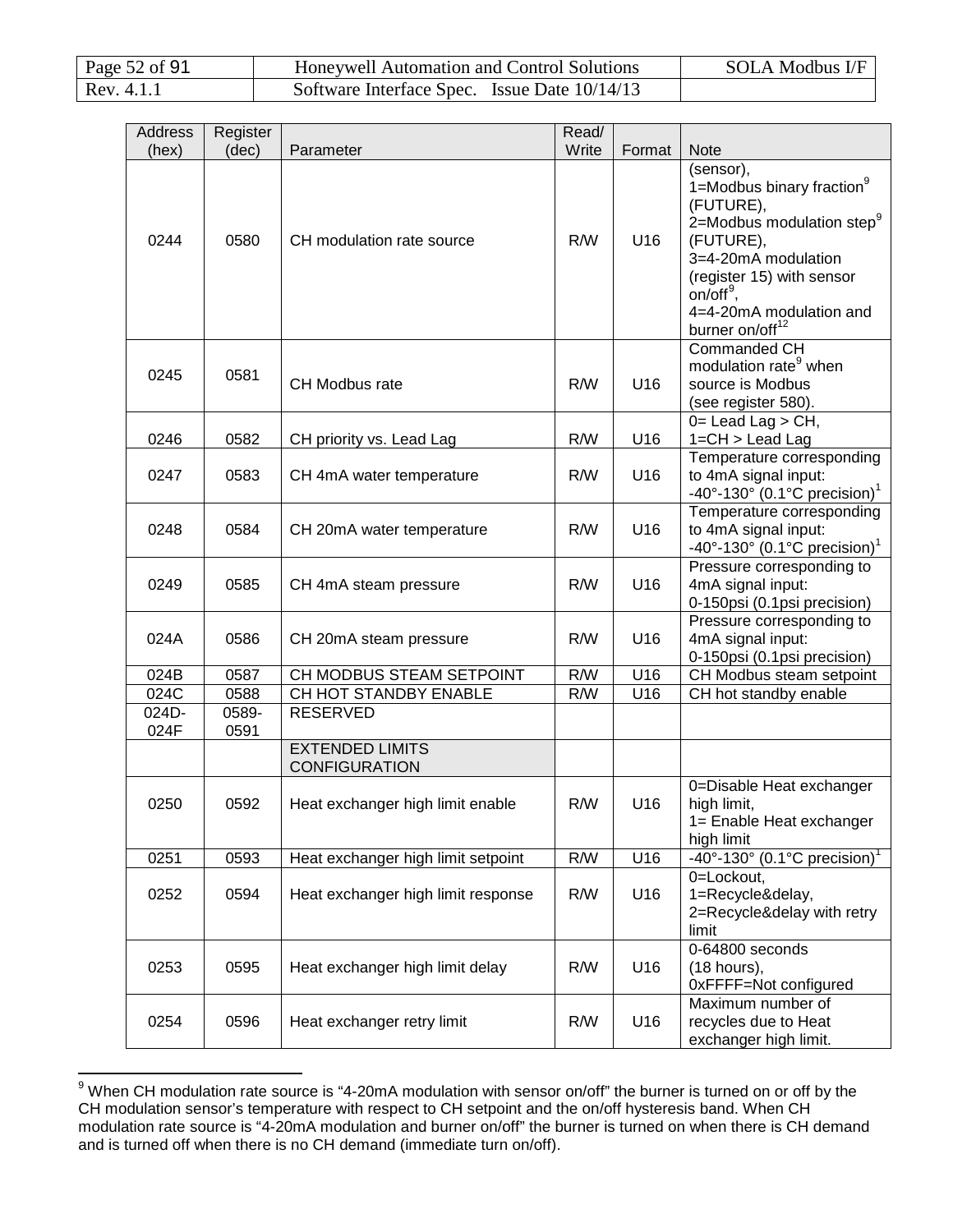| <b>SOLA Modbus I/F</b> | Honeywell Automation and Control Solutions   | Page 53 of 91 |
|------------------------|----------------------------------------------|---------------|
| Rev. 4.1.1             | Software Interface Spec. Issue Date 10/14/13 |               |

| <b>Address</b> | Register |                                    | Read/ |        |                                                      |
|----------------|----------|------------------------------------|-------|--------|------------------------------------------------------|
| (hex)          | (dec)    | Parameter                          | Write | Format | <b>Note</b>                                          |
| 0255           | 0597     | PREFERRED OUTLET HIGH LIMIT        | R/W   | U16    | Preferred outlet high limit                          |
| 0256           | 0598     | PREFERRED STACK LIMIT              | R/W   | U16    | Preferred stack limit                                |
|                |          | <b>SETPOINT</b>                    |       |        | setpoint<br><b>SAFETY</b> parameter <sup>7</sup> :   |
|                |          |                                    |       |        | $0=1$ second                                         |
| 0257           | 599      | <b>FLAME FAILURE RESPONSE TIME</b> | R/W   | U16    | $1=2$ second                                         |
|                |          |                                    |       |        | $2=3$ second                                         |
|                |          |                                    |       |        | 3=4second                                            |
|                |          |                                    |       |        | <b>SAFETY</b> parameter <sup>7</sup> :               |
|                |          |                                    |       |        | $1=1$ second,                                        |
| 0258           | 0600     | DBI External Igniter On Time       | R/W   | U16    | 2=2 second,                                          |
|                |          |                                    |       |        | 3=3 second,                                          |
|                |          |                                    |       |        | 4=4second,                                           |
|                |          |                                    |       |        | 0xFFFF=Not configured                                |
|                |          |                                    |       |        | <b>SAFETY</b> parameter <sup>7</sup> :<br>0=Disable, |
| 0259           | 0601     | <b>Flow Switch Enable</b>          | R/W   | U16    | 1=Enable,                                            |
|                |          |                                    |       |        | 0xFFFF=Not configured                                |
|                |          |                                    |       |        | <b>SAFETY</b> parameter <sup>7</sup> :               |
|                |          |                                    |       |        | 0.0-30.0 seconds (1/10s                              |
| 025A           | 0602     | <b>Flow Switch Debounce Time</b>   | R/W   | U16    | resolution),                                         |
|                |          |                                    |       |        | 0xFFFF=Not configured                                |
|                |          |                                    |       |        | <b>SAFETY</b> parameter <sup>7</sup> :               |
|                |          |                                    |       |        | 0=Disable,                                           |
| 025B           | 0603     | Damper Proving Enable              | R/W   | U16    | $1 =$ Enable,                                        |
|                |          |                                    |       |        | 2=Enable with Start Check                            |
|                |          |                                    |       |        | 0xFFFF=Not configured                                |
|                |          |                                    |       |        | <b>SAFETY</b> parameter <sup>7</sup> :               |
|                |          |                                    |       |        | 0=No debounce time                                   |
|                |          |                                    |       |        | (instant reaction),                                  |
|                |          |                                    |       |        | $1=1$ second,                                        |
| 025C           | 0604     | Damper Proving Debounce Time       | R/W   | U16    | 2=2 seconds,                                         |
|                |          |                                    |       |        | 3=3 seconds,                                         |
|                |          |                                    |       |        | 4=4 seconds,<br>5=5 seconds,                         |
|                |          |                                    |       |        | 0xFFFF=Not configured                                |
| 025D-          | 0605-    |                                    |       |        |                                                      |
| 025F           | 0607     | <b>RESERVED</b>                    |       |        |                                                      |
|                |          | <b>CONNECTOR CONFIGURATION</b>     |       |        |                                                      |
|                |          |                                    |       |        | <b>SAFETY</b> parameter <sup>6</sup> :               |
|                |          |                                    |       |        | 0=Unconfigured,                                      |
|                |          |                                    |       |        | 1=Raw A2D counts,                                    |
|                |          |                                    |       |        | 2=10K NTC dual                                       |
|                |          |                                    |       |        | temperature,                                         |
| 0260           | 0608     | S1 (J8-4) connector type           | R/W   | U16    | 3=10K NTC single                                     |
|                |          | (Inlet sensor)                     |       |        | temperature,                                         |
|                |          |                                    |       |        | 4=12K NTC single<br>temperature,                     |
|                |          |                                    |       |        | 5=0-15 psi pressure,                                 |
|                |          |                                    |       |        | $6 = 0.150$ psi pressure,                            |
|                |          |                                    |       |        | 7=4-20 mA                                            |
|                |          |                                    |       |        | <b>SAFETY</b> parameter <sup>6</sup> :               |
|                |          |                                    |       |        | 0=Unconfigured,                                      |
| 0261           | 0609     | S2 (J8-6) connector type           | R/W   | U16    | 1=Raw A2D counts,                                    |
|                |          | (4-20mA remote control input)      |       |        | 2=10K NTC dual                                       |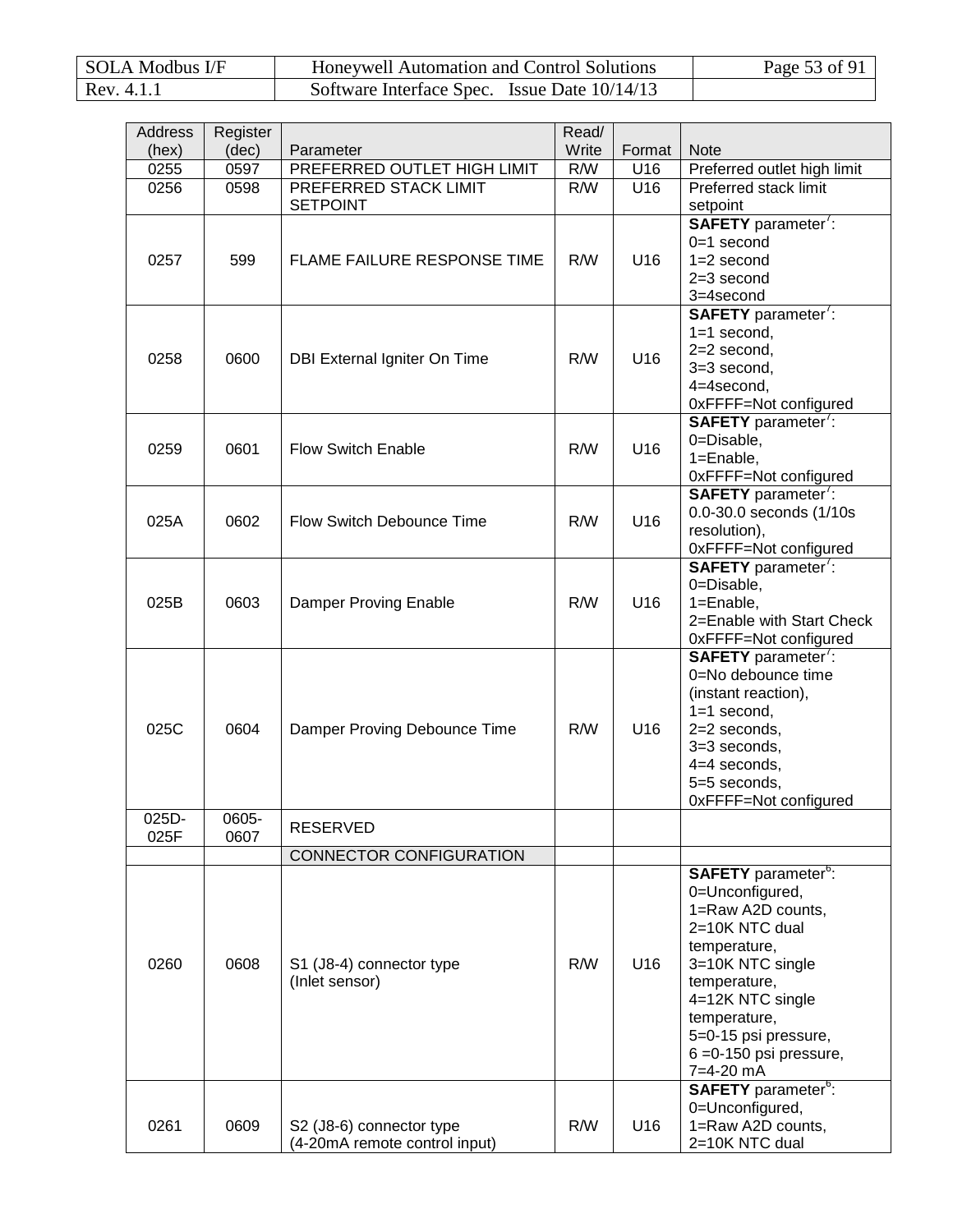| Page 54 of 91 | Honeywell Automation and Control Solutions   | <b>SOLA Modbus I/F</b> |
|---------------|----------------------------------------------|------------------------|
| Rev. 4.1.1    | Software Interface Spec. Issue Date 10/14/13 |                        |

| Address | Register |                                                                                                                                                                 | Read/ |        |                                                                                                                                                                                                                                                            |
|---------|----------|-----------------------------------------------------------------------------------------------------------------------------------------------------------------|-------|--------|------------------------------------------------------------------------------------------------------------------------------------------------------------------------------------------------------------------------------------------------------------|
| (hex)   | (dec)    | Parameter                                                                                                                                                       | Write | Format | <b>Note</b>                                                                                                                                                                                                                                                |
| 0261    | 0609     | S2 (J8-6) connector type<br>(4-20mA remote control input)                                                                                                       | R/W   | U16    | temperature,<br>3=10K NTC single<br>temperature,<br>4=12K NTC single<br>temperature,<br>5=0-15 psi pressure,<br>$6 = 0.150$ psi pressure,<br>7=4-20 mA                                                                                                     |
| 0262    | 0610     | S3S4 (J8-8, 10) connector type<br>(Outlet dual sensor)<br>(Outlet limit sensor and<br>Outlet operation sensor)                                                  | R/W   | U16    | <b>SAFETY</b> parameter <sup>6</sup> :<br>0=Unconfigured,<br>1=Raw A2D counts,<br>2=10K NTC dual<br>temperature,<br>3=10K NTC single<br>temperature,<br>4=12K NTC single<br>temperature,<br>5=0-15 psi pressure,<br>6 = 0-150 psi pressure,<br>7=4-20 mA   |
| 0263    | 0611     | S5 (J8-11) connector type                                                                                                                                       | R/W   | U16    | <b>SAFETY</b> parameter <sup>6</sup> :<br>0=Unconfigured,<br>1=Raw A2D counts,<br>2=10K NTC dual<br>temperature,<br>3=10K NTC single<br>temperature,<br>4=12K NTC single<br>temperature,<br>5=0-15 psi pressure,<br>$6 = 0.150$ psi pressure,<br>7=4-20 mA |
| 0264    | 0612     | S6S7 (J9-1, 3) connector type<br>(DHW dual sensor)<br>(DHW limit sensor and<br>DHW operation sensor)                                                            | R/W   | U16    | <b>SAFETY</b> parameter <sup>6</sup> :<br>0=Unconfigured,<br>1=Raw A2D counts,<br>2=10K NTC dual<br>temperature,<br>3=10K NTC single<br>temperature,<br>4=12K NTC single<br>temperature,<br>5=0-15 psi pressure,<br>$6 = 0.150$ psi pressure,<br>7=4-20 mA |
| 0265    | 0613     | S8S9 (J9-4, 6) connector type<br>(Stack dual sensor)<br>(Stack limit sensor and<br>Stack operation sensor)<br>(Stack limit sensor and<br>Heat exchanger sensor) | R/W   | U16    | <b>SAFETY</b> parameter <sup>6</sup> :<br>0=Unconfigured,<br>1=Raw A2D counts,<br>2=10K NTC dual<br>temperature,<br>3=10K NTC single<br>temperature,<br>4=12K NTC single<br>temperature,<br>5=0-15 psi pressure,<br>$6 = 0.150$ psi pressure,              |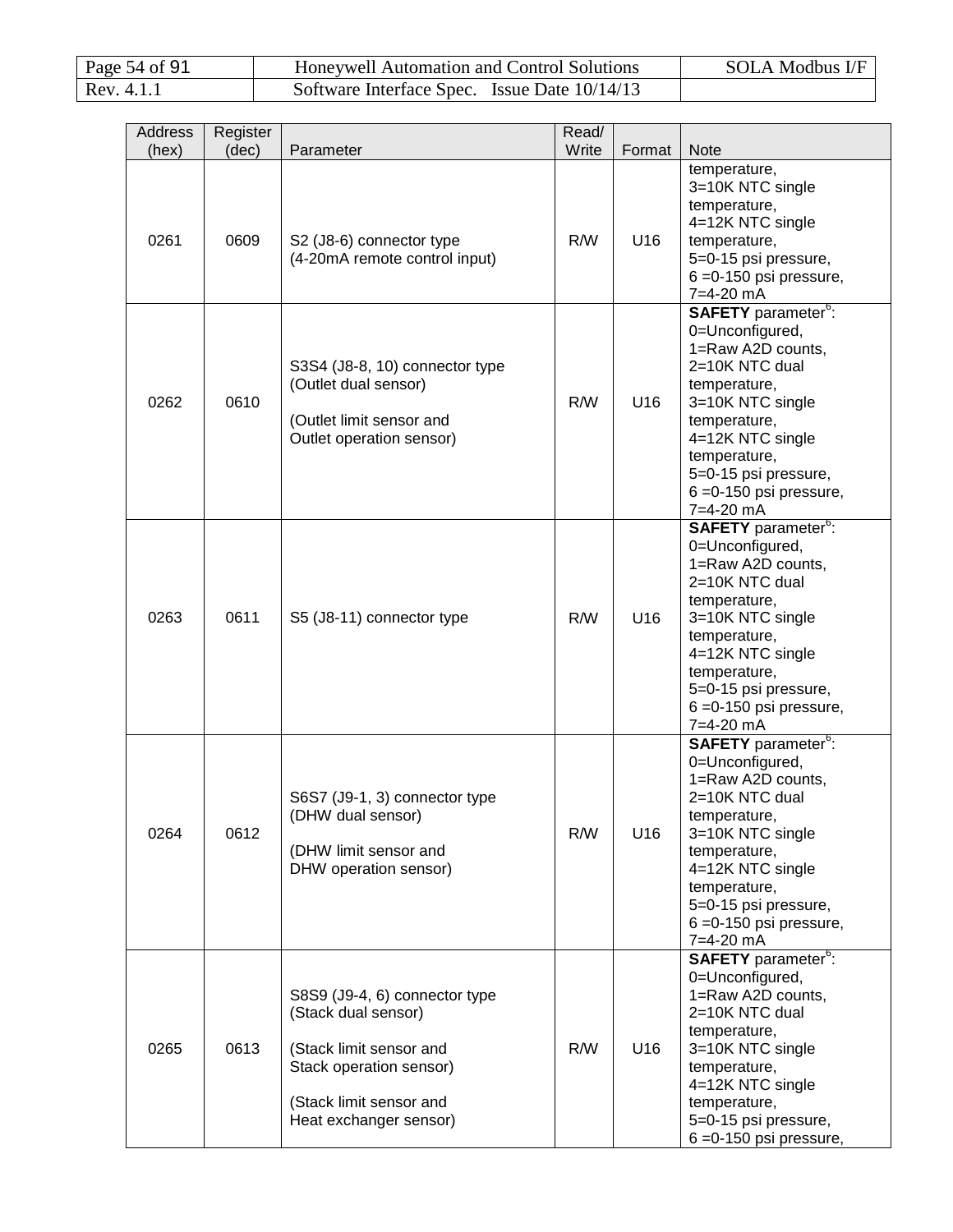| <b>SOLA Modbus I/F</b> | Honeywell Automation and Control Solutions   | Page 55 of 91 |
|------------------------|----------------------------------------------|---------------|
| Rev. 4.1.1             | Software Interface Spec. Issue Date 10/14/13 |               |

| <b>Address</b> | Register |                                                | Read/ |        |                                                                                                                                                                                                                                                            |
|----------------|----------|------------------------------------------------|-------|--------|------------------------------------------------------------------------------------------------------------------------------------------------------------------------------------------------------------------------------------------------------------|
| (hex)          | (dec)    | Parameter                                      | Write | Format | <b>Note</b>                                                                                                                                                                                                                                                |
|                |          |                                                |       |        | $7 = 4 - 20$ mA                                                                                                                                                                                                                                            |
| 0266           | 0614     | S10 (J10-7) connector type                     | R/W   | U16    | <b>SAFETY</b> parameter <sup>6</sup> :<br>0=Unconfigured,<br>1=Raw A2D counts,<br>2=10K NTC dual<br>temperature,<br>3=10K NTC single<br>temperature,<br>4=12K NTC single<br>temperature,<br>5=0-15 psi pressure,<br>$6 = 0.150$ psi pressure,<br>7=4-20 mA |
| 0267           | 0615     | Outdoor temperature correction<br>offset       |       |        |                                                                                                                                                                                                                                                            |
| 0268           | 0616     | Pressure correction offset                     |       |        |                                                                                                                                                                                                                                                            |
| 0269           | 0617     | Low fire cutoff time                           |       |        |                                                                                                                                                                                                                                                            |
| 026A           | 0618     | <b>DOE Energy Saving</b>                       |       |        |                                                                                                                                                                                                                                                            |
| 026B           | 0619     | <b>Modbus Heartbeat</b>                        | R/W   | U16    | Heartbeat signal input<br>register (values 0x5555 and<br>(OXAAAA                                                                                                                                                                                           |
| 026C           | 0620     | <b>Modbus Heartbeat Timeout</b>                | R/W   | U16    | <b>SAFETY</b> parameter <sup>7</sup> :<br>0-6553 seconds<br>(109 minutes),<br>$0 =$ Feature disabled<br>0xFFFF=Not configured                                                                                                                              |
| 026D           | 0621     | Modbus Lockout                                 | R/W   | U16    | 0=No modbus lockout<br>active,<br>1-0xFFFF=Modbus lockout<br>active (lockout data)                                                                                                                                                                         |
| 026E           | 0622     | Modbus Blower/HSI Output                       | R/W   | U16    | $0 =$ Off<br>$1=On$                                                                                                                                                                                                                                        |
| 026F           | 0623     | Modbus Blower/HIS Output Control               | R/W   | U16    | <b>SAFETY</b> parameter <sup>7</sup> :<br>0=Disabled,<br>1=Enabled                                                                                                                                                                                         |
|                |          | <b>EXTENDED SYSTEM</b><br><b>CONFIGURATION</b> |       |        |                                                                                                                                                                                                                                                            |
| 0270           | 0624     | Installer passcode                             | W     | U16    | To set new installer<br>passcode (000-999).<br>Requires register access<br>status (register 177) set to<br>Installer or higher.                                                                                                                            |
| 0271           | 0625     | OEM passcode                                   | W     | U16    | To set new OEM passcode<br>(000-999). Requires<br>register access status<br>(register 177) set to OEM or<br>higher.                                                                                                                                        |
| 0272           | 0626     | Outdoor temperature source                     | R/W   | U16    | 0=Unconfigured,<br>1=Sensor on S5 connector,<br>2=Sensor on S10<br>connector,<br>3=Modbus,<br>4=EnviraCOM sensor,<br>5=C7089 sensor on S10                                                                                                                 |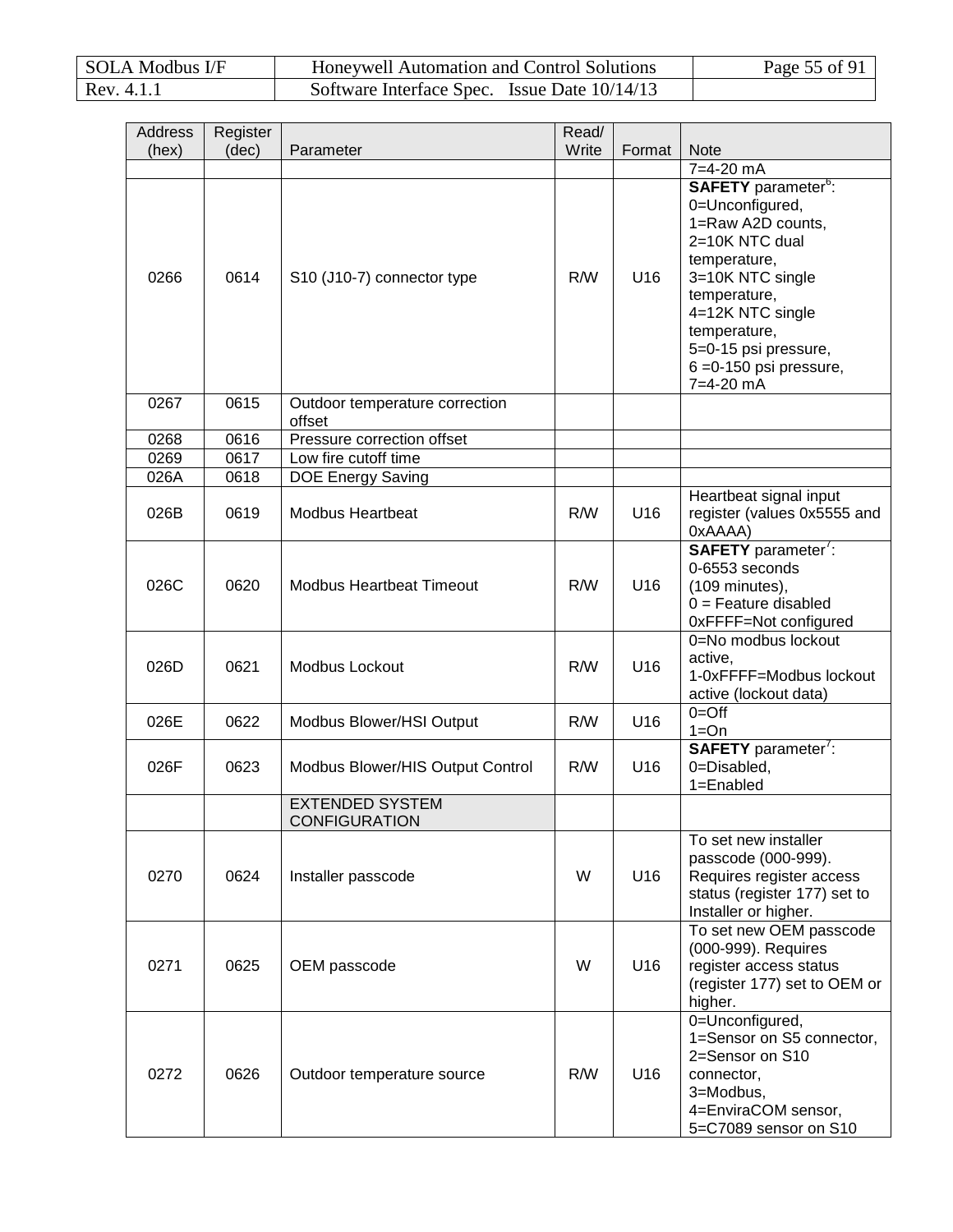| Page 56 of 91 | Honeywell Automation and Control Solutions   | <b>SOLA Modbus I/F</b> |
|---------------|----------------------------------------------|------------------------|
| Rev. 4.1.1    | Software Interface Spec. Issue Date 10/14/13 |                        |

| <b>Address</b> | Register |                                                    | Read/ |                  |                                                                                                                                                     |
|----------------|----------|----------------------------------------------------|-------|------------------|-----------------------------------------------------------------------------------------------------------------------------------------------------|
| (hex)          | (dec)    | Parameter                                          | Write | Format           | <b>Note</b>                                                                                                                                         |
|                |          |                                                    |       |                  | connector                                                                                                                                           |
| 0273           | 0627     | Warm weather shutdown enable                       | R/W   | U16              | 0=Disable,<br>1=Shutdown after demand<br>has ended,<br>2=Shutdown immediately                                                                       |
| 0274           | 0628     | Warm weather shutdown setpoint                     | R/W   | U16              | $-40^{\circ}$ -130 $^{\circ}$ (0.1 $^{\circ}$ C precision) <sup>1</sup>                                                                             |
| 0275           | 0629     | Use STAT with EnviraCOM remote<br>stat             | R/W   | $\overline{U16}$ | 0=Disable,<br>$1 =$ Enable                                                                                                                          |
| 0276           | 0630     | Line frequency                                     | R/W   | U16              | <b>SAFETY</b> parameter <sup>6</sup> :<br>$0=60$ Hz,<br>$1=50$ Hz,<br>2=Auto detect 48-63 Hz                                                        |
| 0277           | 0631     | Safety configuration options                       | R/W   | U16              | <b>SAFETY</b> parameter <sup>6</sup> :<br>Bit map:<br>15-1=Reserved,<br>0=Ignore flame rod faults<br>when UV is configured                          |
|                |          |                                                    |       |                  |                                                                                                                                                     |
|                |          | FLAP VALVE CONFIGURATION                           |       |                  |                                                                                                                                                     |
| 0278           | 0632     | Controller interaction enable                      | R/W   | U16              | <b>SAFETY</b> parameter <sup>6</sup> :<br>0=Disable interaction,<br>1=Enable single burner flap<br>valve,<br>2=Enable paired burner flap<br>valve,  |
| 0279           | 0633     | Blocked condensate enable                          | R/W   | U16              | <b>SAFETY</b> parameter <sup>6</sup> :<br>0=Disable blocked<br>condensate detection,<br>1=Enable monitor for<br>blocked condensate in the<br>system |
| 027A           | 0634     | Flap valve controller ID                           | R/W   | U16              | <b>SAFETY</b> parameter <sup>6</sup> :<br>$0 - 15$                                                                                                  |
| 027B           | 0635     | Number of controllers in flap valve<br>system      | R/W   | $\overline{U16}$ | <b>SAFETY</b> parameter <sup>6</sup> :<br>$0 - 15$                                                                                                  |
| 027C           | 0636     | Maximum firing rate when neighbor<br>starts up     | R/W   | U16              | <b>SAFETY</b> parameter <sup>6</sup> :<br>RPM or % <sup>4</sup>                                                                                     |
| 027D           | 0637     | Stack fault from neighbor enable                   | R/W   | U16              | <b>SAFETY</b> parameter <sup>6</sup> :<br>0=Disable,<br>1=Enable                                                                                    |
| 027E           | 0638     | <b>SOFT LOCKOUT ENABLE</b>                         | R/W   | U16              | Soft lockout enable                                                                                                                                 |
| 027F           | 0639     | <b>BURNER OFF INHIBIT TIME</b>                     | R/W   | U16              | Burner off inhibit time                                                                                                                             |
|                |          | <b>EXTENDED MODULATION</b><br><b>CONFIGURATION</b> |       |                  |                                                                                                                                                     |
| 029C           | 0668     | <b>Modbus Analog Output</b>                        | R/W   | U16              | 0-100% (in 0.1% units) <sup>3</sup> ,<br>Out of range value = $0mA$<br>or 0V                                                                        |
| 029D           | 0669     | <b>Modbus Analog Output Control</b>                | R/W   | U16              | 0=Disable,<br>$1 = 4 - 20mA$<br>$2=0-10V$                                                                                                           |
| 029E           | 0670     | IAS Open Modulation Step Down                      | R/W   | U16              | RPM or $%^4$                                                                                                                                        |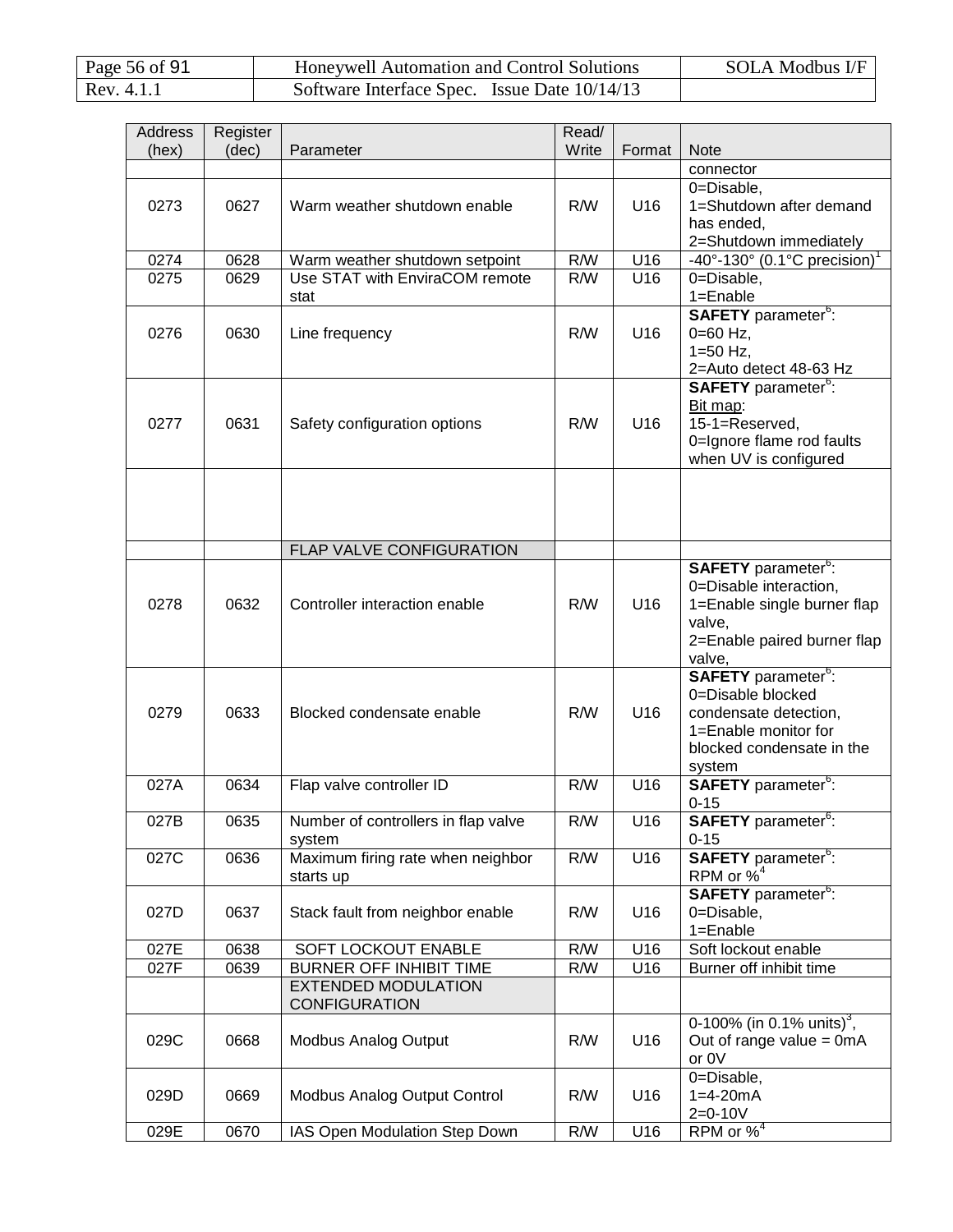| <b>SOLA Modbus I/F</b> | Honeywell Automation and Control Solutions   | Page 57 of 91 |
|------------------------|----------------------------------------------|---------------|
| Rev. 4.1.1             | Software Interface Spec. Issue Date 10/14/13 |               |

| <b>Address</b> | Register |                                                              | Read/ |        |                                                                                                                                                                                                            |
|----------------|----------|--------------------------------------------------------------|-------|--------|------------------------------------------------------------------------------------------------------------------------------------------------------------------------------------------------------------|
| (hex)          | (dec)    | Parameter                                                    | Write | Format | <b>Note</b>                                                                                                                                                                                                |
|                |          | Rate                                                         |       |        |                                                                                                                                                                                                            |
| 029F           | 0671     | IAS Open Modulation Step Down<br>Time                        | R/W   | U16    | 0-64800 seconds<br>$(18$ hours):<br>0=Feature disabled,<br>0xFFFF=Not configured                                                                                                                           |
|                |          | <b>DHW PLATE HEAT EXCHANGER</b><br><b>CONFIGURATION</b>      |       |        |                                                                                                                                                                                                            |
| 02B0           | 0688     | Plate preheat delay after tap                                | R/W   | U16    | 0-64800 seconds<br>$(18$ hours),<br>0xFFFF=Not configured                                                                                                                                                  |
| 02B1           | 0689     | Plate preheat setpoint                                       | R/W   | U16    | $-40^\circ$ -130 $\textdegree$ (0.1 $\textdegree$ C precision) <sup>1</sup>                                                                                                                                |
| 02B2           | 0690     | Plate preheat on recognition time                            | R/W   | U16    | 0-64800 seconds<br>(18 hours),<br>0xFFFF=Not configured                                                                                                                                                    |
| 02B3           | 0691     | Plate preheat on hysteresis                                  | R/W   | U16    | $0^{\circ}$ -130 $^{\circ}$ (0.1 $^{\circ}$ C precision) <sup>2</sup>                                                                                                                                      |
| 02B4           | 0692     | Plate preheat off hysteresis                                 | R/W   | U16    | $0^{\circ}$ -130 $^{\circ}$ (0.1 $^{\circ}$ C precision) <sup>1</sup>                                                                                                                                      |
| 02B5           | 0693     | Plate preheat minimum on time                                | R/W   | U16    | 0-64800 seconds<br>(18 hours),<br>0xFFFF=Not configured                                                                                                                                                    |
| 02B6           | 0694     | Tap detect degrees                                           | R/W   | U16    | Rate of temperature drop in<br>DHW sensor when tap<br>detection is declared:<br>0°-130° / second (0.1°C<br>$precision)^1$                                                                                  |
| 02B7           | 0695     | Tap detect on hysteresis                                     | R/W   | U16    | $0^{\circ}$ -130 $^{\circ}$ (0.1 $^{\circ}$ C precision) <sup>1</sup>                                                                                                                                      |
| 02B8           | 0696     | Tap detect on recognition time                               | R/W   | U16    | 0-64800 seconds<br>(18 hours),<br>0xFFFF=Not configured                                                                                                                                                    |
| 02B9           | 0697     | Tap stop DHW-Inlet degrees                                   | R/W   | U16    | Temperature delta between<br>DHW & inlet sensors when<br>tap demand is stopped<br>(drops below this limit):<br>$0^{\circ}$ -130° (0.1°C precision) <sup>1</sup>                                            |
| 02BA           | 0698     | Tap stop Outlet-Inlet degrees                                | R/W   | U16    | Temperature delta between<br>outlet & inlet sensors when<br>tap demand is stopped<br>(drops below this limit):<br>$0^{\circ}$ -130 $^{\circ}$ (0.1 $^{\circ}$ C precision) <sup>1</sup><br>0-64800 seconds |
| 02BB           | 0699     | Tap minimum on time                                          | R/W   | U16    | $(18$ hours),<br>0xFFFF=Not configured                                                                                                                                                                     |
| 02BC           | 0700     | Tap detect on threshold                                      | R/W   | U16    | 0°-130° (0.1°C precision)                                                                                                                                                                                  |
| 02BD           | 0701     | Preheat detect on threshold                                  | R/W   | U16    | 0°-130° (0.1°C precision)                                                                                                                                                                                  |
| 02BE           | 0702     | Preheat detect off threshold                                 | R/W   | U16    | $0^{\circ}$ -130 $^{\circ}$ (0.1 $^{\circ}$ C precision)                                                                                                                                                   |
| 02BF           | 0703     | RESERVED<br><b>EXTENDED LEAD LAG</b><br><b>CONFIGURATION</b> |       |        |                                                                                                                                                                                                            |
| 02C0           | 0704     | Lead Lag DHW demand switch                                   | R/W   | U16    | 0=DHW loop is disabled,<br>1=STAT terminal,<br>2=Reserved,<br>3=EnviraCOM DHW<br>request,                                                                                                                  |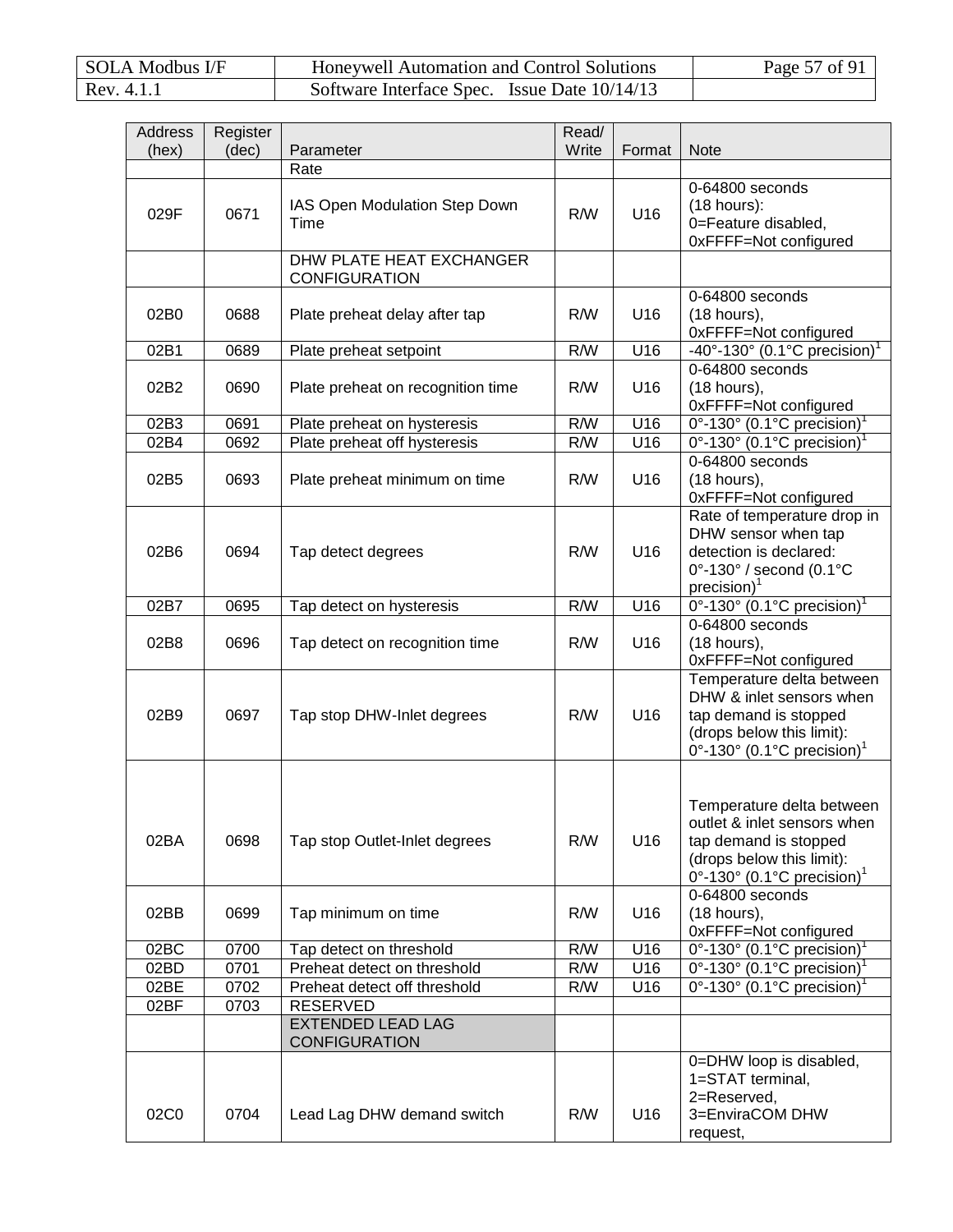| Page 58 of 91 | Honeywell Automation and Control Solutions   | SOLA Modbus I/F |
|---------------|----------------------------------------------|-----------------|
| Rev. 4.1.1    | Software Interface Spec. Issue Date 10/14/13 |                 |

| <b>Address</b>   | Register     |                                             | Read/      |            |                                                                                                                                                                      |
|------------------|--------------|---------------------------------------------|------------|------------|----------------------------------------------------------------------------------------------------------------------------------------------------------------------|
| (hex)            | (dec)        | Parameter                                   | Write      | Format     | <b>Note</b>                                                                                                                                                          |
|                  |              |                                             |            |            | 4-6=Reserved,<br>7=Shorted DHW (S6)                                                                                                                                  |
|                  |              |                                             |            |            | sensor (J9-1 terminal)                                                                                                                                               |
| 02C1             | 0705         | Lead Lag DHW setpoint                       | R/W        | U16        | $-40^\circ$ -130 $^\circ$ (0.1 $\overline{^{\circ}C}$ precision) <sup>1</sup>                                                                                        |
| 02C2             | 0706         | Lead Lag DHW priority vs. CH                | R/W        | U16        | $0=CH$ > DHW,                                                                                                                                                        |
|                  |              |                                             |            |            | $1 = DHW > CH$                                                                                                                                                       |
| 02C3-            | 0707-        | <b>RESERVED</b>                             |            |            |                                                                                                                                                                      |
| 02C8             | 0712         |                                             |            |            |                                                                                                                                                                      |
| 02C9             | 0713         | Slave dropout/return compensation           | R/W        | U16        | 0=No slave compensation,<br>1=Replace dropout<br>immediately,<br>2=Adjust rate for remaining<br>slaves,<br>3=Both replace dropout &<br>adjust rate                   |
| 02CA             | 0714         | Add stage method                            | R/W        | U16        | 0=Do not add stage,<br>1=Use error threshold,<br>2=Use firing rate threshold,<br>3=Use error rate change &<br>threshold,<br>4=Use firing rate change &<br>threshold  |
| 02CB             | 0715         | <b>RESERVED</b>                             |            |            |                                                                                                                                                                      |
| 02CC             | 0716         | Add stage detection time                    | R/W        | U16        | 0-64800 seconds<br>$(18$ hours),<br>0xFFFF=Not configured                                                                                                            |
| 02CD             | 0717         | <b>RESERVED</b>                             |            |            |                                                                                                                                                                      |
| 02CE             | 0718         | Add stage error threshold                   | R/W        | U16        | $0^{\circ}$ -130 $^{\circ}$ (0.1 $^{\circ}$ C precision) <sup>1</sup>                                                                                                |
| 02CF             | 0719         | Add stage rate offset                       | R/W        | U16        | $-100-100\%^{2}$ (0.1% units)                                                                                                                                        |
| 02D0<br>02D1     | 0720<br>0721 | Add stage error gain<br>Add stage rate gain | R/W<br>R/W | U16<br>U16 | $0 - 100$<br>$0 - 100$                                                                                                                                               |
|                  |              |                                             |            |            | 0-64800 seconds                                                                                                                                                      |
| 02D2             | 0722         | Add stage inter-stage delay                 | R/W        | U16        | $(18$ hours),<br>0xFFFF=Not configured                                                                                                                               |
| 02D3             | 0723         | Drop stage method                           | R/W        | U16        | 0=Do not drop stage,<br>1=Use error threshold,<br>2=Use firing rate threshold,<br>3=Use error rate change &<br>threshold,<br>4=Use firing rate change &<br>threshold |
| 02D4             | 0724         | RESERVED                                    |            |            |                                                                                                                                                                      |
| 02D <sub>5</sub> | 0725         | Drop stage detection time                   | R/W        | U16        | $0-64800$ seconds<br>$(18$ hours),<br>0xFFFF=Not configured                                                                                                          |
| 02D6             | 0726         | <b>RESERVED</b>                             |            |            |                                                                                                                                                                      |
| 02D7             | 0727         | Drop stage error threshold                  | R/W        | U16        | $0^{\circ}$ -130° (0.1°C precision) <sup>1</sup>                                                                                                                     |
| 02D8             | 0728         | Drop stage rate offset                      | R/W        | U16        | $-100-100\%^{2}$ (0.1% units)                                                                                                                                        |
| 02D9             | 0729         | Drop stage error gain                       | R/W        | U16        | $0 - 100$<br>$0 - 100$                                                                                                                                               |
| 02DA             | 0730         | Drop stage rate gain                        | R/W        | U16        | 0-64800 seconds                                                                                                                                                      |
| 02DB             | 0731         | Drop stage inter-stage delay                | R/W        | U16        | $(18$ hours),<br>0xFFFF=Not configured                                                                                                                               |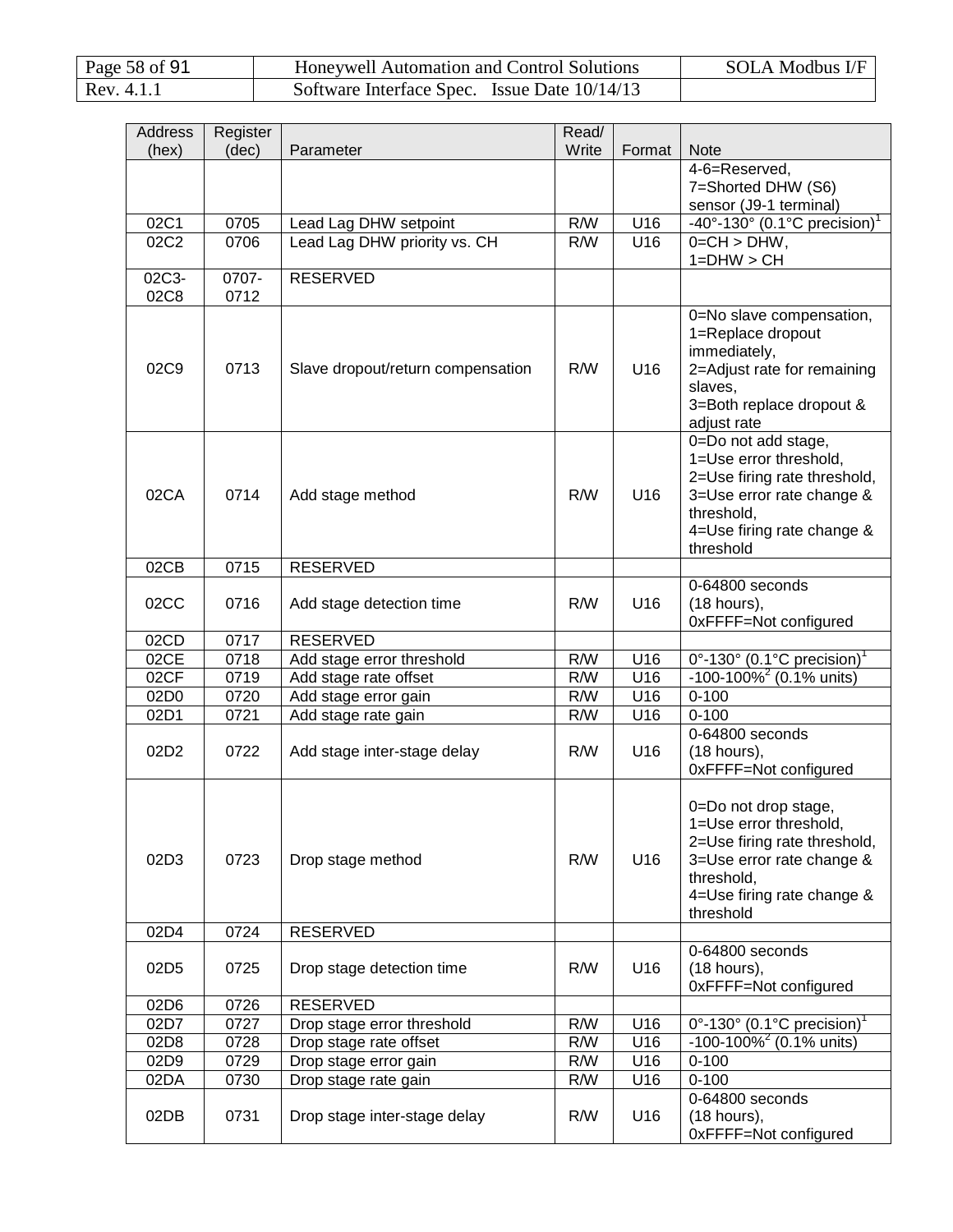| <b>SOLA Modbus I/F</b> | Honeywell Automation and Control Solutions   | Page 59 of 91 |
|------------------------|----------------------------------------------|---------------|
| Rev. 4.1.1             | Software Interface Spec. Issue Date 10/14/13 |               |

| <b>Address</b> | Register      |                                     | Read/ |        |                                                                                                                                                                                                                                                                                                                                                                                                                                  |
|----------------|---------------|-------------------------------------|-------|--------|----------------------------------------------------------------------------------------------------------------------------------------------------------------------------------------------------------------------------------------------------------------------------------------------------------------------------------------------------------------------------------------------------------------------------------|
| (hex)<br>02DC  | (dec)<br>0732 | Parameter<br>RESERVED               | Write | Format | <b>Note</b>                                                                                                                                                                                                                                                                                                                                                                                                                      |
| 02DD           | 0733          | Lead rotation time                  | R/W   | U16    | 0-64800 minutes<br>(1080 hours),<br>0xFFFF=Not configured                                                                                                                                                                                                                                                                                                                                                                        |
| 02DE           | 0734          | Force lead rotation time            | R/W   | U16    | 0-64800 minutes<br>(1080 hours),<br>0xFFFF=Not configured                                                                                                                                                                                                                                                                                                                                                                        |
| 02DF           | 0735          | Lead Lag DHW time of day setpoint   | R/W   | U16    | $-40^{\circ}$ -130 $^{\circ}$ (0.1 $^{\circ}$ C precision) <sup>1</sup>                                                                                                                                                                                                                                                                                                                                                          |
| 02E0           | 0736          | Boiler off options                  | R/W   | U16    | 0=No boiler off options<br>enabled,<br>1=All boilers off when<br>threshold (register 737)<br>reached,<br>2=Drop lead boiler on error<br>threshold,<br>3=All boilers off AND<br>Drop lead boiler on error<br>threshold                                                                                                                                                                                                            |
| 02E1           | 0737          | All boilers off threshold           | R/W   | U16    | Temperature threshold<br>when all slave boilers are<br>immediately turned off<br>-40°-130° (0.1°C precision) <sup>1</sup>                                                                                                                                                                                                                                                                                                        |
| 02E2           | 0738          | Lead Lag pressure setpoint          | R/W   | U16    | 0-150psi (0.1psi precision)                                                                                                                                                                                                                                                                                                                                                                                                      |
| 02E3           | 0739          | Lead Lag pressure TOD setpoint      | R/W   | U16    | 0-150psi (0.1psi precision)                                                                                                                                                                                                                                                                                                                                                                                                      |
| 02E4           | 0740          | Lead Lag pressure on hysteresis     | R/W   | U16    | 0-150psi (0.1psi precision)                                                                                                                                                                                                                                                                                                                                                                                                      |
| 02E5           | 0741          | Lead Lag pressure off hysteresis    | R/W   | U16    | 0-150psi (0.1psi precision)                                                                                                                                                                                                                                                                                                                                                                                                      |
| 02E6           | 0742          | Add stage pressure error threshold  | R/W   | U16    | 0-150psi (0.1psi precision)                                                                                                                                                                                                                                                                                                                                                                                                      |
| 02E7           | 0743          | Drop stage pressure error threshold | R/W   | U16    | 0-150psi (0.1psi precision)                                                                                                                                                                                                                                                                                                                                                                                                      |
| 02E8           | 0744          | Lead Lag minimum pressure           | R/W   | U16    | 0-150psi (0.1psi precision)                                                                                                                                                                                                                                                                                                                                                                                                      |
| 02E9           | 0745          | Lead Lag 4 mA steam pressure        | R/W   | U16    | 0-150psi (0.1psi precision)                                                                                                                                                                                                                                                                                                                                                                                                      |
| 02EA           | 0746          | Lead Lag 20 mA steam pressure       | R/W   | U16    | 0-150psi (0.1psi precision)                                                                                                                                                                                                                                                                                                                                                                                                      |
| 02EB           | 0747          | Lead Lag Modbus pressure setpoint   | R/W   | U16    | 0-150psi (0.1psi precision)                                                                                                                                                                                                                                                                                                                                                                                                      |
| 02EC           | 0748          | Lead Lag manual slave request       | R/W   | U16    | Bit mask selecting which<br>Lead Lag slaves to fire in<br>modulation test (see<br>Manual test mode in<br>register 556):<br>15-8=Reserved,<br>$7=8^{th}$ slave,<br>$6 = 7$ <sup>th</sup> slave,<br>$5=6^{th}$ slave,<br>$4=5^{th}$ slave,<br>$3=4^{\text{th}}$ slave,<br>$2=3^{\text{rd}}$ slave,<br>1=2 <sup>nd</sup> slave,<br>$0=1st$ slave (lowest<br>address)<br>Each bit represents relative<br>order of slave by ascending |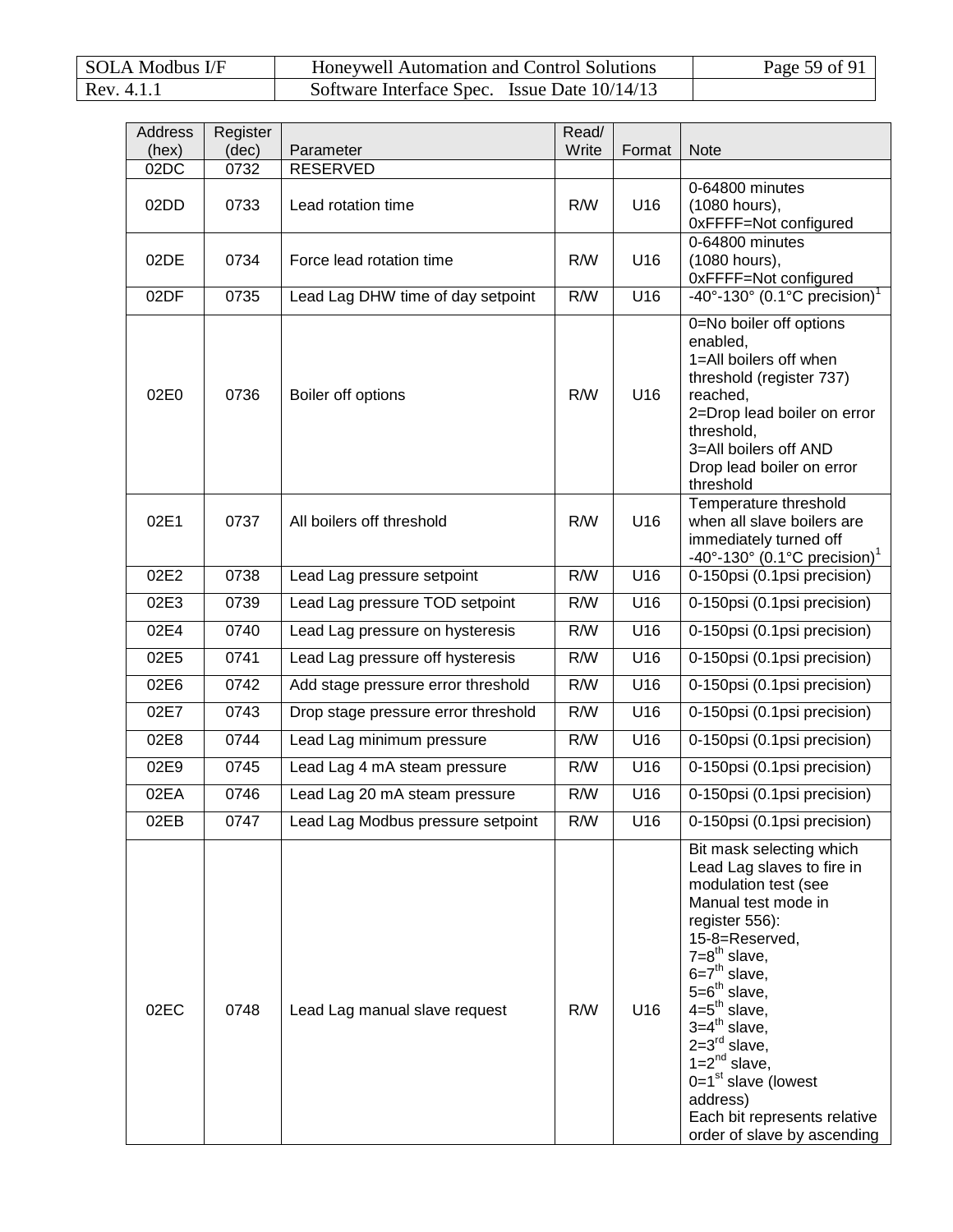| Page 60 of 91 | Honeywell Automation and Control Solutions   | <b>SOLA Modbus I/F</b> |
|---------------|----------------------------------------------|------------------------|
| Rev. 4.1.1    | Software Interface Spec. Issue Date 10/14/13 |                        |

| Address<br>(hex) | Register<br>(dec) | Parameter                                    | Read/<br>Write | Format | <b>Note</b>                                                                                                                                                                                                                                                                                                                                                                                                                                                                         |
|------------------|-------------------|----------------------------------------------|----------------|--------|-------------------------------------------------------------------------------------------------------------------------------------------------------------------------------------------------------------------------------------------------------------------------------------------------------------------------------------------------------------------------------------------------------------------------------------------------------------------------------------|
|                  |                   |                                              |                |        | Modbus address on Lead                                                                                                                                                                                                                                                                                                                                                                                                                                                              |
|                  |                   |                                              |                |        | Lag bus.                                                                                                                                                                                                                                                                                                                                                                                                                                                                            |
| 02ED             | 0749              | Lead Lag manual slave rate                   | R/W            | U16    | Firing rate (0.0-100.0%)<br>that selected slaves (see<br>register 748) are to<br>modulate when turned on.                                                                                                                                                                                                                                                                                                                                                                           |
| 02EE-<br>02EF    | 0750-<br>0751     | RESERVED                                     |                |        |                                                                                                                                                                                                                                                                                                                                                                                                                                                                                     |
|                  |                   | <b>EXTENDED PUMP</b><br><b>CONFIGURATION</b> |                |        |                                                                                                                                                                                                                                                                                                                                                                                                                                                                                     |
| 02F0             | 0752              | Auxiliary 1 pump overrun time                | R/W            | U16    | 0-64800 seconds<br>$(18$ hours),<br>0xFFFF=Not configured                                                                                                                                                                                                                                                                                                                                                                                                                           |
| 02F1             | 0753              | Auxiliary 1 pump options 1                   | R/W            | U16    | Bit map:<br>15=Normal pump demand<br>when auxiliary pump Z is<br>set,<br>14=Normal pump demand<br>when auxiliary pump Y is<br>set,<br>13=Normal pump demand<br>when auxiliary pump X is<br>set,<br>12-10=Reserved (always<br>(0),<br>9=Normal pump demand<br>when local Lead Lag pump<br>demand is requested,<br>8=Normal pump demand<br>when local Lead Lag<br>service is active,<br>7=Reserved,<br>6=Normal pump demand<br>when DHW service is<br>active,<br>5=Normal pump demand |
| 02F1             | 0753              | Auxiliary 1 pump options 1                   | R/W            | U16    | when CH service is active,<br>4=Reserved,<br>3=Normal pump demand<br>when DHW demand,<br>2=Normal pump demand<br>when CH demand,<br>1=Normal pump demand<br>when local burner demand,<br>0=Local demand inhibited<br>for faults                                                                                                                                                                                                                                                     |
|                  |                   |                                              |                |        | Bit map:<br>15=Pump used for Lead<br>Lag,<br>14=Pump used for local<br>demand,<br>13-10=Reserved (always<br>(0),<br>9=Use delayed overrun,<br>8=Force pump off when                                                                                                                                                                                                                                                                                                                 |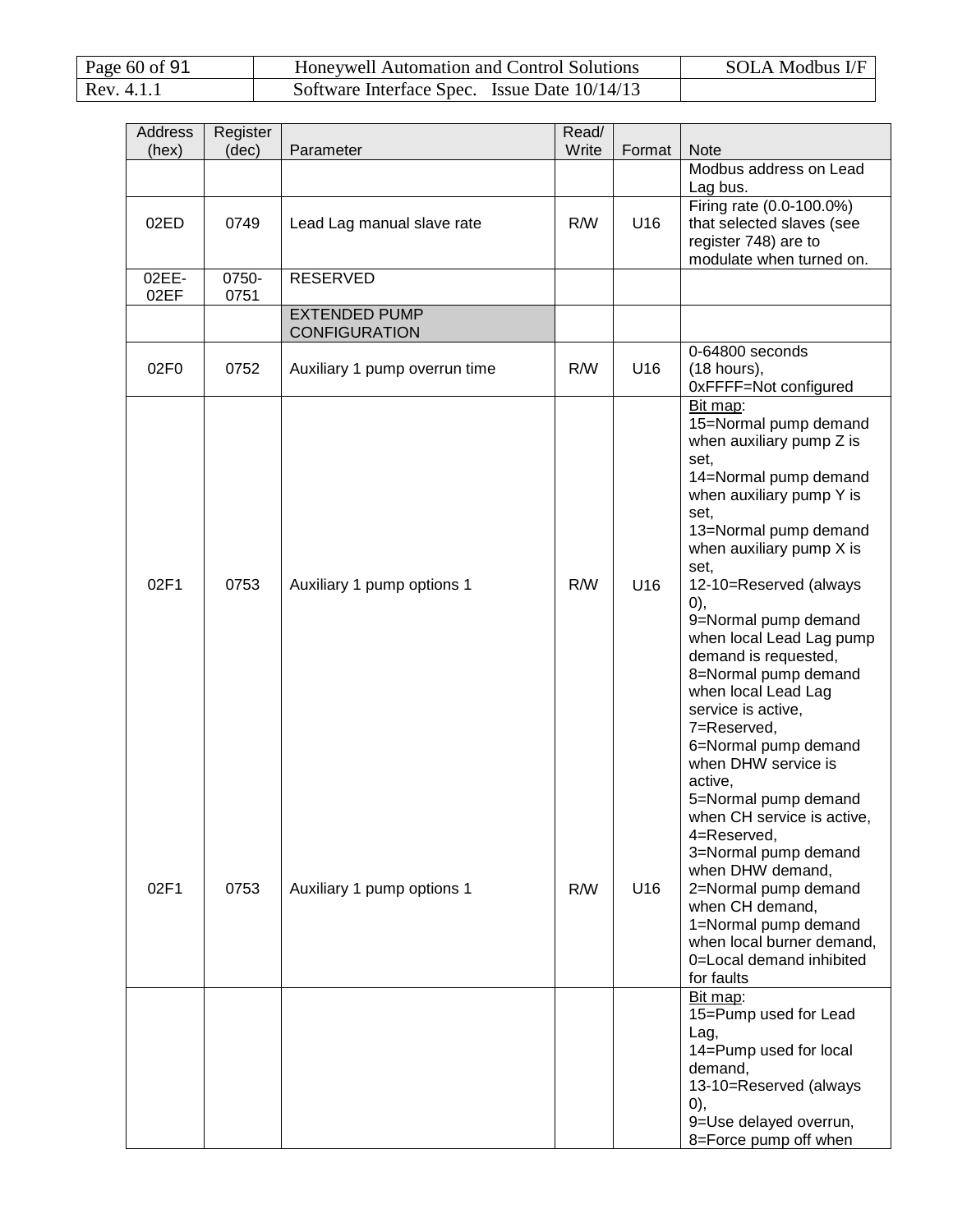| <b>SOLA Modbus I/F</b> | Honeywell Automation and Control Solutions   | Page 61 of 91 |
|------------------------|----------------------------------------------|---------------|
| Rev. 4.1.1             | Software Interface Spec. Issue Date 10/14/13 |               |

| Address | Register |                               | Read/ |        |                                                                                                                                                                                                                                                                                                                                                                                                                          |
|---------|----------|-------------------------------|-------|--------|--------------------------------------------------------------------------------------------------------------------------------------------------------------------------------------------------------------------------------------------------------------------------------------------------------------------------------------------------------------------------------------------------------------------------|
| (hex)   | (dec)    | Parameter                     | Write | Format | <b>Note</b>                                                                                                                                                                                                                                                                                                                                                                                                              |
| 02F2    | 0754     | Auxiliary 1 pump options 2    | R/W   | U16    | DHW high limit,<br>7=Force pump off when<br>DHW anti-condensation,<br>6=Force pump off when CH<br>anti-condensation,<br>5=Force pump off when<br>DHW priority is active,<br>4=Force pump on when<br>DHW frost protection,<br>3=Force pump on when CH<br>frost protection,<br>2=Force pump on when<br>Lead Lag slave demand,<br>1=Force pump on when<br>local burner demand,<br>0=Force pump on when<br>Outlet high limit |
| 02F3    | 0755     | Auxiliary 2 pump output       | R/W   | U16    | 0=None,<br>1=Pump A,<br>2=Pump B,<br>3=Pump C                                                                                                                                                                                                                                                                                                                                                                            |
| 02F4    | 0756     | Auxiliary 2 pump control      | R/W   | U16    | $0 =$ Auto,<br>$1 = On$                                                                                                                                                                                                                                                                                                                                                                                                  |
| 02F5    | 0757     | Auxiliary 2 pump start delay  | R/W   | U16    | 0-64800 seconds<br>$(18$ hours),<br>0xFFFF=Not configured                                                                                                                                                                                                                                                                                                                                                                |
| 02F6    | 0758     | Auxiliary 2 pump overrun time | R/W   | U16    | 0-64800 seconds<br>$(18$ hours),<br>0xFFFF=Not configured                                                                                                                                                                                                                                                                                                                                                                |
| 02F7    | 0759     | Auxiliary 2 pump options 1    | R/W   | U16    | Bit map:<br>15=Normal pump demand<br>when auxiliary pump Z is<br>set,<br>14=Normal pump demand<br>when auxiliary pump Y is<br>set,<br>13=Normal pump demand<br>when auxiliary pump X is<br>set,<br>12-10=Reserved (always<br>(0),<br>9=Normal pump demand<br>when local Lead Lag pump<br>demand is requested,<br>8=Normal pump demand<br>when local Lead Lag<br>service is active,<br>7=Reserved,                        |
| 02F7    | 0759     | Auxiliary 2 pump options 1    | R/W   | U16    | 6=Normal pump demand<br>when DHW service is<br>active,<br>5=Normal pump demand<br>when CH service is active,<br>4=Reserved,<br>3=Normal pump demand                                                                                                                                                                                                                                                                      |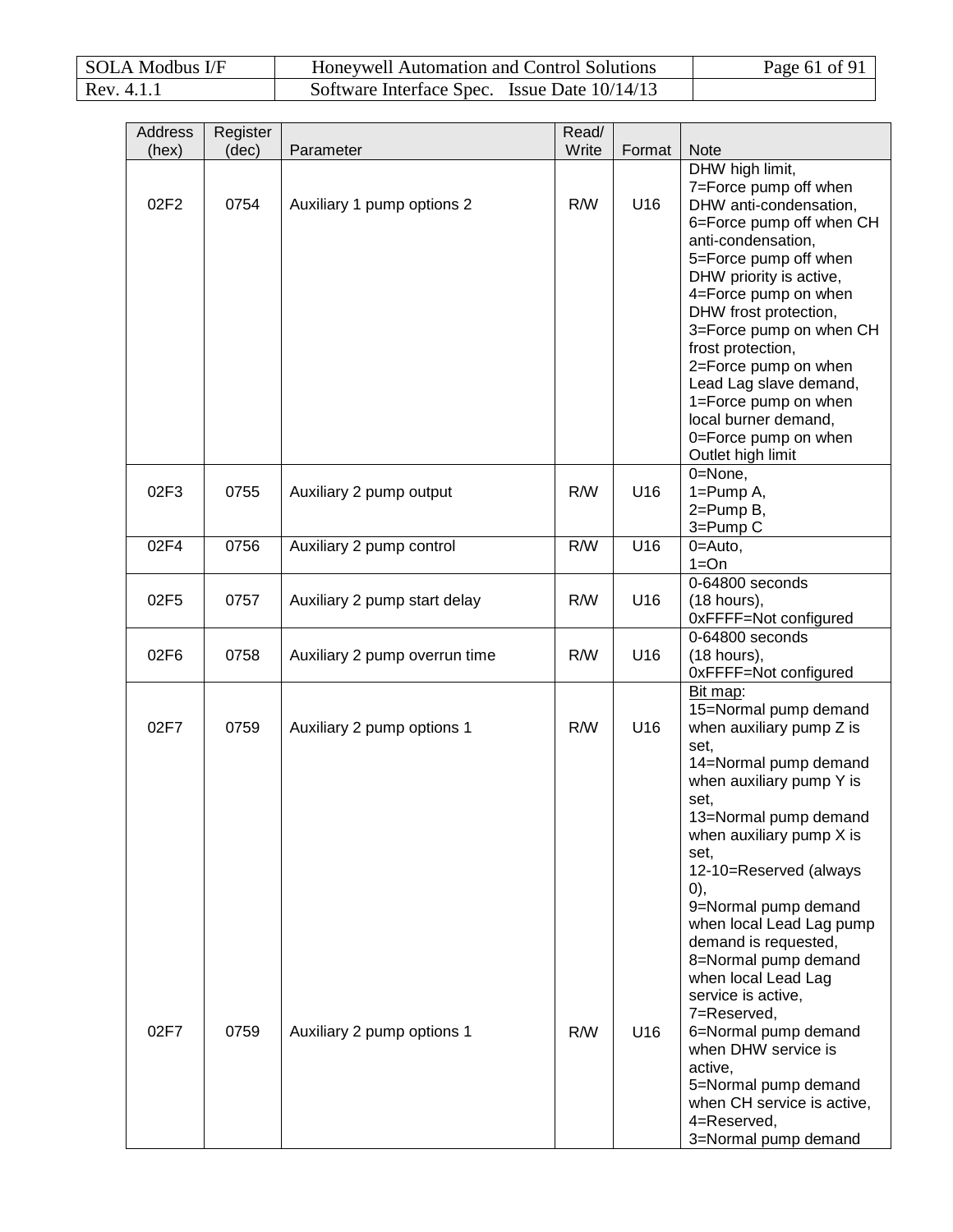| Page 62 of 91 | Honeywell Automation and Control Solutions   | <b>SOLA Modbus I/F</b> |
|---------------|----------------------------------------------|------------------------|
| Rev. 4.1.1    | Software Interface Spec. Issue Date 10/14/13 |                        |

| Address       | Register      |                                 | Read/ |        |                                                                                                                                                                                                                                                                                                                                                                                                                                                                                                                                                                                                 |
|---------------|---------------|---------------------------------|-------|--------|-------------------------------------------------------------------------------------------------------------------------------------------------------------------------------------------------------------------------------------------------------------------------------------------------------------------------------------------------------------------------------------------------------------------------------------------------------------------------------------------------------------------------------------------------------------------------------------------------|
| (hex)         | (dec)         | Parameter                       | Write | Format | <b>Note</b>                                                                                                                                                                                                                                                                                                                                                                                                                                                                                                                                                                                     |
|               |               |                                 |       |        | when DHW demand,<br>2=Normal pump demand<br>when CH demand,<br>1=Normal pump demand<br>when local burner demand,<br>0=Local demand inhibited<br>for faults                                                                                                                                                                                                                                                                                                                                                                                                                                      |
| 02F8          | 0760          | Auxiliary 2 pump options 2      | R/W   | U16    | Bit map:<br>15=Pump used for Lead<br>Lag,<br>14=Pump used for local<br>demand,<br>13-10=Reserved (always<br>(0),<br>9=Use delayed overrun,<br>8=Force pump off when<br>DHW high limit,<br>7=Force pump off when<br>DHW anti-condensation,<br>6=Force pump off when CH<br>anti-condensation,<br>5=Force pump off when<br>DHW priority is active,<br>4=Force pump on when<br>DHW frost protection,<br>3=Force pump on when CH<br>frost protection,<br>2=Force pump on when<br>Lead Lag slave demand,<br>1=Force pump on when<br>local burner demand,<br>0=Force pump on when<br>Outlet high limit |
| 02F9-<br>02FF | 0761-<br>0767 | <b>RESERVED</b>                 |       |        |                                                                                                                                                                                                                                                                                                                                                                                                                                                                                                                                                                                                 |
|               |               | <b>EXTENDED LEAD LAG STATUS</b> |       |        |                                                                                                                                                                                                                                                                                                                                                                                                                                                                                                                                                                                                 |
| 0300          | 0768          | Lead Lag active service         | R     | U16    | 0=No active service,<br>1=Central Heat,<br>$2=DHW,$<br>3=Mix,<br>4=Frost protection<br>5-14=Reserved,<br>15=Warm weather<br>shutdown                                                                                                                                                                                                                                                                                                                                                                                                                                                            |
| 0301          | 0769          | Slave 1 address                 | R     | U16    | Modbus address of 1 <sup>st</sup><br>slave found on Lead Lag<br>port<br>(0=indicates NO slave<br>found)                                                                                                                                                                                                                                                                                                                                                                                                                                                                                         |
| 0302          | 0770          | Slave 1 state                   | R     | U16    | Slave 1 state:<br>0=Slave is unknown,<br>1=Available,<br>2=Add stage,<br>3=Suspend stage,<br>4=Firing,                                                                                                                                                                                                                                                                                                                                                                                                                                                                                          |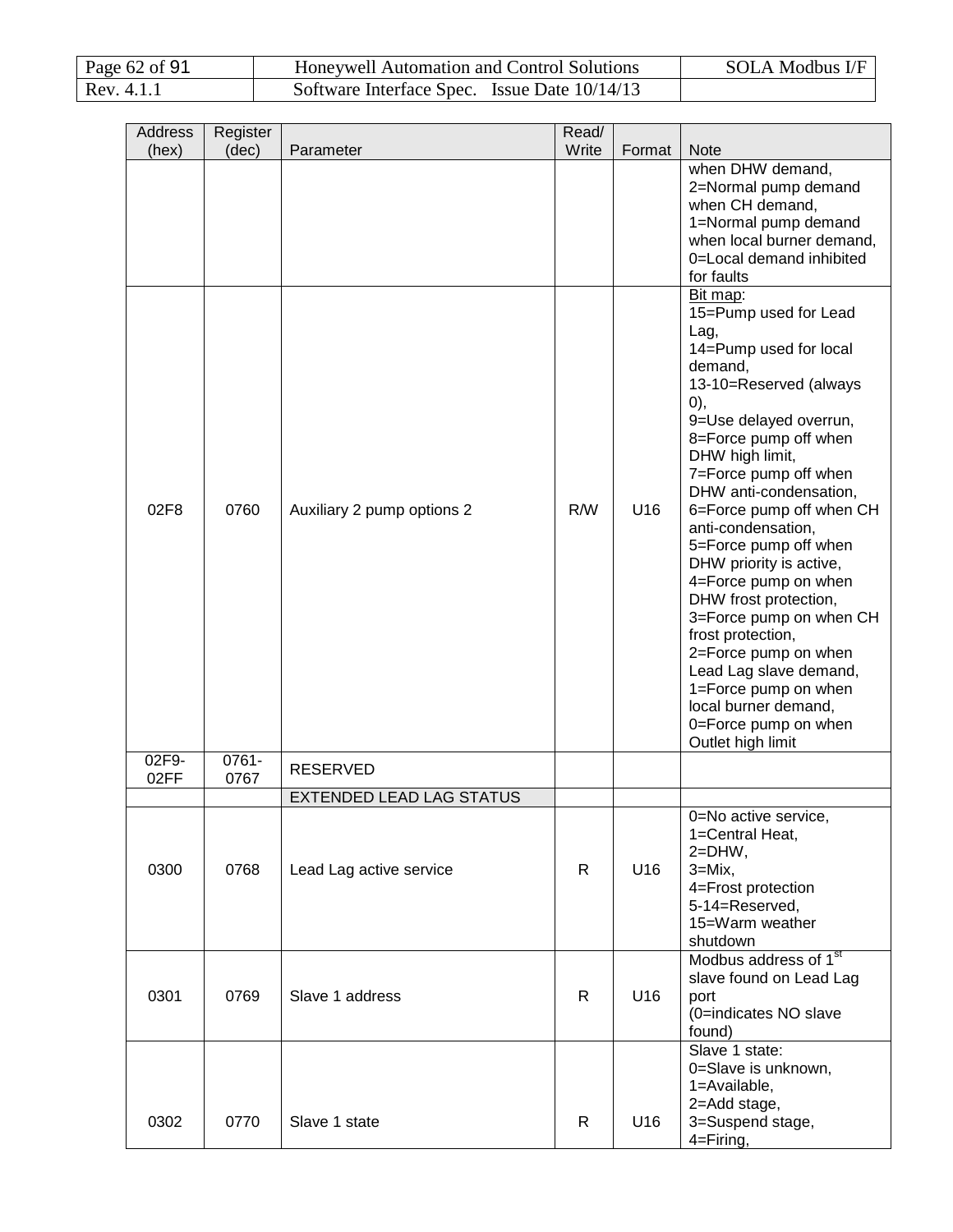| <b>SOLA Modbus I/F</b> | Honeywell Automation and Control Solutions   | Page 63 of 91 |
|------------------------|----------------------------------------------|---------------|
| Rev. 4.1.1             | Software Interface Spec. Issue Date 10/14/13 |               |

| <b>Address</b> | Register |                     | Read/                 |                 |                                             |
|----------------|----------|---------------------|-----------------------|-----------------|---------------------------------------------|
| (hex)          | (dec)    | Parameter           | Write                 | Format          | <b>Note</b>                                 |
|                |          |                     |                       |                 | 5=On leave,                                 |
|                |          |                     |                       |                 | 6=Disabled,                                 |
|                |          |                     |                       |                 | 7=Recovering<br>Relative order that slave 1 |
|                |          |                     |                       |                 |                                             |
| 0303           | 0771     | Slave 1 stage order | R                     | U <sub>16</sub> | has been added to fire                      |
|                |          |                     |                       |                 | (0=Not been staged)                         |
| 0304           | 0772     | Slave 1 firing rate | $\mathsf{R}$          | U16             | Current firing rate (0-100%)<br>of slave 1  |
|                |          |                     |                       |                 | Modbus address of 2nd                       |
|                |          |                     |                       |                 | slave found on Lead Lag                     |
| 0305           | 0773     | Slave 2 address     | R                     | U16             | port                                        |
|                |          |                     | (0=indicates NO slave |                 |                                             |
|                |          |                     |                       |                 | found)                                      |
|                |          |                     |                       |                 | Slave 2 state:                              |
|                |          |                     |                       |                 | 0=Slave is unknown,                         |
|                |          |                     |                       |                 | 1=Available,                                |
|                |          |                     |                       |                 | 2=Add stage,                                |
| 0306           | 0774     | Slave 2 state       | R                     | U16             | 3=Suspend stage,                            |
|                |          |                     |                       |                 | $4 =$ Firing,                               |
|                |          |                     |                       |                 | 5=On leave,                                 |
|                |          |                     |                       |                 | 6=Disabled,                                 |
|                |          |                     |                       |                 | 7=Recovering                                |
|                |          |                     |                       |                 | Relative order that slave 2                 |
| 0307           | 0775     | Slave 2 stage order | R                     | U <sub>16</sub> | has been added to fire                      |
|                |          |                     |                       |                 | (0=Not been staged)                         |
| 0308           | 0776     | Slave 2 firing rate | $\mathsf{R}$          | U16             | Current firing rate (0-100%)                |
|                |          |                     |                       |                 | of slave 2                                  |
|                |          |                     |                       |                 | Modbus address of 3rd                       |
| 0309           | 0777     | Slave 3 address     | R                     | U16             | slave found on Lead Lag                     |
|                |          |                     |                       |                 | port<br>(0=indicates NO slave               |
|                |          |                     |                       |                 | found)                                      |
|                |          |                     |                       |                 | Slave 3 state:                              |
| 030A           | 0778     | Slave 3 state       | R.                    | U16             | 0=Slave is unknown,                         |
|                |          |                     |                       |                 | 1=Available,                                |
|                |          |                     |                       |                 | 2=Add stage,                                |
|                |          |                     |                       |                 | 3=Suspend stage,                            |
| 030A           | 0778     | Slave 3 state       | $\mathsf{R}$          | U16             | $4 =$ Firing,                               |
|                |          |                     |                       |                 | 5=On leave,                                 |
|                |          |                     |                       |                 | 6=Disabled,                                 |
|                |          |                     |                       |                 | 7=Recovering                                |
|                |          |                     |                       |                 | Relative order that slave 3                 |
| 030B           | 0779     | Slave 3 stage order | R.                    | U16             | has been added to fire                      |
|                |          |                     |                       |                 | (0=Not been staged)                         |
| 030C           | 0780     | Slave 3 firing rate | R                     | U16             | Current firing rate (0-100%)                |
|                |          |                     |                       |                 | of slave 3                                  |
|                |          |                     |                       |                 | Modbus address of 4th                       |
|                |          |                     |                       |                 | slave found on Lead Lag                     |
| 030D           | 0781     | Slave 4 address     | R                     | U16             | port                                        |
|                |          |                     |                       |                 | (0=indicates NO slave<br>found)             |
|                |          |                     |                       |                 | Slave 4 state:                              |
|                |          |                     |                       |                 | 0=Slave is unknown,                         |
|                |          |                     |                       |                 | 1=Available,                                |
|                |          |                     |                       |                 |                                             |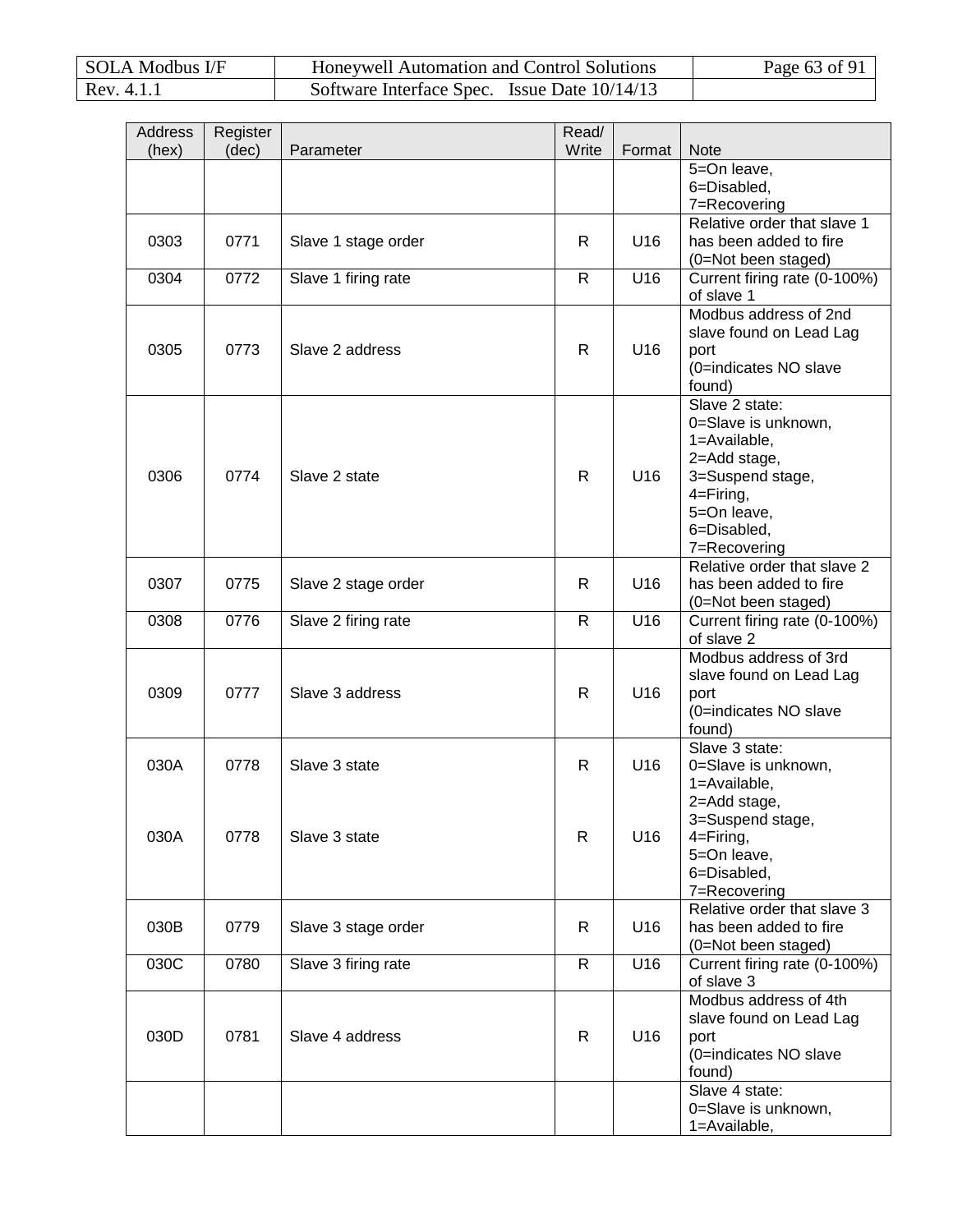| Page 64 of 91 | Honeywell Automation and Control Solutions   | <b>SOLA Modbus I/F</b> |
|---------------|----------------------------------------------|------------------------|
| Rev. 4.1.1    | Software Interface Spec. Issue Date 10/14/13 |                        |

| <b>Address</b> | Register |                     | Read/        |                   |                                                                                                                                                          |
|----------------|----------|---------------------|--------------|-------------------|----------------------------------------------------------------------------------------------------------------------------------------------------------|
| (hex)          | (dec)    | Parameter           | Write        | Format            | <b>Note</b>                                                                                                                                              |
| 030E           | 0782     | Slave 4 state       | $\mathsf{R}$ | U16               | $2 =$ Add stage,<br>3=Suspend stage,<br>$4 =$ Firing,<br>5=On leave,<br>6=Disabled,<br>7=Recovering                                                      |
| 030F           | 0783     | Slave 4 stage order | R            | U <sub>16</sub>   | Relative order that slave 4<br>has been added to fire<br>(0=Not been staged)                                                                             |
| 0310           | 0784     | Slave 4 firing rate | R            | $\overline{U}$ 16 | Current firing rate (0-100%)<br>of slave 4                                                                                                               |
| 0311           | 0785     | Slave 5 address     | R            | U16               | Modbus address of 5th<br>slave found on Lead Lag<br>port<br>(0=indicates NO slave<br>found)                                                              |
| 0312           | 0786     | Slave 5 state       | R.           | U16               | Slave 5 state:<br>0=Slave is unknown,<br>1=Available,<br>2=Add stage,<br>3=Suspend stage,<br>$4 =$ Firing,<br>5=On leave,<br>6=Disabled,<br>7=Recovering |
| 0313           | 0787     | Slave 5 stage order | R            | U <sub>16</sub>   | Relative order that slave 5<br>has been added to fire<br>(0=Not been staged)                                                                             |
| 0314           | 0788     | Slave 5 firing rate | R            | U16               | Current firing rate (0-100%)<br>of slave 5                                                                                                               |
| 0315           | 0789     | Slave 6 address     | R            | U16               | Modbus address of 6th<br>slave found on Lead Lag<br>port<br>(0=indicates NO slave<br>found)                                                              |
| 0316           | 0790     | Slave 6 state       | R            | U16               | Slave 6 state:<br>0=Slave is unknown,<br>1=Available,<br>2=Add stage,<br>3=Suspend stage,<br>$4 =$ Firing,<br>5=On leave,<br>6=Disabled,<br>7=Recovering |
| 0317           | 0791     | Slave 6 stage order | R            | U16               | Relative order that slave 6<br>has been added to fire<br>(0=Not been staged)                                                                             |
| 0318           | 0792     | Slave 6 firing rate | R            | U16               | Current firing rate (0-100%)<br>of slave 6                                                                                                               |
| 0319           | 0793     | Slave 7 address     | R            | U16               | Modbus address of 7th<br>slave found on Lead Lag<br>port<br>(0=indicates NO slave<br>found)                                                              |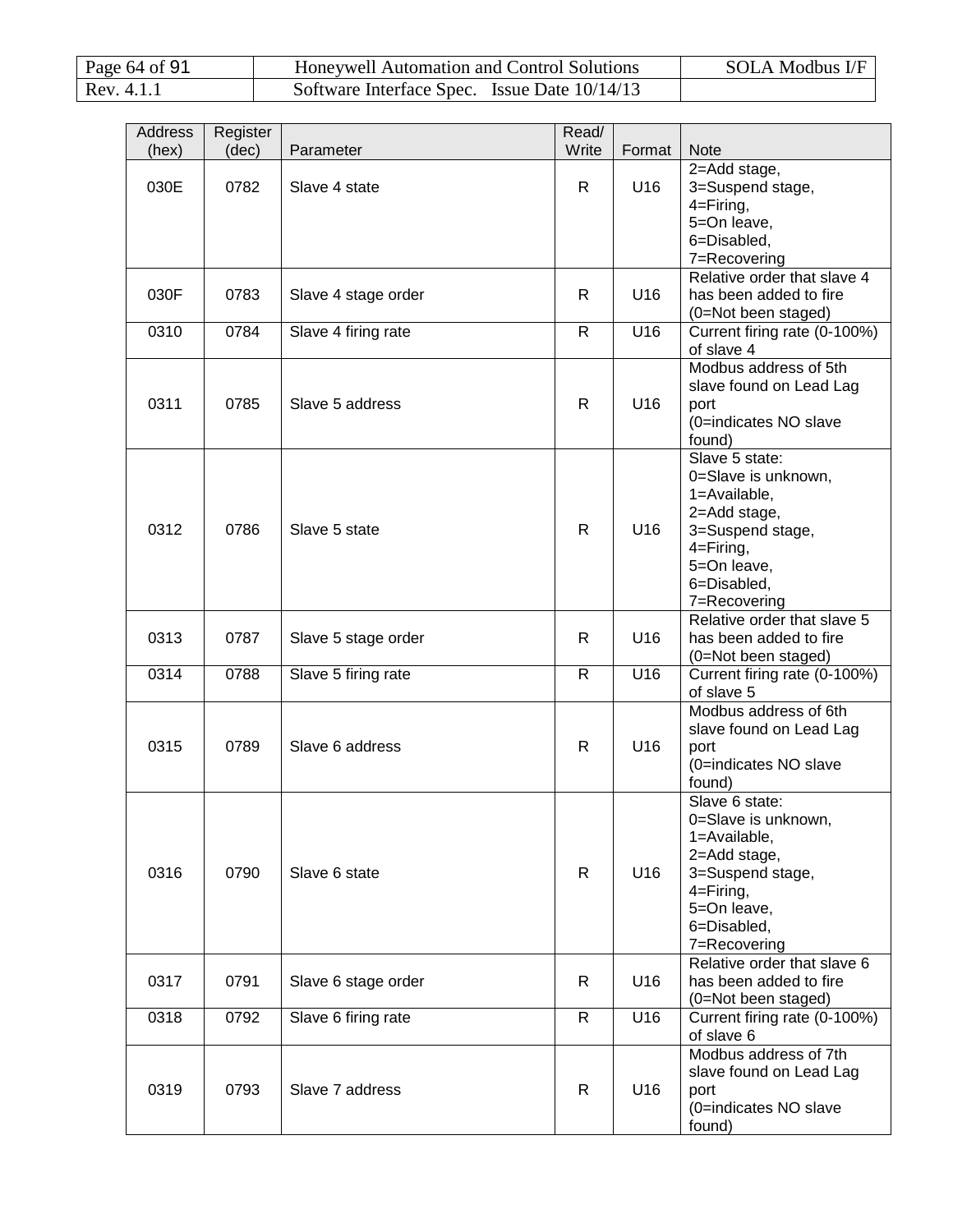| <b>SOLA Modbus I/F</b> | Honeywell Automation and Control Solutions   | Page 65 of 91 |
|------------------------|----------------------------------------------|---------------|
| Rev. 4.1.1             | Software Interface Spec. Issue Date 10/14/13 |               |

| Address       | Register      |                                             | Read/        |                 |                                                                                                                                                      |
|---------------|---------------|---------------------------------------------|--------------|-----------------|------------------------------------------------------------------------------------------------------------------------------------------------------|
| (hex)         | (dec)         | Parameter                                   | Write        | Format          | <b>Note</b>                                                                                                                                          |
| 031A          | 0794          | Slave 7 state                               | $\mathsf{R}$ | U16             | Slave 7 state:<br>0=Slave is unknown,<br>1=Available,<br>2=Add stage,<br>3=Suspend stage,<br>4=Firing,<br>5=On leave,<br>6=Disabled,<br>7=Recovering |
| 031B          | 0795          | Slave 7 stage order                         | $\mathsf{R}$ | U <sub>16</sub> | Relative order that slave 7<br>has been added to fire<br>(0=Not been staged)                                                                         |
| 031C          | 0796          | Slave 7 firing rate                         | $\mathsf{R}$ | U16             | Current firing rate (0-100%)<br>of slave 7                                                                                                           |
| 031D          | 0797          | Slave 8 address                             | R            | U16             | Modbus address of 8th<br>slave found on Lead Lag<br>port<br>(0=indicates NO slave<br>found)                                                          |
| 031E          | 0798          | Slave 8 state                               | R            | U16             | Slave 8 state:<br>0=Slave is unknown,<br>1=Available,<br>2=Add stage,<br>3=Suspend stage,<br>4=Firing,<br>5=On leave,<br>6=Disabled,<br>7=Recovering |
| 031F          | 0799          | Slave 8 stage order                         | R            | U <sub>16</sub> | Relative order that slave 8<br>has been added to fire<br>(0=Not been staged)                                                                         |
| 0320          | 0800          | Slave 8 firing rate                         | $\mathsf{R}$ | U16             | Current firing rate (0-100%)<br>of slave 8                                                                                                           |
| 0321          | 0801          | Lead boiler address                         | R.           | U16             | Modbus address of the first<br>boiler that will be or was<br>added to service Lead Lag                                                               |
| 0321          | 0801          | Lead boiler address                         | R            | U16             | demand (slave must be<br>available or firing).                                                                                                       |
| 0322          | 0802          | Master firing rate                          | R            | U16             | Current firing rate of the<br>Lead Lag master (0-100%)                                                                                               |
| 0323          | 0803          | Active Lead Lag pressure setpoint           | R            | U16             | 0-150psi (0.1psi precision)                                                                                                                          |
| 0324          | 0804          | Active Lead Lag pressure on<br>hysteresis   | R            | U16             | 0-150psi (0.1psi precision)                                                                                                                          |
| 0325          | 0805          | Active Lead Lag pressure off<br>hysteresis  | $\mathsf R$  | U16             | 0-150psi (0.1psi precision)                                                                                                                          |
| 0326          | 0806          | Active Lead Lag pressure operating<br>point | $\mathsf{R}$ | U16             | 0-150psi (0.1psi precision)                                                                                                                          |
| 0327-<br>032F | 0807-<br>0815 | RESERVED                                    |              |                 |                                                                                                                                                      |
| 0330          | 0816          | Flap valve system state                     | $\mathsf{R}$ | U16             | See Table 15.                                                                                                                                        |
| 0331-         | 0817-         | <b>RESERVED</b>                             |              |                 |                                                                                                                                                      |
| 035F          | 0863          |                                             |              |                 |                                                                                                                                                      |
|               |               | <b>LOCKOUT HISTORY</b>                      |              |                 |                                                                                                                                                      |
| 0360-         | 0864-         | Lockout history record 1                    | R            |                 | Most recent lockout. See                                                                                                                             |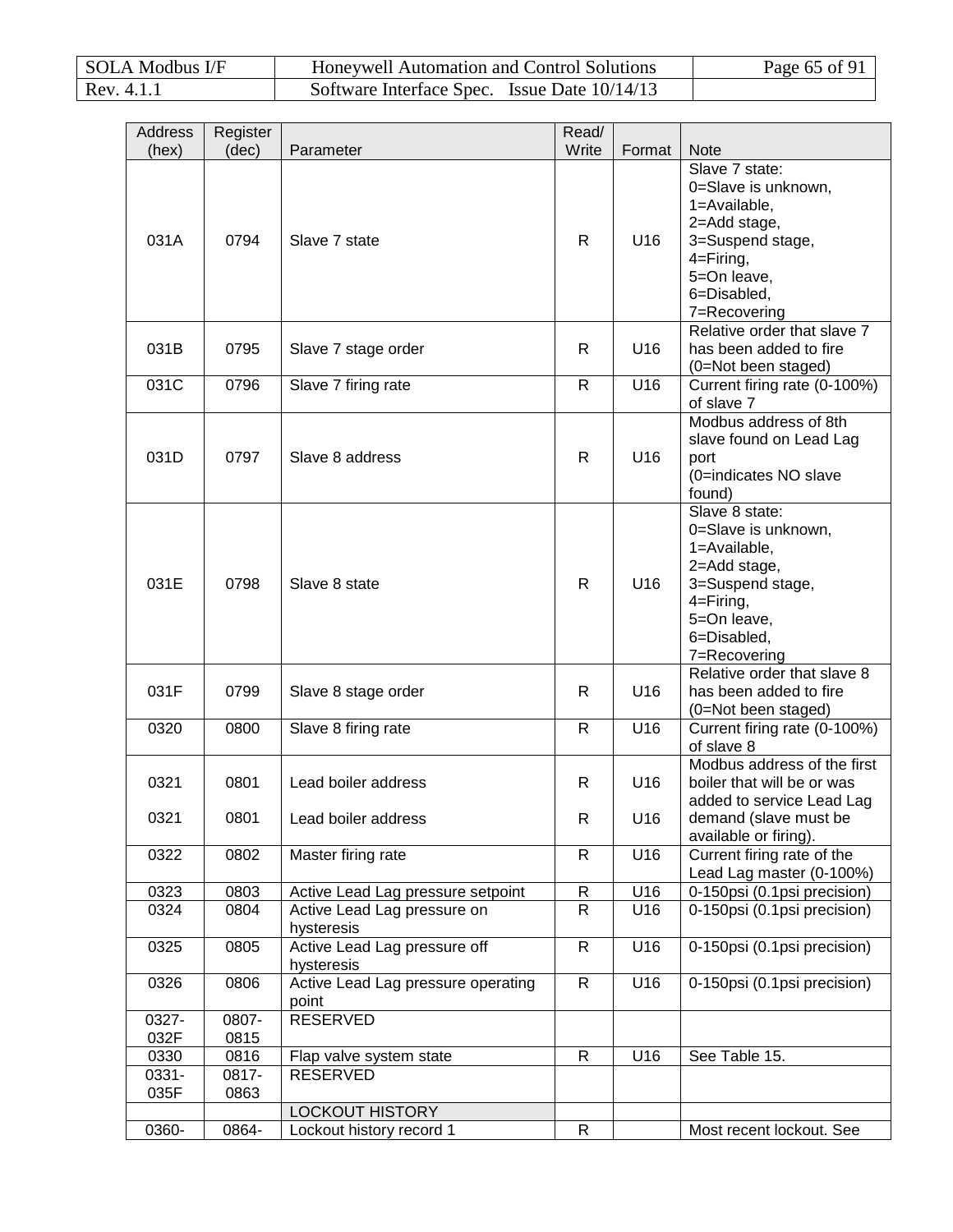| Page 66 of 91 | Honeywell Automation and Control Solutions   | SOLA Modbus $I/F$ |
|---------------|----------------------------------------------|-------------------|
| Rev. 4.1.1    | Software Interface Spec. Issue Date 10/14/13 |                   |

| <b>Address</b> | Register |                           | Read/          |        |                                      |
|----------------|----------|---------------------------|----------------|--------|--------------------------------------|
| (hex)          | (dec)    | Parameter                 | Write          | Format | <b>Note</b>                          |
| 0370           | 0880     |                           |                |        | Table 6.                             |
| 0371-          | 0881-    | Lockout history record 2  | $\overline{R}$ |        | 2 <sup>nd</sup> newest lockout. See  |
| 0381           | 0897     |                           |                |        | Table 6.                             |
| 0382-          | 0898-    | Lockout history record 3  | $\overline{R}$ |        | 3 <sup>rd</sup> newest lockout. See  |
| 0392           | 0914     |                           |                |        | Table 6.                             |
| 0393-          | 0915-    | Lockout history record 4  | $\overline{R}$ |        | 4 <sup>th</sup> newest lockout. See  |
| 03A3           | 0931     |                           |                |        | Table 6.                             |
| 03A4-          | 0932-    | Lockout history record 5  | $\overline{R}$ |        | 5 <sup>th</sup> newest lockout. See  |
| 03B4           | 0948     |                           |                |        | Table 6.                             |
| 03B5-          | 0949-    | Lockout history record 6  | $\overline{R}$ |        | 6 <sup>th</sup> newest lockout. See  |
| 03C5           | 0965     |                           |                |        | Table 6.                             |
| 03C6-          | 0966-    | Lockout history record 7  | $\overline{R}$ |        | 7 <sup>th</sup> newest lockout. See  |
| 03D6           | 0982     |                           |                |        | Table 6.                             |
| 03D7-          | 0983-    | Lockout history record 8  | $\overline{R}$ |        | 8 <sup>th</sup> newest lockout. See  |
| 03E7           | 0999     |                           |                |        | Table 6.                             |
| 03E8-          | 1000-    | Lockout history record 9  | $\mathsf{R}$   |        | 9 <sup>th</sup> newest lockout. See  |
| 03F8           | 1016     |                           |                |        | Table 6.                             |
|                |          |                           | $\overline{R}$ |        | 10 <sup>th</sup> newest lockout. See |
| 03F9-          | $1017 -$ | Lockout history record 10 |                |        |                                      |
| 0409           | 1033     |                           |                |        | Table 6.                             |
| 040A-          | 1034-    | Lockout history record 11 | $\overline{R}$ |        | 11 <sup>th</sup> newest lockout. See |
| 041A           | 1050     |                           |                |        | Table 6.                             |
| 041B-          | $1051 -$ | Lockout history record 12 | $\mathsf{R}$   |        | 12 <sup>th</sup> newest lockout. See |
| 042B           | 1067     |                           |                |        | Table 6.                             |
| 042C-          | 1068-    | Lockout history record 13 | $\overline{R}$ |        | 13 <sup>th</sup> newest lockout. See |
| 043C           | 1084     |                           |                |        | Table 6.                             |
| 043D-          | 1085-    | Lockout history record 14 | $\overline{R}$ |        | 14 <sup>th</sup> newest lockout. See |
| 044D           | 1101     |                           |                |        | Table 6.                             |
| 044E-          | 1102-    | Lockout history record 15 | $\mathsf{R}$   |        | Oldest lockout                       |
| 045E           | 1118     |                           |                |        |                                      |
| 045F           | 1119     | Alarm code                | $\overline{R}$ | U16    | Lockout/alert code causing           |
|                |          |                           |                |        | alarm (see register 2).              |
|                |          | <b>ALERT LOG</b>          |                |        |                                      |
| 0460-          | $1120 -$ | Alert log record 1        | $\overline{R}$ | U16    | Most recent alert (see               |
| 0465           | 1125     |                           |                |        | Table 10).                           |
| 0466-          | 1126-    | Alert log record 2        | $\mathsf{R}$   | U16    | $2nd$ newest alert.                  |
| 046B           | 1131     |                           |                |        |                                      |
| 046C-          | 1132-    | Alert log record 3        | R              | U16    | 3 <sup>rd</sup> newest alert.        |
| 0471           | 1137     |                           |                |        |                                      |
| $0472 -$       | 1138-    | Alert log record 4        | $\mathsf{R}$   | U16    | 4 <sup>th</sup> newest alert.        |
| 0477           | 1143     |                           |                |        |                                      |
| 0478-          | 1144-    | Alert log record 5        | $\mathsf{R}$   | U16    | 5 <sup>th</sup> newest alert.        |
| 047D           | 1149     |                           |                |        |                                      |
| 047E-          | 1150-    | Alert log record 6        | $\mathsf{R}$   | U16    | 6 <sup>th</sup> newest alert.        |
| 0483           | 1155     |                           |                |        |                                      |
| 0484-          | 1156-    | Alert log record 7        | $\mathsf{R}$   | U16    | 7 <sup>th</sup> newest alert.        |
| 0489           | 1161     |                           |                |        |                                      |
| 048A-          | 1162-    | Alert log record 8        | $\mathsf{R}$   | U16    | 8 <sup>th</sup> newest alert.        |
| 048F           | 1167     |                           |                |        |                                      |
| 0490-          | 1168-    | Alert log record 9        | $\mathsf{R}$   | U16    | 9 <sup>th</sup> newest alert.        |
| 0495           | 1173     |                           |                |        |                                      |
| 0496-          | 1174-    | Alert log record 10       | $\mathsf{R}$   | U16    | 10 <sup>th</sup> newest alert.       |
| 049B           | 1179     |                           |                |        |                                      |
| 049C-          | 1180-    | Alert log record 11       | $\mathsf{R}$   | U16    | 11 <sup>th</sup> newest alert.       |
|                |          |                           |                |        |                                      |
| 04A1           | 1185     |                           |                |        |                                      |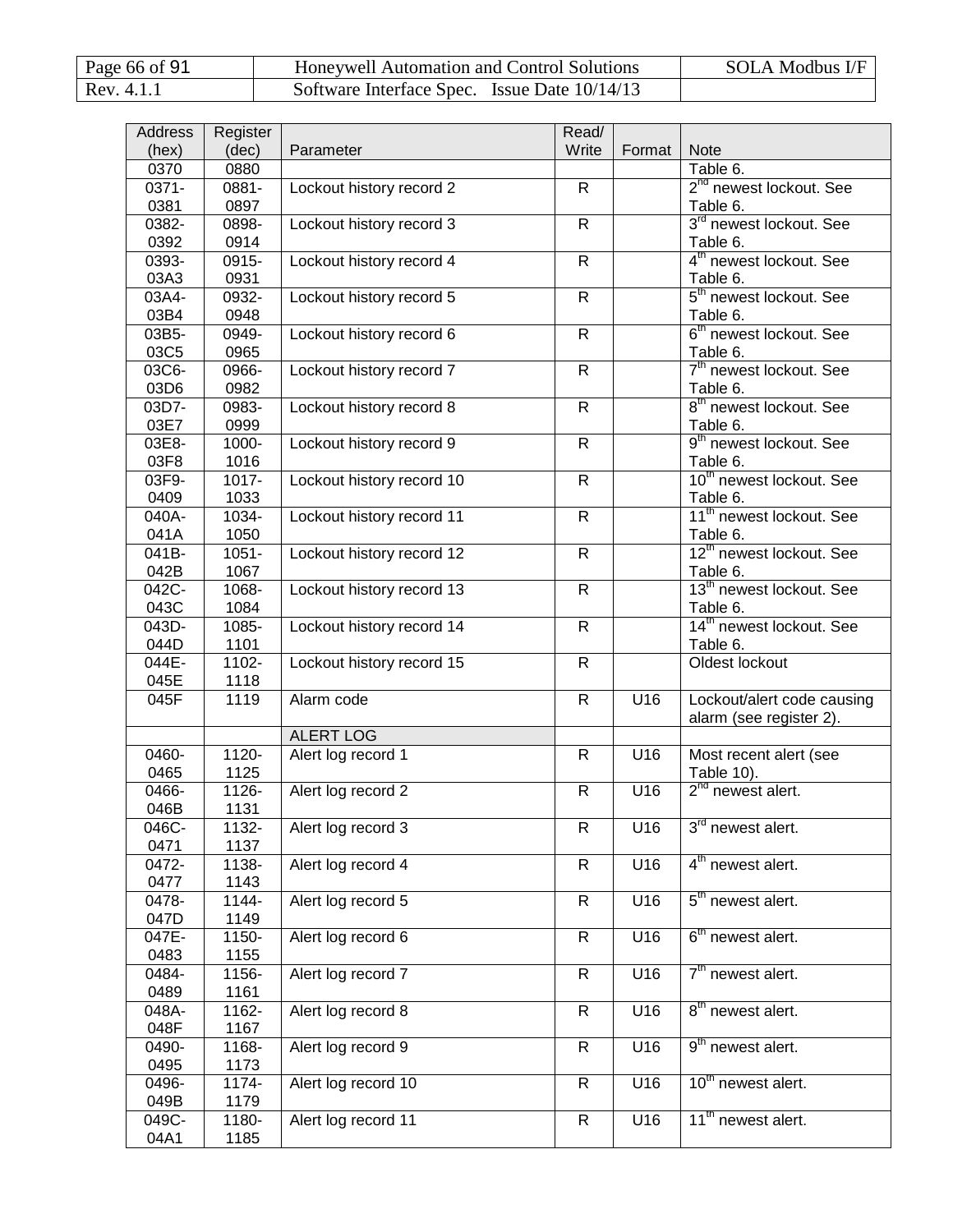| <b>SOLA Modbus I/F</b> | Honeywell Automation and Control Solutions   | Page 67 of 91 |
|------------------------|----------------------------------------------|---------------|
| Rev. 4.1.1             | Software Interface Spec. Issue Date 10/14/13 |               |

| <b>Address</b> | Register      |                     | Read/          |                  |                                                                                                                                                                              |
|----------------|---------------|---------------------|----------------|------------------|------------------------------------------------------------------------------------------------------------------------------------------------------------------------------|
| (hex)          | (dec)         | Parameter           | Write          | Format           | <b>Note</b>                                                                                                                                                                  |
| 04A2-          | 1186          | Alert log record 12 | R              | U16              | $12^{\text{th}}$ newest alert.                                                                                                                                               |
| 04A7           | 1191          |                     |                |                  |                                                                                                                                                                              |
| 04A8-          | 1192-         | Alert log record 13 | $\overline{R}$ | U16              | 13 <sup>th</sup> newest alert.                                                                                                                                               |
| 04AD           | 1197          |                     |                |                  |                                                                                                                                                                              |
| 04AE-          | 1198-         | Alert log record 14 | $\mathsf{R}$   | $\overline{U16}$ | 14 <sup>th</sup> newest alert.                                                                                                                                               |
| 04B3           | 1203          |                     |                |                  |                                                                                                                                                                              |
| 04B4-          | 1204-         | Alert log record 15 | $\mathsf{R}$   | U16              | Oldest alert.                                                                                                                                                                |
| 04B9           | 1209          |                     |                |                  |                                                                                                                                                                              |
| 04BA           | 1210          | Alert data 1        | $\mathsf{R}$   | U16              | Optional data for most<br>recent alert.                                                                                                                                      |
| 04BB           | 1211          | Alert data 2        | $\overline{R}$ | $\overline{U16}$ | Optional data for 2 <sup>nd</sup> newest<br>alert.                                                                                                                           |
| 04BC           | 1212          | Alert data 3        | $\overline{R}$ | U16              | Optional data for 3 <sup>rd</sup> newest<br>alert.                                                                                                                           |
| 04BD           | 1213          | Alert data 4        | $\mathsf{R}$   | U16              | Optional data for 4 <sup>th</sup> newest<br>alert.                                                                                                                           |
| 04BE           | 1214          | Alert data 5        | $\mathsf{R}$   | U16              | Optional data for 5 <sup>th</sup> newest<br>alert.                                                                                                                           |
| 04BF           | 1215          | Alert data 6        | $\mathsf{R}$   | U16              | Optional data for 6 <sup>th</sup> newest<br>alert.                                                                                                                           |
| 04C0           | 1216          | Alert data 7        | R              | U16              | Optional data for 7 <sup>th</sup> newest                                                                                                                                     |
| 04C1           | 1217          | Alert data 8        | $\mathsf{R}$   | U16              | alert.<br>Optional data for 8 <sup>th</sup> newest                                                                                                                           |
| 04C2           | 1218          | Alert data 9        | $\mathsf{R}$   | $\overline{U16}$ | alert.<br>Optional data for 9 <sup>th</sup> newest                                                                                                                           |
| 04C3           | 1219          | Alert data 10       | $\mathsf{R}$   | U16              | alert.<br>Optional data for 10 <sup>th</sup>                                                                                                                                 |
|                |               |                     |                |                  | newest alert.                                                                                                                                                                |
| 04C4           | 1220          | Alert data 11       | $\mathsf{R}$   | $\overline{U16}$ | Optional data for 11 <sup>th</sup><br>newest alert.                                                                                                                          |
| 04C5           | 1221          | Alert data 12       | $\overline{R}$ | U16              | Optional data for 12 <sup>th</sup><br>newest alert.                                                                                                                          |
| 04C6           | 1222          | Alert data 13       | $\mathsf{R}$   | U16              | Optional data for 13 <sup>th</sup><br>newest alert.                                                                                                                          |
| 04C7           | 1223          | Alert data 14       | R              | U16              | Optional data for 14 <sup>th</sup><br>newest alert.                                                                                                                          |
| 04C8           | 1224          | Alert data 15       | R              | U16              | Optional data for oldest                                                                                                                                                     |
| 04C9-          | 1225-         | <b>RESERVED</b>     |                |                  | alert.                                                                                                                                                                       |
| 04FF           | 1279          |                     |                |                  |                                                                                                                                                                              |
| 0500-<br>0509  | 1280-<br>1289 | Password            | W              | U16              | Duplicate of register 177.<br>Password string (up to 20<br>characters) requesting ICP<br>permission to write<br>registers.                                                   |
| 050A-<br>050F  | 1290-<br>1295 | <b>RESERVED</b>     |                |                  |                                                                                                                                                                              |
| 0510-<br>0519  | 1296-<br>1305 | Installer password  | W              | U16              | Duplicate of register 190.<br>To set new installer<br>password (up to 20<br>characters). Requires<br>register access status<br>(register 177) set to<br>Installer or higher. |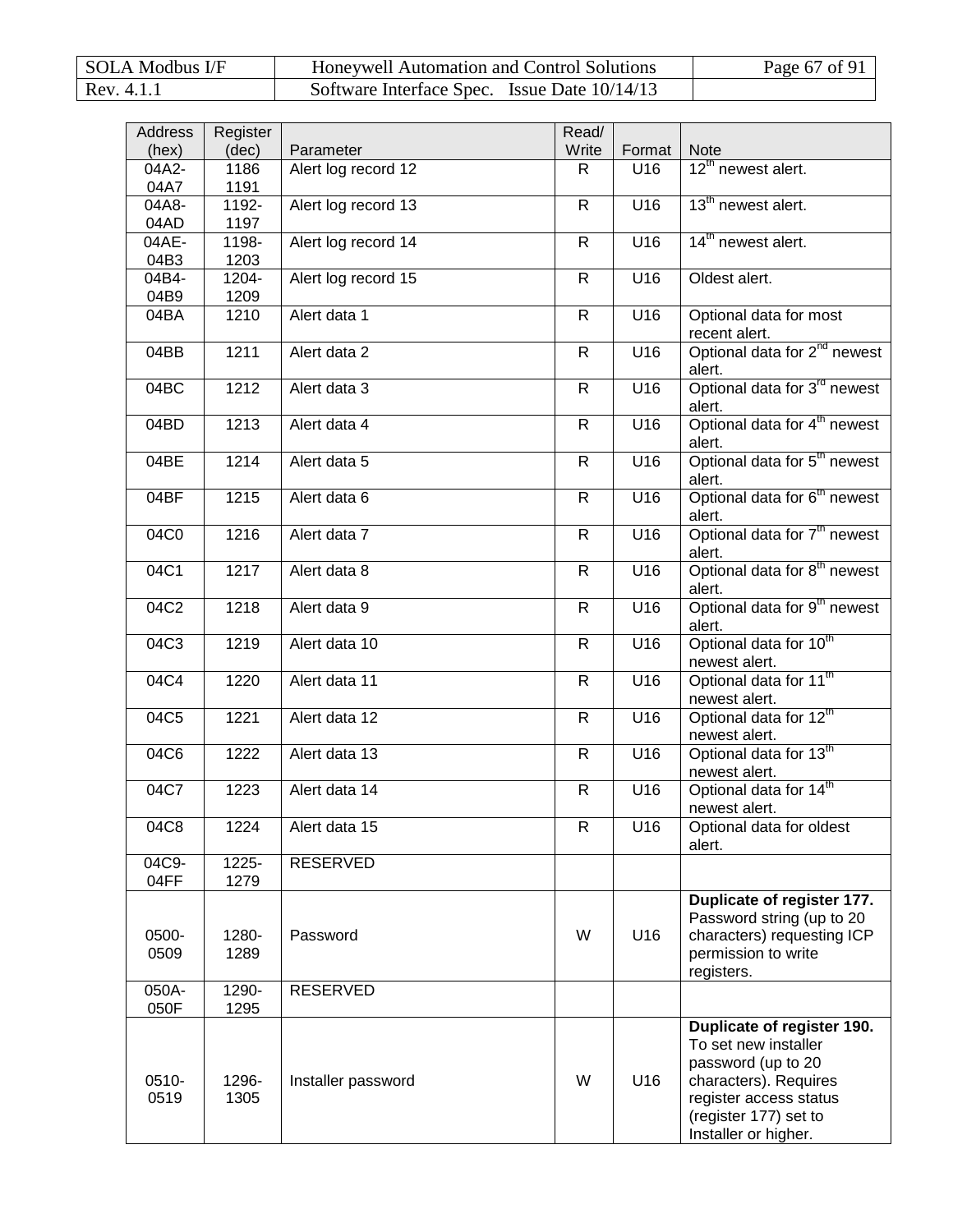| Page 68 of 91 | Honeywell Automation and Control Solutions   | $SOLA$ Modbus $I/F$ |
|---------------|----------------------------------------------|---------------------|
| Rev. 4.1.1    | Software Interface Spec. Issue Date 10/14/13 |                     |

| <b>Address</b>        | Register              |                      | Read/ |        |                                                                                                                                                               |
|-----------------------|-----------------------|----------------------|-------|--------|---------------------------------------------------------------------------------------------------------------------------------------------------------------|
| (hex)                 | (dec)                 | Parameter            | Write | Format | <b>Note</b>                                                                                                                                                   |
| $051A -$              | 1306-                 | <b>RESERVED</b>      |       |        |                                                                                                                                                               |
| 051F                  | 1311                  |                      |       |        |                                                                                                                                                               |
| 0520-<br>0529         | $1312 -$<br>1321      | OEM password         | W     | U16    | Duplicate of register 191.<br>To set new OEM password<br>(up to 20 characters).<br>Requires register access<br>status (register 177) set to<br>OEM or higher. |
| 052A-                 | 1322-                 | <b>RESERVED</b>      |       |        |                                                                                                                                                               |
| 052F                  | 1327                  |                      |       |        |                                                                                                                                                               |
| 0530-<br>0539         | 1328-<br>1337         | Burner name          | R/W   | U16    | Duplicate of register 183.<br>Text string (up to 20<br>characters)                                                                                            |
| 053A-                 | 1338-                 | <b>RESERVED</b>      |       |        |                                                                                                                                                               |
| 053F<br>0540-<br>0549 | 1343<br>1344-<br>1353 | Installation data    | R/W   | U16    | Duplicate of register 184.<br>Text string (up to 20<br>characters)                                                                                            |
| 054A-<br>054F         | 1354-<br>1359         | <b>RESERVED</b>      |       |        |                                                                                                                                                               |
| $0550 -$<br>0559      | 1360-<br>1369         | <b>OEM ID</b>        | R/W   | U16    | Duplicate of register 185.<br>Text string (up to 20<br>characters)                                                                                            |
| 055A-<br>0FFF         | 1370-<br>4095         | <b>RESERVED</b><br>. |       |        |                                                                                                                                                               |

## **Table 5 SOLA Modbus Register Map**

Each lockout history record has the format described in the following table.

| <b>Byte</b> |                                   | Read/ |                 |                                                               |
|-------------|-----------------------------------|-------|-----------------|---------------------------------------------------------------|
| Offset      | Parameter                         | Write | Format          | <b>Note</b>                                                   |
| $0 - 1$     | Lockout code                      | R     | U16             | See register 34 (decimal).                                    |
| $2 - 3$     | Annunciator first out             | R     | U16             | See register 36 (decimal).                                    |
| $4 - 5$     | Burner control state              | R     | U <sub>16</sub> | See register 33 (decimal).                                    |
| $6 - 7$     | Sequence time                     | R     | U16             | See register 37 (decimal).                                    |
| $8 - 11$    | Cycle                             | R     | U32             | See registers 128-129 (decimal).                              |
| $12 - 15$   | <b>Hours</b>                      | R     | U32             | See registers 130-131 (decimal).                              |
| 16-17       | 1/O                               | R     | U <sub>16</sub> | See register 2 (decimal).                                     |
| 18-19       | Annunciator                       | R     | U16             | See register 3 (decimal).                                     |
| $20 - 21$   | Outlet temperature                | R     | U16             | See register 7 (decimal).                                     |
| $22 - 23$   | Intlet temperature /              | R.    | U16             | See register 11 or 20 (decimal).<br>Data type is dependent on |
| 24-25       | Steam pressure<br>DHW temperature | R     | U16             | Product type (register 176).<br>See register 12 (decimal).    |
|             |                                   |       |                 |                                                               |
| 26-27       | Outdoor temperature               | R     | U16             | See register 13 (decimal).                                    |
| 28-29       | Stack temperature                 | R     | U16             | See register 14 (decimal).                                    |
| 30-31       | 4-20mA input                      | R     | U16             | See register 15 (decimal).                                    |
| $32 - 33$   | Fault data                        | R     | U8              | Fault dependent data (U8 x 2).                                |

**Table 6 SOLA Lockout History Record**

Each annunciator configuration record has the format described in the following table.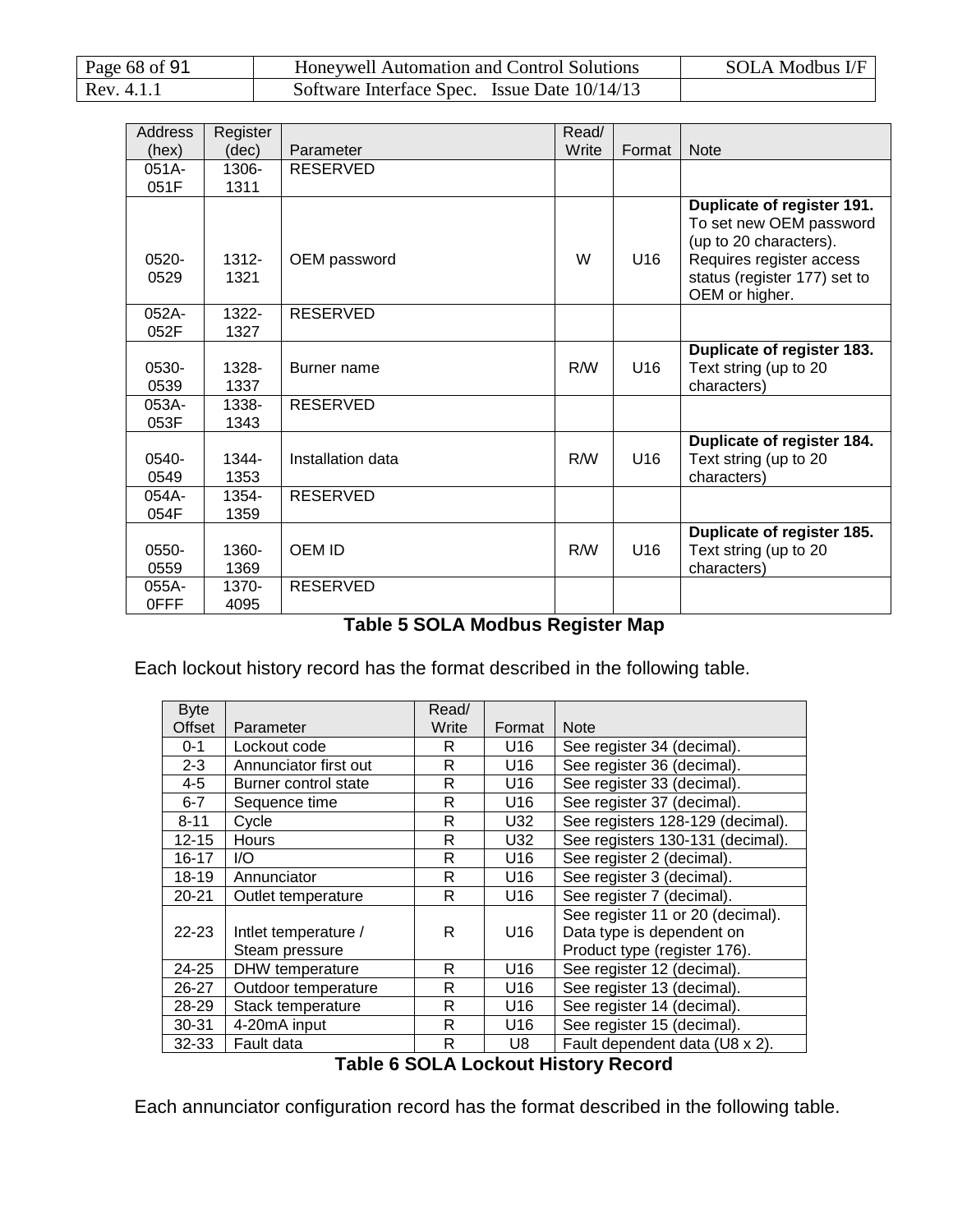| <b>SOLA Modbus I/F</b> | Honeywell Automation and Control Solutions   | Page 69 of 91 |
|------------------------|----------------------------------------------|---------------|
| Rev. 4.1.1             | Software Interface Spec. Issue Date 10/14/13 |               |

| <b>Byte</b>   |                   | Read/ |                 |                                |
|---------------|-------------------|-------|-----------------|--------------------------------|
| <b>Offset</b> | Parameter         | Write | Format          | <b>Note</b>                    |
| $0 - 1$       | _ocation          | R/W   | U <sub>16</sub> | 0=Unused, 1=PII, 2=LCI, 3=ILK, |
|               |                   |       |                 | $4 =$ Other                    |
| $2 - 4$       | Annunciator short | R/W   | U8              |                                |
|               | name              |       |                 |                                |
| 5             | Unused            | --    | U8              |                                |
| $6 - 25$      | Annunciator name  | R/W   | U8              |                                |

## **Table 7 Annunciator Configuration**

The PII, LCI, and ILK terminals are named with configuration records that have a format described in the following table.

| <b>Byte</b><br>Offset | Parameter            | Read/<br>Write | Format | <b>Note</b> |
|-----------------------|----------------------|----------------|--------|-------------|
| $0 - 2$               | Interlock short name | R/W            | J8     |             |
| 3                     | Unused               | --             | U8     |             |
| 4-23                  | Interlock name       | R/W            | U8     |             |

## **Table 8 PII, LCI, ILK Terminal Configuration**

SOLA lockout and hold codes are contained in the following table.

| Code            | Description                                                                    | <b>Note</b>     |
|-----------------|--------------------------------------------------------------------------------|-----------------|
| 0               | None                                                                           | No lockout/hold |
| 1               | Unconfigured safety data                                                       | Lockout         |
| $\overline{2}$  | Waiting for safety data verification                                           | Lockout         |
| 3               | Internal fault: Hardware fault                                                 | Hold            |
| $\overline{4}$  | Internal fault: Safety Relay key feedback error                                | Hold            |
| 5               | Internal fault: Unstable power (DCDC) output                                   | Hold            |
| 6               | Internal fault: Invalid processor clock                                        | Hold            |
| $\overline{7}$  | Internal fault: Safety relay drive error                                       | Hold            |
| 8               | Internal fault: Zero crossing not detected                                     | Hold            |
| 9               | Internal fault: Flame bias out of range                                        | Hold            |
| $\overline{10}$ | (Obsolete) Internal fault: Invalid Burner control state                        | Lockout         |
| 11              | Internal fault: Invalid Burner control state flag                              | Lockout         |
| 12              | Internal fault: Safety relay drive cap short                                   | Hold            |
| 13              | Internal fault: PII shorted to ILK                                             | Hold / Lockout  |
| 14              | Internal fault: HFS shorted to LCI                                             | Hold / Lockout  |
| 15              | Internal fault: Safety relay test failed due to feedback ON                    | Lockout         |
| $\overline{16}$ | Internal fault: Safety relay test failed due to safety relay OFF               | Lockout         |
| 17              | Internal fault: Safety relay test failed due to safety relay not<br><b>OFF</b> | Lockout         |
| 18              | Internal fault: Safety relay test failed due to feedback not ON                | Lockout         |
| 19              | Internal fault: Safety RAM write                                               | Lockout         |
| 20              | Internal fault: Flame ripple and overflow                                      | Hold            |
| 21              | Internal fault: Flame number of sample mismatch                                | Hold            |
| 22              | Internal fault: Flame bias out of range                                        | Hold            |
| 23              | Internal fault: Bias changed since heating cycle starts                        | Hold            |
| 24              | Internal fault: Spark voltage stuck low or high                                | Hold            |
| 25              | Internal fault: Spark voltage changed too much during flame                    | Hold            |
|                 | sensing time                                                                   |                 |
| 26              | Internal fault: Static flame ripple                                            | Hold            |
| 27              | Internal fault: Flame rod shorted to ground detected                           | Hold            |
| 28              | Internal fault: A/D linearity test fails                                       | Hold            |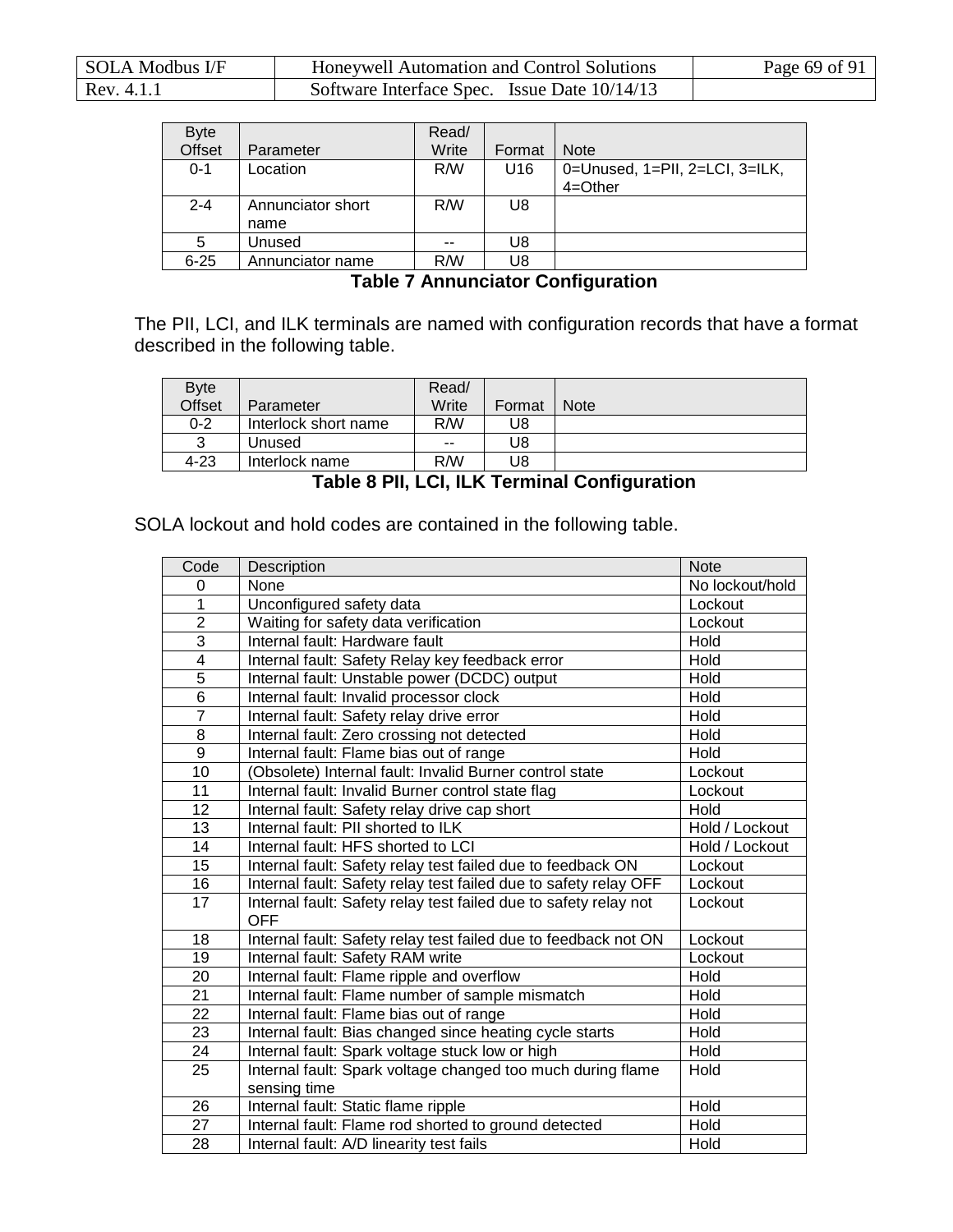| Page 70 of 91 | <b>Honeywell Automation and Control Solutions</b> | <b>SOLA Modbus I/F</b> |
|---------------|---------------------------------------------------|------------------------|
| Rev. 4.1.1    | Software Interface Spec. Issue Date 10/14/13      |                        |

| 29    | Internal fault: Flame bias cannot be set in range        | Hold           |
|-------|----------------------------------------------------------|----------------|
| 30    | Internal fault: Flame bias shorted to adjacent pin       | Hold           |
| 31    | Internal fault: SLO electronics unknown error            | Hold           |
| 32    | Internal fault: Safety Key 0                             | Lockout        |
| 33    | Internal fault: Safety Key 1                             | Lockout        |
| 34    | Internal fault: Safety Key 2                             | Lockout        |
| 35    | Internal fault: Safety Key 3                             | Lockout        |
| 36    | Internal fault: Safety Key 4                             | Lockout        |
| 37    | Internal fault: Safety Key 5                             | Lockout        |
| 38    | Internal fault: Safety Key 6                             | Lockout        |
| 39    | Internal fault: Safety Key 7                             | Lockout        |
| 40    | Internal fault: Safety Key 8                             | Lockout        |
| 41    | Internal fault: Safety Key 9                             | Lockout        |
| 42    | Internal fault: Safety Key 10                            | Lockout        |
| 43    | Internal fault: Safety Key 11                            | Lockout        |
| 44    | Internal fault: Safety Key 12                            | Lockout        |
| 45    | Internal fault: Safety Key 13                            | Lockout        |
| 46    | Internal fault: Safety Key 14                            | Lockout        |
| 47    | Flame rod to ground leakage                              | Hold           |
| 48    | Static flame (not flickering)                            | Hold           |
| 49    | 24VAC voltage low/high                                   | Hold           |
| 50    | Modulation fault                                         | Lockout        |
| 51    | Pump fault                                               | Hold           |
| 52    | (Obsolete) Motor tachometer fault                        | Hold           |
|       |                                                          |                |
| 53    | AC inputs phase reversed                                 | Lockout        |
| 54    | Safety GVT model ID doesn't match application's model ID | Lockout        |
| 55    | Application configuration data block CRC errors          | Lockout        |
| 56    | Modbus heartbeat is not present                          | Hold           |
| 57    | <b>RESERVED</b>                                          |                |
| 58    | Internal fault: HFS shorted to IAS                       | Lockout        |
| 59    | Internal fault: Mux pin shorted                          | Lockout        |
| 60    | Internal fault: HFS shorted to LFS                       | Lockout        |
| 61    | Anti short cycle                                         | Hold           |
| 62    | Fan speed not proved                                     | Hold           |
| 63    | <b>LCI OFF</b>                                           | Hold           |
| 64    | PII OFF                                                  | Hold / Lockout |
| 65    | <b>Interrupted Airflow Switch OFF</b>                    | Hold / Lockout |
| 66    | Interrupted Airflow Switch ON                            | Hold / Lockout |
| 67    | ILK OFF                                                  | Hold / Lockout |
| 68    | ILK ON                                                   | Hold / Lockout |
| 69    | Pilot test hold                                          | Hold           |
| 70    | Wait for leakage test completion                         | Hold           |
| 71    | Input power frequency mismatch                           | Lockout        |
| 72-77 | RESERVED                                                 |                |
| 78    | Demand lost in run                                       | Hold           |
| 79    | Outlet high limit                                        | Hold / Lockout |
| 80    | DHW high limit                                           | Hold / Lockout |
| 81    | Delta T inlet/outlet limit                               | Hold / Lockout |
| 82    | Stack limit                                              | Hold / Lockout |
| 83    | Delta T exchanger/outlet limit                           | Hold / Lockout |
| 84    | Delta T inlet/exchanger limit                            | Hold / Lockout |
| 85    | Inlet/outlet inversion limit                             | Hold / Lockout |
| 86    | Exchanger/outlet inversion limit                         | Hold / Lockout |
| 87    | Inlet/exchanger inversion limit                          | Hold / Lockout |
| 88    | Outlet T-rise limit                                      | Hold / Lockout |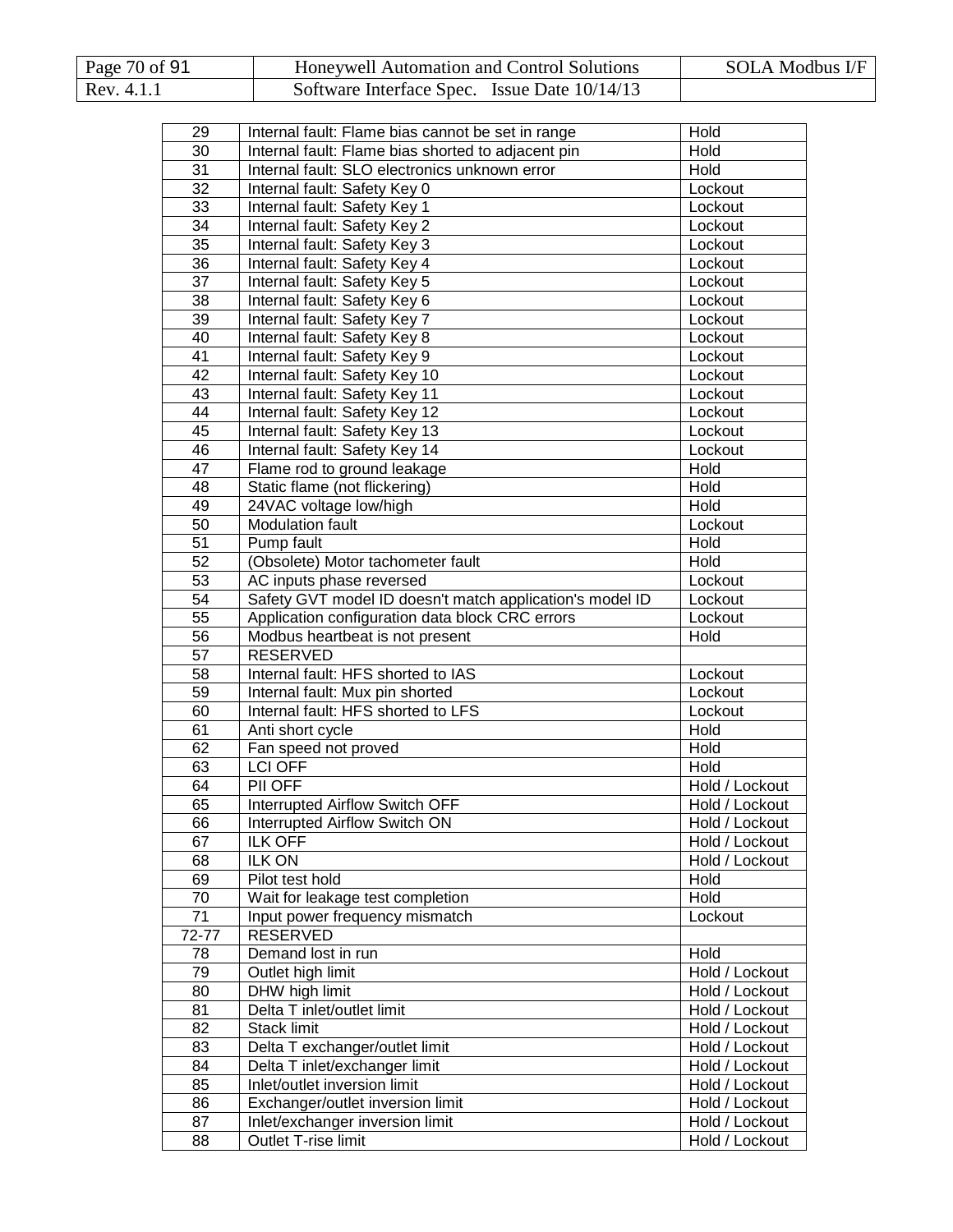| <b>SOLA Modbus I/F</b> | Honeywell Automation and Control Solutions   | Page 71 of 91 |
|------------------------|----------------------------------------------|---------------|
| Rev. 4.1.1             | Software Interface Spec. Issue Date 10/14/13 |               |

| 89              | Exchanger T-rise limit                           | Hold / Lockout |
|-----------------|--------------------------------------------------|----------------|
| 90              | Heat exchanger high limit                        | Hold / Lockout |
| 91              | Inlet sensor fault                               | Hold           |
| 92              | Outlet sensor fault                              | Hold           |
| 93              | DHW sensor fault                                 | Hold           |
| 94              | S2 (J8-6) sensor fault                           | Hold           |
| 95              | Stack sensor fault                               | Hold           |
| 96              | S5 (J8-11) sensor fault                          | Hold           |
| 97              | Internal fault: A2D mismatch                     | Lockout        |
| 98              | Internal fault: Exceeded VSNSR voltage tolerance | Lockout        |
| 99              | Internal fault: Exceeded 28V voltage tolerance   | Lockout        |
| 100             | Pressure sensor fault                            | Hold           |
| 101             | Exchanger sensor fault                           | Lockout        |
| 102-104         | <b>RESERVED</b>                                  |                |
| 10 <sub>5</sub> | Flame detected out of sequence                   | Hold / Lockout |
| 106             | Flame lost in MFEP                               | Lockout        |
| 107             | Flame lost early in run                          | Lockout        |
| 108             | Flame lost in run                                | Lockout        |
| 109             | Ignition failed                                  | Lockout        |
| 110             | Ignition failure occurred                        | Hold           |
| 111             | Flame current lower than WEAK threshold          | Hold           |
| 112             | Pilot test flame timeout                         | Lockout        |
| 113             | Flame circuit timeout                            | Lockout        |
| 114-115         | <b>RESERVED</b>                                  |                |
| 116             |                                                  |                |
|                 | Wait for OK to Run                               | Hold           |
| 117             | Flap valve condensate fault                      | <b>Hold</b>    |
| 118             | Controller interaction system fault              | Hold           |
| 119             | Controller interaction communications fault      | <b>Hold</b>    |
| 120             | Flap valve backflow fault                        | Hold           |
| 121             | Flap valve fault                                 | Hold           |
| 122             | Lightoff rate proving failed                     | Lockout        |
| 123             | Purge rate proving failed                        | Lockout        |
| 124             | High fire switch OFF                             | Hold           |
| 125             | High fire switch stuck ON                        | Hold           |
| 126             | Low fire switch OFF                              | Hold           |
| 127             | Low fire switch stuck ON                         | <b>Hold</b>    |
| 128             | Fan speed failed during prepurge                 | Hold / Lockout |
| 129             | Fan speed failed during preignition              | Hold / Lockout |
| 130             | Fan speed failed during ignition                 | Hold / Lockout |
| 131             | Fan movement detected during standby             | Hold           |
| 132             | Fan speed failed during run                      | Lockout        |
| 133-135         | RESERVED                                         |                |
| 136             | Interrupted Airflow Switch failed to close       | Hold           |
| 137             | ILK failed to close                              | Hold           |
| 138             | Flame too low                                    | Lockout        |
| 139-142         | <b>RESERVED</b>                                  |                |
| 143             | Internal fault: Flame bias out of range 1        | Lockout        |
| 144             | Internal fault: Flame bias out of range 2        | Lockout        |
| 145             | Internal fault: Flame bias out of range 3        | Lockout        |
| 146             | Internal fault: Flame bias out of range 4        | Lockout        |
| 147             | Internal fault: Flame bias out of range 5        | Lockout        |
| 148             | Internal fault: Flame bias out of range 6        | Lockout        |
| 149             | Flame detected                                   | Hold / Lockout |
| 150             | Flame not detected                               | Hold           |
| 151             | High fire switch ON                              | Hold / Lockout |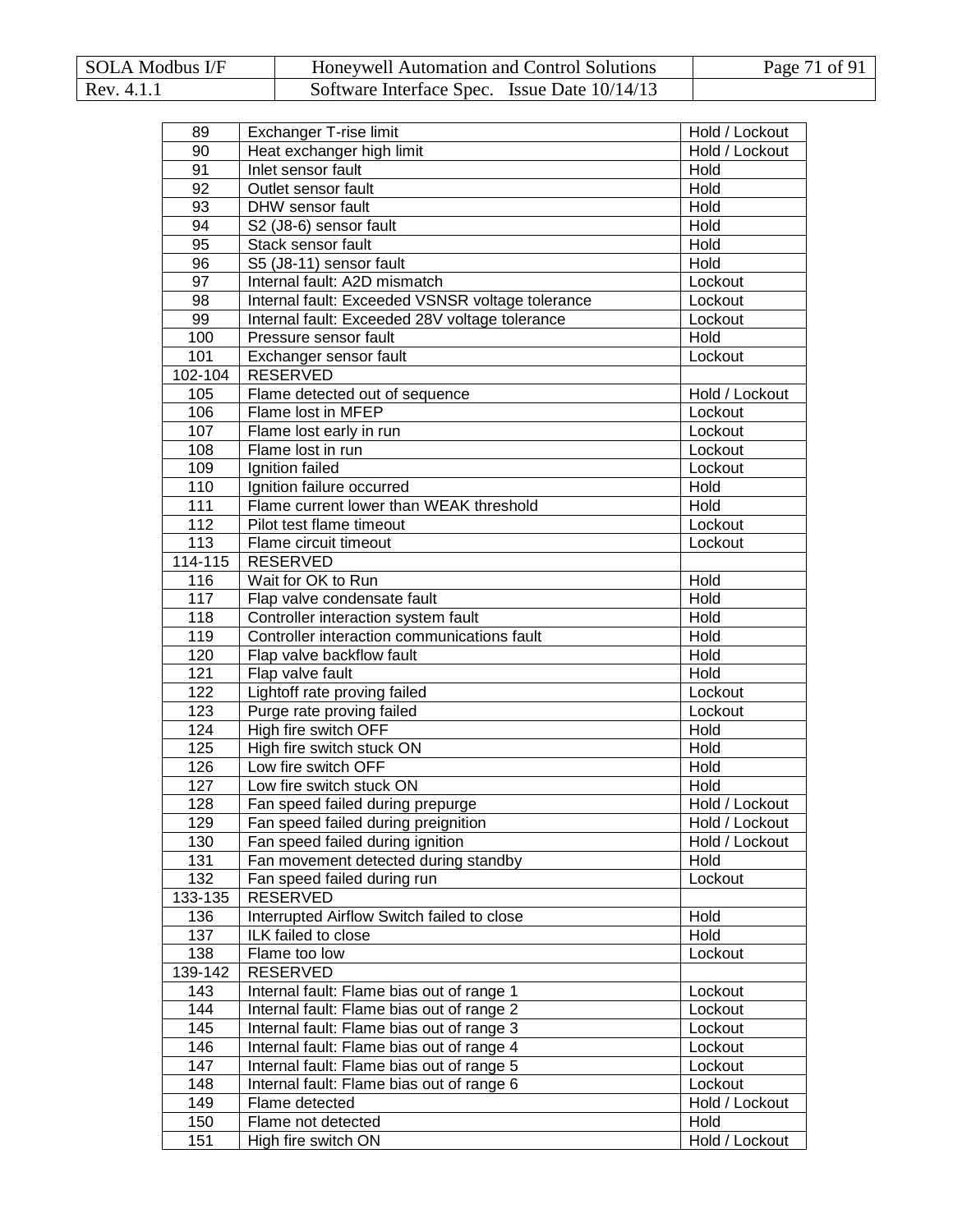| Page 72 of 91 | Honeywell Automation and Control Solutions   | SOLA Modbus I/F |
|---------------|----------------------------------------------|-----------------|
| Rev. 4.1.1    | Software Interface Spec. Issue Date 10/14/13 |                 |

| 152     | Combustion pressure ON                                      | Hold / Lockout |
|---------|-------------------------------------------------------------|----------------|
| 153     | Combustion pressure OFF                                     | Hold / Lockout |
| 154     | Purge fan switch ON                                         | Hold / Lockout |
| 155     | Purge fan switch OFF                                        | Hold / Lockout |
| 156     | Combustion pressure and Flame ON                            | Hold / Lockout |
| 157     | Combustion pressure and Flame OFF                           | Lockout        |
| 158     | Main valve ON                                               | Lockout        |
| 159     | Main valve OFF                                              | Lockout        |
| 160     | Ignition ON                                                 | Lockout        |
| 161     | Ignition OFF                                                | Lockout        |
| 162     | Pilot valve ON                                              | Lockout        |
| 163     | Pilot valve OFF                                             | Lockout        |
| 164     | <b>ILK ON</b>                                               | Lockout        |
| 165     | <b>ILK OFF</b>                                              | Lockout        |
| 166-168 | <b>RESERVED</b>                                             |                |
| 169     | Safety opto bad in test state                               | Lockout        |
| 170     | Safety relay opto feedback incorrect                        | Lockout        |
| 171     | Safety relay feedback incorrect in run                      | Lockout        |
| 172     | Main relay feedback incorrect                               | Lockout        |
| 173     | Pilot relay feedback incorrect                              | Lockout        |
| 174     | Safety relay feedback incorrect                             | Lockout        |
| 175     | Safety relay open                                           | Lockout        |
| 176     | Main relay ON at safe start check                           | Lockout        |
| 177     | Pilot relay ON at safe start check                          | Lockout        |
| 178     | Safety relay ON at safe start check                         | Lockout        |
| 179     | <b>RESERVED</b>                                             |                |
| 180     | Invalid DBI external igniter on time setting                | Lockout        |
| 181     | Invalid Blocked condensate enable setting                   | Lockout        |
| 182     | Invalid J7-1 configuration, both LFS and Blocked condensate | Lockout        |
| 183     | Invalid J7-2 configuration, both HFS and Flap valve         | Lockout        |
| 184     | Invalid BLOWER/HSI output setting                           | Lockout        |
| 185     | Invalid Delta T limit enable setting                        | Lockout        |
| 186     | Invalid Delta T limit response setting                      |                |
| 187     | Invalid DHW high limit enable setting                       | Lockout        |
| 188     | Invalid DHW high limit response setting                     | Lockout        |
| 189     |                                                             | Lockout        |
|         | Invalid Flame sensor type setting                           | Lockout        |
| 190     | Invalid interrupted air switch enable setting               | Lockout        |
| 191     | Invalid interrupted air switch start check enable setting   | Lockout        |
| 192     | Invalid Igniter on during setting                           | Lockout        |
| 193     | Invalid Ignite failure delay setting                        | Lockout        |
| 194     | Invalid Ignite failure response setting                     | Lockout        |
| 195     | Invalid Ignite failure retries setting                      | Lockout        |
| 196     | Invalid Ignition source setting                             | Lockout        |
| 197     | Invalid Interlock open response setting                     | Lockout        |
| 198     | Invalid Interlock start check setting                       | Lockout        |
| 199     | Invalid LCI enable setting                                  | Lockout        |
| 200     | Invalid lightoff rate setting                               | Lockout        |
| 201     | Invalid Lightoff rate proving setting                       | Lockout        |
| 202     | Invalid Main Flame Establishing Period time setting         | Lockout        |
| 203     | Invalid MFEP flame failure response setting                 | Lockout        |
| 204     | Invalid NTC sensor type setting                             | Lockout        |
| 205     | Invalid Outlet high limit response setting                  | Lockout        |
| 206     | Invalid Pilot Flame Establishing Period setting             | Lockout        |
| 207     | Invalid PII enable setting                                  | Lockout        |
| 208     | Invalid pilot test hold setting                             | Lockout        |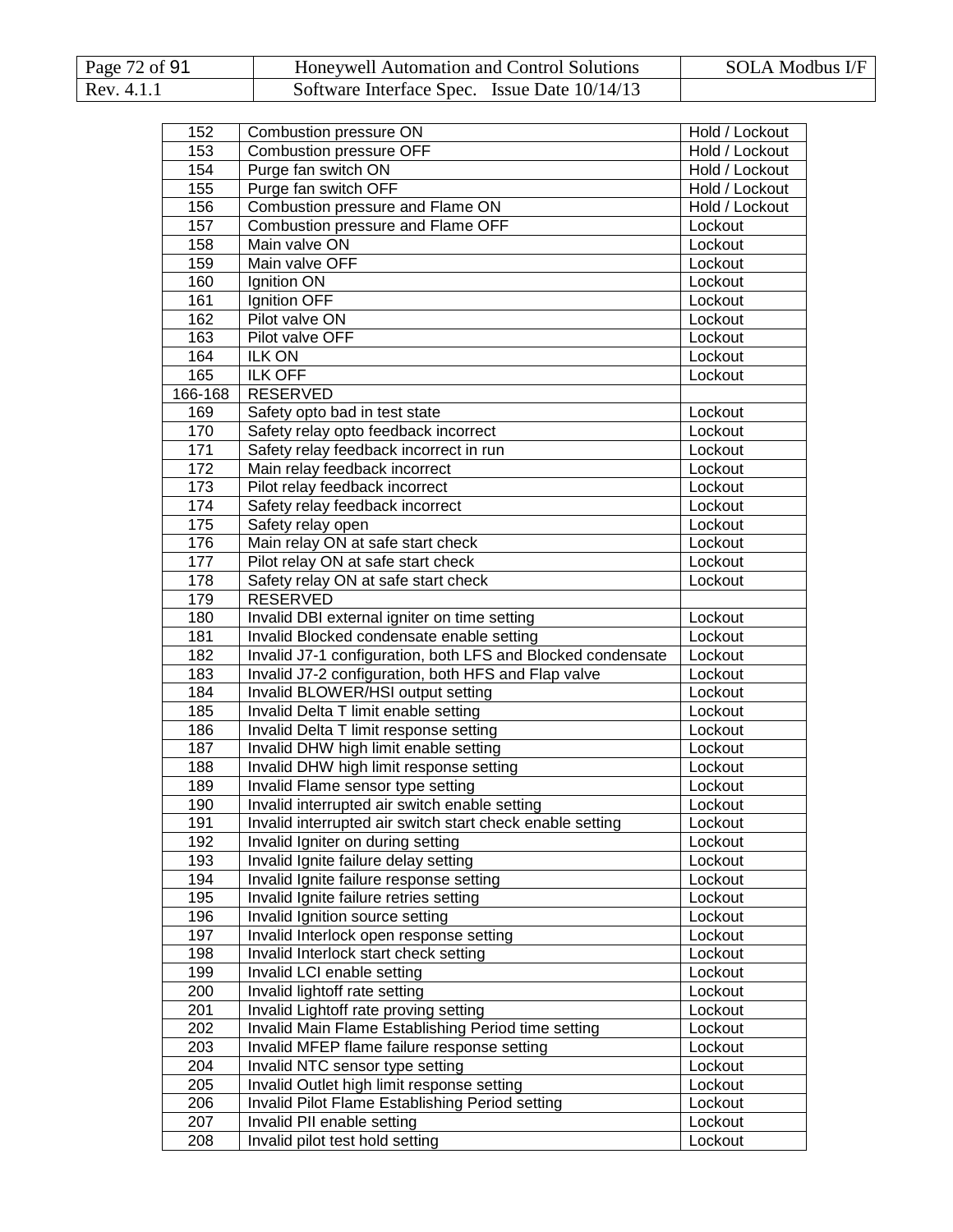| SOLA Modbus I/F | Honeywell Automation and Control Solutions   | Page 73 of 91 |
|-----------------|----------------------------------------------|---------------|
| Rev. 4.1.1      | Software Interface Spec. Issue Date 10/14/13 |               |

| 209          | Invalid Pilot type setting                                                   | Lockout |
|--------------|------------------------------------------------------------------------------|---------|
| 210          | <b>Invalid Postpurge time setting</b>                                        | Lockout |
| 211          | Invalid Power up with lockout setting                                        | Lockout |
| 212          | Invalid Preignition time setting                                             | Lockout |
| 213          | Invalid Prepurge rate setting                                                | Lockout |
| 214          | Invalid Prepurge time setting                                                | Lockout |
| 215          | Invalid Purge rate proving setting                                           | Lockout |
| 216          | Invalid Run flame failure response setting                                   | Lockout |
| 217          | Invalid Run stabilization time setting                                       | Lockout |
| 218          | Invalid Stack limit enable setting                                           | Lockout |
| 219          | Invalid Stack limit response setting                                         | Lockout |
| 220          | Unconfigured Delta T limit setpoint setting                                  | Lockout |
| 221          | Unconfigured DHW high limit setpoint setting                                 | Lockout |
| 222          | Unconfigured Outlet high limit setpoint setting                              | Lockout |
| 223          | Unconfigured Stack limit setpoint setting                                    | Lockout |
| 224          | Invalid DHW demand source setting                                            | Lockout |
| 225          | Invalid Flame threshold setting                                              | Lockout |
| 226          | Invalid Outlet high limit setpoint setting                                   | Lockout |
| 227          | Invalid DHW high limit setpoint setting                                      | Lockout |
| 228          | Invalid Stack limit setpoint setting                                         | Lockout |
| 229          | Invalid Modulation output setting                                            | Lockout |
| 230          | Invalid CH demand source setting                                             | Lockout |
| 231          | Invalid Delta T limit delay setting                                          | Lockout |
| 232          | Invalid Pressure sensor type setting                                         | Lockout |
| 233          | Invalid IAS closed response setting                                          | Lockout |
| 234          | Invalid Outlet high limit enable setting                                     | Lockout |
| 235          | Invalid Outlet connector type setting                                        | Lockout |
| 236          | Invalid Inlet connector type setting                                         | Lockout |
| 237          | Invalid DHW connector type setting                                           | Lockout |
| 238          | Invalid Stack connector type setting                                         | Lockout |
| 239          | Invalid S2 (J8-6) connector type setting                                     | Lockout |
| 240          | Invalid S5 (J8-11) connector type setting                                    | Lockout |
| 241          | Exchanger sensor not allowed with stack connector setting                    | Lockout |
| 242          | Invalid DHW auto detect configuration                                        | Lockout |
| 243          | Invalid UV with spark interference not compatible with Ignitor               | Lockout |
|              | on throughout PFEP                                                           |         |
| 244          | Internal fault: Safety relay test invalid state                              | Lockout |
| $\sqrt{245}$ | Invalid Outlet connector type setting for T-rise                             | Lockout |
| 246          | 4-20mA cannot be used for both modulation and setpoint                       | Lockout |
|              | control                                                                      |         |
| 247          | Invalid ILK bounce detection enable                                          | Lockout |
| 248          | Invalid forced recycle interval                                              | Lockout |
| 249          | STAT cannot be demand source when Remote Stat is                             | Lockout |
|              | enabled                                                                      |         |
| 250          | Invalid Fan speed error response                                             | Lockout |
|              |                                                                              |         |
| 251          | Lead drop-stage on error setting does not match drop<br>method configuration | Lockout |
| 252          |                                                                              |         |
|              | Invalid Line frequency setting                                               | Lockout |
| 253          | Lead Lag modulation sensor not valid with setpoint source                    | Lockout |
| 254          | Lead Lag modulation sensor not valid with local setpoint                     | Lockout |
|              | source                                                                       |         |
| 255          | Lead Lag modulation sensor not valid with local modulation<br>source         | Lockout |
| 256          | Selected Controller interaction enable setting is not allowed                | Lockout |
| 257          | Controller interaction enable does not match neighbor stack                  | Lockout |
|              |                                                                              |         |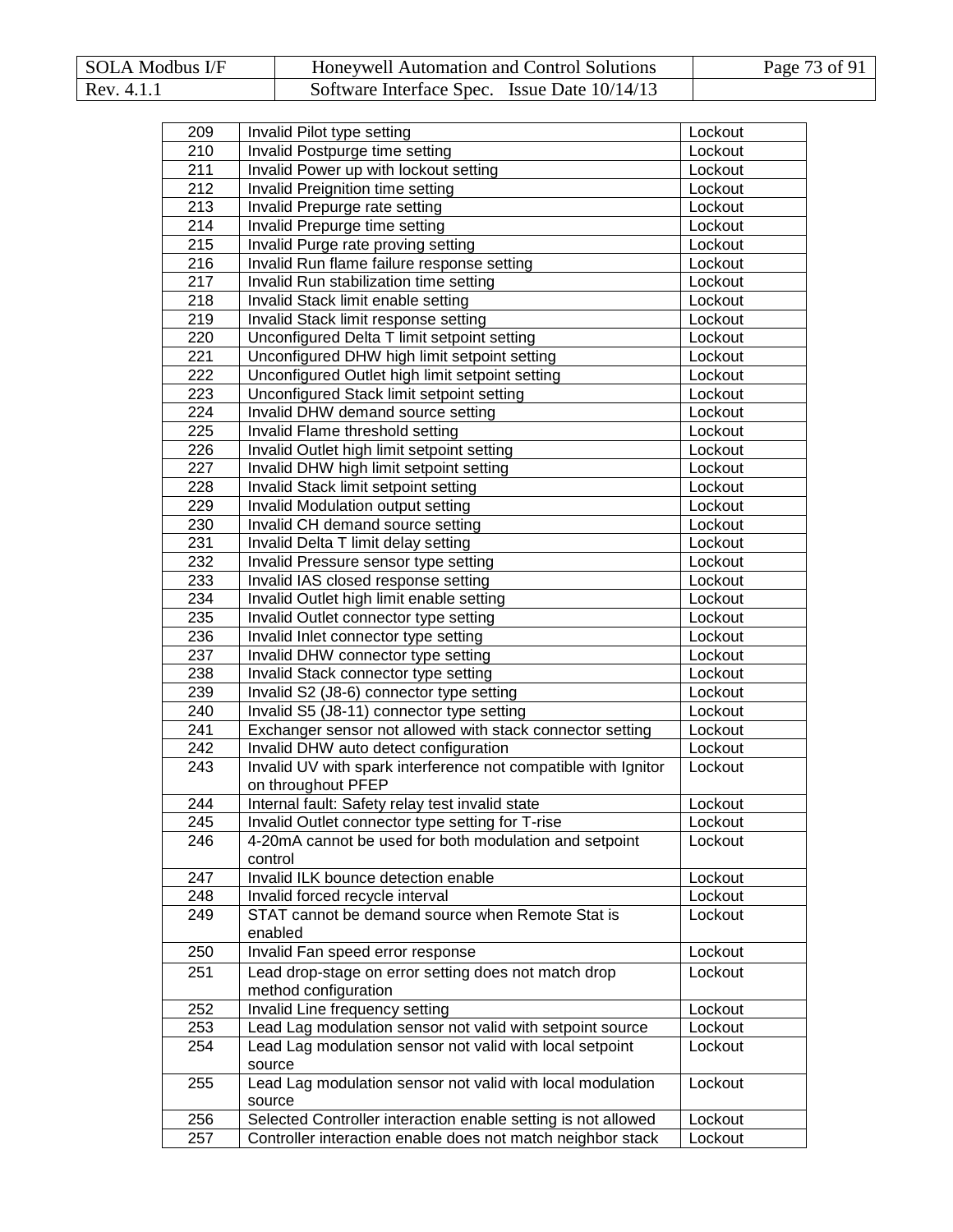| Page 74 of 91 | Honeywell Automation and Control Solutions   | $SOLA$ Modbus $I/F$ |
|---------------|----------------------------------------------|---------------------|
| Rev. 4.1.1    | Software Interface Spec. Issue Date 10/14/13 |                     |

|     | fault setting                                                 |                |
|-----|---------------------------------------------------------------|----------------|
| 258 | Controller ID must be non-zero if controller interaction is   | Lockout        |
|     | enabled                                                       |                |
| 259 | Modulation output must be fan if controller interaction is    | Lockout        |
|     | enabled                                                       |                |
| 260 | Asymmetrical paired (no flap) is set but flap switch input is | Lockout        |
|     | energized                                                     |                |
| 261 | Neighbor burner control blower fault detected                 | Lockout        |
| 262 | Blower fault detected during flap test                        | Lockout        |
| 263 | Invalid DHW demand temperature setting                        | Lockout        |
| 264 | Invalid preferred outlet high limit setting                   | Lockout        |
| 265 | Invalid preferred lightoff rate setting                       | Lockout        |
| 266 | Invalid preferred stack limit rate setting                    | Lockout        |
| 267 | Invalid modbus heartbeat timeout setting                      | Lockout        |
| 268 | Modbus lockout                                                | Lockout        |
| 269 | Invalid modbus blower/HSI output setting                      | Lockout        |
| 270 | Invalid flow switch enable setting                            | Lockout        |
| 271 | Invalid flow switch debounce time setting                     | Lockout        |
| 272 | Flow switch OFF                                               | Hold           |
| 273 | Invalid J7-1 configuration, both LFS and Flow switch          | Lockout        |
| 274 | Invalid J7-1 configuration, both Flow switch and Blocked      | Lockout        |
|     | condensate                                                    |                |
| 275 | Damper end switch OFF                                         | Hold / Lockout |
| 276 | Damper end switch ON                                          | Hold / Lockout |
| 277 | Invalid damper proving enable setting                         | Lockout        |
| 278 | Invalid damper proving debounce time setting                  | Lockout        |
| 279 | Invalid J6-5 configuration, both PII and Damper end switch    | Lockout        |
| 280 | Damper end switch opened in run                               | <b>Hold</b>    |
| 281 | Damper proving not allowed with controller interaction        | Lockout        |
|     | enabled                                                       |                |
| 282 | <b>RESERVED</b>                                               |                |
| 283 | Invalid Blower/HSI configuration, both HSI and Modbus         | Lockout        |
|     | control of Blower/HSI                                         |                |

### **Table 9 SOLA Lockout/Hold Codes**

Each alert log record has the format described in the following table.

| <b>Byte</b>   |                  | Read/ |        |                                  |
|---------------|------------------|-------|--------|----------------------------------|
| <b>Offset</b> | Parameter        | Write | Format | <b>Note</b>                      |
| $0 - 1$       | Alert code       | R     | U16    | See table 11.                    |
| $2 - 5$       | Cycle            | R     | U32    | See registers 128-129 (decimal). |
| $6-9$         | <b>Hours</b>     | R     | U32    | See registers 130-131 (decimal). |
| 10            | $- -$            |       | U8     | Unused                           |
| 11            | Occurrence count | R     | U8     | Number of occurrences of most    |
|               |                  |       |        | recent alert.                    |

# **Table 10 SOLA Alert Log Record**

SOLA alert codes are contained in the following table.

| Code | <b>Description</b>                                                  |
|------|---------------------------------------------------------------------|
| 0    | None (No alert)                                                     |
|      | Alert PCB was restored from factory defaults                        |
| 2    | Safety configuration parameters were restored from factory defaults |
| 3    | Configuration parameters were restored from factory defaults        |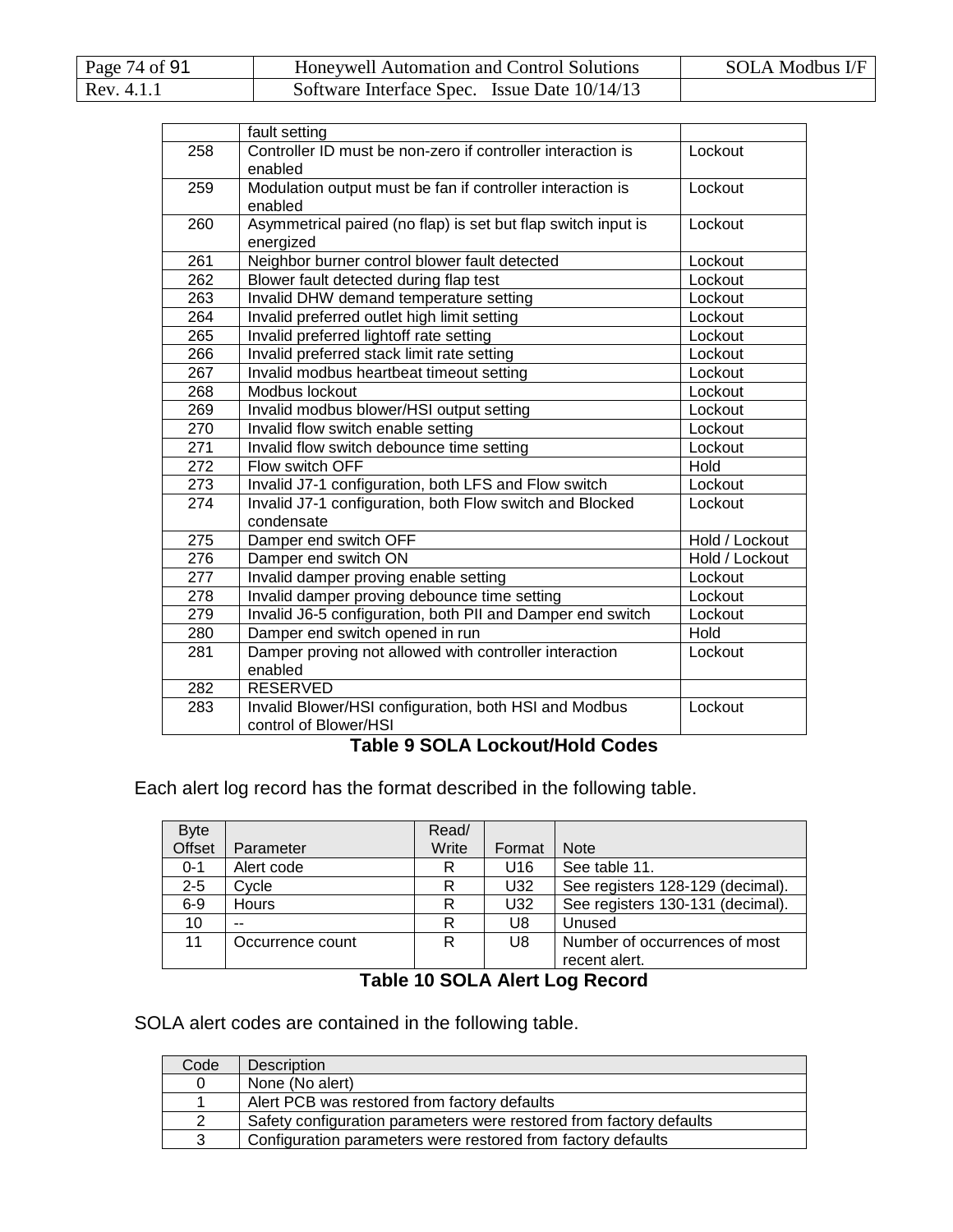| <b>SOLA Modbus I/F</b> | Honeywell Automation and Control Solutions   | Page 75 of 91 |
|------------------------|----------------------------------------------|---------------|
| Rev. 4.1.1             | Software Interface Spec. Issue Date 10/14/13 |               |

| 4              | Invalid Factory Invisibility PCB was detected                          |
|----------------|------------------------------------------------------------------------|
| $\overline{5}$ | Invalid Factory Range PCB was detected                                 |
| $\overline{6}$ | Invalid range PCB record has been dropped                              |
| $\overline{7}$ | EEPROM lockout history was initialized                                 |
| $\overline{8}$ | Switched application annunciation data blocks                          |
| $\overline{9}$ | Switched application configuration data blocks                         |
| 10             | Configuration was restored from factory defaults                       |
| 11             | Backup configuration settings was restored from active configuration   |
| 12             | Annunciation configuration was restored from factory defaults          |
| 13             | Annunciation configuration was restored from backup                    |
| 14             | Safety group verification table was restored from factory defaults     |
| 15             | Safety group verification table was updated                            |
| 16             | Invalid Parameter PCB was detected                                     |
| 17             | Invalid Range PCB was detected                                         |
| 18             | Alarm silence time exceeded maximum                                    |
| 19             | Invalid safety group verification table was detected                   |
| 20             | Backdoor password could not be determined                              |
| 21             | Invalid safety group verification table was not accepted               |
| 22             | CRC errors were found in application configuration data blocks         |
| 23             | Backup Alert PCB was restored from active one                          |
| 24             | <b>RESERVED</b>                                                        |
| 25             | Lead Lag operation switch was turned OFF                               |
| 26             | Lead Lag operation switch was turned ON                                |
| 27             | Safety processor was reset                                             |
| 28             | Application processor was reset                                        |
| 29             | Burner switch was turned OFF                                           |
| 30             | Burner switch was turned ON                                            |
| 31             | Program Module (PM) was inserted into socket                           |
| 32             | Program Module (PM) was removed from socket                            |
| 33             | Alert PCB was configured                                               |
| 34             | Parameter PCB was configured                                           |
| 35             | Range PCB was configured                                               |
| 36             | Program Module (PM) incompatible with product was inserted into socket |
| 37             | Program Module application parameter revision differs from application |
|                | processor                                                              |
| 38             | Program Module safety parameter revision differs from safety processor |
| 39             | PCB incompatible with product contained in Program Module              |
| 40             | Parameter PCB in Program Module is too large for product               |
| 41             | Range PCB in Program Module was too large for product                  |
| 42             | Alert PCB in Program Module was too large for product                  |
| 43             | IAS start check was forced on due to IAS enabled                       |
| 44             | Low voltage was detected in safety processor                           |
| 45             | High line frequency occurred                                           |
| 46             | Low line frequency occurred                                            |
| 47             | Invalid subsystem reset request occurred                               |
| 48             | Write large enumerated Modbus register value was not allowed           |
| 49             | Maximum cycle count was reached                                        |
| 50             | Maximum hours count was reached                                        |
| 51             | Illegal Modbus write was attempted                                     |
| 52             | Modbus write attempt was rejected (NOT ALLOWED)                        |
| 53             | Illegal Modbus read was attempted                                      |
| 54             | Safety processor brown-out reset occurred                              |
| 55             | Application processor watchdog reset occurred                          |
| 56             | Application processor brown-out reset occurred                         |
| 57             | Safety processor watchdog reset occurred                               |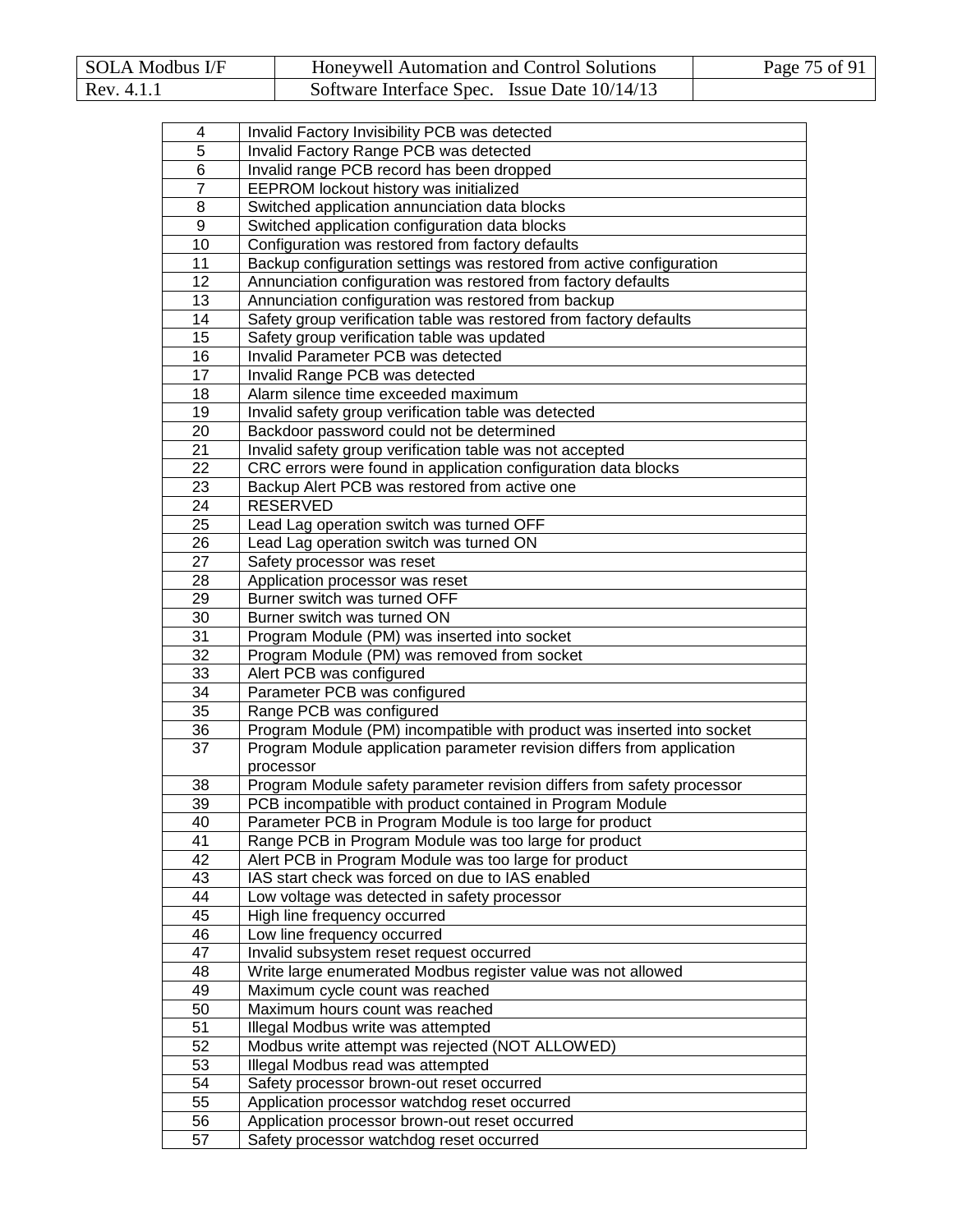| Page 76 of 91 | Honeywell Automation and Control Solutions   | $SOLA$ Modbus $I/F$ |
|---------------|----------------------------------------------|---------------------|
| Rev. 4.1.1    | Software Interface Spec. Issue Date 10/14/13 |                     |

| 58         | Alarm was reset by the user at the control                                       |
|------------|----------------------------------------------------------------------------------|
| 59         | Burner control firing rate was > absolute max rate                               |
| 60         | Burner control firing rate was < absolute min rate                               |
| 61         | Burner control firing rate was invalid, % vs. RPM                                |
| 62         | Burner control was firing with no fan request                                    |
| 63         | Burner control rate (nonfiring) was > absolute max rate                          |
| 64         | Burner control rate (nonfiring) was < absolute min rate                          |
| 65         | Burner control rate (nonfiring) was absent                                       |
| 66         | Burner control rate (nonfiring) was invalid, % vs. RPM                           |
| 67         | Fan off cycle rate was invalid, % vs. RPM                                        |
| 68         | Setpoint was overriden due to sensor fault                                       |
| 69         | Modulation was overridden due to sensor fault                                    |
| 70         | No demand source was set due to demand priority conflicts                        |
| 71         | CH 4-20mA signal was invalid                                                     |
| 72         | Flame strength rate differential was invalid                                     |
| 73         | Flame strength step rate was invalid                                             |
| 74         | Periodic Forced Recycle                                                          |
| 75         | Absolute max fan speed was out of range                                          |
| 76         | Absolute min fan speed was out of range                                          |
| 77         | Fan gain down was invalid                                                        |
| 78         | Fan gain up was invalid                                                          |
| 79         | Fan minimum duty cycle was invalid                                               |
| 80         | Fan pulses per revolution was invalid                                            |
| 81         | Fan PWM frequency was invalid                                                    |
| 82-83      | <b>RESERVED</b>                                                                  |
| 84         | Lead Lag CH 4-20mA water temperature setting was invalid                         |
| 85         | No Lead Lag add stage error threshold was configured                             |
| 86         | No Lead Lag add stage detection time was configured                              |
| 87         | No Lead Lag drop stage error threshold was configured                            |
| 88         | No Lead Lag drop stage detection time was configured                             |
| 89         | Lead Lag all boiler off threshold was invalid                                    |
| 90         | Modulation output type was invalid                                               |
| 91         | Firing rate control parameter was invalid                                        |
| 92         | Forced rate was out of range vs. min/max modulation                              |
| 93         | Forced rate was invalid, % vs. RPM                                               |
| 94         | Slow start ramp value was invalid                                                |
| 95         | Slow start degrees value was invalid                                             |
| 96         | Slow start was ended due to outlet sensor fault                                  |
| 97         | Slow start was end due to reference setpoint fault                               |
| 98         | CH max modulation rate was invalid, % vs. RPM                                    |
| 99         | CH max modulation rate was > absolute max rate                                   |
| 100        | CH modulation range (max minus min) was too small (< 4% or 40 RPM)               |
| 101        | DHW max modulation rate was invalid, % vs. RPM                                   |
| 102        | DHW max modulation rate was > absolute max rate                                  |
| 103        | DHW modulation range (max minus min) was too small (< 4% or 40 RPM)              |
| 104        | Min modulation rate was < absolute min rate                                      |
| 105<br>106 | Min modulation rate was invalid, % vs. RPM<br>Manual rate was invalid, % vs. RPM |
|            |                                                                                  |
| 107        | Slow start enabled, but forced rate was invalid                                  |
| 108        | Analog output hysteresis was invalid                                             |
| 109<br>110 | Analog modulation output type was invalid                                        |
| 111        | IAS open rate differential was invalid                                           |
| 112        | IAS open step rate was invalid<br>Mix max modulation rate was invalid, % vs. RPM |
|            | Mix max modulation rate was > absolute max or < absolute min rates               |
| 113        |                                                                                  |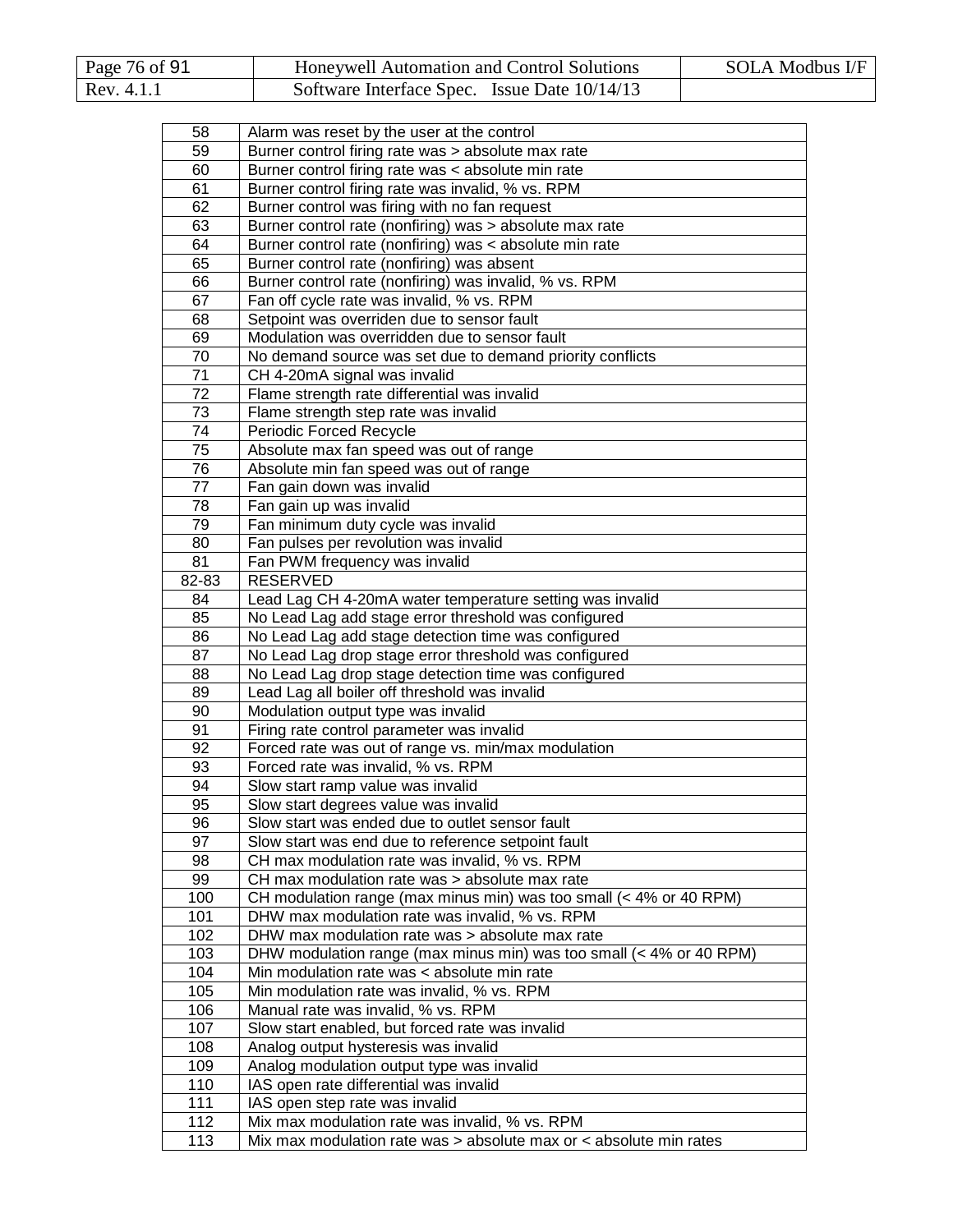| <b>SOLA Modbus I/F</b> | Honeywell Automation and Control Solutions   | Page 77 of 91 |
|------------------------|----------------------------------------------|---------------|
| Rev. 4.1.1             | Software Interface Spec. Issue Date 10/14/13 |               |

| 114 | Mix modulation range (max minus min) was too small $(< 4\%$ or 40 RPM)    |
|-----|---------------------------------------------------------------------------|
| 115 | Fan was limited to its minimum duty cycle                                 |
| 116 | Manual rate was > CH max modulation rate                                  |
| 117 | Manual rate was > DHW max modulation rate                                 |
| 118 | Manual rate was < min modulation rate                                     |
| 119 | Manual rate in Standby was > absolute max rate                            |
| 120 | Modulation commanded rate was > CH max modulation rate                    |
| 121 | Modulation commanded rate was > DHW max modulation rate                   |
| 122 | Modulation commanded rate was < min modulation rate                       |
| 123 | Modulation rate was limited due to Outlet limit                           |
| 124 | Modulation rate was limited due to Delta-T limit                          |
| 125 | Modulation rate was limited due to Stack limit                            |
| 126 | Modulation rate was limited due to anticondensation                       |
| 127 | Fan speed out of range in RUN                                             |
| 128 | Modulation rate was limited due to IAS was open                           |
| 129 | Slow start ramp setting of zero will result in no modulation rate change  |
| 130 | No forced rate was configured for slow start ramp                         |
| 131 | CH demand source was invalid                                              |
| 132 | CH P-gain was invalid                                                     |
| 133 | CH I-gain was invalid                                                     |
| 134 | CH D-gain was invalid                                                     |
| 135 | CH OFF hysteresis was invalid                                             |
| 136 | CH ON hysteresis was invalid                                              |
| 137 | CH sensor type was invalid                                                |
| 138 | CH hysteresis step time was invalid                                       |
| 139 | CH remote control parameter was invalid                                   |
| 140 | CH ODR not allowed with remote control                                    |
| 141 | Steam P-gain was invalid                                                  |
| 142 | Steam I-gain was invalid                                                  |
| 143 | Steam D-gain was invalid                                                  |
| 144 | Steam OFF hysteresis was invalid                                          |
| 145 | Steam ON hysteresis was invalid                                           |
| 146 | CH control was suspended due to fault                                     |
| 147 | CH header temperature was invalid                                         |
| 148 | CH Outlet temperature was invalid                                         |
| 149 | CH steam pressure was invalid                                             |
| 150 | Steam setpoint source parameter was invalid                               |
| 151 | Minimum water temperature parameter was greater than setpoint             |
| 152 | Minimum water temperature parameter was greater than time of day setpoint |
| 153 | Minimum pressure parameter was greater than setpoint                      |
| 154 | Minimum pressure parameter was greater than time of day setpoint          |
| 155 | CH modulation rate source parameter was invalid                           |
| 156 | Steam modulation rate source parameter was invalid                        |
| 157 | DHW demand source was invalid                                             |
| 158 | DHW P-gain was invalid                                                    |
| 159 | DHW I-gain was invalid                                                    |
| 160 | DHW D-gain was invalid                                                    |
| 161 | DHW OFF hysteresis was invalid                                            |
| 162 | DHW ON hysteresis was invalid                                             |
| 163 | DHW hysteresis step time was invalid                                      |
| 164 | DHW sensor type was invalid                                               |
| 165 | Inlet sensor type was invalid for DHW                                     |
| 166 | Outlet sensor type was invalid for DHW                                    |
| 167 | DHW storage OFF hysteresis was invalid                                    |
| 168 | DHW storage ON hysteresis was invalid                                     |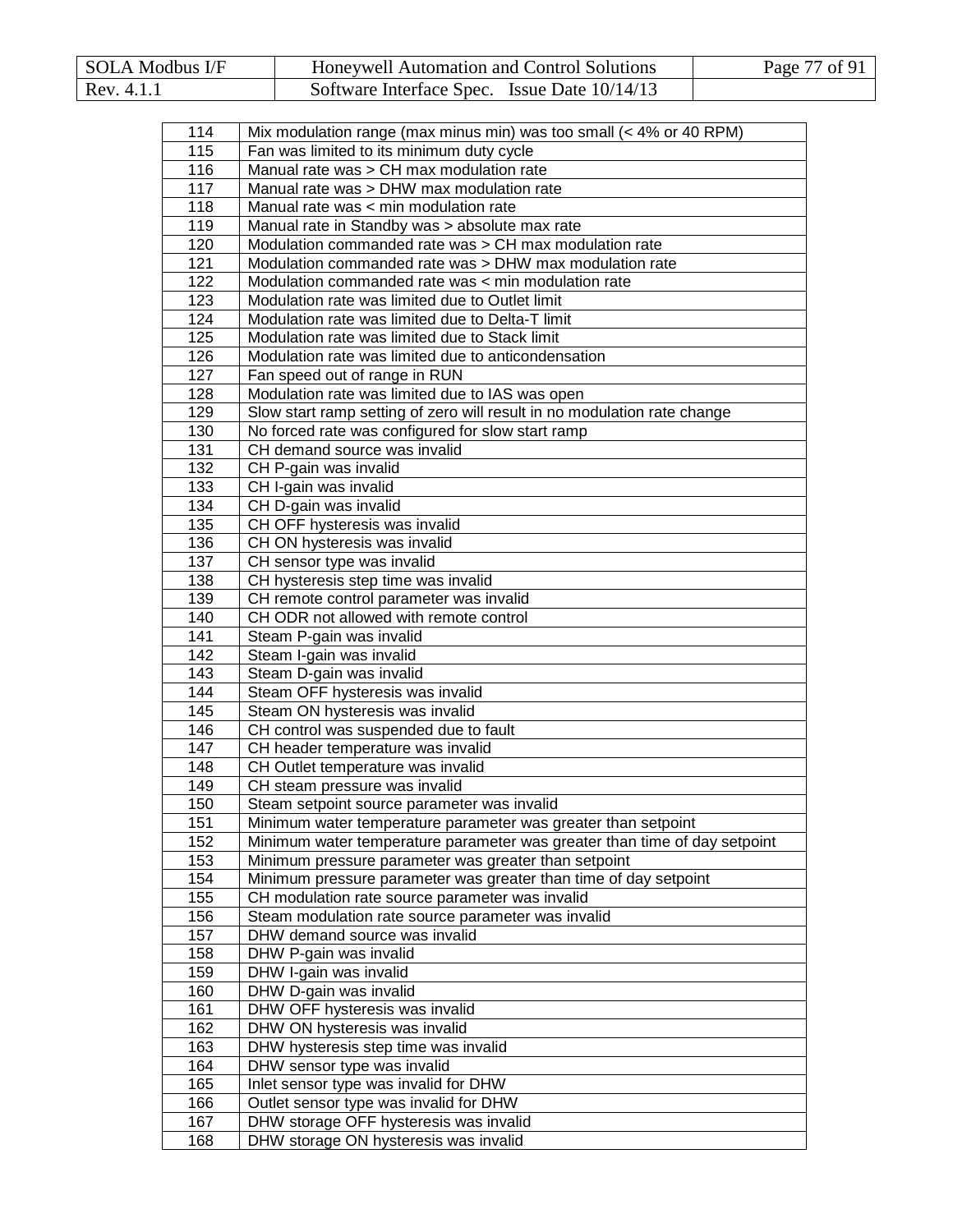| Page 78 of 91 | Honeywell Automation and Control Solutions   | $SOLA$ Modbus $I/F$ |
|---------------|----------------------------------------------|---------------------|
| Rev. 4.1.1    | Software Interface Spec. Issue Date 10/14/13 |                     |

| 169 | DHW modulation sensor type was invalid                                  |
|-----|-------------------------------------------------------------------------|
| 170 | DHW modulation sensor was not compatible for Auto mode                  |
| 171 | DHW control was suspended due to fault                                  |
| 172 | DHW temperature was invalid                                             |
| 173 | DHW inlet temperature was invalid                                       |
|     |                                                                         |
| 174 | DHW outlet temperature was invalid                                      |
| 175 | DHW high limit must be disabled for Auto mode                           |
| 176 | DHW sensor type was not compatible for Auto mode                        |
| 177 | DHW priority source setting was invalid                                 |
| 178 | DHW priority method setting was invalid                                 |
| 179 | CH S5 (J8-11) sensor was invalid                                        |
| 180 | CH Inlet temperature was invalid                                        |
| 181 | CH S10 (J10-7) sensor was invalid                                       |
| 182 | Lead Lag CH setpoint source was invalid                                 |
| 183 | Lead Lag P-gain was invalid                                             |
| 184 | Lead Lag I-gain was invalid                                             |
| 185 | Lead Lag D-gain was invalid                                             |
| 186 | Lead Lag OFF hysteresis was invalid                                     |
| 187 | Lead Lag ON hysteresis was invalid                                      |
| 188 | Lead Lag slave enable was invalid                                       |
| 189 | Lead Lag hysteresis step time was invalid                               |
| 190 | No Lead Lag Modbus port was assigned                                    |
| 191 | Lead Lag base load common setting was invalid                           |
| 192 | Lead Lag DHW demand switch setting was invalid                          |
| 193 | Lead Lag Mix demand switch setting was invalid                          |
| 194 | Lead Lag modulation sensor setting was invalid                          |
| 195 | Lead Lag backup modulation sensor setting was invalid                   |
| 196 | Lead Lag slave mode setting was invalid                                 |
| 197 | Lead Lag rate allocation setting was invalid                            |
| 198 | Lead selection setting was invalid                                      |
| 199 | Lag selection setting was invalid                                       |
| 200 | Lead Lag slave return setting was invalid                               |
| 201 | Lead Lag add stage method setting was invalid                           |
| 202 | STAT may not be a Lead Lag CH demand source when Remote Stat is enabled |
| 203 | Lead Lag base load rate setting was invalid                             |
| 204 | Lead Lag master was suspended due to fault                              |
| 205 | Lead Lag slave was suspended due to fault                               |
| 206 | Lead Lag header temperature was invalid                                 |
| 207 | Lead Lag was suspended due to no enabled Program Module installed       |
| 208 | Lead Lag slave session has timed out                                    |
| 209 | Too many Lead Lag slaves were detected                                  |
| 210 | Lead Lag slave was discovered                                           |
| 211 | Incompatible Lead Lag slave was discovered                              |
| 212 | No base load rate was set for Lead Lag slave                            |
| 213 | Lead Lag slave unable to fire before demand to fire delay expired       |
| 214 | Adding Lead Lag slave aborted due to add requirement change             |
| 215 | No Lead Lag slaves available to service demand                          |
| 216 | No Lead Lag active service was set due to demand priority conflicts     |
| 217 | No Lead Lag add stage method was specified                              |
| 218 | No Lead Lag drop stage method was specified                             |
| 219 | Using backup Lead Lag header sensor due to sensor failure               |
| 220 | Lead Lag frost protection rate was invalid                              |
| 221 | Lead Lag drop stage method setting was invalid                          |
| 222 | CH frost protection temperature was invalid                             |
| 223 | CH frost protection inlet temperature was invalid                       |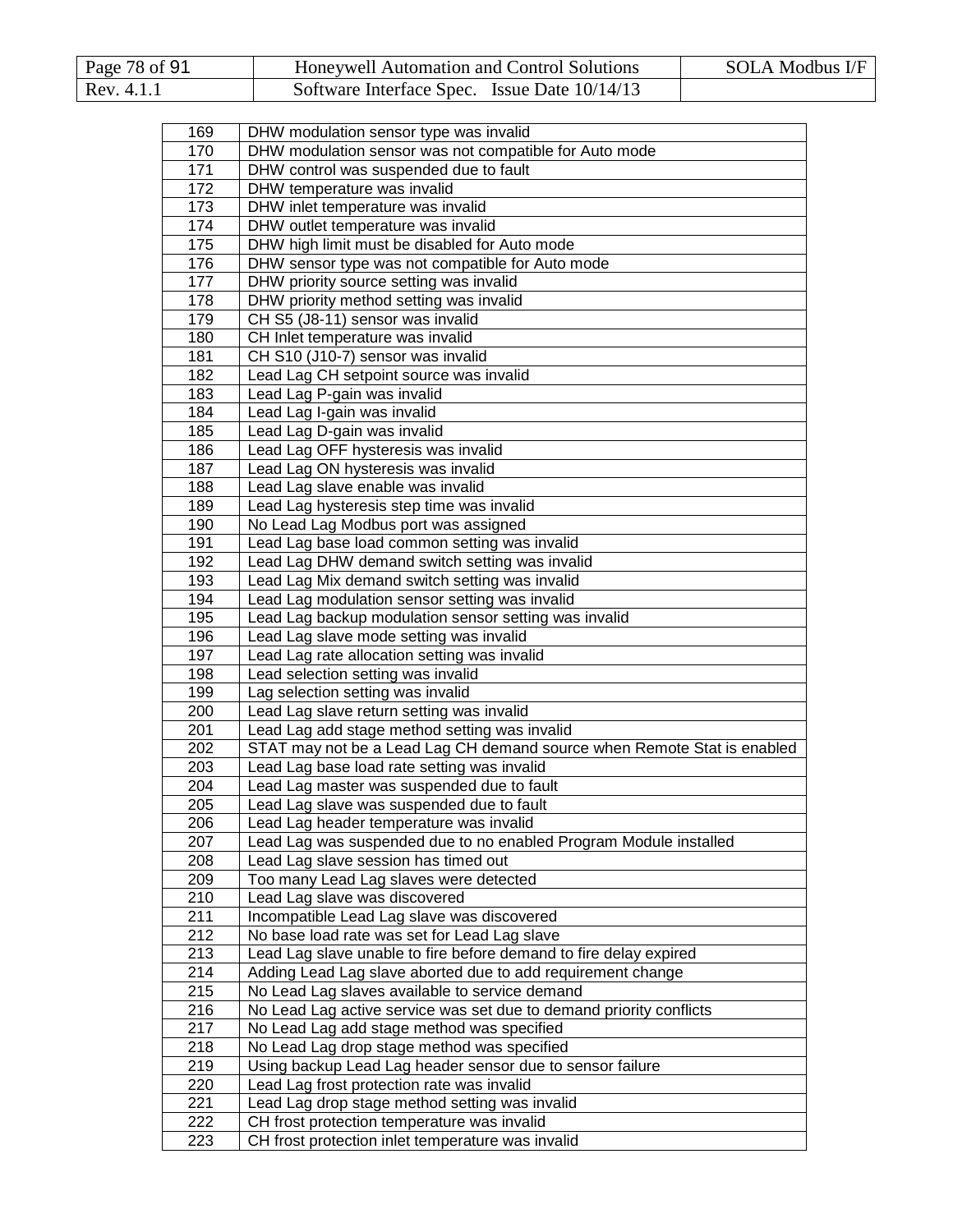| <b>SOLA Modbus I/F</b> | Honeywell Automation and Control Solutions   | Page 79 of 91 |
|------------------------|----------------------------------------------|---------------|
| Rev. 4.1.1             | Software Interface Spec. Issue Date 10/14/13 |               |

| 224              | DHW frost protection temperature was invalid                                                                                |
|------------------|-----------------------------------------------------------------------------------------------------------------------------|
| 225              | No anticondensation setpoint was configured for frost protection                                                            |
| 226              | <b>RESERVED</b>                                                                                                             |
| 227              | DHW priority override time was not derated due to invalid outdoor temperature                                               |
| 228              | Warm weather shutdown was not checked due to invalid outdoor temperature                                                    |
| 229              | Lead Lag slave communication timeout                                                                                        |
| 230              | <b>RESERVED</b>                                                                                                             |
| 231              | Lead Lag CH setpoint was invalid                                                                                            |
| 232              | Lead Lag CH time of day setpoint was invalid                                                                                |
| 233              | Lead Lag outdoor temperature was invalid                                                                                    |
| 234              | Lead Lag ODR time of day setpoint was invalid                                                                               |
| 235              | Lead Lag ODR time of day setpoint exceeded normal setpoint                                                                  |
| 236              | Lead Lag ODR max outdoor temperature was invalid                                                                            |
| 237              | Lead Lag ODR min outdoor temperature was invalid                                                                            |
| 238              | Lead Lag ODR low water temperature was invalid                                                                              |
| 239              | Lead Lag ODR outdoor temperature range was too small (minimum 12 C / 22                                                     |
|                  | F)                                                                                                                          |
| 240              | Lead Lag ODR water temperature range was too small (minimum 12 C / 22 F)                                                    |
| $\overline{2}41$ | Lead Lag DHW setpoint was invalid                                                                                           |
| 242              | Lead Lag Mix setpoint was invalid                                                                                           |
| 243              | Lead Lag CH demand switch was invalid                                                                                       |
| 244              | Lead Lag ODR min water temperature was invalid                                                                              |
| 245              | <b>RESERVED</b>                                                                                                             |
| 246              | CH setpoint was invalid                                                                                                     |
| 247              | CH time of day setpoint was invalid                                                                                         |
| 248              | CH outdoor temperature was invalid                                                                                          |
| 249              | CH ODR time of day setpoint was invalid                                                                                     |
| 250              | CH ODR time of day setpoint exceeds normal setpoint                                                                         |
| 251              | CH max outdoor setpoint was invalid                                                                                         |
| 252              | CH min outdoor setpoint was invalid                                                                                         |
| 253              | CH ODR low water temperature was invalid                                                                                    |
| 254              | CH ODR outdoor temperature range was too small                                                                              |
| 255              | CH ODR water temperature range was too small                                                                                |
| 256              | Steam setpoint was invalid                                                                                                  |
| 257              | Steam time of day setpoint was invalid                                                                                      |
| 258              | Steam minimum pressure was invalid                                                                                          |
| 259              | CH ODR min water temperature was invalid                                                                                    |
| 260              | RESERVED                                                                                                                    |
| 261              | DHW setpoint was invalid                                                                                                    |
| 262              | DHW time of day setpoint was invalid                                                                                        |
| 263              | DHW storage setpoint was invalid                                                                                            |
| 264              | STAT may not be a DHW demand source when Remote Stat is enabled                                                             |
| 265              | No DHW anticondensation setpoint was configured                                                                             |
| 266              | No CH anticondensation setpoint was configured                                                                              |
| 267              | STAT may not be a CH demand source when Remote Stat is enabled                                                              |
| 268              | CH 4mA water temperature setting was invalid                                                                                |
| 269              | CH 20mA water temperature setting was invalid                                                                               |
| 270              | Steam 4mA water temperature setting was invalid                                                                             |
| 271              | Steam 20mA water temperature setting was invalid                                                                            |
| 272              | Abnormal Recycle: Pressure sensor fault                                                                                     |
| 273<br>274       | Abnormal Recycle: Safety relay drive test failed                                                                            |
| 275              | Abnormal Recycle: Demand off during Pilot Flame Establishing Period<br>Abnormal Recycle: LCI off during Drive to Purge Rate |
| 276              | Abnormal Recycle: LCI off during Measured Purge Time                                                                        |
| 277              | Abnormal Recycle: LCI off during Drive to Lightoff Rate                                                                     |
|                  |                                                                                                                             |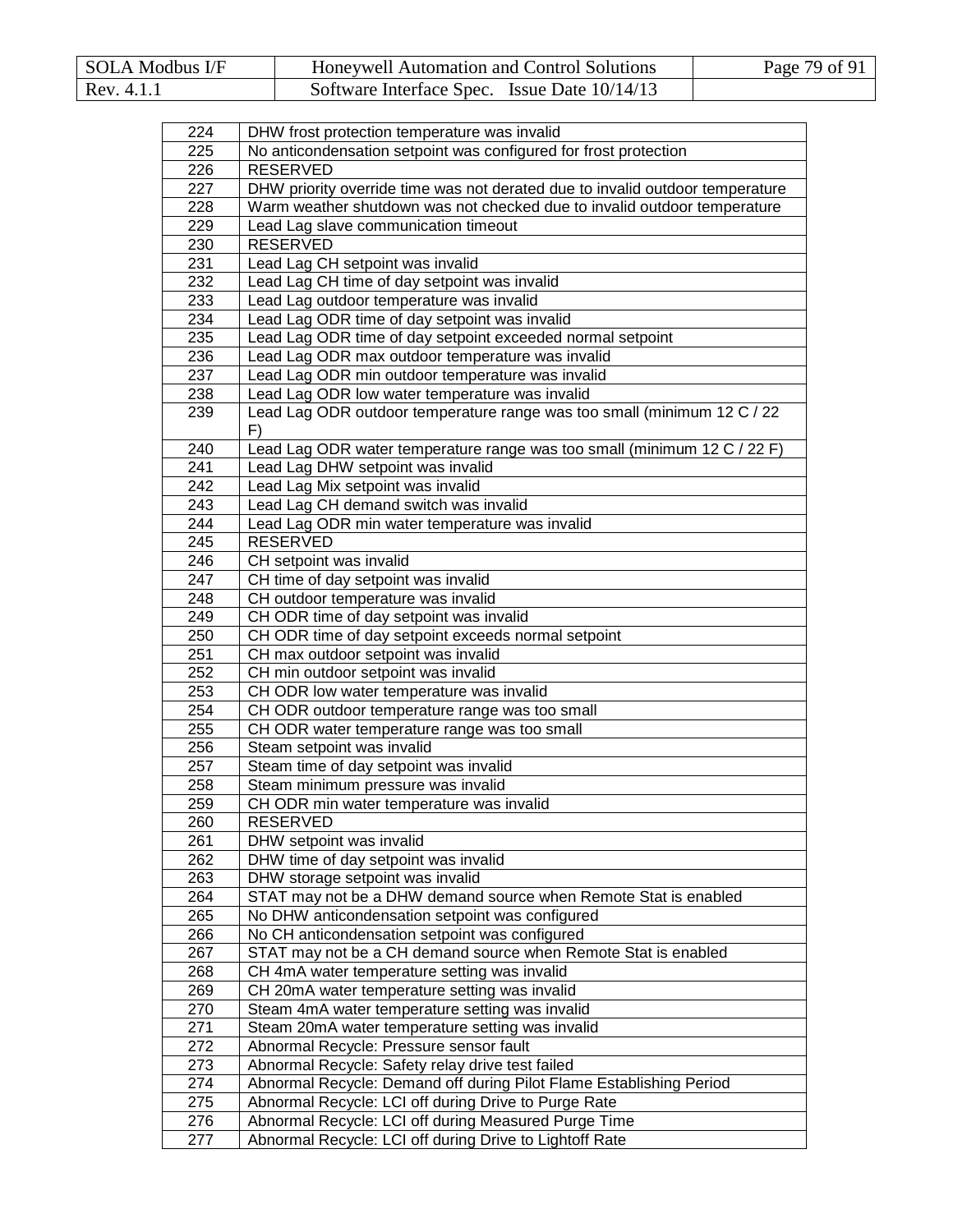| Page 80 of 91 | Honeywell Automation and Control Solutions   | SOLA Modbus $I/F$ |
|---------------|----------------------------------------------|-------------------|
| Rev. 4.1.1    | Software Interface Spec. Issue Date 10/14/13 |                   |

| 278        | Abnormal Recycle: LCI off during Pre-Ignition test                                  |
|------------|-------------------------------------------------------------------------------------|
| 279        | Abnormal Recycle: LCI off during Pre-Ignition time                                  |
| 280        | Abnormal Recycle: LCI off during Main Flame Establishing Period                     |
| 281        | Abnormal Recycle: LCI off during Ignition period                                    |
| 282        | Abnormal Recycle: Demand off during Drive to Purge Rate                             |
| 283        | Abnormal Recycle: Demand off during Measured Purge Time                             |
| 284        | Abnormal Recycle: Demand off during Drive to Lightoff Rate                          |
| 285        | Abnormal Recycle: Demand off during Pre-Ignition test                               |
| 286        | Abnormal Recycle: Demand off during Pre-Ignition time                               |
| 287        | Abnormal Recycle: Flame was on during Safe Start check                              |
| 288        | Abnormal Recycle: Flame was on during Drive to Purge Rate                           |
| 289        | Abnormal Recycle: Flame was on during Measured Purge Time                           |
| 290        | Abnormal Recycle: Flame was on during Drive to Lightoff Rate                        |
| 291        | Abnormal Recycle: Flame was not on at end of Ignition period                        |
| 292        | Abnormal Recycle: Flame was lost during Main Flame Establishing Period              |
| 293        | Abnormal Recycle: Flame was lost early in Run                                       |
| 294        | Abnormal Recycle: Flame was lost during Run                                         |
| 295        | Abnormal Recycle: Leakage test failed                                               |
| 296        | Abnormal Recycle: Interrupted air flow switch was off during Drive to Purge         |
|            | Rate                                                                                |
| 297        | Abnormal Recycle: Interrupted air flow switch was off during Measured Purge         |
|            | Time                                                                                |
| 298        | Abnormal Recycle: Interrupted air flow switch was off during Drive to Lightoff      |
|            | Rate                                                                                |
| 299        | Abnormal Recycle: Interrupted air flow switch was off during Pre-Ignition test      |
| 300        | Abnormal Recycle: Interrupted air flow switch was off during Pre-Ignition time      |
| 301        | Abnormal Recycle: Interrupted air flow switch was off during Main Flame             |
|            | <b>Establishing Period</b>                                                          |
| 302        | Abnormal Recycle: Ignition failed due to interrupted air flow switch was off        |
| 303        | Abnormal Recycle: ILK off during Drive to Purge Rate                                |
| 304        | Abnormal Recycle: ILK off during Measured Purge Time                                |
| 305        | Abnormal Recycle: ILK off during Drive to Lightoff Rate                             |
| 306        | Abnormal Recycle: ILK off during Pre-Ignition test                                  |
| 307        | Abnormal Recycle: ILK off during Pre-Ignition time                                  |
| 308        | Abnormal Recycle: ILK off during Main Flame Establishing Period                     |
| 309        | Abnormal Recycle: ILK off during Ignition period                                    |
| 310<br>311 | Run was terminated due to ILK was off                                               |
| 312        | Run was terminated due to interrupted air flow switch was off<br>Stuck reset switch |
| 313        | Run was terminated due to fan failure                                               |
| 314        | Abnormal Recycle: Fan failed during Drive to Purge Rate                             |
| 315        | Abnormal Recycle: Fan failed during Measured Purge Time                             |
| 316        | Abnormal Recycle: Fan failed during Drive to Lightoff Rate                          |
| 317        | Abnormal Recycle: Fan failed during Pre-Ignition test                               |
| 318        | Abnormal Recycle: Fan failed during Pre-Ignition time                               |
| 319        | Abnormal Recycle: Fan failed during Ignition period                                 |
| 320        | Abnormal Recycle: Fan failed during Main Flame Establishing Period                  |
| 321        | Abnormal Recycle: Main Valve off after 10 seconds of RUN                            |
| 322        | Abnormal Recycle: Pilot Valve off after 10 seconds of RUN                           |
| 323        | Abnormal Recycle: Safety Relay off after 10 seconds of RUN                          |
| 324        | Abnormal Recycle: Hardware flame bias                                               |
| 325        | Abnormal Recycle: Hardware static flame                                             |
| 326        | Abnormal Recycle: Hardware flame current invalid                                    |
| 327        | Abnormal Recycle: Hardware flame rod short                                          |
| 328        | Abnormal Recycle: Hardware invalid power                                            |
|            |                                                                                     |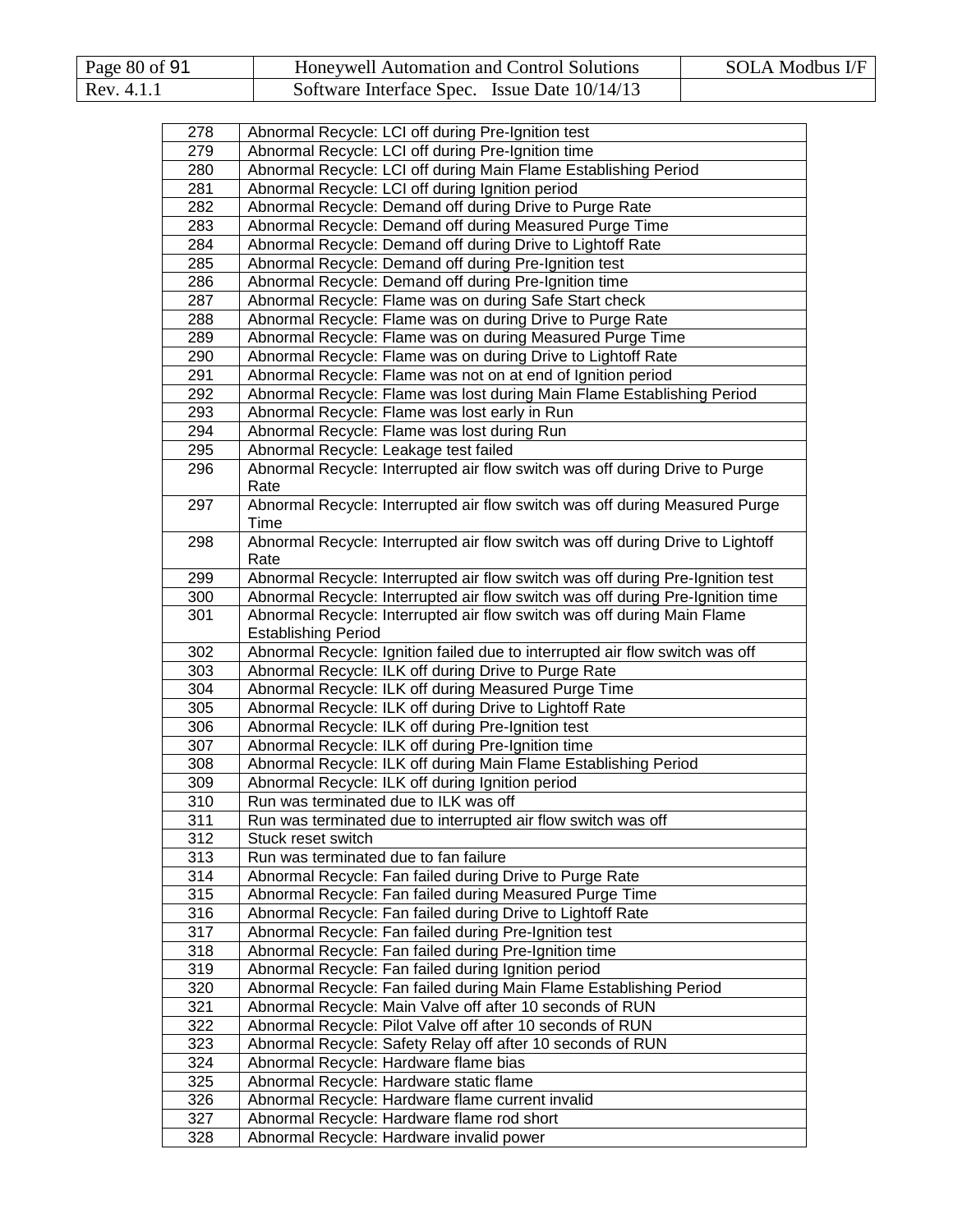| <b>SOLA Modbus I/F</b> | Honeywell Automation and Control Solutions   | Page 81 of 91 |
|------------------------|----------------------------------------------|---------------|
| Rev. 4.1.1             | Software Interface Spec. Issue Date 10/14/13 |               |

| 329        | Abnormal Recycle: Hardware invalid AC line                                                   |
|------------|----------------------------------------------------------------------------------------------|
| 330        | Abnormal Recycle: Hardware SLO flame ripple                                                  |
| 331        | Abnormal Recycle: Hardware SLO flame sample                                                  |
| 332        | Abnormal Recycle: Hardware SLO flame bias range                                              |
| 333        | Abnormal Recycle: Hardware SLO flame bias heat                                               |
| 334        | Abnormal Recycle: Hardware SLO spark stuck                                                   |
| 335        | Abnormal Recycle: Hardware SLO spark changed                                                 |
| 336        | Abnormal Recycle: Hardware SLO static flame                                                  |
| 337        | Abnormal Recycle: Hardware SLO rod shorted                                                   |
| 338        | Abnormal Recycle: Hardware SLO AD linearity                                                  |
| 339        | Abnormal Recycle: Hardware SLO bias not set                                                  |
| 340        | Abnormal Recycle: Hardware SLO bias shorted                                                  |
| 341        | Abnormal Recycle: Hardware SLO electronics                                                   |
| 342        | Abnormal Recycle: Hardware processor clock                                                   |
| 343        | Abnormal Recycle: Hardware AC phase                                                          |
| 344        | Abnormal Recycle: Hardware A2D mismatch                                                      |
| 345        | Abnormal Recycle: Hardware VSNSR A2D                                                         |
| 346        | Abnormal Recycle: Hardware 28V A2D                                                           |
| 347        | Abnormal Recycle: Hardware HFS IAS shorted                                                   |
| 348        | Abnormal Recycle: Hardware PII INTLK shorted                                                 |
| 349        | Abnormal Recycle: Hardware HFS LCI shorted                                                   |
| 350        | Abnormal Recycle: Hardware HFS LFS shorted                                                   |
| 351        | Abnormal Recycle: Invalid zero crossing                                                      |
| 352        | Abnormal Recycle: fault stack sensor                                                         |
| 353        | Abnormal Recycle: stack limit                                                                |
| 354        | Abnormal Recycle: delta T limit                                                              |
| 355        | Abnormal Recycle: fault outlet sensor                                                        |
| 356        | Abnormal Recycle: outlet high limit                                                          |
| 357        | Abnormal Recycle: fault DHW sensor                                                           |
| 358        | Abnormal Recycle: DHW high limit                                                             |
| 359        | Abnormal Recycle: fault inlet sensor                                                         |
| 360        | Abnormal Recycle: Check Parameters Failed                                                    |
| 361        | Internal error: No factory parameters were detected in control                               |
| 362        | Internal error: PID iteration frequency was invalid                                          |
| 363        | Internal error: Demand-Rate interval time was invalid                                        |
| 364        | Internal error: Factory calibration parameter for modulation was invalid                     |
| 365        | Internal error: CH PID P-scaler was invalid                                                  |
| 366        | Internal error: CH PID I-scaler was invalid                                                  |
| 367        | Internal error: CH PID D-scaler was invalid                                                  |
| 368        | Internal error: DHW PID P-scaler was invalid                                                 |
| 369<br>370 | Internal error: DHW PID I-scaler was invalid<br>Internal error: DHW PID D-scaler was invalid |
| 371        | Internal error: Lead Lag master PID P-scaler was invalid                                     |
| 372        | Internal error: Lead Lag master PID I-scaler was invalid                                     |
| 373        | Internal error: Lead Lag master PID D-scaler was invalid                                     |
| 374        | Abnormal Recycle: Hardware flame bias high                                                   |
| 375        | Abnormal Recycle: Hardware flame bias low                                                    |
| 376        | Abnormal Recycle: Hardware flame bias delta high                                             |
| 377        | Abnormal Recycle: Hardware flame bias delta low                                              |
| 378        | Abnormal Recycle: Hardware flame bias dynamic high                                           |
| 379        | Abnormal Recycle: Hardware flame bias dynamic low                                            |
| 380        | Abnormal Recycle: Fan Speed Not Proven                                                       |
| 381        | Abnormal Recycle: Fan Speed Range Low                                                        |
| 382        | Abnormal Recycle: Fan Speed Range High                                                       |
| 383        | Abnormal Recycle: Pre-Ignition test failed, recycle                                          |
|            |                                                                                              |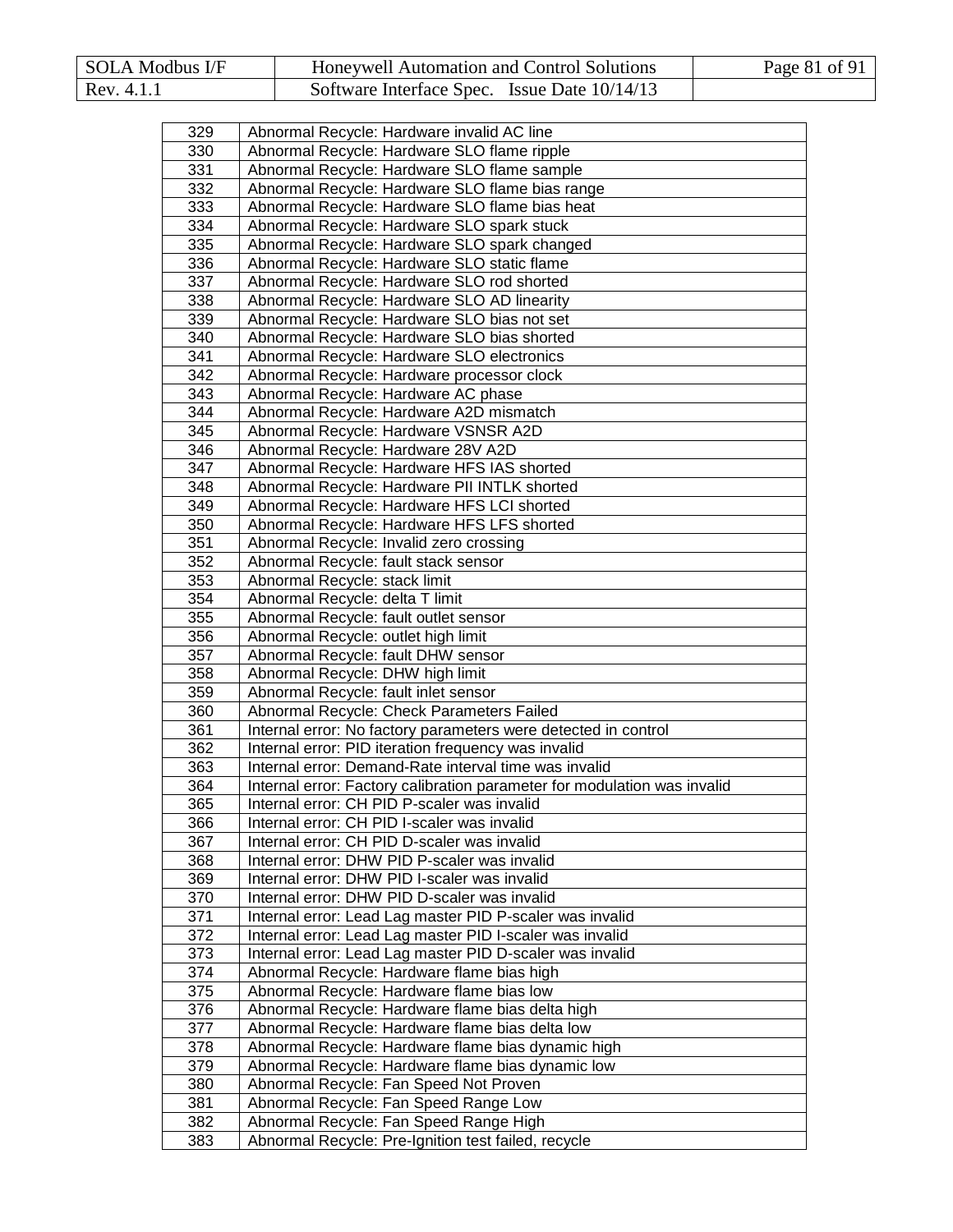| Page 82 of 91 | Honeywell Automation and Control Solutions   | <b>SOLA Modbus I/F</b> |
|---------------|----------------------------------------------|------------------------|
| Rev. 4.1.1    | Software Interface Spec. Issue Date 10/14/13 |                        |

| 384-388 | <b>RESERVED</b>                                                          |
|---------|--------------------------------------------------------------------------|
| 389     | Abnormal Recycle: AC power frequency Mismatch                            |
| 390-447 | <b>RESERVED</b>                                                          |
| 448     | Flame too low                                                            |
| 449     | Modulation rate was limited due to flame strength                        |
| 450     | <b>RESERVED</b>                                                          |
| 451     | Circulator control was invalid                                           |
| 452     | Circulator P-gain was invalid                                            |
| 453     | Circulator I-gain was invalid                                            |
| 454     | Circulator temperature was invalid                                       |
| 455     | Circulator outlet temperature was invalid                                |
| 456     | Circulator inlet temperature was invalid                                 |
| 457     | Circulator outdoor temperature was invalid                               |
| 458     | Circulator sensor choice was invalid                                     |
| 459     | Circulator PID setpoint was invalid                                      |
| 460     | LCI lost in run                                                          |
| 461     | Abnormal Recycle: Demand lost in run from application                    |
| 462     | Abnormal Recycle: Demand lost in run due to high limit                   |
| 463     | Abnormal Recycle: Demand lost in run due to no flame                     |
| 464     | LCI lost in Combustion Pressure Establishing Period                      |
| 465     | <b>LCI lost in Combustion Pressure Stabilization Period</b>              |
| 466     | <b>RESERVED</b>                                                          |
| 467     | Internal error: EEPROM write was attempted before EEPROM was initialized |
| 468     | Internal error: EEPROM cycle count address was invalid                   |
| 469     | Internal error: EEPROM days count address was invalid                    |
| 470     | Internal error: EEPROM hours count address was invalid                   |
| 471     | Internal error: Lockout record EEPROM index was invalid                  |
| 472     | Internal error: Request to write PM status was invalid                   |
| 473     | Internal error: PM parameter address was invalid                         |
| 474     | Internal error: PM safety parameter address was invalid                  |
| 475     | Internal error: Invalid record in lockout history was removed            |
| 476     | Internal error: EEPROM write buffer was full                             |
| 477     | Internal error: Data too large was not written to EEPROM                 |
| 478     | Internal error: Safety key bit 0 was incorrect                           |
| 479     | Internal error: Safety key bit 1 was incorrect                           |
| 480     | Internal error: Safety key bit 2 was incorrect                           |
| 481     | Internal error: Safety key bit 3 was incorrect                           |
| 482     | Internal error: Safety key bit 4 was incorrect                           |
| 483     | Internal error: Safety key bit 5 was incorrect                           |
| 484     | Internal error: Safety key bit 6 was incorrect                           |
| 485     | Internal error: Safety key bit 7 was incorrect                           |
| 486     | Internal error: Safety key bit 8 was incorrect                           |
| 487     | Internal error: Safety key bit 9 was incorrect                           |
| 488     | Internal error: Safety key bit 10 was incorrect                          |
| 489     | Internal error: Safety key bit 11 was incorrect                          |
| 490     | Internal error: Safety key bit 12 was incorrect                          |
| 491     | Internal error: Safety key bit 13 was incorrect                          |
| 492     | Internal error: Safety key bit 14 was incorrect                          |
| 493     | Internal error: Safety key bit 15 was incorrect                          |
| 494     | Internal error: Safety relay timeout                                     |
| 495     | Internal error: Safety relay commanded off                               |
| 496     | Internal error: Unknown safety error occurred                            |
| 497     | Internal error: Safety timer was corrupt                                 |
| 498     | Internal error: Safety timer was expired                                 |
| 499     | Internal error: Safety timings                                           |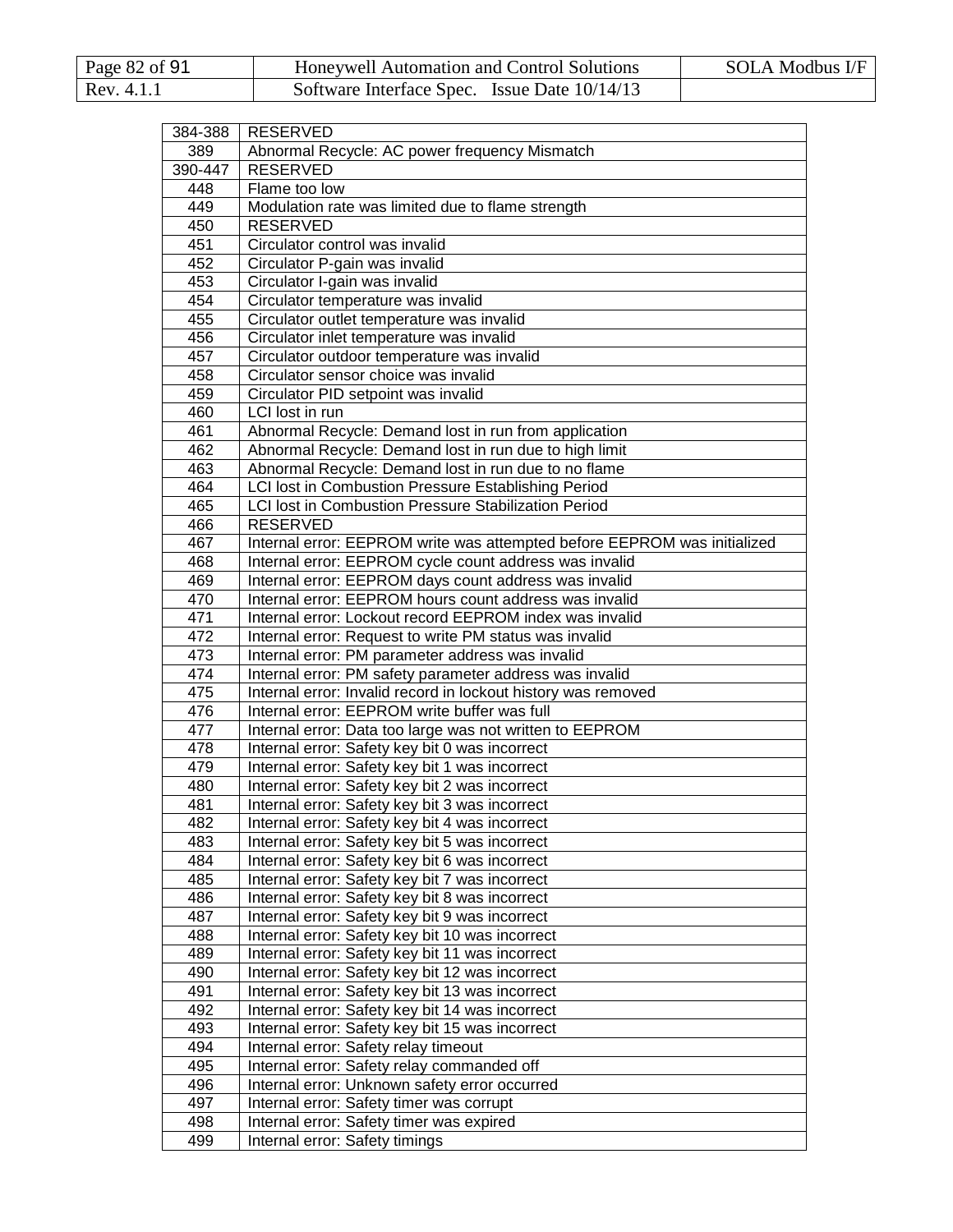| <b>SOLA Modbus I/F</b> | Honeywell Automation and Control Solutions   | Page 83 of 91 |
|------------------------|----------------------------------------------|---------------|
| Rev. 4.1.1             | Software Interface Spec. Issue Date 10/14/13 |               |

| 500     | Internal error: Safety shutdown                                        |
|---------|------------------------------------------------------------------------|
| 501     | Mix base                                                               |
| 502     | Mix setpoint was invalid                                               |
| 503     | Mix time of day setpoint was invalid                                   |
| 504     | Mix outdoor temperature was invalid                                    |
| 505     | Mix ODR time of day setpoint was invalid                               |
| 506     | Mix ODR time of day setpoint exceeds normal setpoint                   |
| 507     | Mix ODR max outdoor temperature was invalid                            |
| 508     | Mix ODR min outdoor temperature was invalid                            |
| 509     | Mix ODR low water temperature was invalid                              |
| 510     | Mix ODR outdoor temperature range was invalid                          |
| 511     | Mix ODR water temperature range was invalid                            |
| 512     | Mix demand switch was invalid                                          |
| 513     | Mix ON hysteresis was invalid                                          |
| 514     | Mix OFF hysteresis was invalid                                         |
| 515     | Mix ODR min water temperature was invalid                              |
| 516     | Mix hysteresis step time was invalid                                   |
| 517     | Mix P-gain was invalid                                                 |
| 518     | Mix I-gain was invalid                                                 |
| 519     | Mix D-gain was invalid                                                 |
| 520     | Mix control was suspended due to fault                                 |
| 521     | Mix S10 (J10-7) temperature was invalid                                |
| 522     | Mix outlet temperature was invalid                                     |
| 523     | Mix inlet temperature was invalid                                      |
| 524     | Mix S5 (J8-11) temperature was invalid                                 |
| 525     | Mix modulation sensor type was invalid                                 |
| 526     | Mix ODR min water temperature setpoint was invalid                     |
| 527     | Mix circulator sensor was invalid                                      |
| 528     | Mix flow control was invalid                                           |
| 529     | Mix temperature was invalid                                            |
| 530     | Mix sensor was invalid                                                 |
| 531     | Mix PID setpoint was invalid                                           |
| 532     | STAT may not be a Mix demand source when Remote Stat is enabled        |
| 533-539 | <b>RESERVED</b>                                                        |
| 540     | Delta T inlet/outlet enable was invalid                                |
| 541     | Delta T exchanger/outlet enable was invalid                            |
| 542     | Delta T inlet/exchanger enable was invalid                             |
| 543     | Delta T inlet/outlet degrees was out of range                          |
| 544     | Delta T exchanger/outlet degrees was out of range                      |
| 545     | Delta T inlet/exchanger degrees was out of range                       |
| 546     | Delta T response was invalid                                           |
| 547     | Delta T inversion limit response was invalid                           |
| 548     | Delta T rate limit enable was invalid                                  |
| 549     | Delta T exchanger/outlet wasn't allowed due to stack limit setting     |
| 550     | Delta T inlet/outlet limit was exceeded                                |
| 551     | Delta T exchanger/outlet limit was exceeded                            |
| 552     | Delta T inlet/exchanger limit was exceeded                             |
| 553     | Inlet/outlet inversion occurred                                        |
| 554     | Exchanger/outlet inversion occurred                                    |
| 555     | Inlet/exchanger inversion occurred                                     |
| 556     | Delta T exchanger/outlet wasn't allowed due to stack connector setting |
| 557     | Delta T inlet/exchanger wasn't allowed due to stack limit setting      |
| 558     | Delta T inlet/exchanger wasn't allowed due to stack connector setting  |
| 559     | Delta T delay was not configured for recycle response                  |
| 560     | Outlet T-rise enable was invalid                                       |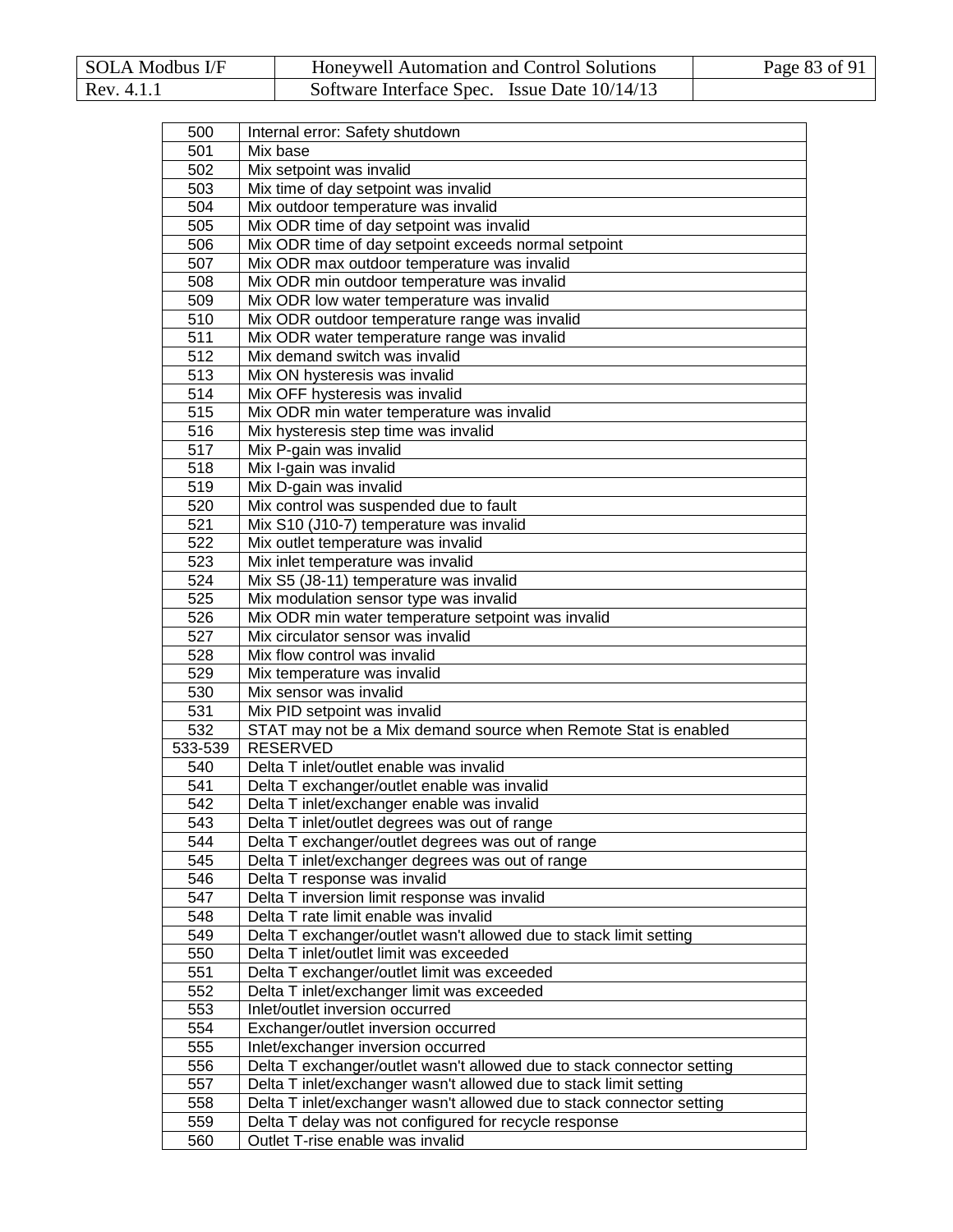| Page $84$ of $91$ | Honeywell Automation and Control Solutions   | <b>SOLA Modbus I/F</b> |
|-------------------|----------------------------------------------|------------------------|
| Rev. 4.1.1        | Software Interface Spec. Issue Date 10/14/13 |                        |

| 561     | Heat exchanger T-rise enable was invalid                                |
|---------|-------------------------------------------------------------------------|
| 562     | T-rise degrees was out of range                                         |
| 563     | T-rise response was invalid                                             |
| 564     | Outlet T-rise limit was exceeded                                        |
| 565     | Heat exchanger T-rise limit was exceeded                                |
| 566     | Heat exchanger T-rise wasn't allowed due to stack limit setting         |
| 567     | Heat exchanger T-rise wasn't allowed due to stack connector setting     |
| 568     | Outlet T-rise wasn't allowed due to outlet connector setting            |
| 569     | T-rise delay was not configured for recycle response                    |
| 570     | Heat exchanger high limit setpoint was out of range                     |
| 571     | Heat exchanger high limit response was invalid                          |
| 572     | Heat exchanger high limit was exceeded                                  |
| 573     | Heat exchanger high limit wasn't allowed due to stack limit setting     |
| 574     | Heat exchanger high limit wasn't allowed due to stack connector setting |
| 575     | Heat exchanger high limit delay was not configured for recycle response |
| 576     | CH pump output was invalid                                              |
| 577     | DHW pump output was invalid                                             |
| 578     | Boiler pump output was invalid                                          |
| 579     | Auxiliary pump output was invalid                                       |
| 580     | System pump output was invalid                                          |
| 581     | Mix pump output was invalid                                             |
| 582-589 | <b>RESERVED</b>                                                         |
| 590     | DHW plate preheat setpoint was invalid                                  |
| 591     | DHW plate preheat ON hysteresis was invalid                             |
| 592     | DHW plate preheat OFF hysteresis was invalid                            |
| 593     | Tap detect degrees was out of range                                     |
| 594     | Tap detect ON hysteresis was invalid                                    |
| 595     | Inlet - DHW tap stop degrees was out of range                           |
| 596     | Outlet - Inlet tap stop degrees was out of range                        |
| 597     | DHW tap detect on threshold was invalid                                 |
| 598     | DHW plate preheat detect on threshold was invalid                       |
| 599     | DHW plate preheat detect off threshold was invalid                      |
| 600     | Delta T inlet temperature was invalid                                   |
| 601     | Delta T outlet temperature was invalid                                  |
| 602     | Delta T exchanger temperature was invalid                               |
| 603     | CH ODR boost max offpoint temperature was invalid                       |
| 604     | CH ODR boost max offpoint temperature was too low                       |
| 605     | Lead Lag ODR boost max offpoint temperature was invalid                 |
| 606     | Lead Lag ODR boost max offpoint temperature was too low                 |
| 607     | Mix ODR boost max offpoint temperature was invalid                      |
| 608     | Mix ODR boost max offpoint temperature was too low                      |
| 609     | Time to rotate lead boiler to next firing slave                         |
| 610     | Time to rotate lead boiler to next available slave                      |
| 611     | Time to rotate lead boiler to first firing slave in order               |
| 612     | Time to rotate lead boiler to lowest running slave                      |
| 613     | Lead boiler was rotated based on new firing sequence order              |
| 614     | Lead boiler was rotated based on measured run time                      |
| 615     | Parameter PCB was switched to backup                                    |
| 616     | Range PCB was switched to backup                                        |
| 617     | Lead Lag steam pressure was invalid                                     |
| 618     | Lead Lag steam setpoint was invalid                                     |
| 619     | Lead Lag steam OFF hysteresis was invalid                               |
| 620     | Lead Lag steam ON hysteresis was invalid                                |
| 621     | Lead Lag steam minimum pressure was invalid                             |
| 622     | Lead Lag modulation sensor was not valid with setpoint source           |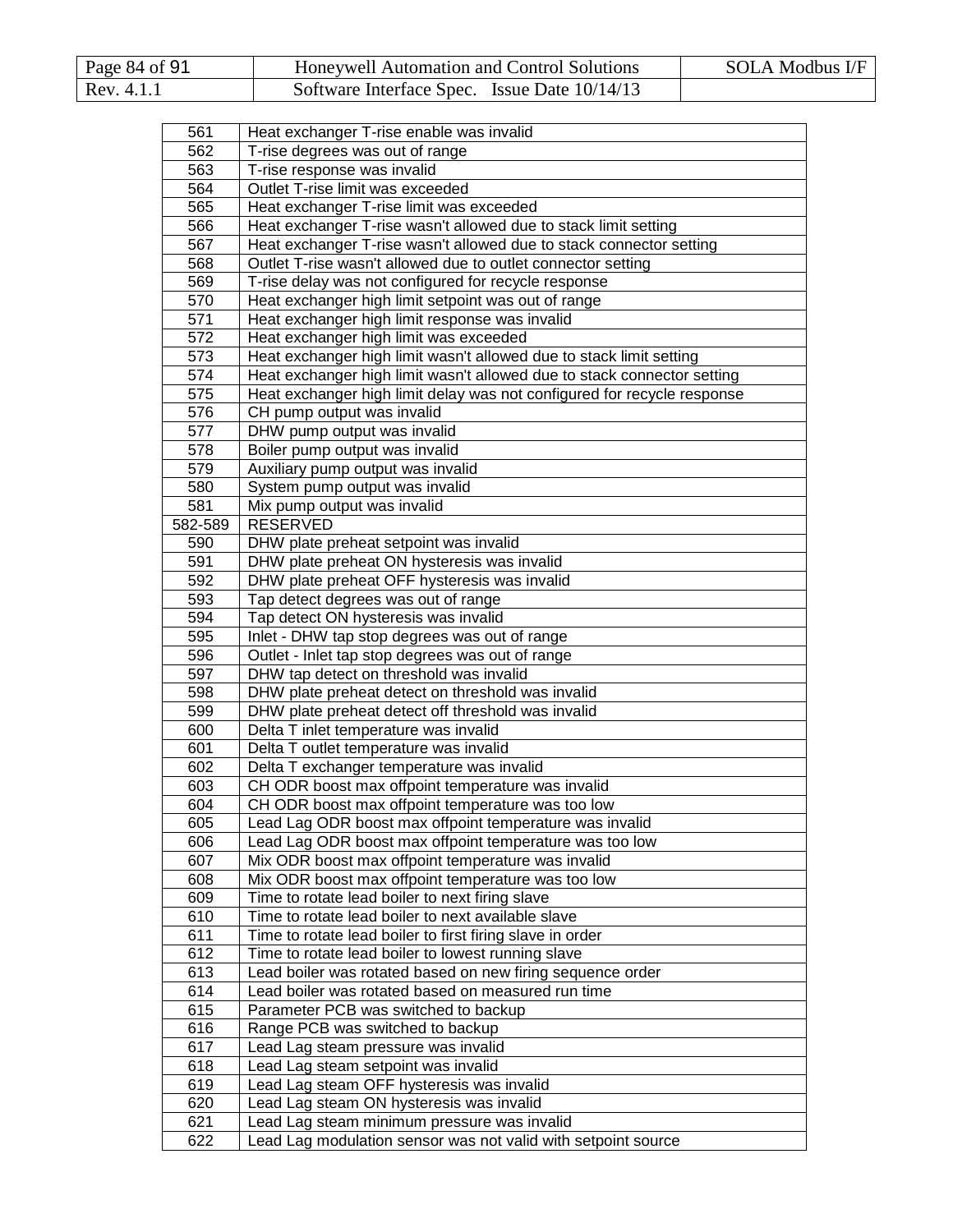| <b>SOLA Modbus I/F</b> | Honeywell Automation and Control Solutions   | Page 85 of 91 |
|------------------------|----------------------------------------------|---------------|
| Rev. 4.1.1             | Software Interface Spec. Issue Date 10/14/13 |               |

| 623     | Lead Lag modulation sensor was not valid with local setpoint source          |
|---------|------------------------------------------------------------------------------|
| 624     | Lead Lag modulation sensor was not valid with local modulation rate source   |
| 625     | Lead Lag steam time of day setpoint was invalid                              |
| 626     | Flap failed to close during startup test                                     |
| 627     | Flap failed to open during startup test                                      |
| 628     | Flap state did not match fan state                                           |
| 629     | Disagreement on number of interacting controls                               |
| 630     | No interacting controls found in system                                      |
| 631     | Missing neighbor burner control                                              |
| 632     | Control was dropped due to communication error                               |
| 633     | Incompatible controls detected in system                                     |
| 634     | Number of controls found did not match the number declared                   |
| 635     | Flap valve controls can't be mixed with auxiliary controls                   |
| 636     | Paired and single flap valve controls can't be mixed                         |
| 637     | Only 2 controls allowed in asymmetrical paired flap valve system             |
| 638     | Asymmetrical paired control requires neighbor to be a paired control         |
| 639     | FVS spare                                                                    |
| 640     | Neighbor was not set to monitor for stack faults                             |
| 641     | Lead Lag manual modulation test mode selected                                |
| 642     | Lead Lag manual modulation test mode was ended                               |
| 643     | Lead Lag manual modulation test was suspended due to parameter errors        |
| 644     | Lead Lag manual modulation test was not run - no slave rate was given        |
| 645     | Operation switch was not ON for Lead Lag manual modulation test              |
| 646     | Lead Lag manual modulation test was not run - modulation sensor fault        |
| 647     | Lead Lag manual modulation test was not run - temperature above off setpoint |
| 648     | Lead Lag manual modulation test was not run - pressure above off setpoint    |
| 649     | DHW demand temperature was invalid                                           |
| 650     | Stepped modulation rate limiting parameter was invalid                       |
| 651     | Hot standby forced rate was invalid                                          |
| 652     | Hot standby OFF hysteresis was invalid                                       |
| 653     | Hot standby ON hysteresis was invalid                                        |
| 654     | Hot standby setpoint was invalid                                             |
| 655     | Hot standby outlet sensor fault                                              |
| 656     | Max boiler temp was limited to 140 deg. F (60 deg. C) - DOE energy saving    |
| 657     | DHW S5 temperature was invalid                                               |
| 658     | DHW priority time was too short to satisfy the demand                        |
| 659     | Modbus analog output was overridden by ART or Modulation output              |
| 660-661 | <b>RESERVED</b>                                                              |
| 662     | IAS open step down rate was invalid                                          |
| 663-665 | <b>RESERVED</b>                                                              |
| 666     | Internal error: EEPROM write verify failed                                   |
| 667     | Warning: EEPROM writing frequency was too high                               |
| 668-670 | <b>RESERVED</b>                                                              |
| 671     | IAS open step down time was invalid                                          |
| 672-678 | <b>RESERVED</b>                                                              |
| 679     | Modbus Heartbeat communication timeout                                       |

#### **Table 11 SOLA Alert Codes**

Burner control states are contained in the following table.

| <b>State</b> | Name                 |
|--------------|----------------------|
|              | Initiate             |
|              | <b>Standby Delay</b> |
|              | Standby              |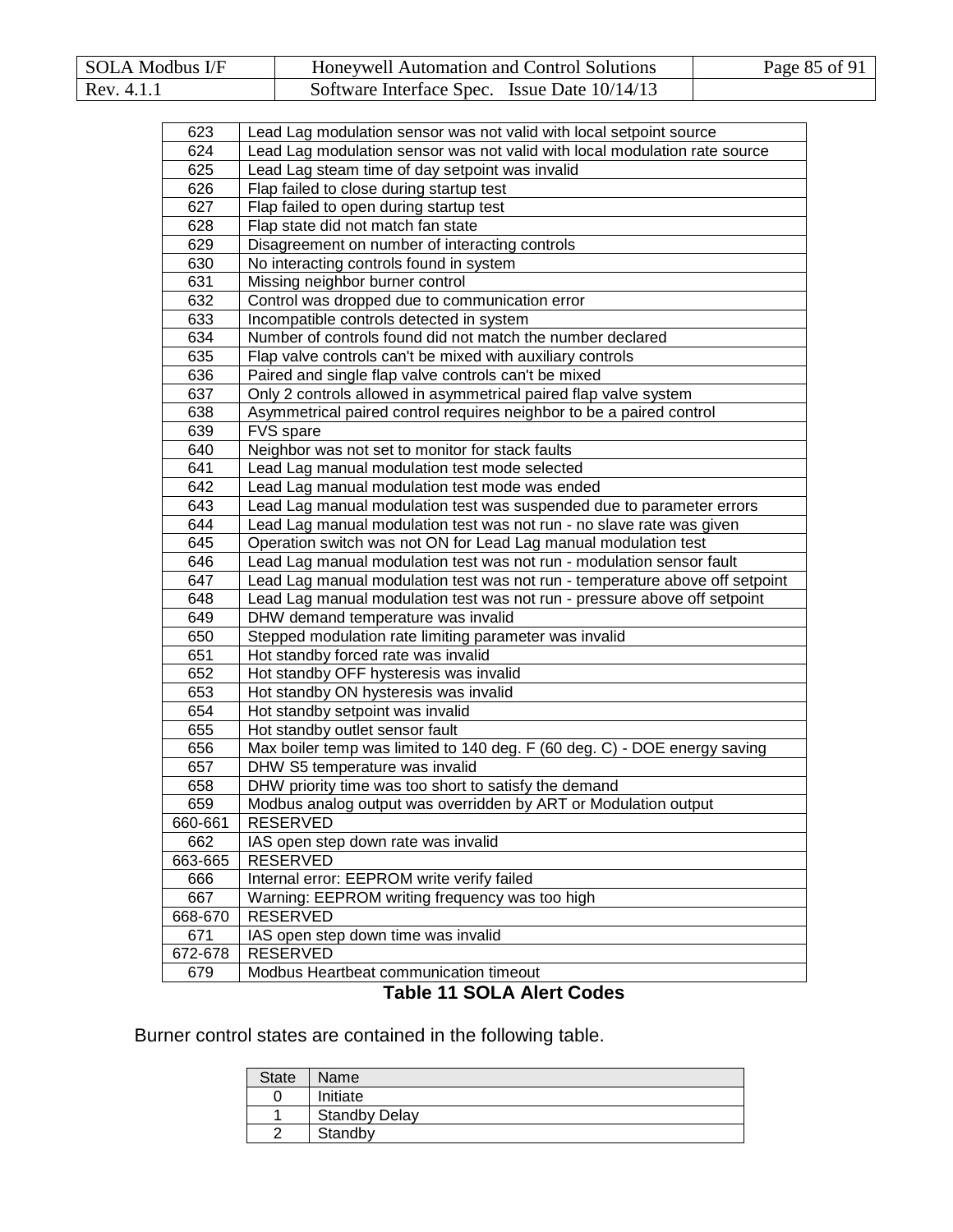| Page 86 of 91 | Honeywell Automation and Control Solutions   | SOLA Modbus $I/F$ |
|---------------|----------------------------------------------|-------------------|
| Rev. 4.1.1    | Software Interface Spec. Issue Date 10/14/13 |                   |

| 3   | Safe Startup                                            |
|-----|---------------------------------------------------------|
| 4   | Prepurge - Drive to Purge Rate                          |
| 5   | Prepurge - Measured Purge Time                          |
| 6   | Prepurge - Drive to Lightoff Rate                       |
| 7   | <b>Preignition Test</b>                                 |
| 8   | <b>Preignition Time</b>                                 |
| 9   | <b>Pilot Flame Establishing Period</b>                  |
| 10  | Main Flame Establishing Period                          |
| 11  | <b>Direct Burner Ignition</b>                           |
| 12  | Run                                                     |
| 13  | Postpurge                                               |
| 14  | Lockout                                                 |
| 15  | Prepurge (Fulton pulse)                                 |
| 16  | Ignition (Fulton pulse)                                 |
| 17  | Combustion Pressure Establish (Fulton pulse)            |
| 18  | <b>Combustion Pressure Stabilization (Fulton pulse)</b> |
| 19  | Main Flame Stabilization (Fulton pulse)                 |
| 255 | <b>Safety Processor Offline</b>                         |
|     |                                                         |

**Table 12 Burner Control States**

SOLA pump status codes are contained in the following two tables. The first table is for older SOLA's (application build less than 1600), and the second table is for newer SOLA's (application build 1600 or higher).

| <b>Status</b>           | <b>Description</b>                          | <b>Note</b> |
|-------------------------|---------------------------------------------|-------------|
| 0                       | Unknown                                     |             |
| 1                       | Not connected                               |             |
| $\overline{2}$          | Not Lead Lag master                         |             |
| 3                       | Pump A Off                                  |             |
| $\overline{\mathbf{4}}$ | Pump B Off                                  |             |
| $\overline{5}$          | Pump C Off                                  |             |
| $\overline{6}$          | Pump A Off - Anti-condensation (CH demand)  |             |
| $\overline{7}$          | Pump B Off - Anti-condensation (CH demand)  |             |
| 8                       | Pump C Off - Anti-condensation (CH demand)  |             |
| 9                       | Pump A Off - Anti-condensation (DHW demand) |             |
| 10                      | Pump B Off - Anti-condensation (DHW demand) |             |
| 11                      | Pump C Off - Anti-condensation (DHW demand) |             |
| 12                      | Pump A Off - Anti-condensation (LL demand)  |             |
| 13                      | Pump B Off - Anti-condensation (LL demand)  |             |
| 14                      | Pump C Off - Anti-condensation (LL demand)  |             |
| 15                      | Pump A On - Slave overrun                   |             |
| 16                      | Pump B On - Slave overrun                   |             |
| 17                      | Pump C On - Slave overrun                   |             |
| 18                      | Pump A On - LL master overrun               |             |
| 19                      | Pump B On - LL master overrun               |             |
| 20                      | Pump C On - LL master overrun               |             |
| 21                      | Pump A Off - Start delay (DHW demand)       |             |
| 22                      | Pump B Off - Start delay (DHW demand)       |             |
| 23                      | Pump C Off - Start delay (DHW demand)       |             |
| 24                      | Pump A On - CH demand                       |             |
| 25                      | Pump B On - CH demand                       |             |
| 26                      | Pump C On - CH demand                       |             |
| 27                      | Pump A On - CH frost protection             |             |
| 28                      | Pump B On - CH frost protection             |             |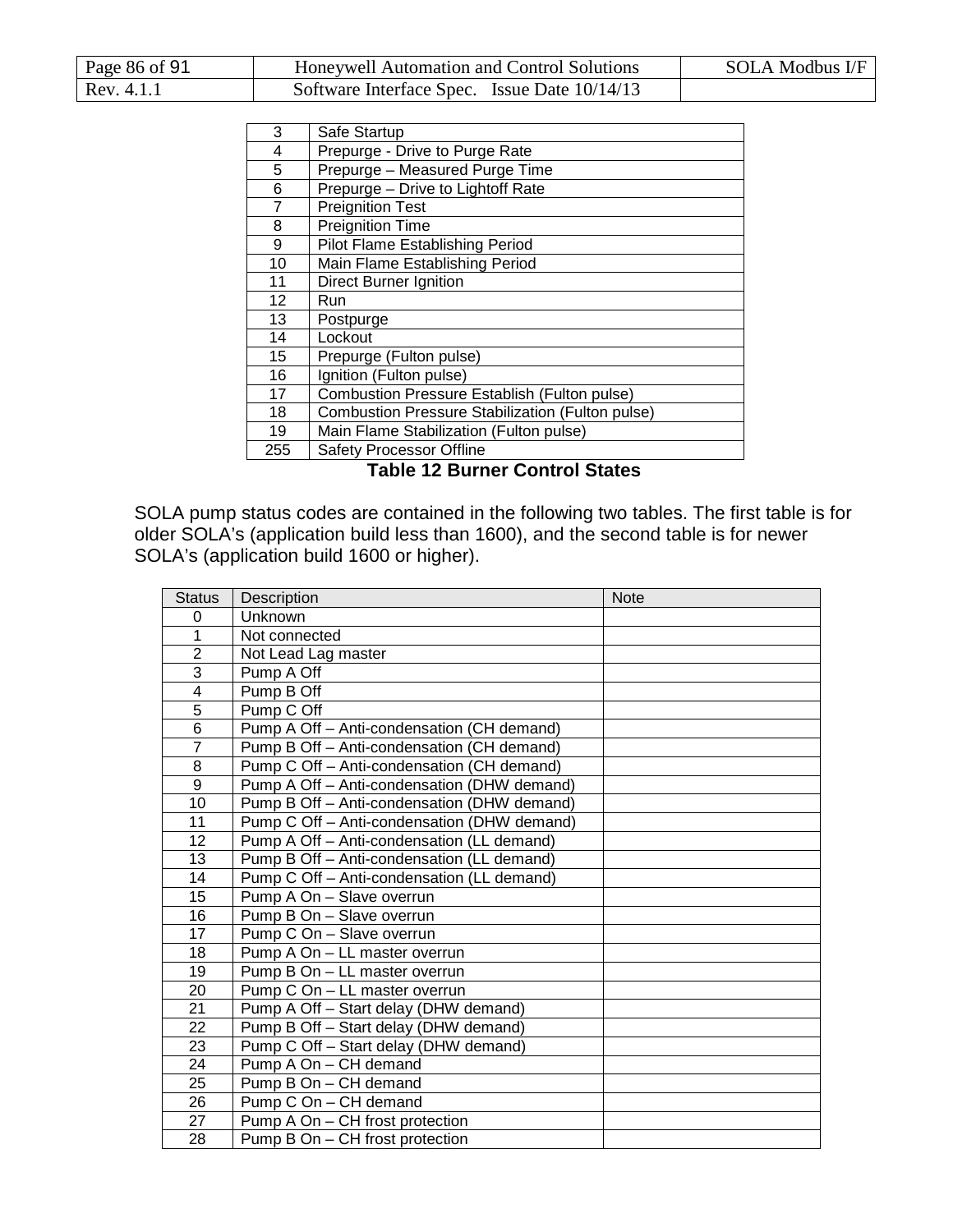| <b>SOLA Modbus I/F</b> | <b>Honeywell Automation and Control Solutions</b> | Page 87 of 91 |
|------------------------|---------------------------------------------------|---------------|
| Rev. 4.1.1             | Software Interface Spec. Issue Date 10/14/13      |               |

| 29              | Pump C On - CH frost protection      |
|-----------------|--------------------------------------|
| 30              | Pump A On - DHW demand               |
| $\overline{31}$ | Pump B On - DHW demand               |
| $\overline{32}$ | Pump C On - DHW demand               |
| 33              | Pump A On - DHW frost protection     |
| $\overline{34}$ | Pump B On - DHW frost protection     |
| 35              | Pump C On - DHW frost protection     |
| 36              | Pump A Off - DHW high limit          |
| 37              | Pump B Off - DHW high limit          |
| 38              | Pump C Off - DHW high limit          |
| 39              | Pump A On - Exercise                 |
| 40              | Pump B On - Exercise                 |
| 41              | Pump C On - Exercise                 |
| 42              | Pump A On - Frost protection         |
| 43              | Pump B On - Frost protection         |
| 44              | Pump C On - Frost protection         |
| 45              | Pump A On - Lead Lag master demand   |
| 46              | Pump B On - Lead Lag master demand   |
| 47              | Pump C On - Lead Lag master demand   |
| 48              | Pump A On - Slave demand             |
| 49              | Pump B On - Slave demand             |
| 50              | Pump C On - Slave demand             |
| 51              | Pump A On - Manual                   |
| 52              | Pump B On - Manual                   |
| 53              | Pump C On - Manual                   |
| 54              | Pump A On - Outlet high limit        |
| 55              | Pump B On - Outlet high limit        |
| 56              | Pump C On - Outlet high limit        |
| 57              | Pump A On - Overrun                  |
| 58              | Pump B On - Overrun                  |
| 59              | Pump C On - Overrun                  |
| 60              | Pump A On - Frost protection overrun |
| 61              | Pump B On - Frost protection overrun |
| 62              | Pump C On - Frost protection overrun |
| 63              | Pump A On - Mix demand               |
| 64              | Pump B On - Mix demand               |
| 65              | Pump C On - Mix demand               |

**Table 13 Pump Status Codes (Application build less than 1600)**

| <b>Status</b> | Description                                      | <b>Note</b> |
|---------------|--------------------------------------------------|-------------|
| 92            | Forced On from manual pump control               |             |
| 93            | Forced On due to Outlet high limit is active     |             |
| 94            | Forced On from burner demand                     |             |
| 95            | Forced On due to Lead Lag slave has demand       |             |
| 96            | Forced Off from local DHW priority service       |             |
| 97            | Forced Off from Lead Lag DHW priority service    |             |
| 98            | Forced Off from Central Heat anti-condensation   |             |
| 99            | Forced Off from DHW anti-condensation            |             |
| 100           | Forced Off due to DHW high limit is active       |             |
| 101           | Forced Off from EnviraCOM DHW priority service   |             |
| 102           | On due to local CH frost protection is active    |             |
| 103           | On due to Lead Lag CH frost protection is active |             |
| 104           | On due to local DHW frost protection is active   |             |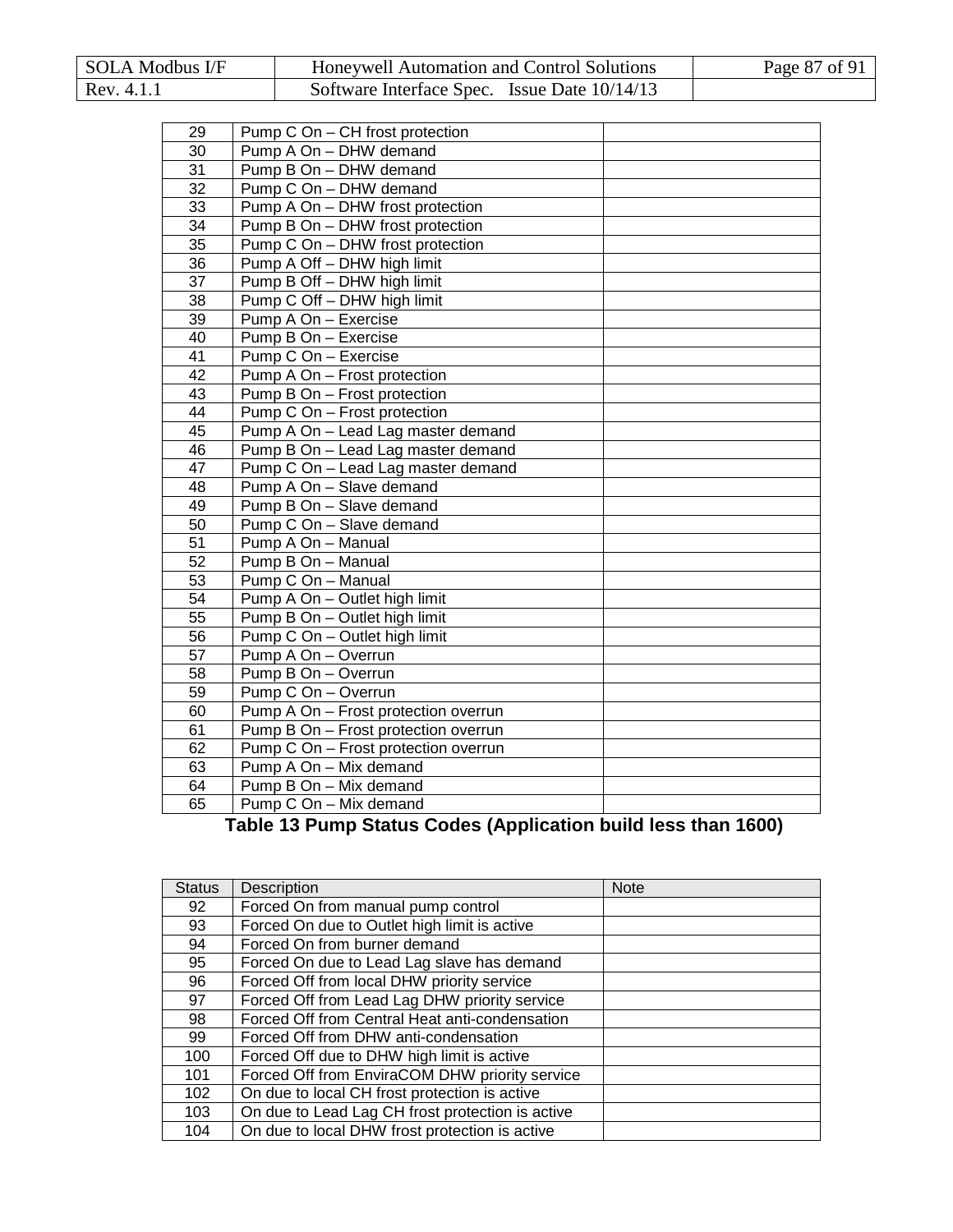| Page 88 of 91 | Honeywell Automation and Control Solutions   | $SOLA$ Modbus $\text{IF}$ |
|---------------|----------------------------------------------|---------------------------|
| Rev. 4.1.1    | Software Interface Spec. Issue Date 10/14/13 |                           |

| 105 | On due to Lead Lag DHW frost protection is active |  |
|-----|---------------------------------------------------|--|
| 106 | On from local Central Heat demand                 |  |
| 107 | On from Lead Lag Central Heat demand              |  |
| 108 | On from local DHW demand                          |  |
| 109 | On from Lead Lag DHW demand                       |  |
| 110 | On from local Mix demand                          |  |
| 111 | On from Lead Lag Mix demand                       |  |
| 112 | On from local Central Heat service                |  |
| 113 | On from Lead Lag Central Heat service             |  |
| 114 | On from local DHW service                         |  |
| 115 | On from Lead Lag DHW service                      |  |
| 116 | On from local Mix service                         |  |
| 117 | On from Lead Lag Mix service                      |  |
| 118 | On from Lead Lag auxiliary pump X                 |  |
| 119 | On from Lead Lag auxiliary pump Y                 |  |
| 120 | On from Lead Lag auxiliary pump Z                 |  |
| 121 | On, but inhibited by pump start delay             |  |
| 122 | On from pump override                             |  |
| 123 | Off, not needed                                   |  |
| 124 | On from burner demand                             |  |
| 125 | On from exercise                                  |  |
| 126 | On from local Lead Lag service                    |  |
| 127 | On from local Lead Lag pump demand                |  |
| 128 | Off for start delay                               |  |
| 129 | Off waiting for demand to turn off                |  |

# **Table 14 Pump Status Codes (Application build 1600 or higher)**

Flap valve system state codes are listed in the following table.

| <b>State</b>   | Name                   | Description                                               |
|----------------|------------------------|-----------------------------------------------------------|
| 0              | <b>Disabled</b>        | Flap valve system is disabled                             |
| 1              | Auxidle                | Auxiliary function is idle                                |
| $\overline{2}$ | AuxCondensateFault     | Auxiliary condensate fault                                |
| $3-5$          |                        | Reserved                                                  |
| 6              | AuxSystemFault         | Auxiliary system fault                                    |
| $\overline{7}$ | AuxCommFault           | Auxiliary communication fault                             |
| 8              | Reset                  | Flap valve system reset                                   |
| 9              | Idle                   | Flap valve system is idle                                 |
| 10             | ActiveStartup          | Boiler has been asked to fire                             |
| 11             | <b>ActiveCheck</b>     | Boiler passed flap valve startup test                     |
| 12             | <b>ActuveOK</b>        | All boilers are OK for Run                                |
| 13             | IdleStartup            | Idle boiler performing flap valve test                    |
| 14             | <b>IdleOK</b>          | Idle boiler passed flap valve test                        |
| 15             | <b>IgnitionPending</b> | Boiler preparing to fire                                  |
| 16             | FiringLow              | Boiler firing at low rate $(<= 25%)$                      |
| 17             | FiringMedium           | Boiler firing at medium rate (26-50%)                     |
| 18             | FiringMediumHigh       | Boiler firing at medium high rate (51-75%)                |
| 19             | FiringHigh             | Boiler firing at high rate (> 75%)                        |
| 20             | Postpurge              | Boiler in Postpurge                                       |
| 21             | FlapFaultDelay         | Flap valve test failed, but blowing air (delay inhibits   |
|                |                        | FVSM reset)                                               |
| 22             | FlapValveFault         | Flap valve test failed, but blowing air (FVSM reset       |
|                |                        | allowed)                                                  |
| 23             | FiringN                | Boiler firing, but fan is driving to Neighbor interaction |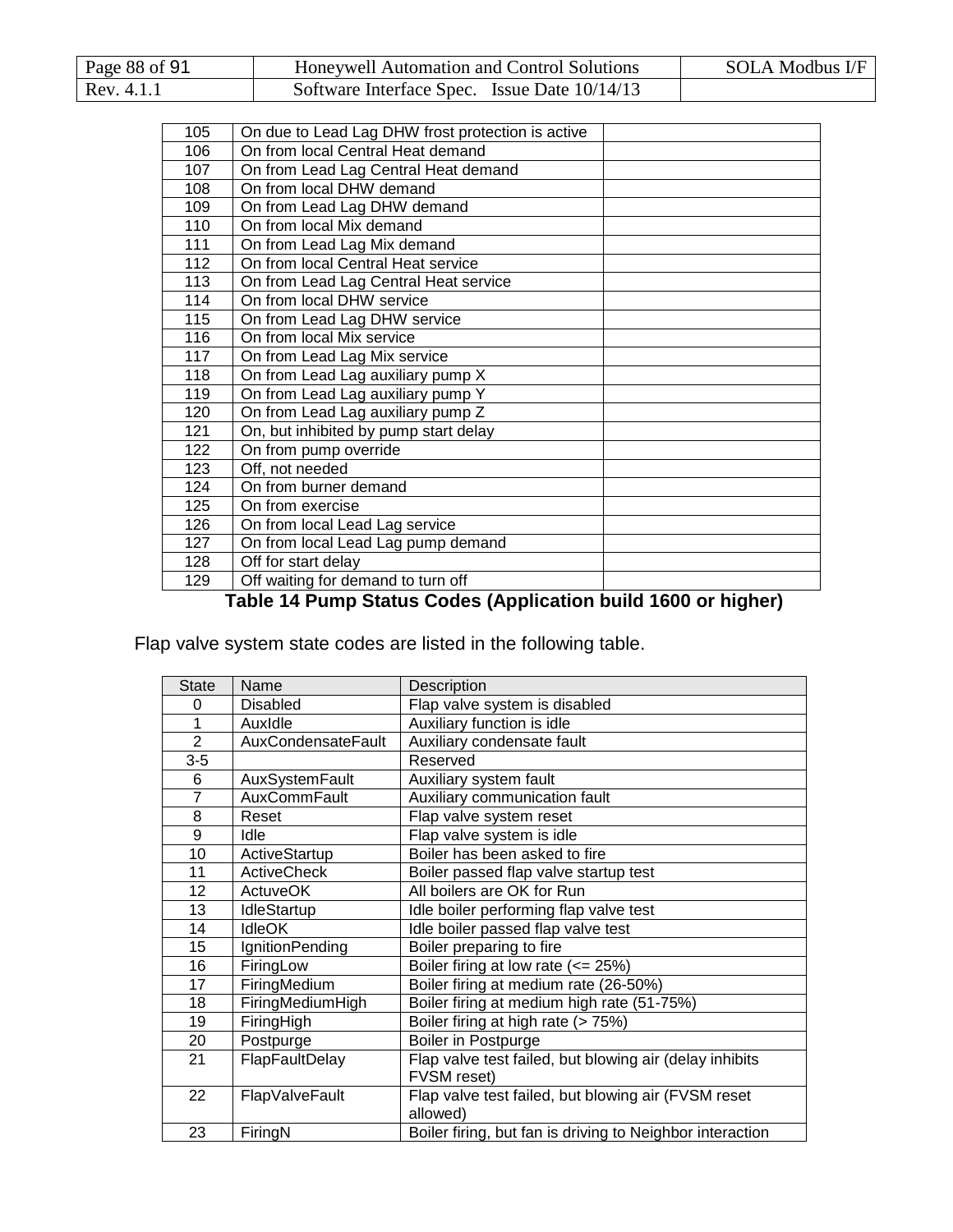| <b>SOLA Modbus I/F</b> | Honeywell Automation and Control Solutions   | Page 89 of 91 |
|------------------------|----------------------------------------------|---------------|
| Rev. 4.1.1             | Software Interface Spec. Issue Date 10/14/13 |               |

|       |                      | rate (see register 636)     |
|-------|----------------------|-----------------------------|
| 24-27 |                      | Reserved                    |
| 28    | <b>BackflowFault</b> | Flap valve AND blower fault |
| 29    | CommFault            | Communication fault         |
| 30    |                      | Reserved                    |
| 31    | SystemFault          | System fault                |

#### **Table 15 Flap valve state**

Some holding registers contain variable length data in them, e.g., register 186 (OS number), that extend common Modbus access for holding registers. Only a single register address is assigned to these parameters even though they may contain more than two bytes (16-bits) of data. These registers MUST be accessed individually ONLY in order that no confusion exists about parameter boundaries<sup>[10](#page-88-0)</sup>.

### **2.2.1 Register Writes**

Writing to any data register may require an access level password before they can be changed (written) by the Modbus master. For those data registers requiring access security a password matching the one contained in the SOLA must be provided before the SOLA allows the data to be changed. A valid password login remains in effect for 10 minutes before another login is required (SOLA timeout for password login). See User Interface Data Attribute Table section for more information regarding how access security is determined.

Two Modbus registers are defined to manage the register data access login:

- (0x00B1) Password
- (0x0013) Register Access Status

The Modbus master writes a password into the Password register to request write access privileges to the data registers. Even though this register is a holding register, and therefore, should normally only accept a 16-bit value, it accepts alphanumeric text up to 20 characters in length. Due to this length change this register must be written individually and not as part of a group register write.

Results of the login are reported by the SOLA in the Register Access Status register. If the Modbus master writes the correct installer password, the status register indicates this result and all data with installer access level and below can be changed. If the Modbus master writes the correct OEM password, the status register indicates this result and all data with OEM access level and below can be changed.

# **2.2.2 03 (0x03) Read Holding Registers**

This function is used to read one or more consecutive data registers in the SOLA. The register address of the first register (see Modbus register map in Figure 1) in the range is included in the request along with the number of registers to read. SOLA returns a

<span id="page-88-0"></span> $10$  Standard Modbus protocol doesn't support the concept of variable length data. The SOLA Modbus interface varies from the protocol in that it supports a single register definition for text data. These special registers must be accessed exclusively by themselves in order for them to be supported.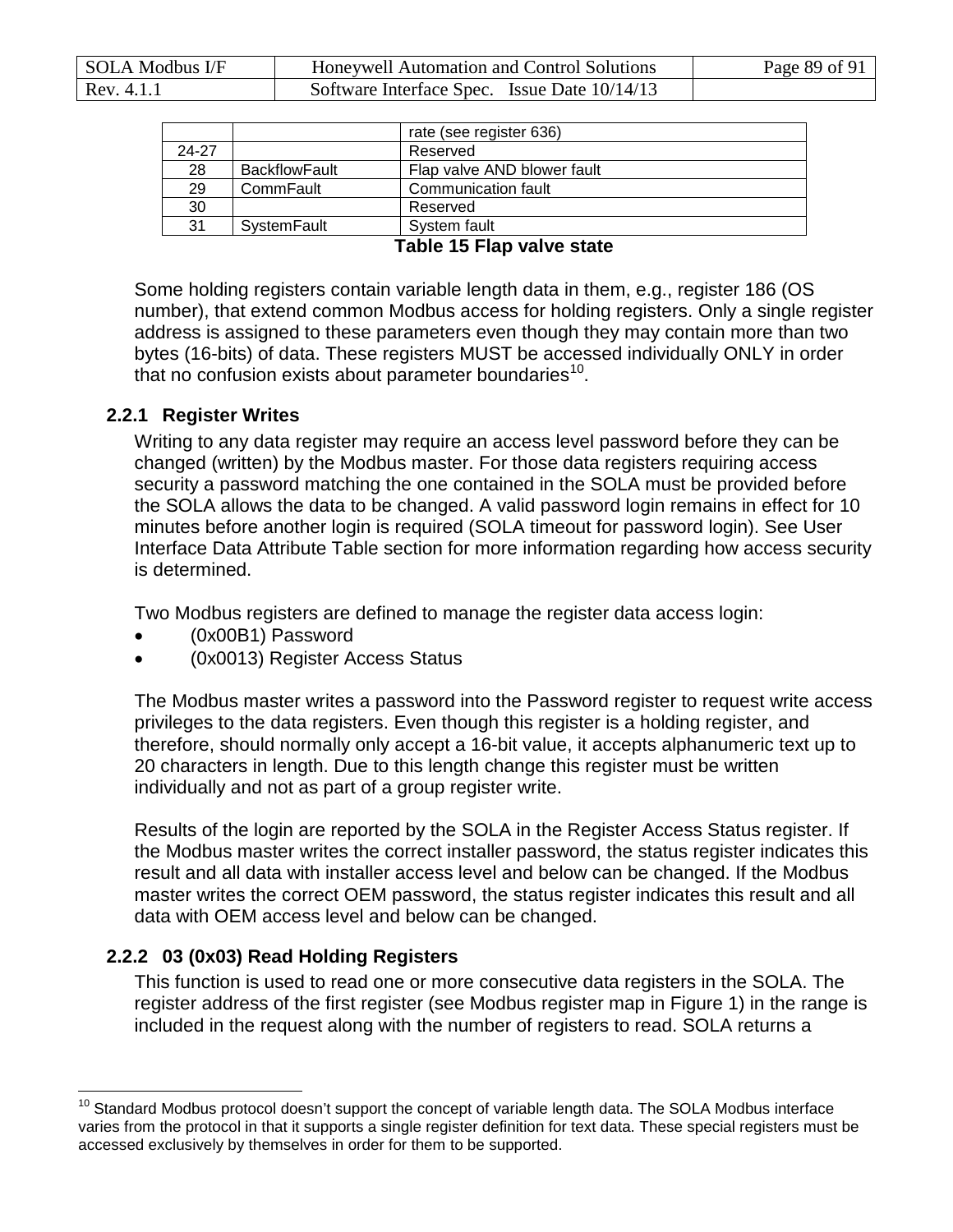| Page 90 of 91 | Honeywell Automation and Control Solutions   | <b>SOLA Modbus I/F</b> |
|---------------|----------------------------------------------|------------------------|
| Rev. 4.1.1    | Software Interface Spec. Issue Date 10/14/13 |                        |

response with the starting register address, the number of bytes returned, followed by the register data contents in register address order (lowest register address first, etc.).

Normally, the number of bytes returned is 2 times the number of registers requested since each register usually contains a 16-bit value. An exception to this rule is that registers representing variable length text data return the length of the text data which can exceed 2 bytes.

### **2.2.3 06 (0x06) Write Single Register**

This function is used to write data to a single register in the SOLA. The SOLA register address and 16-bit data value to write into the register are sent to the SOLA, and the SOLA returns an acknowledged response.

Note: This function (command) cannot be used for variable length text data registers.

### **2.2.4 16 (0x10) Write Multiple Registers**

This function is used to write data into multiple SOLA registers with a single request. The SOLA registers must be located consecutively in the register map since only a base address is provided. The Modbus master provides the starting register address, the number of registers to write, the total number of bytes, followed by the actual data itself. The SOLA writes the data into each register and acknowledges the completion with a response echoing the number of registers written.

When writing text data to a register representing variable length text, the number of registers should be specified as one and the byte count be the number of bytes in the text data.

## **2.2.5 17 (0x11) Report Slave ID**

This function is used to locate and identify the SOLAs connected on the Modbus network. The Modbus master issues a Report Slave ID request for a specific Modbus address onto the Modbus network, and if an SOLA exists with the requested Modbus address, it responds to the request. If no SOLA exists, the Modbus master times out and concludes that no SOLA is present with that Modbus address.

Included in the SOLA response is the following data to further identify it:

- OS number
- Burner name

Format of the SOLA response message is depicted in the following table.

| Byte: 0  |                 |              | າ<br>J   |             | $5 - 20$      | $21 - 40$     | 41-42 |
|----------|-----------------|--------------|----------|-------------|---------------|---------------|-------|
| Slave    | <b>Function</b> | <b>B</b> vte |          | Run         | OS            | <b>Burner</b> |       |
| Address  | Code            | Count        | Slave ID | Indicator   | <b>Number</b> | Name          | CRC   |
| $0x01 -$ | 0x11            | 0x30         | 0x79     | $0x00=$ OFF |               |               |       |
| 0xF0     |                 |              |          | $0xFF=ON$   |               |               |       |

**Table 15 Report Slave ID Response**